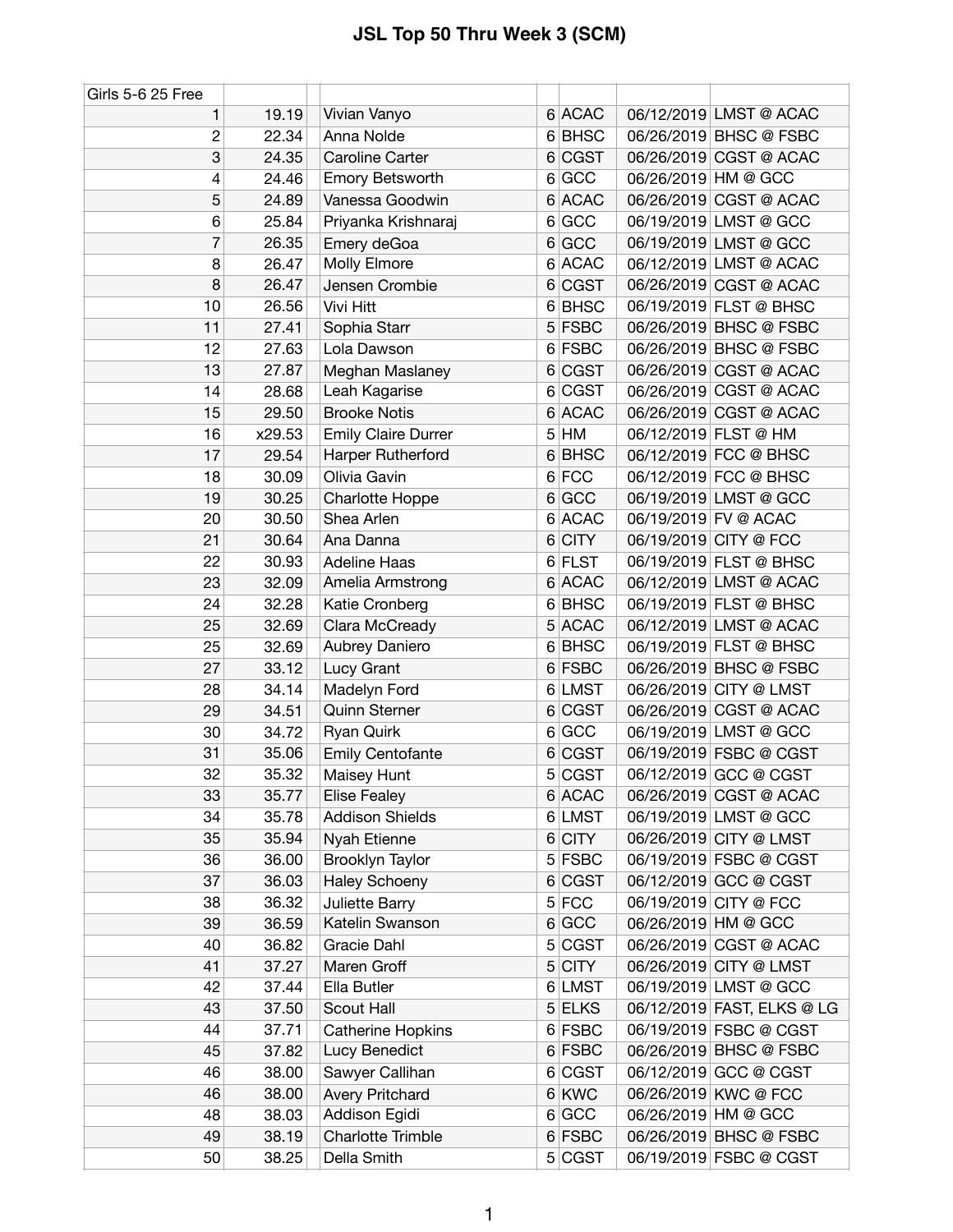| Girls 5-6 25 Back |       |                            |                |             |                      |                        |
|-------------------|-------|----------------------------|----------------|-------------|----------------------|------------------------|
| 1                 | 21.40 | Vivian Vanyo               |                | 6 ACAC      |                      | 06/26/2019 CGST @ ACAC |
| 2                 | 28.25 | Molly Elmore               |                | 6 ACAC      |                      | 06/12/2019 LMST @ ACAC |
| 3                 | 28.70 | Anna Nolde                 |                | 6 BHSC      |                      | 06/12/2019 FCC @ BHSC  |
| 4                 | 29.38 | Caroline Carter            |                | 6 CGST      |                      | 06/26/2019 CGST @ ACAC |
| 5                 | 29.72 | Meghan Maslaney            | 6              | <b>CGST</b> |                      | 06/19/2019 FSBC @ CGST |
| 6                 | 30.23 | <b>Emory Betsworth</b>     | 6              | <b>GCC</b>  |                      | 06/19/2019 LMST @ GCC  |
| 7                 | 30.39 | <b>Emily Claire Durrer</b> | 5              | HM          |                      | 06/19/2019 HM @ KWC    |
| 8                 | 30.69 | Leah Kagarise              |                | 6 CGST      |                      | 06/26/2019 CGST @ ACAC |
| 9                 | 31.12 | <b>Emily Centofante</b>    |                | 6 CGST      |                      | 06/26/2019 CGST @ ACAC |
| 10                | 31.94 | Emery deGoa                |                | 6 GCC       |                      | 06/26/2019 HM @ GCC    |
| 11                | 32.07 | Harper Rutherford          |                | 6 BHSC      |                      | 06/26/2019 BHSC @ FSBC |
| 12                | 32.13 | Vivi Hitt                  |                | 6 BHSC      |                      | 06/26/2019 BHSC @ FSBC |
| 13                | 32.53 | Vanessa Goodwin            |                | 6 ACAC      |                      | 06/19/2019 FV @ ACAC   |
| 14                | 33.33 | Clara McCready             | 5              | <b>ACAC</b> |                      | 06/19/2019 FV @ ACAC   |
| 15                | 33.72 | <b>Brooke Notis</b>        |                | 6 ACAC      |                      | 06/26/2019 CGST @ ACAC |
| 16                | 34.03 | Ryan Quirk                 | 6              | GCC         |                      | 06/19/2019 LMST @ GCC  |
| 17                | 34.48 | <b>Charlotte Hoppe</b>     |                | 6 GCC       |                      | 06/26/2019 HM @ GCC    |
| 18                | 34.60 | Shea Arlen                 |                | 6 ACAC      |                      | 06/12/2019 LMST @ ACAC |
| 19                | 36.15 | Maisey Hunt                | 5 <sup>1</sup> | <b>CGST</b> |                      | 06/26/2019 CGST @ ACAC |
| 19                | 36.15 | Amelia Armstrong           | 6              | <b>ACAC</b> |                      | 06/19/2019 FV @ ACAC   |
| 21                | 36.41 | Ana Danna                  | 6              | <b>CITY</b> |                      | 06/19/2019 CITY @ FCC  |
| 22                | 36.53 | Madelyn Ford               |                | 6 LMST      |                      | 06/19/2019 LMST @ GCC  |
| 23                | 36.77 | <b>Avery Pritchard</b>     |                | 6 KWC       |                      | 06/26/2019 KWC @ FCC   |
| 24                | 37.35 | Olivia Gavin               |                | 6 FCC       |                      | 06/19/2019 CITY @ FCC  |
| 25                | 38.40 | <b>Adeline Haas</b>        |                | 6 FLST      | 06/26/2019 FV @ FLST |                        |
| 26                | 38.62 | <b>Quinn Sterner</b>       |                | 6 CGST      |                      | 06/26/2019 CGST @ ACAC |
| 27                | 39.63 | <b>Charlotte Trimble</b>   |                | 6 FSBC      |                      | 06/26/2019 BHSC @ FSBC |
| 28                | 40.00 | Mayzie Crawford            |                | $5$ CITY    |                      | 06/19/2019 CITY @ FCC  |
| 29                | 40.21 | Lola Dawson                |                | 6 FSBC      |                      | 06/26/2019 BHSC @ FSBC |
| 30                | 40.46 | Priyanka Krishnaraj        | 6              | GCC         |                      | 06/26/2019 HM @ GCC    |
| 31                | 40.58 | Gianna Cong                |                | 6 CITY      |                      | 06/26/2019 CITY @ LMST |
| 32                | 40.75 | Aubrey Daniero             |                | 6 BHSC      |                      | 06/26/2019 BHSC @ FSBC |
| 33                | 41.14 | <b>Audie Shedd</b>         |                | 6 CITY      |                      | 06/19/2019 CITY @ FCC  |
| 34                | 41.56 | Katie Cronberg             |                | 6 BHSC      |                      | 06/26/2019 BHSC @ FSBC |
| 35                | 41.65 | Rebecca Creamer            |                | 6 LMST      |                      | 06/26/2019 CITY @ LMST |
| 36                | 41.91 | Lucy Benedict              |                | 6 FSBC      |                      | 06/26/2019 BHSC @ FSBC |
| 37                | 42.00 | Scout Hall                 |                | 5 ELKS      |                      | 06/25/2019 ELKS @ FAST |
| 38                | 42.06 | Reverie Rabinovitch        |                | 6 LMST      |                      | 06/19/2019 LMST @ GCC  |
| 39                | 42.12 | Greyson Carter             |                | 6 CGST      |                      | 06/26/2019 CGST @ ACAC |
| 40                | 43.02 | Ruby Grace Pickell         |                | 6 FSBC      |                      | 06/26/2019 BHSC @ FSBC |
| 41                | 43.25 | <b>Haley Schoeny</b>       |                | 6 CGST      |                      | 06/12/2019 GCC @ CGST  |
| 42                | 43.41 | lla Bremer                 |                | 6 GCC       |                      | 06/26/2019 HM @ GCC    |
| 43                | 43.50 | Harper Swift               |                | 6 CITY      |                      | 06/26/2019 CITY @ LMST |
| 44                | 43.69 | <b>Elise Fealey</b>        |                | 6 ACAC      |                      | 06/26/2019 CGST @ ACAC |
| 45                | 43.78 | Kate Clarke                |                | 6 KWC       |                      | 06/19/2019 HM @ KWC    |
| 46                | 44.25 | Annelise Campbell          |                | 6 LMST      |                      | 06/12/2019 LMST @ ACAC |
| 47                | 44.41 | Penelope Vito              |                | $5$ CITY    |                      | 06/26/2019 CITY @ LMST |
| 48                | 44.75 | <b>Isla Panzer</b>         | 5              | HM          |                      | 06/12/2019 FLST @ HM   |
| 49                | 45.43 | Nora Ostlund               |                | 6 HM        |                      | 06/19/2019 HM @ KWC    |
| 50                | 45.97 | Juliette Barry             |                | $5$ FCC     |                      | 06/12/2019 FCC @ BHSC  |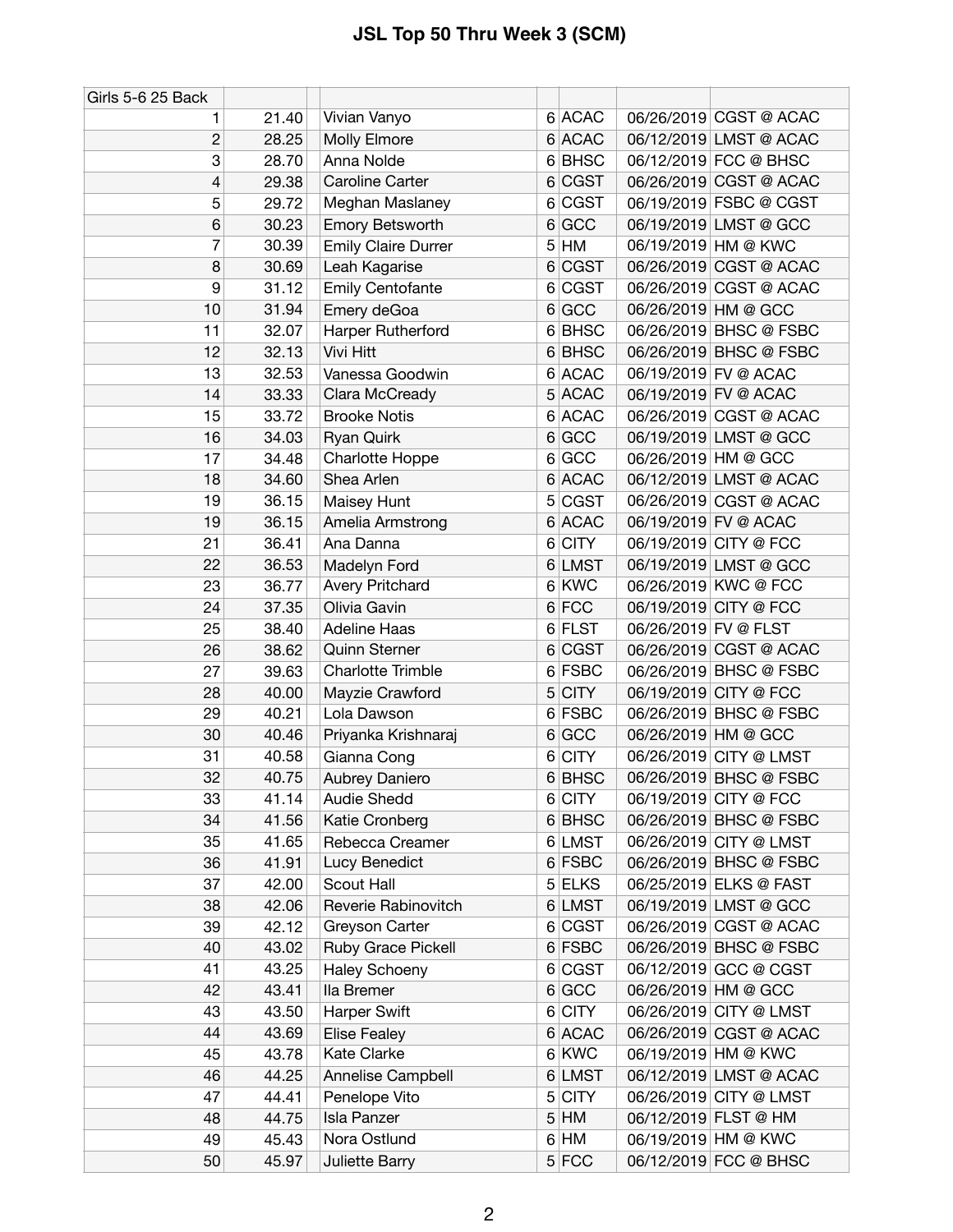| Girls 7-8 25 Free |        |                         |   |             |                      |                            |
|-------------------|--------|-------------------------|---|-------------|----------------------|----------------------------|
| 1                 | x16.94 | Gincy King              |   | 8 FCC       |                      | 06/26/2019 KWC @ FCC       |
| $\overline{c}$    | 17.50  | Katherine Heilman       |   | 8 CGST      |                      | 06/26/2019 CGST @ ACAC     |
| 3                 | 17.59  | Dilyn Carter            |   | 8 CGST      |                      | 06/26/2019 CGST @ ACAC     |
| 4                 | 17.85  | <b>Willow Phillips</b>  |   | 8 CGST      |                      | 06/26/2019 CGST @ ACAC     |
| 5                 | 17.87  | Taylor Kagarise         |   | 8 CGST      |                      | 06/19/2019 FSBC @ CGST     |
| 6                 | 17.90  | Lulu Hitt               |   | 8 BHSC      |                      | 06/26/2019 BHSC @ FSBC     |
| $\overline{7}$    | x17.90 | Margaret Killian        |   | $8$ FV      | 06/12/2019 FV @ CITY |                            |
| 8                 | 18.34  | <b>Emily Wells</b>      | 7 | FV          |                      | 06/19/2019 FV @ ACAC       |
| $\boldsymbol{9}$  | 18.57  | Monet Coleman           |   | 8 ACAC      |                      | 06/12/2019 LMST @ ACAC     |
| 10                | 18.68  | <b>Wallace Williams</b> |   | 8 FCC       |                      | 06/12/2019 FCC @ BHSC      |
| 11                | 19.16  | Caroline Barcia         |   | 8 FSBC      |                      | 06/26/2019 BHSC @ FSBC     |
| 12                | 19.31  | Sabina Kurtz            | 7 | <b>ACAC</b> |                      | 06/12/2019 LMST @ ACAC     |
| 13                | x19.34 | Sedona King             |   | 8 FLST      |                      | 06/12/2019 FLST @ HM       |
| 14                | 19.65  | Mila Clark              |   | 8 BHSC      |                      | 06/19/2019 FLST @ BHSC     |
| 15                | 19.87  | Gwynn Hall              |   | 8 KWC       |                      | 06/19/2019 HM @ KWC        |
| 16                | 19.91  | Clare Strassheim        |   | 8 GCC       |                      | 06/26/2019 HM @ GCC        |
| 17                | 20.06  | Laney Keller            |   | 8 CITY      |                      | 06/26/2019 CITY @ LMST     |
| 18                | 20.16  | Lilly Kauffmann         |   | 8 CGST      |                      | 06/12/2019 GCC @ CGST      |
| 18                | 20.16  | Peyton Spencer          |   | 8 GCC       |                      | 06/19/2019 LMST @ GCC      |
| 20                | 20.34  | Mattie Easton           |   | 8 ACAC      |                      | 06/26/2019 CGST @ ACAC     |
| 21                | 20.37  | <b>Lily Sturek</b>      |   | 8 FSBC      |                      | 06/19/2019 FSBC @ CGST     |
| 22                | 20.38  | Lillian Fontenot        |   | 8 BHSC      |                      | 06/19/2019 FLST @ BHSC     |
| 23                | 20.40  | Scarlett Owney          |   | 8 HM        |                      | 06/26/2019 HM @ GCC        |
| 24                | 20.53  | Ella Gray               |   | 8 FAST      |                      | 06/25/2019 ELKS @ FAST     |
| 25                | 20.94  | Caroline Blank          |   | 8 FSBC      |                      | 06/26/2019 BHSC @ FSBC     |
| 26                | 21.22  | <b>Grace Galie</b>      | 7 | GCC         |                      | 06/19/2019 LMST @ GCC      |
| 27                | x21.44 | Madeline Lewis          |   | $8$ FV      | 06/26/2019 FV @ FLST |                            |
| 28                | 21.44  | Anna Contiliano         | 7 | <b>BHSC</b> |                      | 06/19/2019 FLST @ BHSC     |
| 29                | 21.50  | Lily Syms               |   | 8 FLST      |                      | 06/19/2019 FLST @ BHSC     |
| 29                | 21.50  | Alexis Vergales         |   | 8 GCC       |                      | 06/19/2019 LMST @ GCC      |
| 31                | 21.53  | Margot Murphy           |   | 8 FCC       |                      | 06/19/2019 CITY @ FCC      |
| 32                | 21.69  | Iona Reid               |   | 8 CGST      |                      | 06/19/2019 FSBC @ CGST     |
| 32                | 21.69  | <b>Addey Maynard</b>    |   | $7$ HM      |                      | 06/26/2019 HM @ GCC        |
| 34                | 21.81  | Emma Lane Schnell       |   | 8 CGST      |                      | 06/19/2019 FSBC @ CGST     |
| 35                | 22.00  | Madeline Redick-Smith   |   | $8$ FV      |                      | 06/19/2019 FV @ ACAC       |
| 36                | 22.07  | <b>Ellie Barry</b>      |   | 7 FCC       |                      | 06/19/2019 CITY @ FCC      |
| 36                | 22.07  | Kit Engel               |   | 8 KWC       |                      | 06/19/2019 HM @ KWC        |
| 36                | 22.07  | Kiersten Ring           |   | 8 FCC       |                      | 06/12/2019 FCC @ BHSC      |
| 39                | 22.13  | Madelyn Jones           |   | 8 FLST      |                      | 06/19/2019 FLST @ BHSC     |
| 40                | 22.19  | Evie Wayner             |   | $8$ FV      | 06/26/2019 FV @ FLST |                            |
| 40                | 22.19  | Mckenzie Taylor         |   | 7 FSBC      |                      | 06/12/2019 FSBC @ KWC      |
| 42                | 22.25  | Eloise Lorish           |   | 8 FSBC      |                      | 06/12/2019 FSBC @ KWC      |
| 42                | 22.25  | Esther D'Alessandro     | 7 | FAST        |                      | 06/19/2019 CCC @ FAST      |
| 44                | 22.50  | Jojo Rambo              |   | 8 FSBC      |                      | 06/26/2019 BHSC @ FSBC     |
| 45                | 22.56  | Natalie Barclay         |   | 8 ACAC      |                      | 06/19/2019 FV @ ACAC       |
| 46                | 22.59  | Laney Ways              |   | 8 LG        |                      | 06/12/2019 FAST, ELKS @ LG |
| 47                | 22.62  | <b>Emory Driver</b>     |   | 8 CGST      |                      | 06/19/2019 FSBC @ CGST     |
| 48                | 22.64  | Clementine Dawson       |   | 8 FSBC      |                      | 06/26/2019 BHSC @ FSBC     |
| 49                | 22.87  | <b>Isabel Blank</b>     |   | 8 FSBC      |                      | 06/12/2019 FSBC @ KWC      |
| 50                | x22.97 | Paige Ritter            |   | 8 FLST      | 06/26/2019 FV @ FLST |                            |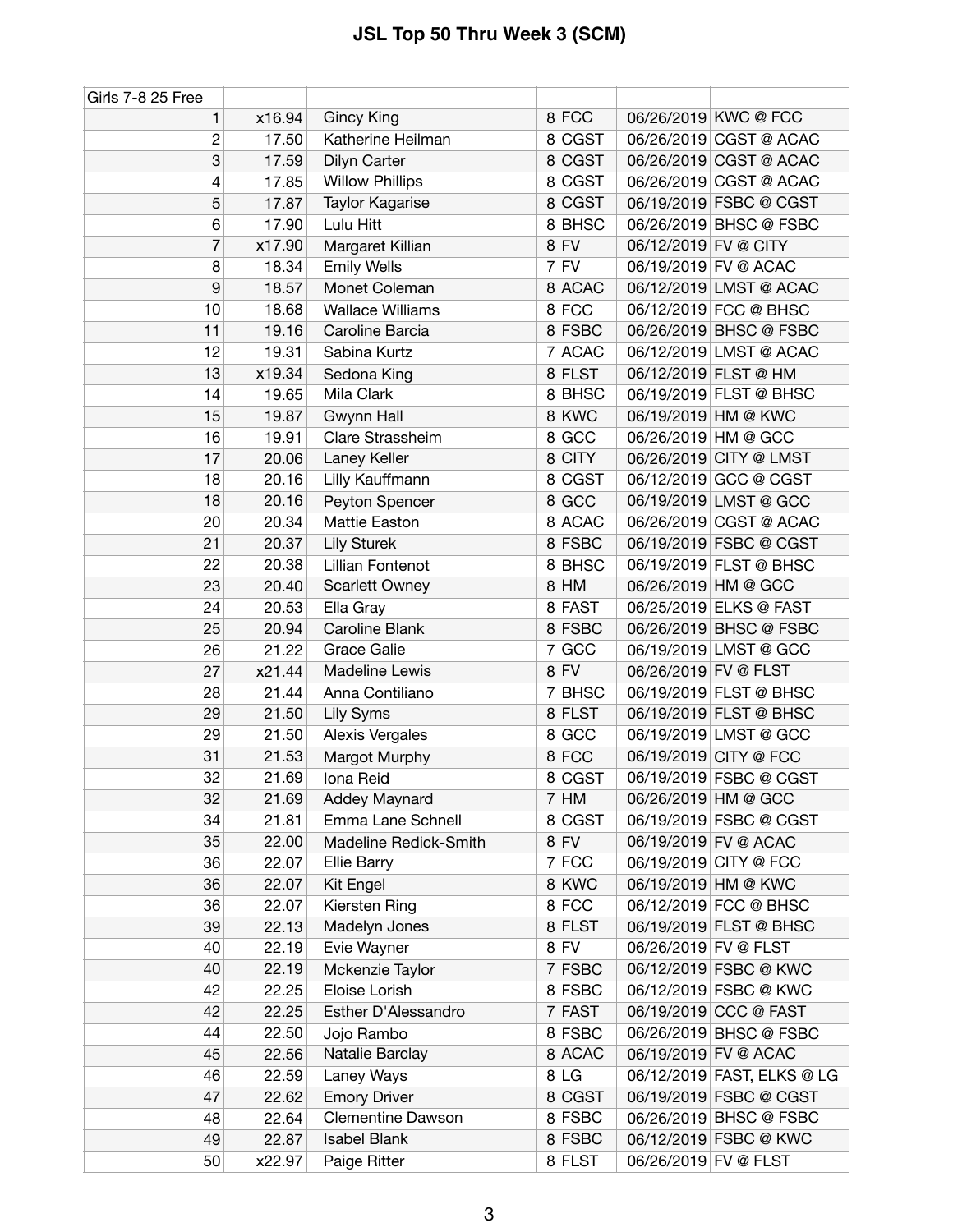| Girls 7-8 50 Free |        |                        |   |             |                      |                            |
|-------------------|--------|------------------------|---|-------------|----------------------|----------------------------|
| 1                 | 39.18  | Gincy King             |   | 8 FCC       |                      | 06/26/2019 KWC @ FCC       |
| $\overline{c}$    | 39.29  | Dilyn Carter           |   | 8 CGST      |                      | 06/26/2019 CGST @ ACAC     |
| 3                 | 40.42  | <b>Emily Wells</b>     |   | $7$ FV      |                      | 06/19/2019 FV @ ACAC       |
| 4                 | 40.58  | Katherine Heilman      | 8 | <b>CGST</b> |                      | 06/26/2019 CGST @ ACAC     |
| 5                 | 40.72  | Lulu Hitt              |   | 8BHSC       |                      | 06/26/2019 BHSC @ FSBC     |
| 6                 | 40.94  | Margaret Killian       |   | $8$ FV      |                      | 06/19/2019 FV @ ACAC       |
| 7                 | 41.20  | <b>Taylor Kagarise</b> | 8 | <b>CGST</b> |                      | 06/26/2019 CGST @ ACAC     |
| 8                 | 41.98  | <b>Willow Phillips</b> |   | 8 CGST      |                      | 06/26/2019 CGST @ ACAC     |
| 9                 | 43.07  | <b>Lily Sturek</b>     |   | 8 FSBC      |                      | 06/26/2019 BHSC @ FSBC     |
| 10                | 43.53  | Caroline Barcia        |   | 8 FSBC      |                      | 06/12/2019 FSBC @ KWC      |
| 11                | x44.25 | Clare Strassheim       | 8 | GCC         |                      | 06/26/2019 HM @ GCC        |
| 12                | 45.53  | Abby Caruso            |   | 8 FAST      |                      | 06/25/2019 ELKS @ FAST     |
| 13                | 45.57  | Monet Coleman          |   | 8 ACAC      |                      | 06/19/2019 FV @ ACAC       |
| 14                | 45.67  | Sabina Kurtz           |   | 7 ACAC      |                      | 06/19/2019 FV @ ACAC       |
| 15                | 45.72  | Ella Gray              |   | 8 FAST      |                      | 06/25/2019 ELKS @ FAST     |
| 16                | x46.00 | Laney Keller           | 8 | <b>CITY</b> |                      | 06/26/2019 CITY @ LMST     |
| 17                | 46.28  | Mila Clark             |   | 8BHSC       |                      | 06/26/2019 BHSC @ FSBC     |
| 18                | 47.02  | Sedona King            |   | 8 FLST      | 06/26/2019 FV @ FLST |                            |
| 19                | 47.46  | Scarlett Owney         |   | 8 HM        |                      | 06/26/2019 HM @ GCC        |
| 20                | 48.31  | <b>Grace Galie</b>     | 7 | GCC         |                      | 06/26/2019 HM @ GCC        |
| 21                | 48.50  | Peyton Spencer         |   | 8 GCC       |                      | 06/26/2019 HM @ GCC        |
| 22                | 48.53  | Margot Murphy          |   | 8 FCC       |                      | 06/26/2019 KWC @ FCC       |
| 23                | 48.62  | <b>Mattie Easton</b>   |   | 8 ACAC      |                      | 06/12/2019 LMST @ ACAC     |
| 24                | 49.60  | Madeline Lewis         |   | $8$ FV      |                      | 06/19/2019 FV @ ACAC       |
| 25                | 50.70  | Anna Contiliano        | 7 | <b>BHSC</b> |                      | 06/26/2019 BHSC @ FSBC     |
| 26                | 51.20  | Addey Maynard          |   | $7$ HM      |                      | 06/12/2019 FLST @ HM       |
| 27                | 51.36  | Natalie Barclay        |   | 8 ACAC      |                      | 06/19/2019 FV @ ACAC       |
| 28                | 51.69  | <b>Alexis Vergales</b> |   | 8 GCC       |                      | 06/12/2019 GCC @ CGST      |
| 28                | 51.69  | <b>Ellie Barry</b>     |   | 7 FCC       |                      | 06/26/2019 KWC @ FCC       |
| 30                | 51.70  | <b>Emory Driver</b>    |   | 8 CGST      |                      | 06/26/2019 CGST @ ACAC     |
| 31                | 51.72  | Lillian Fontenot       |   | 8BHSC       |                      | 06/12/2019 FCC @ BHSC      |
| 32                | 52.28  | <b>Ryann Smith</b>     |   | 8 CCC       |                      | 06/12/2019 CCC @ GHG       |
| 33                | 52.31  | Mady Schettler         |   | 7 CITY      |                      | 06/26/2019 CITY @ LMST     |
| 34                | 53.01  | Gwynn Hall             |   | 8 KWC       |                      | 06/26/2019 KWC @ FCC       |
| 35                | 53.08  | Libby Anne Durrer      |   | 7 HM        |                      | 06/12/2019 FLST @ HM       |
| 36                | 53.66  | Virginia Hartog        |   | 8 FCC       |                      | 06/26/2019 KWC @ FCC       |
| 37                | 53.75  | Evie Wayner            |   | $8$ FV      | 06/26/2019 FV @ FLST |                            |
| 38                | 54.47  | Esther D'Alessandro    |   | 7 FAST      |                      | 06/12/2019 FAST, ELKS @ LG |
| 39                | 54.53  | Mckenzie Taylor        |   | 7 FSBC      |                      | 06/26/2019 BHSC @ FSBC     |
| 40                | 55.32  | Izzy Eby               |   | 8BHSC       |                      | 06/26/2019 BHSC @ FSBC     |
| 41                | 55.36  | Jojo Rambo             |   | 8 FSBC      |                      | 06/26/2019 BHSC @ FSBC     |
| 42                | 56.57  | Eloise Lorish          |   | 8 FSBC      |                      | 06/26/2019 BHSC @ FSBC     |
| 43                | 56.62  | Ashley Wilson          |   | 8 FLST      | 06/26/2019 FV @ FLST |                            |
| 44                | 57.03  | Reagan Powell          |   | 8 FLST      |                      | 06/12/2019 FLST @ HM       |
| 45                | 57.04  | Caroline Blank         |   | 8 FSBC      |                      | 06/12/2019 FSBC @ KWC      |
| 46                | 57.17  | <b>Isabel Blank</b>    |   | 8 FSBC      |                      | 06/26/2019 BHSC @ FSBC     |
| 47                | 57.28  | <b>Sydney Meadows</b>  |   | 8 LG        |                      | 06/12/2019 FAST, ELKS @ LG |
| 48                | x57.31 | Eliza Richmond         |   | 8BHSC       |                      | 06/12/2019 FCC @ BHSC      |
| 49                | 58.02  | Madeline Redick-Smith  |   | $8$ FV      |                      | 06/19/2019 FV @ ACAC       |
| 50                | 58.16  | Laney Ways             |   | 8 LG        |                      | 06/12/2019 FAST, ELKS @ LG |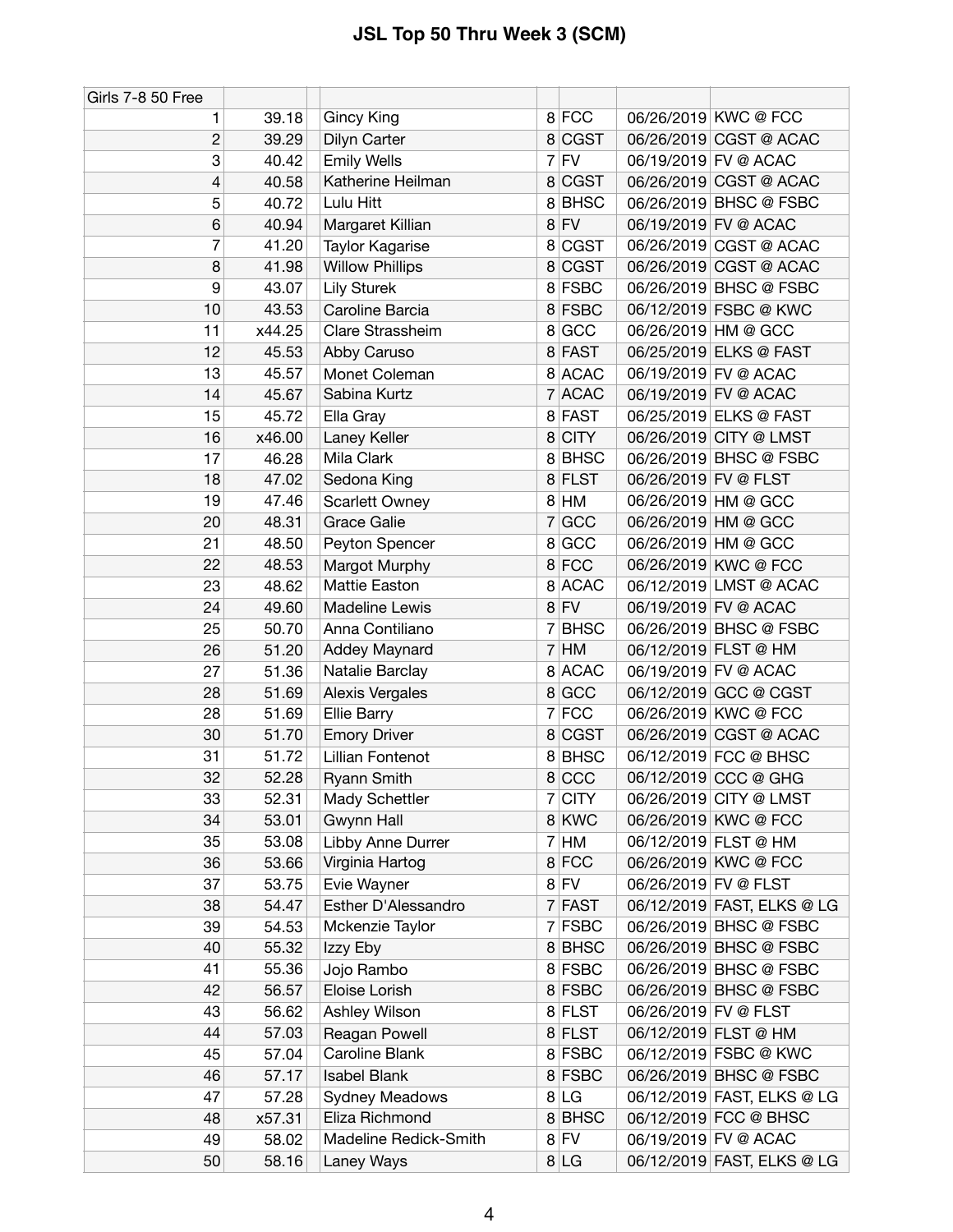| Girls 7-8 25 Back |        |                          |                       |                            |
|-------------------|--------|--------------------------|-----------------------|----------------------------|
| 1                 | 20.88  | <b>Willow Phillips</b>   | 8 CGST                | 06/26/2019 CGST @ ACAC     |
| $\overline{c}$    | 22.42  | Clare Strassheim         | 8 GCC                 | 06/12/2019 GCC @ CGST      |
| 3                 | 22.95  | <b>Gincy King</b>        | 8 FCC                 | 06/26/2019 KWC @ FCC       |
| 4                 | 23.07  | Abby Caruso              | 8 FAST                | 06/25/2019 ELKS @ FAST     |
| 5                 | 23.18  | Claire Denham            | CCC<br>$\overline{7}$ | 06/19/2019 CCC @ FAST      |
| 6                 | 23.41  | Lulu Hitt                | 8 BHSC                | 06/26/2019 BHSC @ FSBC     |
| 7                 | 23.56  | <b>Emily Wells</b>       | FV<br>$\overline{7}$  | 06/26/2019 FV @ FLST       |
| 8                 | 23.63  | Caroline Barcia          | 8 FSBC                | 06/26/2019 BHSC @ FSBC     |
| $\boldsymbol{9}$  | x23.82 | Margaret Killian         | $8$ FV                | 06/26/2019 FV @ FLST       |
| 10                | 23.89  | Lilly Kauffmann          | 8 CGST                | 06/26/2019 CGST @ ACAC     |
| 11                | 24.08  | Esther D'Alessandro      | 7 FAST                | 06/12/2019 FAST, ELKS @ LG |
| 12                | 24.22  | <b>Wallace Williams</b>  | 8 FCC                 | 06/12/2019 FCC @ BHSC      |
| 13                | 25.13  | Peyton Spencer           | 8 GCC                 | 06/19/2019 LMST @ GCC      |
| 14                | 25.18  | <b>Alexis Vergales</b>   | GCC<br>8              | 06/19/2019 LMST @ GCC      |
| 15                | 25.60  | Madalyn Frink            | 8 FAST                | 06/25/2019 ELKS @ FAST     |
| 15                | 25.60  | Sabina Kurtz             | <b>ACAC</b><br>7      | 06/26/2019 CGST @ ACAC     |
| 17                | 25.63  | Mattie Easton            | 8 ACAC                | 06/19/2019 FV @ ACAC       |
| 18                | 25.70  | Sedona King              | 8 FLST                | 06/26/2019 FV @ FLST       |
| 19                | 25.92  | Kiersten Ring            | 8 FCC                 | 06/19/2019 CITY @ FCC      |
| 20                | 26.00  | Margot Murphy            | 8 FCC                 | 06/26/2019 KWC @ FCC       |
| 21                | 26.06  | Anna Contiliano          | <b>BHSC</b><br>7      | 06/12/2019 FCC @ BHSC      |
| 22                | 26.46  | <b>Isabel Blank</b>      | 8 FSBC                | 06/26/2019 BHSC @ FSBC     |
| 23                | 26.47  | Scarlett Owney           | $8$ HM                | 06/26/2019 HM @ GCC        |
| 24                | 26.52  | Lillian Fontenot         | 8 BHSC                | 06/26/2019 BHSC @ FSBC     |
| 25                | 26.58  | Libby Anne Durrer        | $\overline{7}$<br>HM  | 06/26/2019 HM @ GCC        |
| 26                | 26.66  | Laney Keller             | <b>CITY</b><br>8      | 06/19/2019 CITY @ FCC      |
| 27                | 26.75  | Iona Reid                | 8 CGST                | 06/26/2019 CGST @ ACAC     |
| 28                | 26.77  | <b>Eleanor Erkelens</b>  | <b>CITY</b><br>8      | 06/19/2019 CITY @ FCC      |
| 29                | 26.82  | Ella Gray                | 8 FAST                | 06/12/2019 FAST, ELKS @ LG |
| 30                | 26.85  | Ashley Wilson            | 8 FLST                | 06/26/2019 FV @ FLST       |
| 31                | 26.91  | Ryann Smith              | 8 CCC                 | 06/12/2019 CCC @ GHG       |
| 32                | 27.00  | Madeline Lewis           | $8$ FV                | 06/26/2019 FV @ FLST       |
| 33                | 27.05  | <b>Emory Driver</b>      | 8 CGST                | 06/19/2019 FSBC @ CGST     |
| 34                | 27.06  | Paige Ritter             | 8 FLST                | 06/26/2019 FV @ FLST       |
| 35                | 27.13  | Madelyn Jones            | 8 FLST                | 06/26/2019 FV @ FLST       |
| 36                | 27.34  | Addey Maynard            | HM<br>$\overline{7}$  | 06/19/2019 HM @ KWC        |
| 37                | 27.41  | Kayleigh Cherry          | <b>GHG</b><br>8       | 06/18/2019 GHG @ ELKS      |
| 38                | 27.50  | <b>Clementine Dawson</b> | 8 FSBC                | 06/26/2019 BHSC @ FSBC     |
| 39                | 27.63  | Gia Hines                | 8 ACAC                | 06/12/2019 LMST @ ACAC     |
| 40                | x27.63 | Evie Wayner              | $8$ FV                | 06/26/2019 FV @ FLST       |
| 41                | 27.70  | Mary Bradford Brown      | 7 ACAC                | 06/26/2019 CGST @ ACAC     |
| 42                | 27.94  | Emma Lane Schnell        | 8 CGST                | 06/26/2019 CGST @ ACAC     |
| 43                | 28.03  | Reagan Powell            | 8 FLST                | 06/12/2019 FLST @ HM       |
| 44                | 28.09  | Ellie Barry              | 7 FCC                 | 06/12/2019 FCC @ BHSC      |
| 45                | 28.12  | <b>Lily Sturek</b>       | 8 FSBC                | 06/19/2019 FSBC @ CGST     |
| 45                | 28.12  | Grace Cang               | 8 FSBC                | 06/19/2019 FSBC @ CGST     |
| 47                | 28.13  | McKenna Townsend         | 8 CGST                | 06/19/2019 FSBC @ CGST     |
| 48                | 28.44  | Virginia Hartog          | 8 FCC                 | 06/19/2019 CITY @ FCC      |
| 49                | 28.47  | <b>Eliza Powers</b>      | $7$ FCC               | 06/19/2019 CITY @ FCC      |
| 50                | 28.51  | <b>Harper Spotts</b>     | 7 GCC                 | 06/26/2019 HM @ GCC        |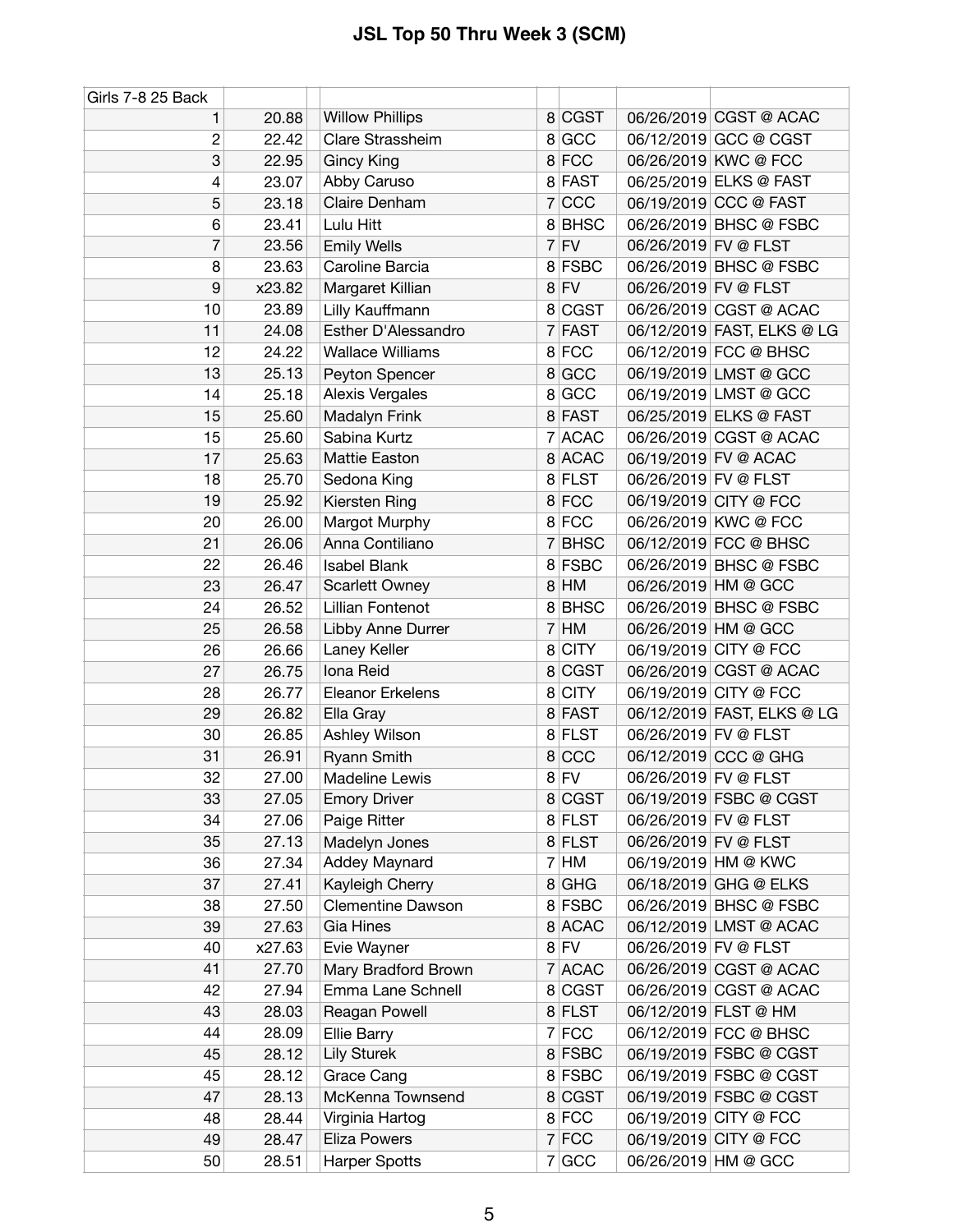| Girls 7-8 25 Breast |        |                     |                |             |                      |                        |
|---------------------|--------|---------------------|----------------|-------------|----------------------|------------------------|
| 1                   | 23.90  | Lulu Hitt           |                | 8BHSC       |                      | 06/19/2019 FLST @ BHSC |
| $\overline{c}$      | 24.47  | Katherine Heilman   |                | 8 CGST      |                      | 06/26/2019 CGST @ ACAC |
| 3                   | 25.00  | <b>Emily Wells</b>  |                | $7$ FV      | 06/12/2019 FV @ CITY |                        |
| 4                   | 25.03  | Lily Sturek         |                | 8 FSBC      |                      | 06/26/2019 BHSC @ FSBC |
| 5                   | 25.06  | Sedona King         |                | 8 FLST      |                      | 06/19/2019 FLST @ BHSC |
| 6                   | 25.38  | Claire Denham       | 7              | CCC         |                      | 06/12/2019 CCC @ GHG   |
| 7                   | 25.78  | Mila Clark          |                | 8 BHSC      |                      | 06/19/2019 FLST @ BHSC |
| 8                   | 26.31  | <b>Grace Galie</b>  | $\overline{7}$ | GCC         |                      | 06/26/2019 HM @ GCC    |
| 9                   | 26.34  | Margaret Killian    |                | $8$ FV      |                      | 06/19/2019 FV @ ACAC   |
| 10                  | 26.69  | <b>Gincy King</b>   |                | 8 FCC       |                      | 06/12/2019 FCC @ BHSC  |
| 11                  | 26.76  | Caroline Barcia     |                | 8 FSBC      |                      | 06/12/2019 FSBC @ KWC  |
| 12                  | 26.97  | Peyton Spencer      |                | 8 GCC       |                      | 06/19/2019 LMST @ GCC  |
| 13                  | 27.27  | Taylor Kagarise     | 8              | <b>CGST</b> |                      | 06/26/2019 CGST @ ACAC |
| 14                  | 28.00  | Iona Reid           |                | 8 CGST      |                      | 06/26/2019 CGST @ ACAC |
| 15                  | 28.15  | Eliza Richmond      |                | 8BHSC       |                      | 06/26/2019 BHSC @ FSBC |
| 16                  | 28.17  | Abby Caruso         |                | 8 FAST      |                      | 06/25/2019 ELKS @ FAST |
| 17                  | 28.46  | Laney Keller        |                | 8 CITY      |                      | 06/19/2019 CITY @ FCC  |
| 18                  | 29.16  | Sabina Kurtz        |                | 7 ACAC      |                      | 06/19/2019 FV @ ACAC   |
| 19                  | 29.58  | Kit Engel           |                | 8 KWC       |                      | 06/19/2019 HM @ KWC    |
| 20                  | 29.89  | Libby Anne Durrer   | 7              | HM          |                      | 06/19/2019 HM @ KWC    |
| 21                  | 30.40  | <b>Cora Powers</b>  | 8              | <b>CITY</b> |                      | 06/19/2019 CITY @ FCC  |
| 22                  | 30.62  | Kiersten Ring       |                | 8 FCC       |                      | 06/19/2019 CITY @ FCC  |
| 23                  | 30.64  | Monet Coleman       |                | 8 ACAC      |                      | 06/26/2019 CGST @ ACAC |
| 24                  | 30.78  | Margot Murphy       |                | 8 FCC       |                      | 06/19/2019 CITY @ FCC  |
| 25                  | 31.06  | Ryan Byrne          | 8              | GCC         |                      | 06/12/2019 GCC @ CGST  |
| 26                  | 31.28  | Addey Maynard       |                | $7$ HM      |                      | 06/26/2019 HM @ GCC    |
| 27                  | 31.41  | Zephyr Chatowsky    |                | 8 FSBC      |                      | 06/26/2019 BHSC @ FSBC |
| 28                  | 31.75  | Ryann Smith         |                | 8 CCC       |                      | 06/19/2019 CCC @ FAST  |
| 29                  | 31.76  | <b>Isabel Blank</b> |                | 8 FSBC      |                      | 06/12/2019 FSBC @ KWC  |
| 30                  | 31.84  | Paige Ritter        |                | 8 FLST      | 06/26/2019 FV @ FLST |                        |
| 31                  | 31.85  | Alice Wrightson     | $\mathbf{7}$   | <b>FSBC</b> |                      | 06/12/2019 FSBC @ KWC  |
| 32                  | 31.88  | Natalie Barclay     |                | 8 ACAC      |                      | 06/19/2019 FV @ ACAC   |
| 33                  | 32.33  | Madelyn Jones       |                | 8 FLST      |                      | 06/19/2019 FLST @ BHSC |
| 34                  | 32.70  | Olivia Dawson       |                | 8 FSBC      |                      | 06/26/2019 BHSC @ FSBC |
| 35                  | 32.90  | Eloise Lorish       |                | 8 FSBC      |                      | 06/26/2019 BHSC @ FSBC |
| 36                  | 33.22  | Clara Baldwin       |                | 7 BHSC      |                      | 06/19/2019 FLST @ BHSC |
| 37                  | x33.41 | Mady Schettler      |                | 7 CITY      |                      | 06/26/2019 CITY @ LMST |
| 38                  | 33.60  | Ella Smith          |                | 8 GCC       |                      | 06/12/2019 GCC @ CGST  |
| 39                  | 33.93  | Ella Gray           |                | 8 FAST      |                      | 06/19/2019 CCC @ FAST  |
| 40                  | 33.94  | Laney Ways          |                | 8 LG        | 06/26/2019 LG @ GHG  |                        |
| 41                  | 34.07  | Sophie Drury        |                | 8 KWC       |                      | 06/19/2019 HM @ KWC    |
| 42                  | 34.25  | Evie Wayner         |                | $8$ FV      |                      | 06/19/2019 FV @ ACAC   |
| 43                  | x34.41 | Addison Brugh       |                | $7$ FV      | 06/26/2019 FV @ FLST |                        |
| 44                  | 34.47  | Maeve Chandler      |                | $8$ FV      | 06/26/2019 FV @ FLST |                        |
| 45                  | 34.75  | Lauren Hockman      |                | 8 LMST      |                      | 06/19/2019 LMST @ GCC  |
| 46                  | 34.88  | <b>Kate Sanders</b> |                | 8BHSC       |                      | 06/26/2019 BHSC @ FSBC |
| 46                  | 34.88  | Ruby Kenner         | $\overline{7}$ | <b>CITY</b> | 06/12/2019 FV @ CITY |                        |
| 48                  | x34.94 | Alexis Vergales     |                | 8 GCC       |                      | 06/12/2019 GCC @ CGST  |
| 49                  | 35.00  | Lily Syms           |                | 8 FLST      |                      | 06/19/2019 FLST @ BHSC |
| 50                  | 35.15  | Madeleine Bowman    |                | 7 CGST      |                      | 06/26/2019 CGST @ ACAC |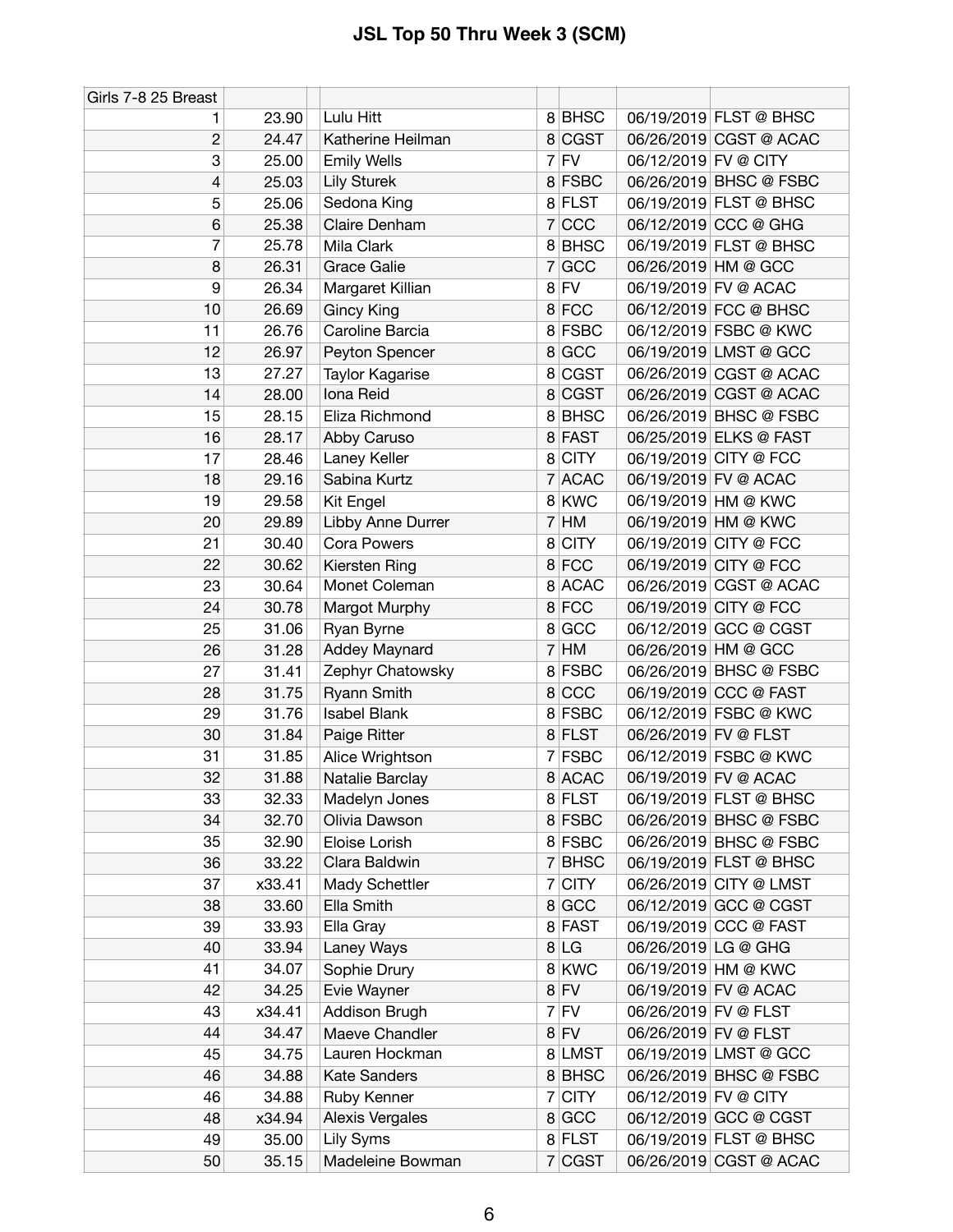| Girls 7-8 25 Fly |        |                        |   |             |                      |                        |
|------------------|--------|------------------------|---|-------------|----------------------|------------------------|
| 1                | 19.25  | Katherine Heilman      |   | 8 CGST      |                      | 06/26/2019 CGST @ ACAC |
| $\overline{c}$   | 19.50  | Margaret Killian       |   | $8$ FV      |                      | 06/19/2019 FV @ ACAC   |
| 3                | 19.52  | Dilyn Carter           |   | 8 CGST      |                      | 06/26/2019 CGST @ ACAC |
| 4                | 19.91  | <b>Willow Phillips</b> |   | 8 CGST      |                      | 06/26/2019 CGST @ ACAC |
| 5                | 20.28  | <b>Emily Wells</b>     |   | $7$ FV      |                      | 06/19/2019 FV @ ACAC   |
| 6                | 20.88  | Lulu Hitt              |   | 8 BHSC      |                      | 06/26/2019 BHSC @ FSBC |
| $\overline{7}$   | 21.00  | Clare Strassheim       |   | 8 GCC       |                      | 06/26/2019 HM @ GCC    |
| 8                | 21.96  | <b>Gincy King</b>      |   | 8 FCC       |                      | 06/26/2019 KWC @ FCC   |
| 9                | 22.13  | Claire Denham          |   | 7 CCC       |                      | 06/12/2019 CCC @ GHG   |
| 10               | 22.37  | Sedona King            |   | 8 FLST      |                      | 06/12/2019 FLST @ HM   |
| 11               | 23.25  | <b>Grace Galie</b>     |   | 7 GCC       |                      | 06/19/2019 LMST @ GCC  |
| 12               | 23.28  | Mila Clark             |   | 8 BHSC      |                      | 06/26/2019 BHSC @ FSBC |
| 13               | 23.38  | Lillian Fontenot       |   | 8 BHSC      |                      | 06/26/2019 BHSC @ FSBC |
| 14               | 23.41  | Sabina Kurtz           | 7 | <b>ACAC</b> |                      | 06/12/2019 LMST @ ACAC |
| 15               | 23.52  | <b>Mattie Easton</b>   |   | 8 ACAC      |                      | 06/26/2019 CGST @ ACAC |
| 16               | 23.60  | Monet Coleman          |   | 8 ACAC      |                      | 06/19/2019 FV @ ACAC   |
| 17               | 23.81  | <b>Lily Sturek</b>     |   | 8 FSBC      |                      | 06/12/2019 FSBC @ KWC  |
| 18               | 24.15  | Abby Caruso            |   | 8 FAST      |                      | 06/19/2019 CCC @ FAST  |
| 19               | 24.18  | Margot Murphy          | 8 | FCC         |                      | 06/19/2019 CITY @ FCC  |
| 20               | 24.32  | Libby Anne Durrer      | 7 | HM          |                      | 06/26/2019 HM @ GCC    |
| 21               | 24.40  | Laney Keller           | 8 | <b>CITY</b> |                      | 06/19/2019 CITY @ FCC  |
| 22               | 24.75  | <b>Madeline Lewis</b>  |   | $8$ FV      |                      | 06/19/2019 FV @ ACAC   |
| 23               | 24.87  | Taylor Kagarise        |   | 8 CGST      |                      | 06/12/2019 GCC @ CGST  |
| 24               | 25.25  | Caroline Barcia        |   | 8 FSBC      |                      | 06/26/2019 BHSC @ FSBC |
| 25               | 25.87  | Kit Engel              |   | 8 KWC       |                      | 06/19/2019 HM @ KWC    |
| 26               | 25.88  | Esther D'Alessandro    | 7 | <b>FAST</b> |                      | 06/19/2019 CCC @ FAST  |
| 27               | 26.19  | Alexis Vergales        |   | 8 GCC       |                      | 06/19/2019 LMST @ GCC  |
| 28               | x26.50 | Addey Maynard          | 7 | HM          | 06/26/2019 HM @ GCC  |                        |
| 29               | 26.62  | Caroline Blank         |   | 8 FSBC      |                      | 06/26/2019 BHSC @ FSBC |
| 30               | 26.78  | <b>Ellie Barry</b>     | 7 | FCC         |                      | 06/26/2019 KWC @ FCC   |
| 31               | 27.01  | Evie Wayner            |   | $8$ FV      |                      | 06/19/2019 FV @ ACAC   |
| 32               | 27.03  | Lily Syms              |   | 8 FLST      |                      | 06/12/2019 FLST @ HM   |
| 33               | 28.15  | Emma Lane Schnell      |   | 8 CGST      |                      | 06/26/2019 CGST @ ACAC |
| 34               | 28.65  | Natalie Barclay        |   | 8 ACAC      |                      | 06/12/2019 LMST @ ACAC |
| 35               | 28.91  | Anna Contiliano        |   | 7 BHSC      |                      | 06/26/2019 BHSC @ FSBC |
| 36               | 29.50  | Mckenzie Taylor        | 7 | <b>FSBC</b> |                      | 06/26/2019 BHSC @ FSBC |
| 37               | 29.53  | Ashlynn Shinault       |   | $8$ HM      |                      | 06/26/2019 HM @ GCC    |
| 38               | x30.12 | Iona Reid              |   | 8 CGST      |                      | 06/12/2019 GCC @ CGST  |
| 39               | 30.51  | Ella Gray              |   | 8 FAST      |                      | 06/25/2019 ELKS @ FAST |
| 40               | 31.19  | Mary Bradford Brown    |   | 7 ACAC      |                      | 06/26/2019 CGST @ ACAC |
| 41               | 31.41  | Mady Schettler         |   | 7 CITY      |                      | 06/19/2019 CITY @ FCC  |
| 42               | 31.87  | Madelyn Jones          |   | 8 FLST      | 06/26/2019 FV @ FLST |                        |
| 43               | 32.53  | Gia Hines              |   | 8 ACAC      |                      | 06/26/2019 CGST @ ACAC |
| 43               | 32.53  | Paige Ritter           |   | 8 FLST      | 06/26/2019 FV @ FLST |                        |
| 45               | 32.56  | Ryann Smith            |   | 8 CCC       |                      | 06/19/2019 CCC @ FAST  |
| 46               | 32.59  | Olivia Dawson          |   | 8 FSBC      |                      | 06/26/2019 BHSC @ FSBC |
| 47               | 33.13  | <b>Elles Gewirtz</b>   |   | $7$ CITY    | 06/12/2019 FV @ CITY |                        |
| 48               | 33.35  | <b>Braelynn Chance</b> |   | 7 CITY      |                      | 06/19/2019 CITY @ FCC  |
| 49               | 34.13  | Delila Dolinger        |   | 8 HM        |                      | 06/19/2019 HM @ KWC    |
| 50               | 34.14  | Virginia Hartog        |   | 8 FCC       |                      | 06/26/2019 KWC @ FCC   |
|                  |        |                        |   |             |                      |                        |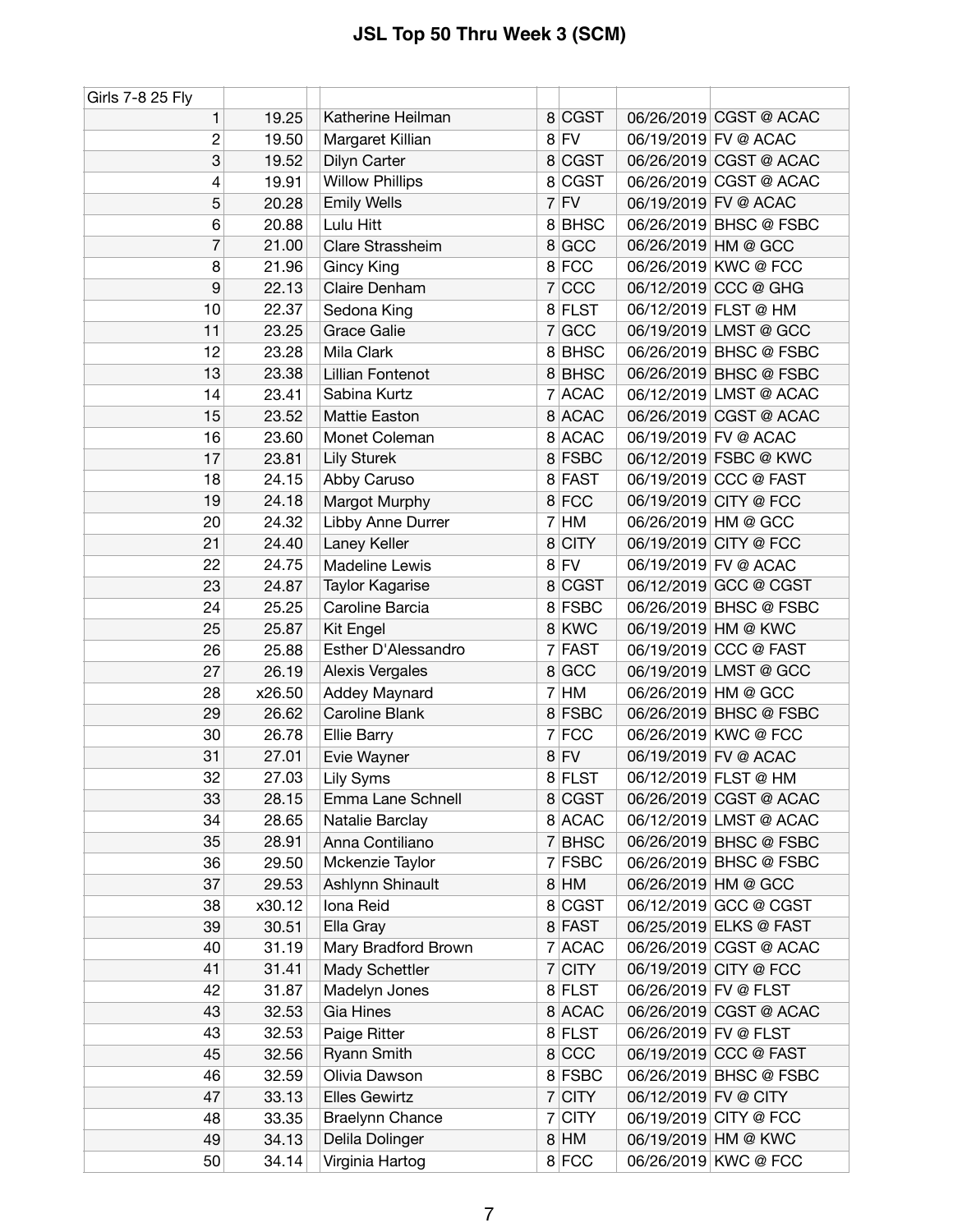| Girls 9-10 50 Free |        |                              |                    |                      |                            |
|--------------------|--------|------------------------------|--------------------|----------------------|----------------------------|
| 1                  | 31.20  | Sofie Vanyo                  | 10 ACAC            |                      | 06/26/2019 CGST @ ACAC     |
| $\overline{c}$     | x32.07 | <b>Miller Grimes</b>         | 10 <sub>BHSC</sub> |                      | 06/12/2019 FCC @ BHSC      |
| 3                  | 33.51  | Nadia Mithqal                | 10 ACAC            |                      | 06/19/2019 FV @ ACAC       |
| 4                  | 34.50  | Ashton Kilfoil               | 10FCC              |                      | 06/26/2019 KWC @ FCC       |
| 5                  | 34.51  | Amelie Meyer                 | 9 ACAC             |                      | 06/26/2019 CGST @ ACAC     |
| 6                  | 35.64  | Aureila Whitt                | 10 ACAC            |                      | 06/19/2019 FV @ ACAC       |
| 7                  | 35.66  | Meghan Ayres                 | 9 CGST             |                      | 06/26/2019 CGST @ ACAC     |
| 8                  | 35.80  | Katie Steeper                | 10 ACAC            |                      | 06/26/2019 CGST @ ACAC     |
| 9                  | 36.58  | Angelina Gao                 | 10 CGST            |                      | 06/26/2019 CGST @ ACAC     |
| 10                 | 36.80  | Mikela Pilkey                | 9 KWC              |                      | 06/19/2019 HM @ KWC        |
| 11                 | 37.00  | Lilly Jamison                | 10 BHSC            |                      | 06/19/2019 FLST @ BHSC     |
| 12                 | x37.50 | <b>Esther Keppel</b>         | 10 FLST            | 06/26/2019 FV @ FLST |                            |
| 13                 | 37.51  | Sarina He                    | 10 CGST            |                      | 06/26/2019 CGST @ ACAC     |
| 14                 | 38.07  | Erin Wood                    | 9 ACAC             |                      | 06/26/2019 CGST @ ACAC     |
| 15                 | 39.00  | Fiona Henry                  | 10 FV              | 06/26/2019 FV @ FLST |                            |
| 16                 | 39.03  | <b>Berkeley Chambers</b>     | 10 CGST            |                      | 06/19/2019 FSBC @ CGST     |
| 17                 | 39.10  | Tilda Rajagopalan            | 10 BHSC            |                      | 06/19/2019 FLST @ BHSC     |
| 18                 | 39.42  | Rowy/Woogie Wood             | 10 HM              |                      | 06/12/2019 FLST @ HM       |
| 19                 | 39.50  | Lila Kate Robinson           | 9 LMST             |                      | 06/26/2019 CITY @ LMST     |
| 20                 | 39.62  | Sophie Hicks                 | 10 GCC             |                      | 06/19/2019 LMST @ GCC      |
| 21                 | 39.72  | <b>Sydney Davis</b>          | 9 GCC              |                      | 06/26/2019 HM @ GCC        |
| 22                 | 39.87  | <b>Blythe Sturman</b>        | 10FCC              |                      | 06/12/2019 FCC @ BHSC      |
| 23                 | 39.90  | Ellie Kupcis                 | 10 BHSC            |                      | 06/26/2019 BHSC @ FSBC     |
| 24                 | x40.09 | Carter Kelsey                | 10 BHSC            |                      | 06/12/2019 FCC @ BHSC      |
| 25                 | 40.16  | Maya Hernandez               | 10 FAST            |                      | 06/19/2019 CCC @ FAST      |
| 25                 | 40.16  | Dorothy Streit               | 9 CGST             |                      | 06/19/2019 FSBC @ CGST     |
| 27                 | 40.44  | Claire Contiliano            | 10 <sub>BHSC</sub> |                      | 06/19/2019 FLST @ BHSC     |
| 28                 | 40.51  | Lysia Williams               | 10 FLST            |                      | 06/19/2019 FLST @ BHSC     |
| 29                 | 40.94  | Mary Beth Garber             | 10 HM              |                      | 06/19/2019 HM @ KWC        |
| 30                 | x41.03 | <b>Caroline Curtis</b>       | 10 FLST            |                      | 06/19/2019 FLST @ BHSC     |
| 31                 | 41.07  | Nakiyah Sorensen             | 10 CGST            |                      | 06/26/2019 CGST @ ACAC     |
| 32                 | 41.23  | Peyton Anderson              | 10 CGST            |                      | 06/26/2019 CGST @ ACAC     |
| 33                 | x41.28 | Callie deGoa                 | 9 GCC              |                      | 06/26/2019 HM @ GCC        |
| 34                 | 41.69  | Joohee Hahm                  | 9 CITY             |                      | 06/19/2019 CITY @ FCC      |
| 35                 | 41.72  | Arii Everett                 | $9$ HM             |                      | 06/12/2019 FLST @ HM       |
| 36                 | 41.88  | Nell Rambo                   | 10 FSBC            |                      | 06/19/2019 FSBC @ CGST     |
| 37                 | 42.13  | Jane Friesen                 | 10FCC              |                      | 06/26/2019 KWC @ FCC       |
| 38                 | 42.15  | <b>Emmy Williams</b>         | 10 <sub>BHSC</sub> |                      | 06/19/2019 FLST @ BHSC     |
| 39                 | 42.17  | Maeve Driscoll               | 9 CGST             |                      | 06/26/2019 CGST @ ACAC     |
| 40                 | 42.20  | Stella O'Connor              | 10FCC              |                      | 06/19/2019 CITY @ FCC      |
| 41                 | 42.40  | Abby Rowe                    | 10 <sub>BHSC</sub> |                      | 06/12/2019 FCC @ BHSC      |
| 42                 | 42.41  | Zaharra Colla                | 10 FSBC            |                      | 06/19/2019 FSBC @ CGST     |
| 43                 | 42.56  | Marchelle Van der Westhuizen | 10 BHSC            |                      | 06/12/2019 FCC @ BHSC      |
| 44                 | 42.58  | Carrington Kincel            | 10 <sub>FCC</sub>  |                      | 06/26/2019 KWC @ FCC       |
| 45                 | 42.63  | Savannah Hudtloff            | 9 FLST             |                      | 06/19/2019 FLST @ BHSC     |
| 46                 | 42.70  | Keegan Breheny               | 9BHSC              |                      | 06/12/2019 FCC @ BHSC      |
| 47                 | 42.72  | <b>Whitney Spanos</b>        | 10 <sub>BHSC</sub> |                      | 06/19/2019 FLST @ BHSC     |
| 48                 | 42.91  | Reese Yowell                 | 10LMST             |                      | 06/19/2019 LMST @ GCC      |
| 49                 | 43.15  | Rg D'Alessandro              | 10 FAST            |                      | 06/12/2019 FAST, ELKS @ LG |
| 50                 | x43.28 | Reese Hull                   | 10 HM              |                      | 06/12/2019 FLST @ HM       |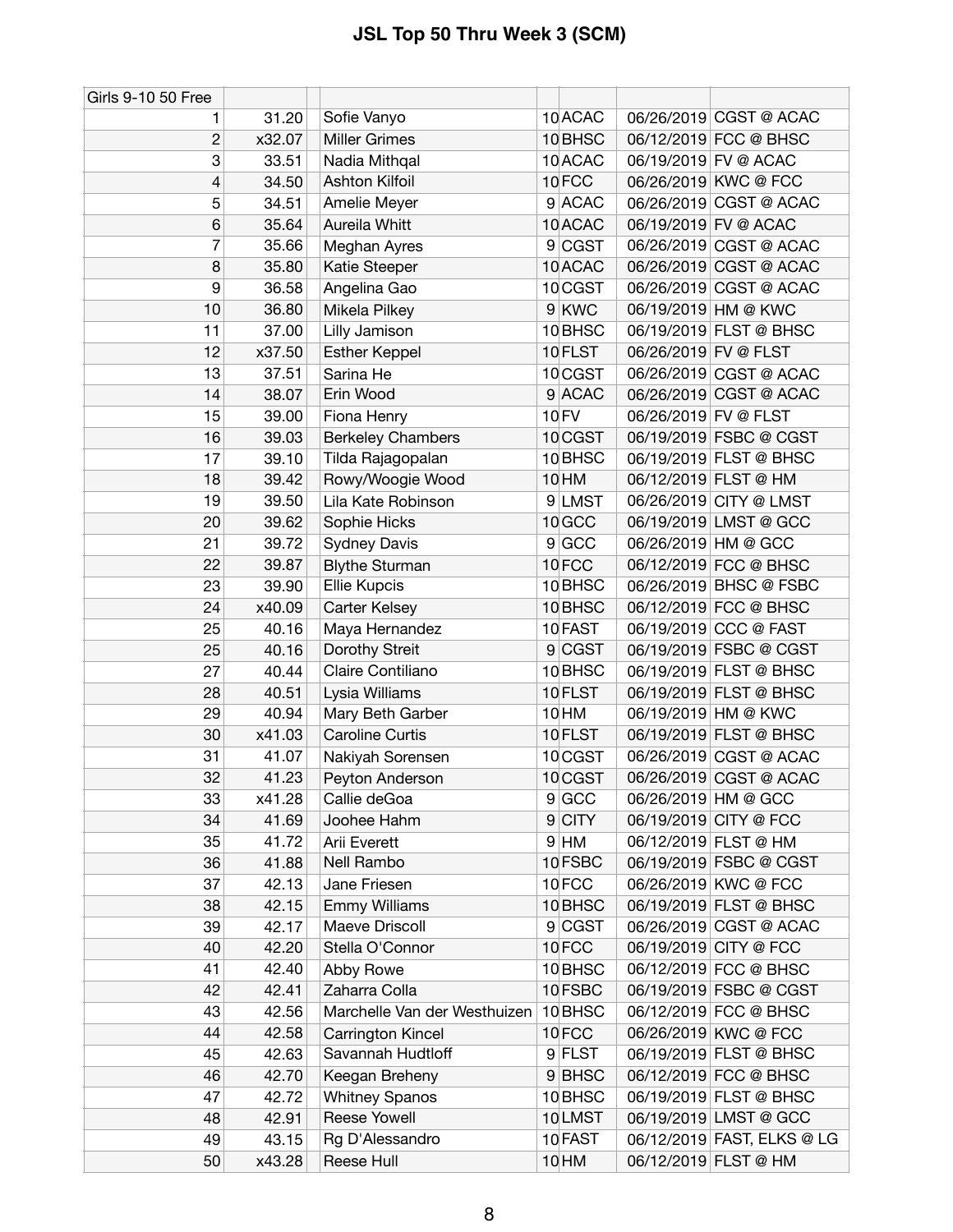| Girls 9-10 100 Free |          |                              |                    |                      |                            |
|---------------------|----------|------------------------------|--------------------|----------------------|----------------------------|
| 1                   | 1:09.96  | Sofie Vanyo                  | 10 ACAC            |                      | 06/19/2019 FV @ ACAC       |
| $\boldsymbol{2}$    | 1:11.72  | <b>Miller Grimes</b>         | 10 BHSC            |                      | 06/12/2019 FCC @ BHSC      |
| 3                   | 1:17.53  | Amelie Meyer                 | 9 ACAC             |                      | 06/26/2019 CGST @ ACAC     |
| $\overline{4}$      | 1:21.12  | Nadia Mithqal                | 10 ACAC            |                      | 06/19/2019 FV @ ACAC       |
| 5                   | 1:22.68  | Katie Steeper                | 10 ACAC            |                      | 06/19/2019 FV @ ACAC       |
| 6                   | 1:23.81  | Angelina Gao                 | 10 CGST            |                      | 06/26/2019 CGST @ ACAC     |
| 7                   | 1:23.83  | Meghan Ayres                 | 9 CGST             |                      | 06/26/2019 CGST @ ACAC     |
| 8                   | 1:24.96  | Mikela Pilkey                | 9 KWC              |                      | 06/12/2019 FSBC @ KWC      |
| 9                   | 1:26.31  | <b>Ashton Kilfoil</b>        | 10FCC              |                      | 06/12/2019 FCC @ BHSC      |
| 10                  | 1:27.18  | Lilly Jamison                | 10 <sub>BHSC</sub> |                      | 06/26/2019 BHSC @ FSBC     |
| 11                  | x1:27.62 | <b>Blythe Sturman</b>        | 10FCC              |                      | 06/12/2019 FCC @ BHSC      |
| 12                  | 1:29.09  | Aureila Whitt                | 10 ACAC            |                      | 06/19/2019 FV @ ACAC       |
| 13                  | 1:29.68  | <b>Esther Keppel</b>         | 10 FLST            |                      | 06/12/2019 FLST @ HM       |
| 14                  | 1:29.93  | Tilda Rajagopalan            | 10 BHSC            |                      | 06/26/2019 BHSC @ FSBC     |
| 15                  | 1:30.13  | Rowy/Woogie Wood             | 10 HM              |                      | 06/26/2019 HM @ GCC        |
| 16                  | 1:30.16  | Dorothy Streit               | 9 CGST             |                      | 06/12/2019 GCC @ CGST      |
| 17                  | 1:30.55  | Claire Contiliano            | 10 BHSC            |                      | 06/26/2019 BHSC @ FSBC     |
| 18                  | 1:31.09  | Erin Wood                    | 9 ACAC             |                      | 06/12/2019 LMST @ ACAC     |
| 19                  | 1:31.25  | Fiona Henry                  | <b>10 FV</b>       |                      | 06/19/2019 FV @ ACAC       |
| 20                  | 1:31.40  | Sophie Hicks                 | 10 GCC             |                      | 06/12/2019 GCC @ CGST      |
| 21                  | 1:32.03  | <b>Berkeley Chambers</b>     | 10 CGST            |                      | 06/12/2019 GCC @ CGST      |
| 22                  | 1:32.34  | Lucinda Ranalli              | 10 ACAC            |                      | 06/12/2019 LMST @ ACAC     |
| 23                  | 1:32.55  | Maya Hernandez               | 10 FAST            |                      | 06/25/2019 ELKS @ FAST     |
| 24                  | 1:32.84  | Lauren Denham                | 9 CCC              |                      | 06/12/2019 CCC @ GHG       |
| 25                  | 1:33.03  | <b>Ellie Kupcis</b>          | 10 <sub>BHSC</sub> |                      | 06/26/2019 BHSC @ FSBC     |
| 26                  | 1:33.92  | Zaharra Colla                | 10 FSBC            |                      | 06/26/2019 BHSC @ FSBC     |
| 27                  | 1:35.06  | Nakiyah Sorensen             | 10 CGST            |                      | 06/26/2019 CGST @ ACAC     |
| 28                  | 1:35.13  | Lila Kate Robinson           | 9 LMST             |                      | 06/26/2019 CITY @ LMST     |
| 29                  | 1:35.90  | Carter Kelsey                | 10 BHSC            |                      | 06/12/2019 FCC @ BHSC      |
| 30                  | 1:35.91  | Nell Rambo                   | 10 FSBC            |                      | 06/12/2019 FSBC @ KWC      |
| 31                  | 1:35.97  | Callie deGoa                 | 9 GCC              |                      | 06/12/2019 GCC @ CGST      |
| 32                  | 1:38.34  | Lexi Cobert                  | 10 CGST            |                      | 06/26/2019 CGST @ ACAC     |
| 33                  | x1:38.73 | Joohee Hahm                  | $9$ CITY           | 06/12/2019 FV @ CITY |                            |
| 34                  | 1:39.16  | Mary Beth Garber             | 10 HM              |                      | 06/26/2019 HM @ GCC        |
| 35                  | 1:39.56  | <b>Reese Yowell</b>          | 10LMST             |                      | 06/12/2019 LMST @ ACAC     |
| 35                  | 1:39.56  | Peyton Anderson              | 10 CGST            |                      | 06/12/2019 GCC @ CGST      |
| 37                  | 1:39.85  | <b>Blair Freid</b>           | 10 GHG             | 06/26/2019 LG @ GHG  |                            |
| 38                  | 1:40.03  | Lysia Williams               | 10 FLST            | 06/26/2019 FV @ FLST |                            |
| 39                  | 1:40.16  | Jane Friesen                 | 10FCC              |                      | 06/12/2019 FCC @ BHSC      |
| 40                  | 1:40.49  | Ava Gray                     | 10 FAST            |                      | 06/12/2019 FAST, ELKS @ LG |
| 41                  | 1:40.54  | Reese Hull                   | 10 HM              |                      | 06/26/2019 HM @ GCC        |
| 42                  | 1:41.18  | Marchelle Van der Westhuizen | 10 BHSC            |                      | 06/26/2019 BHSC @ FSBC     |
| 43                  | 1:41.19  | <b>Caroline Curtis</b>       | 10 FLST            | 06/26/2019 FV @ FLST |                            |
| 44                  | 1:41.46  | Mackey Hartog                | 10FCC              |                      | 06/26/2019 KWC @ FCC       |
| 45                  | 1:41.47  | <b>Cooper Shifflett</b>      | $9$ GHG            | 06/26/2019 LG @ GHG  |                            |
| 46                  | 1:41.96  | Ann Kraft                    | 9 LMST             |                      | 06/12/2019 LMST @ ACAC     |
| 47                  | 1:42.18  | Rg D'Alessandro              | 10 FAST            |                      | 06/25/2019 ELKS @ FAST     |
| 48                  | 1:42.81  | Lizzie Wirasaputra           | 10 HM              |                      | 06/26/2019 HM @ GCC        |
| 49                  | 1:42.84  | Madison Clark                | 9 LMST             |                      | 06/26/2019 CITY @ LMST     |
| 50                  | 1:42.92  | <b>Emmy Williams</b>         | 10 <sub>BHSC</sub> |                      | 06/26/2019 BHSC @ FSBC     |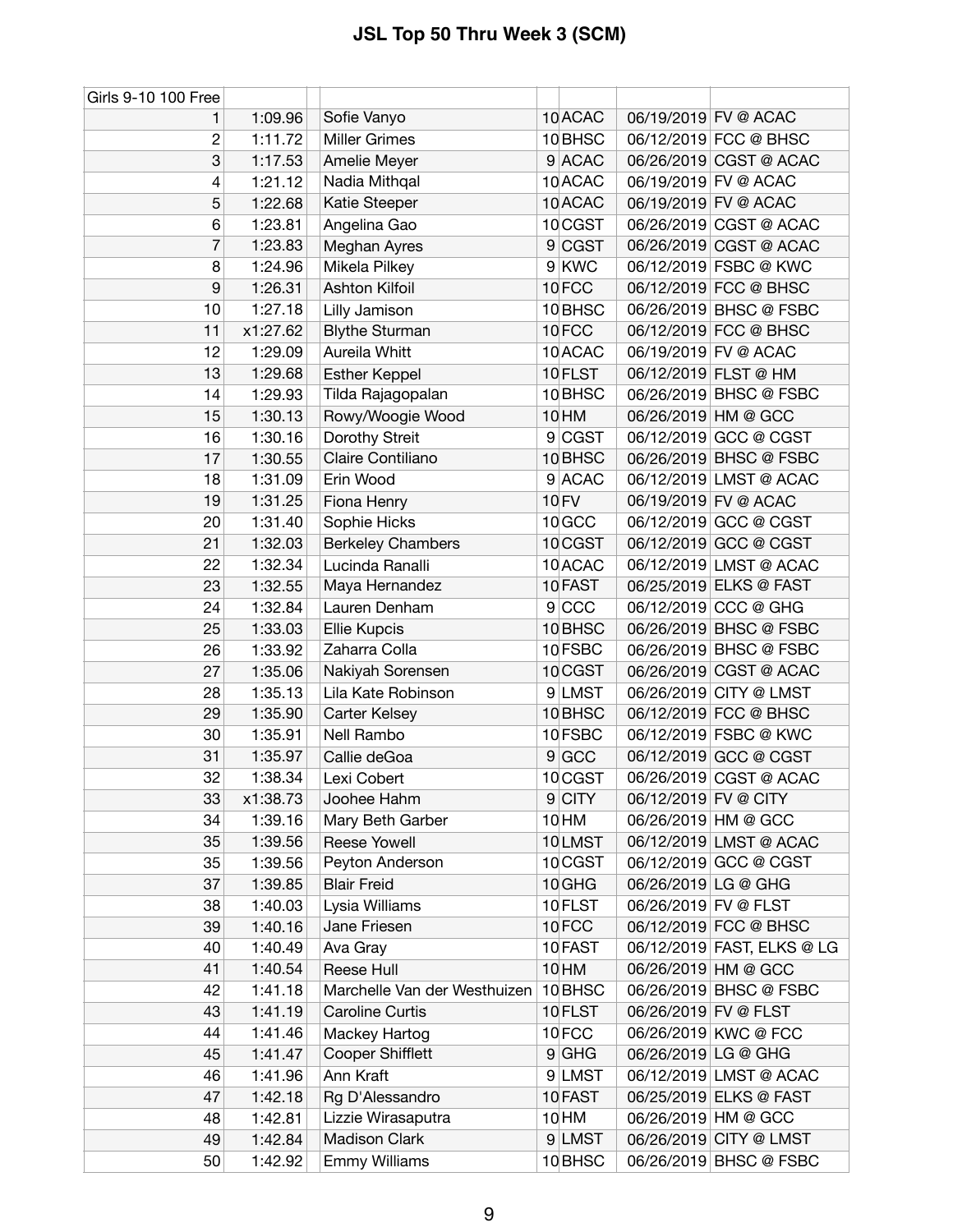| Girls 9-10 50 Back |        |                         |                    |                      |                            |
|--------------------|--------|-------------------------|--------------------|----------------------|----------------------------|
| 1                  | 38.28  | Sofie Vanyo             | 10 ACAC            |                      | 06/26/2019 CGST @ ACAC     |
| $\overline{c}$     | 39.07  | Ashton Kilfoil          | 10FCC              |                      | 06/12/2019 FCC @ BHSC      |
| 3                  | 41.49  | Amelie Meyer            | 9 ACAC             |                      | 06/12/2019 LMST @ ACAC     |
| 4                  | 42.76  | Nadia Mithqal           | 10 ACAC            |                      | 06/19/2019 FV @ ACAC       |
| 5                  | 43.31  | Lilly Jamison           | 10 BHSC            |                      | 06/12/2019 FCC @ BHSC      |
| 6                  | 43.65  | Katie Steeper           | 10 ACAC            |                      | 06/19/2019 FV @ ACAC       |
| 7                  | 45.15  | Zaharra Colla           | 10 FSBC            |                      | 06/12/2019 FSBC @ KWC      |
| 8                  | 45.53  | Callie deGoa            | 9 GCC              |                      | 06/19/2019 LMST @ GCC      |
| 9                  | 45.70  | Mikela Pilkey           | 9 KWC              |                      | 06/26/2019 KWC @ FCC       |
| 10                 | 45.72  | Sarina He               | 10 CGST            |                      | 06/19/2019 FSBC @ CGST     |
| 11                 | 45.85  | Claire Contiliano       | 10 BHSC            |                      | 06/26/2019 BHSC @ FSBC     |
| 12                 | 46.62  | Erin Wood               | 9 ACAC             |                      | 06/26/2019 CGST @ ACAC     |
| 13                 | 46.78  | <b>Caroline Curtis</b>  | 10 FLST            |                      | 06/12/2019 FLST @ HM       |
| 14                 | 47.34  | <b>Ellie Kupcis</b>     | 10 BHSC            |                      | 06/26/2019 BHSC @ FSBC     |
| 15                 | 47.84  | <b>Esther Keppel</b>    | 10 FLST            | 06/26/2019 FV @ FLST |                            |
| 16                 | x48.12 | Sophie Hicks            | 10 GCC             |                      | 06/12/2019 GCC @ CGST      |
| 17                 | 48.47  | Lizzie Wirasaputra      | 10 HM              |                      | 06/26/2019 HM @ GCC        |
| 18                 | x49.08 | <b>Blythe Sturman</b>   | 10FCC              |                      | 06/26/2019 KWC @ FCC       |
| 19                 | 50.74  | Maya Hernandez          | 10 FAST            |                      | 06/25/2019 ELKS @ FAST     |
| 20                 | 50.81  | Reese Yowell            | 10LMST             |                      | 06/19/2019 LMST @ GCC      |
| 21                 | 50.87  | Joohee Hahm             | 9 CITY             |                      | 06/19/2019 CITY @ FCC      |
| 22                 | 51.00  | Fiona Henry             | <b>10 FV</b>       |                      | 06/19/2019 FV @ ACAC       |
| 23                 | 51.34  | Jane Friesen            | 10FCC              |                      | 06/26/2019 KWC @ FCC       |
| 24                 | 51.40  | Carter Kelsey           | 10 <sub>BHSC</sub> |                      | 06/12/2019 FCC @ BHSC      |
| 25                 | 51.58  | Nell Rambo              | 10 FSBC            |                      | 06/26/2019 BHSC @ FSBC     |
| 26                 | 52.00  | Maddie Dofflemyer       | 10FCC              |                      | 06/12/2019 FCC @ BHSC      |
| 27                 | 52.24  | Reese Hull              | 10 HM              |                      | 06/19/2019 HM @ KWC        |
| 28                 | 52.47  | Kayleigh Herring        | 10LMST             |                      | 06/12/2019 LMST @ ACAC     |
| 29                 | 52.62  | <b>Brooke Arlen</b>     | 9 ACAC             |                      | 06/19/2019 FV @ ACAC       |
| 30                 | 52.75  | <b>Grace Browne</b>     | $9$ FCC            |                      | 06/19/2019 CITY @ FCC      |
| 31                 | 52.81  | Ana Bruton              | 10 CGST            |                      | 06/26/2019 CGST @ ACAC     |
| 32                 | 52.85  | <b>Madison Mitchell</b> | 9 ACAC             |                      | 06/19/2019 FV @ ACAC       |
| 33                 | 53.10  | Maddie Follin           | 10LG               |                      | 06/12/2019 FAST, ELKS @ LG |
| 34                 | 53.25  | Margaret Hanley         | 10 <sub>GCC</sub>  |                      | 06/26/2019 HM @ GCC        |
| 35                 | 53.34  | Arii Everett            | $9$ HM             |                      | 06/12/2019 FLST @ HM       |
| 36                 | 53.37  | Jorja Carpenter         | 10 ACAC            |                      | 06/19/2019 FV @ ACAC       |
| 37                 | 53.75  | Mackey Hartog           | 10FCC              |                      | 06/19/2019 CITY @ FCC      |
| 38                 | 53.87  | <b>Crystal Feng</b>     | 10 CGST            |                      | 06/26/2019 CGST @ ACAC     |
| 39                 | 54.03  | Peyton Anderson         | 10 CGST            |                      | 06/26/2019 CGST @ ACAC     |
| 40                 | 54.19  | Lysia Williams          | 10 FLST            | 06/26/2019 FV @ FLST |                            |
| 41                 | 54.37  | <b>Tessa Showalter</b>  | 9BHSC              |                      | 06/26/2019 BHSC @ FSBC     |
| 42                 | 54.52  | Morgan Bersuder         | 10 ACAC            |                      | 06/12/2019 LMST @ ACAC     |
| 43                 | 54.72  | Sydney Heo              | 9 CITY             | 06/12/2019 FV @ CITY |                            |
| 44                 | 54.81  | Caitlin Springett       | 9 GCC              |                      | 06/26/2019 HM @ GCC        |
| 45                 | 54.90  | Maya Seneviratne        | $9$ CITY           |                      | 06/26/2019 CITY @ LMST     |
| 46                 | 54.93  | Chloe Bowman            | 9BHSC              |                      | 06/12/2019 FCC @ BHSC      |
| 47                 | x55.01 | Sarah McLaughlin        | 10 FLST            | 06/26/2019 FV @ FLST |                            |
| 48                 | 55.09  | Ava Gray                | 10 FAST            |                      | 06/12/2019 FAST, ELKS @ LG |
| 49                 | 55.69  | Ruby Olin               | 10 CITY            |                      | 06/19/2019 CITY @ FCC      |
| 50                 | 55.74  | Cate Chavez             | 10 <sub>BHSC</sub> |                      | 06/26/2019 BHSC @ FSBC     |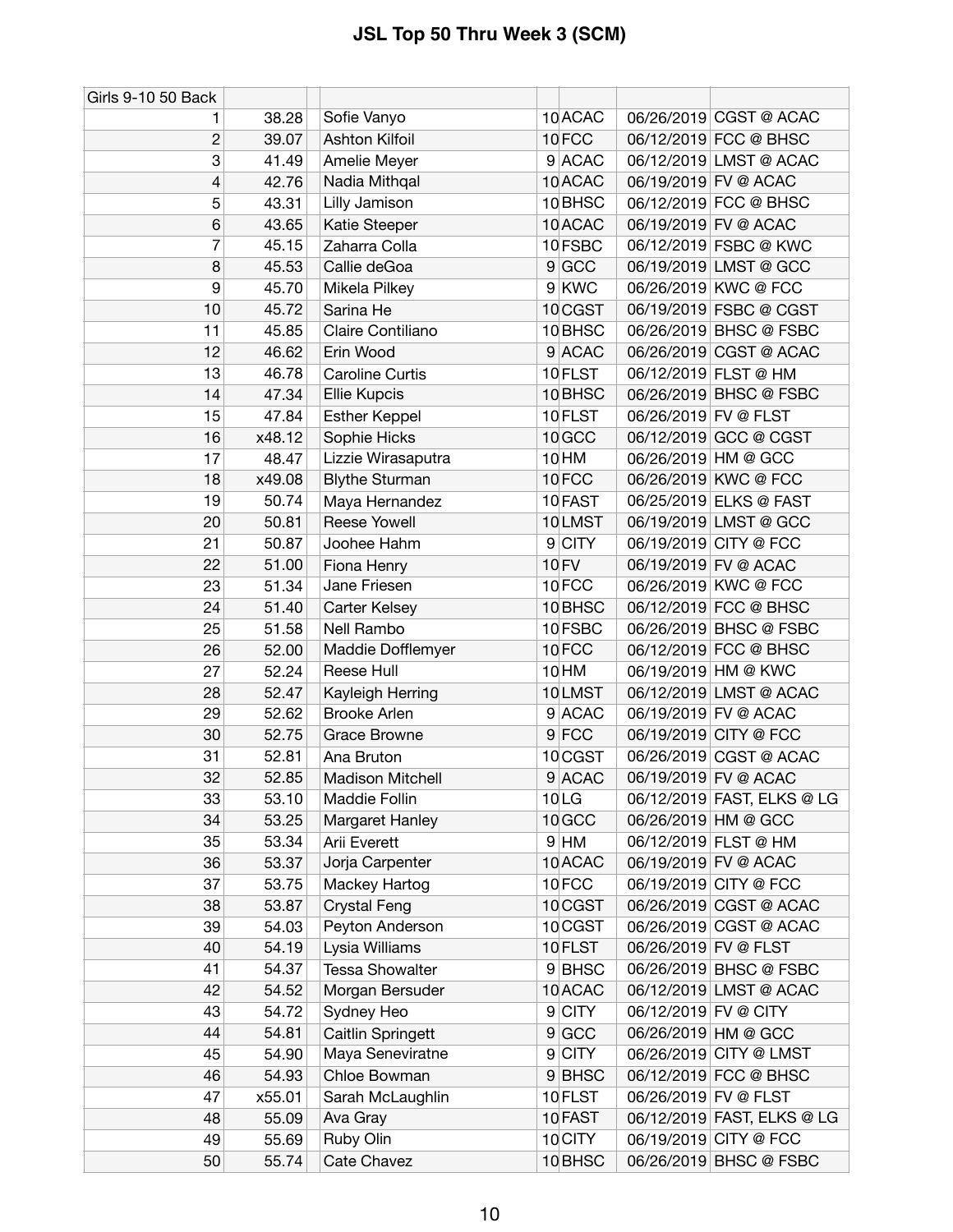| Girls 9-10 50 Breast |         |                              |                    |                      |                        |
|----------------------|---------|------------------------------|--------------------|----------------------|------------------------|
| 1                    | 40.60   | Sofie Vanyo                  | 10 ACAC            |                      | 06/19/2019 FV @ ACAC   |
| 2                    | 45.44   | <b>Miller Grimes</b>         | 10 BHSC            |                      | 06/26/2019 BHSC @ FSBC |
| 3                    | 45.82   | Meghan Ayres                 | 9 CGST             |                      | 06/26/2019 CGST @ ACAC |
| 4                    | 46.71   | Amelie Meyer                 | 9 ACAC             |                      | 06/26/2019 CGST @ ACAC |
| 5                    | 49.13   | Abby Rowe                    | 10 BHSC            |                      | 06/19/2019 FLST @ BHSC |
| 6                    | 49.78   | Sarina He                    | 10 CGST            |                      | 06/26/2019 CGST @ ACAC |
| 7                    | x49.78  | Rowy/Woogie Wood             | 10 HM              |                      | 06/26/2019 HM @ GCC    |
| 8                    | 49.85   | Aureila Whitt                | 10 ACAC            |                      | 06/19/2019 FV @ ACAC   |
| 9                    | 50.18   | Fiona Henry                  | <b>10 FV</b>       | 06/26/2019 FV @ FLST |                        |
| 10                   | 50.69   | Mikela Pilkey                | 9 KWC              |                      | 06/26/2019 KWC @ FCC   |
| 11                   | 50.75   | Nakiyah Sorensen             | 10 CGST            |                      | 06/26/2019 CGST @ ACAC |
| 12                   | 50.76   | Carrington Kincel            | 10FCC              |                      | 06/26/2019 KWC @ FCC   |
| 13                   | 51.56   | Tilda Rajagopalan            | 10 BHSC            |                      | 06/26/2019 BHSC @ FSBC |
| 14                   | 51.59   | Mira Amato                   | 10 GCC             |                      | 06/19/2019 LMST @ GCC  |
| 14                   | 51.59   | Erin Wood                    | 9 ACAC             |                      | 06/19/2019 FV @ ACAC   |
| 16                   | 51.72   | <b>Esther Keppel</b>         | 10 FLST            | 06/26/2019 FV @ FLST |                        |
| 17                   | x53.14  | Ashton Kilfoil               | 10FCC              |                      | 06/26/2019 KWC @ FCC   |
| 18                   | 54.15   | Maizey McCarthy              | 10 BHSC            |                      | 06/26/2019 BHSC @ FSBC |
| 19                   | 54.82   | <b>Whitney Spanos</b>        | 10 <sub>BHSC</sub> |                      | 06/19/2019 FLST @ BHSC |
| 20                   | 54.84   | Lizzie Wirasaputra           | 10 HM              |                      | 06/26/2019 HM @ GCC    |
| 21                   | 55.09   | Lucinda Ranalli              | 10 ACAC            |                      | 06/12/2019 LMST @ ACAC |
| 22                   | 55.20   | <b>Emmy Williams</b>         | 10 BHSC            |                      | 06/26/2019 BHSC @ FSBC |
| 23                   | 55.44   | Jane Friesen                 | 10FCC              |                      | 06/12/2019 FCC @ BHSC  |
| 24                   | 55.55   | <b>Blair Freid</b>           | 10 GHG             | 06/26/2019 LG @ GHG  |                        |
| 25                   | 55.56   | Lila Kate Robinson           | 9 LMST             |                      | 06/26/2019 CITY @ LMST |
| 26                   | 55.65   | Reese Hull                   | 10 HM              |                      | 06/26/2019 HM @ GCC    |
| 27                   | 55.78   | <b>Sydney Davis</b>          | 9 GCC              |                      | 06/26/2019 HM @ GCC    |
| 28                   | 55.81   | Maeve Driscoll               | 9 CGST             |                      | 06/12/2019 GCC @ CGST  |
| 29                   | 55.88   | <b>Caroline Curtis</b>       | 10 FLST            | 06/26/2019 FV @ FLST |                        |
| 30                   | 55.91   | <b>Crystal Feng</b>          | 10 CGST            |                      | 06/26/2019 CGST @ ACAC |
| 31                   | 56.53   | Olivia Goodwin               | 9 ACAC             |                      | 06/12/2019 LMST @ ACAC |
| 32                   | 56.56   | Elizabeth Harrop-Williams    | 9 FLST             |                      | 06/12/2019 FLST @ HM   |
| 33                   | 56.66   | Chloe Bowman                 | 9BHSC              |                      | 06/26/2019 BHSC @ FSBC |
| 34                   | 56.78   | Marchelle Van der Westhuizen | 10 BHSC            |                      | 06/26/2019 BHSC @ FSBC |
| 35                   | 56.94   | Lauren Denham                | 9 CCC              |                      | 06/19/2019 CCC @ FAST  |
| 36                   | 57.25   | <b>Brooke Arlen</b>          | 9 ACAC             |                      | 06/12/2019 LMST @ ACAC |
| 37                   | 57.53   | <b>Cate Engler</b>           | 9 KWC              |                      | 06/26/2019 KWC @ FCC   |
| 38                   | 57.57   | Rg D'Alessandro              | 10 FAST            |                      | 06/19/2019 CCC @ FAST  |
| 39                   | 57.72   | Caris Garcia                 | 10 FSBC            |                      | 06/12/2019 FSBC @ KWC  |
| 40                   | 57.96   | Samantha Goff                | 10 GHG             | 06/26/2019 LG @ GHG  |                        |
| 41                   | 58.41   | <b>Charlotte Gifford</b>     | 9 LMST             |                      | 06/19/2019 LMST @ GCC  |
| 42                   | 58.46   | Maya Hernandez               | 10 FAST            |                      | 06/25/2019 ELKS @ FAST |
| 43                   | 59.00   | <b>Charlotte McCready</b>    | 9 ACAC             |                      | 06/12/2019 LMST @ ACAC |
| 44                   | 59.03   | <b>Marshall Rome</b>         | 10 BHSC            |                      | 06/12/2019 FCC @ BHSC  |
| 45                   | 59.28   | Annabelle Statuta            | 10FCC              |                      | 06/19/2019 CITY @ FCC  |
| 46                   | 59.64   | <b>Tenley English</b>        | $9$ FCC            |                      | 06/26/2019 KWC @ FCC   |
| 47                   | 59.81   | Avery Chang                  | $9$ HM             |                      | 06/19/2019 HM @ KWC    |
| 48                   | 59.88   | Joohee Hahm                  | 9 CITY             |                      | 06/26/2019 CITY @ LMST |
| 49                   | 1:00.78 | Madelyn Grout                | 10LMST             |                      | 06/12/2019 LMST @ ACAC |
| 50                   | 1:00.97 | Mackey Hartog                | 10FCC              |                      | 06/26/2019 KWC @ FCC   |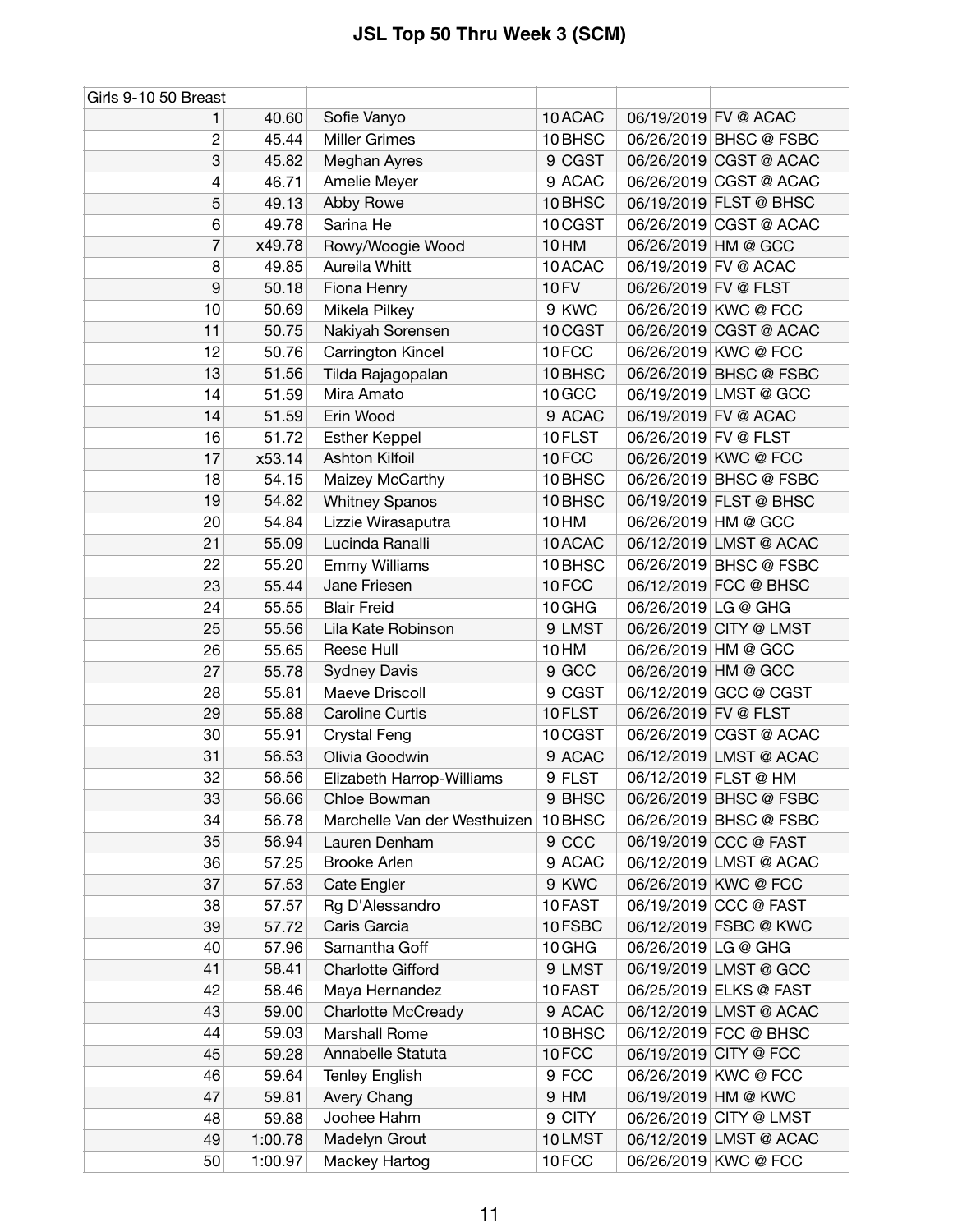| Girls 9-10 50 Fly |         |                           |                    |                      |                        |
|-------------------|---------|---------------------------|--------------------|----------------------|------------------------|
| 1                 | 34.55   | Sofie Vanyo               | 10 ACAC            |                      | 06/19/2019 FV @ ACAC   |
| $\overline{c}$    | 37.21   | <b>Miller Grimes</b>      | 10 BHSC            |                      | 06/12/2019 FCC @ BHSC  |
| 3                 | 38.91   | Tilda Rajagopalan         | 10 BHSC            |                      | 06/12/2019 FCC @ BHSC  |
| 4                 | 39.70   | Katie Steeper             | 10 ACAC            |                      | 06/26/2019 CGST @ ACAC |
| 5                 | 40.15   | Ashton Kilfoil            | 10FCC              |                      | 06/26/2019 KWC @ FCC   |
| 6                 | 41.38   | Sophie Hicks              | 10 <sub>GCC</sub>  |                      | 06/19/2019 LMST @ GCC  |
| 7                 | 41.44   | Amelie Meyer              | 9 ACAC             |                      | 06/19/2019 FV @ ACAC   |
| 8                 | 41.53   | Fiona Henry               | <b>10 FV</b>       | 06/26/2019 FV @ FLST |                        |
| 9                 | 42.84   | Rowy/Woogie Wood          | 10 HM              |                      | 06/26/2019 HM @ GCC    |
| 10                | 43.97   | <b>Berkeley Chambers</b>  | 10 CGST            |                      | 06/12/2019 GCC @ CGST  |
| 11                | 45.57   | <b>Blythe Sturman</b>     | 10FCC              |                      | 06/26/2019 KWC @ FCC   |
| 12                | 45.60   | Mikela Pilkey             | 9 KWC              |                      | 06/26/2019 KWC @ FCC   |
| 13                | 46.18   | Angelina Gao              | 10 CGST            |                      | 06/26/2019 CGST @ ACAC |
| 14                | 46.60   | Sarina He                 | 10 CGST            |                      | 06/12/2019 GCC @ CGST  |
| 15                | x47.00  | Callie deGoa              | 9 GCC              |                      | 06/12/2019 GCC @ CGST  |
| 16                | 47.28   | Claire Contiliano         | 10 <sub>BHSC</sub> |                      | 06/12/2019 FCC @ BHSC  |
| 17                | 48.22   | Lauren Denham             | 9 CCC              |                      | 06/19/2019 CCC @ FAST  |
| 18                | 49.05   | Ava Gray                  | 10 FAST            |                      | 06/19/2019 CCC @ FAST  |
| 19                | 49.19   | <b>Sydney Davis</b>       | 9 GCC              |                      | 06/26/2019 HM @ GCC    |
| 20                | 49.23   | Erin Wood                 | 9 ACAC             |                      | 06/19/2019 FV @ ACAC   |
| 21                | 49.81   | Ellie Kupcis              | 10 BHSC            |                      | 06/12/2019 FCC @ BHSC  |
| 22                | 50.77   | Charlotte McCready        | 9 ACAC             |                      | 06/19/2019 FV @ ACAC   |
| 23                | 52.36   | Nakiyah Sorensen          | 10 CGST            |                      | 06/26/2019 CGST @ ACAC |
| 24                | x52.50  | Mary Beth Garber          | 10 HM              |                      | 06/26/2019 HM @ GCC    |
| 25                | 53.03   | Elizabeth Harrop-Williams | 9 FLST             | 06/26/2019 FV @ FLST |                        |
| 26                | 53.69   | Jane Friesen              | 10FCC              |                      | 06/26/2019 KWC @ FCC   |
| 27                | 53.94   | <b>Esther Keppel</b>      | 10 FLST            | 06/26/2019 FV @ FLST |                        |
| 28                | 54.08   | Cate Chavez               | 10 BHSC            |                      | 06/26/2019 BHSC @ FSBC |
| 29                | 54.12   | Grace Browne              | $9$ FCC            |                      | 06/26/2019 KWC @ FCC   |
| 30                | 54.87   | Maddy Belle Alimard       | $9$ GCC            |                      | 06/12/2019 GCC @ CGST  |
| 31                | 55.31   | Avery Chang               | $9$ HM             |                      | 06/26/2019 HM @ GCC    |
| 32                | 55.41   | Caroline Curtis           | 10 FLST            |                      | 06/12/2019 FLST @ HM   |
| 33                | 56.38   | Penny Stacy               | 10 ACAC            |                      | 06/19/2019 FV @ ACAC   |
| 34                | 56.61   | <b>Madison Mitchell</b>   | 9 ACAC             |                      | 06/26/2019 CGST @ ACAC |
| 35                | 56.66   | Nora Rosensweig           | 9 CITY             | 06/12/2019 FV @ CITY |                        |
| 36                | 56.78   | Reese Hull                | 10 HM              |                      | 06/12/2019 FLST @ HM   |
| 37                | 57.75   | Dorothy Streit            | 9 CGST             |                      | 06/12/2019 GCC @ CGST  |
| 38                | 58.00   | Mira Amato                | 10 GCC             |                      | 06/19/2019 LMST @ GCC  |
| 39                | 58.03   | Reese Yowell              | 10LMST             |                      | 06/19/2019 LMST @ GCC  |
| 40                | 58.19   | Betsy Kauffman            | 10FCC              |                      | 06/19/2019 CITY @ FCC  |
| 41                | 58.31   | Maddie Follin             | 10 <sub>LG</sub>   | 06/26/2019 LG @ GHG  |                        |
| 42                | 58.44   | Madison Clark             | 9 LMST             |                      | 06/19/2019 LMST @ GCC  |
| 43                | 58.53   | Lizzie Wirasaputra        | 10 HM              |                      | 06/12/2019 FLST @ HM   |
| 44                | 58.56   | Sarah McLaughlin          | 10 FLST            | 06/26/2019 FV @ FLST |                        |
| 45                | 58.78   | <b>Tenley English</b>     | $9$ FCC            |                      | 06/26/2019 KWC @ FCC   |
| 46                | 59.00   | Lysia Williams            | 10 FLST            | 06/26/2019 FV @ FLST |                        |
| 47                | 59.25   | Rg D'Alessandro           | 10 FAST            |                      | 06/19/2019 CCC @ FAST  |
| 48                | x59.44  | Anna Scott                | 10 HM              |                      | 06/12/2019 FLST @ HM   |
| 49                | 1:00.37 | Cooper Shifflett          | $9$ GHG            | 06/26/2019 LG @ GHG  |                        |
| 50                | 1:00.77 | Nell Rambo                | 10 FSBC            |                      | 06/12/2019 FSBC @ KWC  |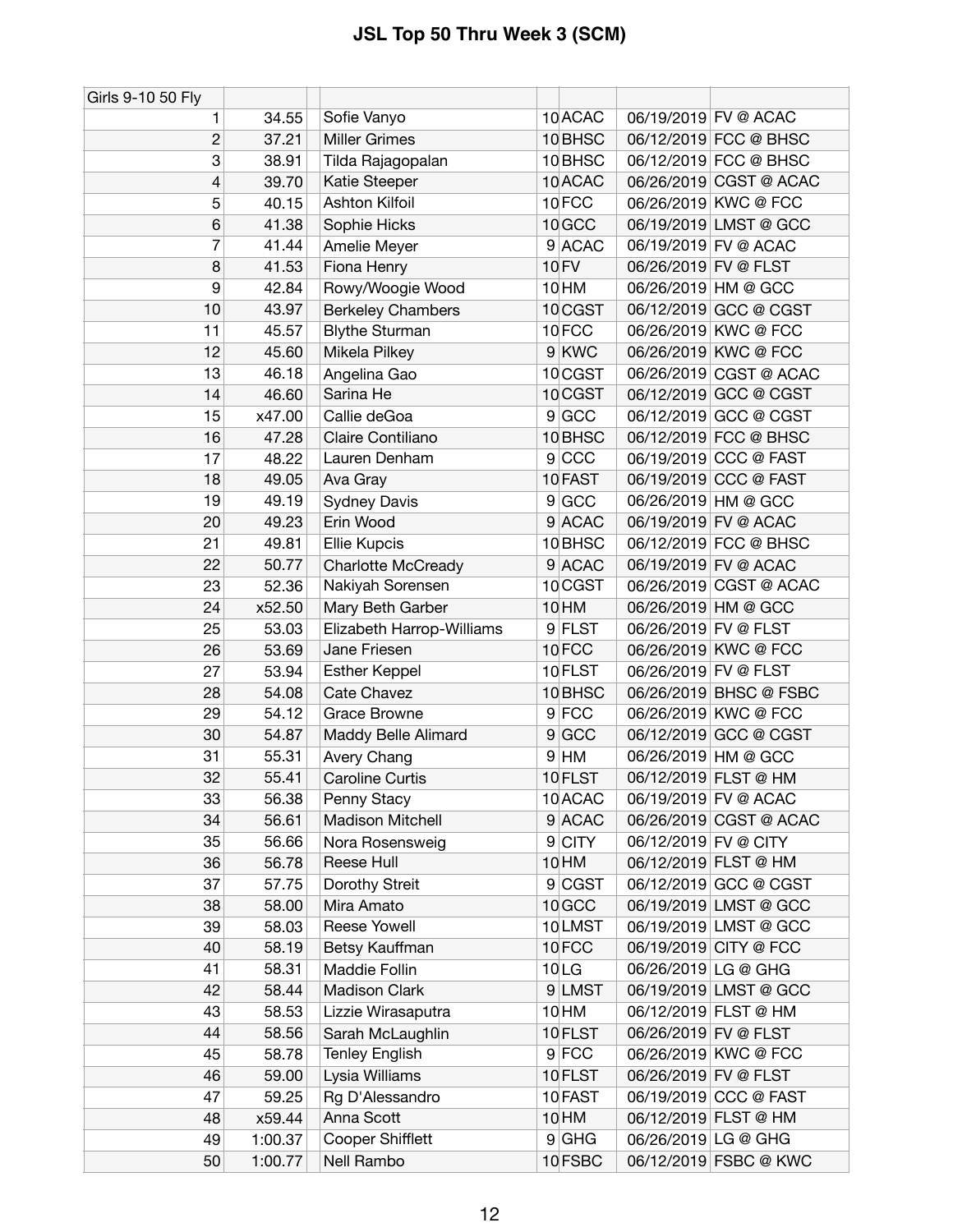| Girls 9-10 100 IM |         |                           |                    |                        |
|-------------------|---------|---------------------------|--------------------|------------------------|
| 1                 | 1:21.66 | <b>Miller Grimes</b>      | 10 BHSC            | 06/19/2019 FLST @ BHSC |
| $\overline{c}$    | 1:34.75 | Meghan Ayres              | 9 CGST             | 06/19/2019 FSBC @ CGST |
| 3                 | 1:34.86 | Mikela Pilkey             | 9 KWC              | 06/19/2019 HM @ KWC    |
| 4                 | 1:35.75 | <b>Berkeley Chambers</b>  | 10 CGST            | 06/19/2019 FSBC @ CGST |
| 5                 | 1:36.05 | Sarina He                 | 10 CGST            | 06/19/2019 FSBC @ CGST |
| 6                 | 1:37.00 | Tilda Rajagopalan         | 10 <sub>BHSC</sub> | 06/19/2019 FLST @ BHSC |
| 7                 | 1:38.44 | Angelina Gao              | 10 CGST            | 06/19/2019 FSBC @ CGST |
| 8                 | 1:38.60 | <b>Esther Keppel</b>      | 10 FLST            | 06/19/2019 FLST @ BHSC |
| 9                 | 1:39.75 | Lauren Denham             | 9 CCC              | 06/19/2019 CCC @ FAST  |
| 10                | 1:44.03 | Callie deGoa              | 9 GCC              | 06/19/2019 LMST @ GCC  |
| 11                | 1:44.50 | Claire Contiliano         | 10 BHSC            | 06/19/2019 FLST @ BHSC |
| 12                | 1:45.78 | <b>Carter Kelsey</b>      | 10 BHSC            | 06/19/2019 FLST @ BHSC |
| 13                | 1:46.90 | <b>Caroline Curtis</b>    | 10 FLST            | 06/19/2019 FLST @ BHSC |
| 14                | 1:47.63 | Lila Kate Robinson        | 9 LMST             | 06/19/2019 LMST @ GCC  |
| 15                | 1:48.12 | Joohee Hahm               | $9$ CITY           | 06/19/2019 CITY @ FCC  |
| 16                | 1:49.09 | Lizzie Wirasaputra        | 10 HM              | 06/19/2019 HM @ KWC    |
| 17                | 1:50.93 | <b>Crystal Feng</b>       | 10 CGST            | 06/19/2019 FSBC @ CGST |
| 18                | 1:52.46 | Nell Rambo                | 10 FSBC            | 06/19/2019 FSBC @ CGST |
| 19                | 1:52.66 | Zaharra Colla             | 10 FSBC            | 06/19/2019 FSBC @ CGST |
| 20                | 1:52.94 | Reese Hull                | 10 <sub>HM</sub>   | 06/19/2019 HM @ KWC    |
| 20                | 1:52.94 | Ava Gray                  | 10 FAST            | 06/19/2019 CCC @ FAST  |
| 22                | 1:53.66 | Chloe Bowman              | 9 BHSC             | 06/19/2019 FLST @ BHSC |
| 23                | 1:55.41 | Stella O'Connor           | 10FCC              | 06/19/2019 CITY @ FCC  |
| 24                | 1:55.54 | Lysia Williams            | 10 FLST            | 06/19/2019 FLST @ BHSC |
| 25                | 1:57.00 | Isabelle Thompson         | 9 LMST             | 06/19/2019 LMST @ GCC  |
| 26                | 1:58.43 | Shayla Sterner            | 9 CGST             | 06/19/2019 FSBC @ CGST |
| 27                | 1:59.15 | Mira Amato                | 10 GCC             | 06/19/2019 LMST @ GCC  |
| 28                | 1:59.72 | Elizabeth Harrop-Williams | 9 FLST             | 06/19/2019 FLST @ BHSC |
| 29                | 1:59.88 | Ann Kraft                 | 9 LMST             | 06/19/2019 LMST @ GCC  |
| 30                | 2:00.06 | Lydia Cramer              | 10 FSBC            | 06/19/2019 FSBC @ CGST |
| 31                | 2:00.82 | Avery Chang               | $9$ HM             | 06/19/2019 HM @ KWC    |
| 32                | 2:01.16 | Kayleigh Herring          | 10LMST             | 06/19/2019 LMST @ GCC  |
| 33                | 2:01.93 | Cate Engler               | 9 KWC              | 06/19/2019 HM @ KWC    |
| 34                | 2:03.84 | Maya Seneviratne          | 9 CITY             | 06/19/2019 CITY @ FCC  |
| 35                | 2:07.56 | <b>Madison Clark</b>      | 9 LMST             | 06/19/2019 LMST @ GCC  |
| 36                | 2:07.71 | London Payne              | 10 CITY            | 06/19/2019 CITY @ FCC  |
| 37                | 2:07.84 | Savannah Hudtloff         | $9$ FLST           | 06/19/2019 FLST @ BHSC |
| 38                | 2:08.70 | Betsy Kauffman            | 10FCC              | 06/19/2019 CITY @ FCC  |
| 39                | 2:09.38 | Sydney Heo                | $9$ CITY           | 06/19/2019 CITY @ FCC  |
| 40                | 2:09.97 | Samantha Goff             | 10 GHG             | 06/18/2019 GHG @ ELKS  |
| 41                | 2:10.19 | Sophia Mitchelson         | $9$ GHG            | 06/18/2019 GHG @ ELKS  |
| 42                | 2:10.39 | Ollie Gill                | 10 HM              | 06/19/2019 HM @ KWC    |
| 43                | 2:11.53 | Josi Caruso               | 10 FAST            | 06/19/2019 CCC @ FAST  |
| 44                | 2:13.68 | <b>Lillian Avery</b>      | $9$ HM             | 06/19/2019 HM @ KWC    |
| 45                | 2:13.97 | <b>Ruby Davis</b>         | 10 GCC             | 06/19/2019 LMST @ GCC  |
| 46                | 2:15.39 | Olivia Harrell            | 10 CITY            | 06/19/2019 CITY @ FCC  |
| 47                | 2:17.66 | Hazel Lyman               | 9 FSBC             | 06/19/2019 FSBC @ CGST |
| 48                | 2:20.63 | <b>Mallory Price</b>      | 9 FSBC             | 06/19/2019 FSBC @ CGST |
| 49                | 2:29.56 | <b>Chyler Miller</b>      | 9 LMST             | 06/19/2019 LMST @ GCC  |
| 50                | 2:37.36 | Kinley Callihan           | 9 CGST             | 06/19/2019 FSBC @ CGST |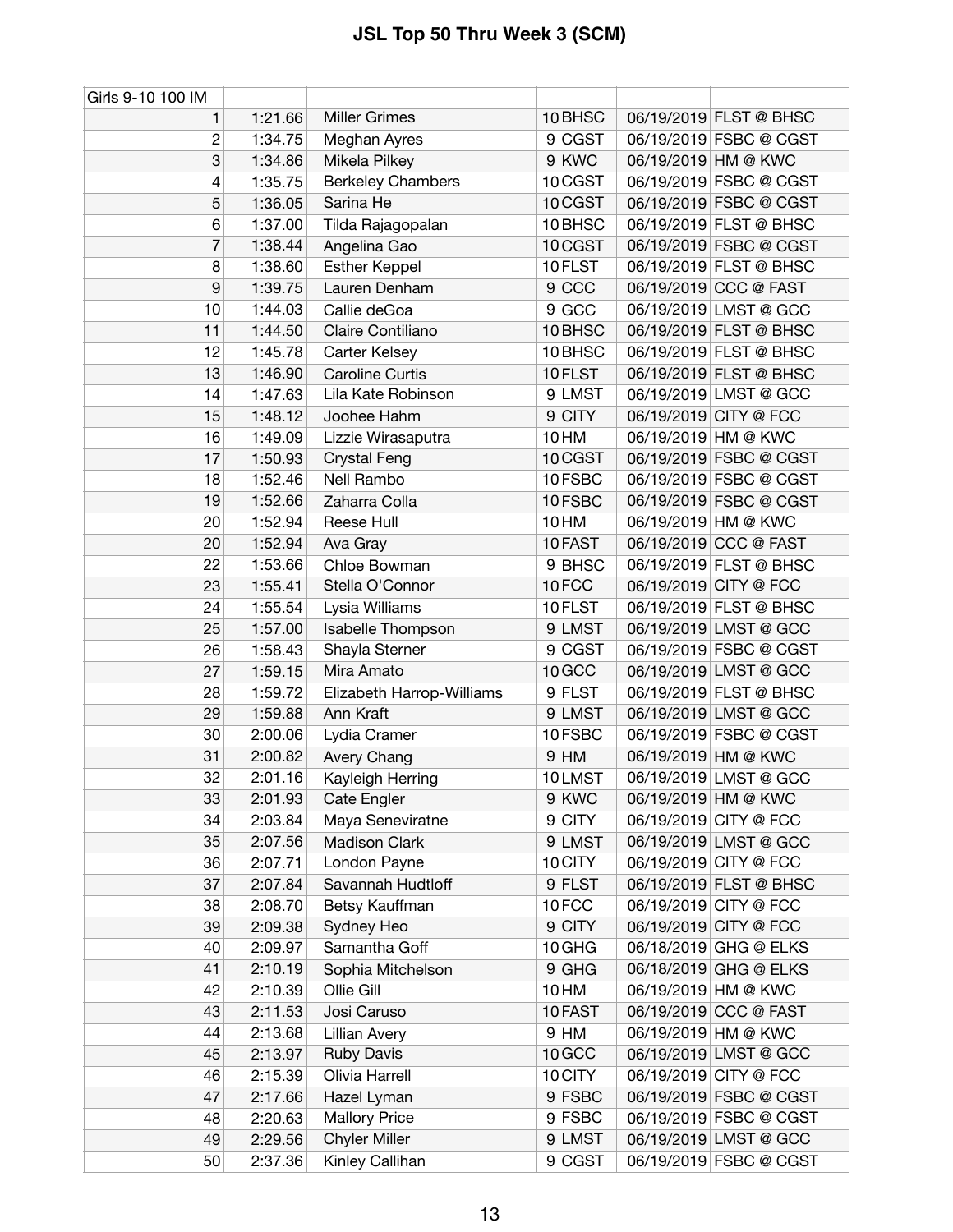| Girls 11-12 50 Free |        |                                      |                    |                      |                        |
|---------------------|--------|--------------------------------------|--------------------|----------------------|------------------------|
| 1                   | 30.26  | Layla Welsch                         | 12 FCC             |                      | 06/12/2019 FCC @ BHSC  |
| $\overline{c}$      | 30.77  | Diana Ismailova                      | $11$ FV            |                      | 06/19/2019 FV @ ACAC   |
| 3                   | 31.11  | <b>Alex Fuller</b>                   | 12 ACAC            |                      | 06/26/2019 CGST @ ACAC |
| 4                   | 31.27  | Lee Kestner                          | 12 FSBC            |                      | 06/26/2019 BHSC @ FSBC |
| 5                   | 31.48  | Eliza Osada                          | 11 <sup>BHSC</sup> |                      | 06/26/2019 BHSC @ FSBC |
| 6                   | 31.66  | Sara Wells                           | $11$ FV            |                      | 06/19/2019 FV @ ACAC   |
| 7                   | 32.11  | Anne Scherer                         | 11 BHSC            |                      | 06/19/2019 FLST @ BHSC |
| 8                   | 32.61  | <b>Skyler Powell</b>                 | 12 BHSC            |                      | 06/26/2019 BHSC @ FSBC |
| 9                   | 32.76  | Emily Zhu                            | 11 ACAC            |                      | 06/26/2019 CGST @ ACAC |
| 10                  | 32.79  | Zoe Shelley                          | 12 GHG             | 06/26/2019 LG @ GHG  |                        |
| 11                  | 32.97  | Lauren Britt                         | <b>12 FV</b>       | 06/26/2019 FV @ FLST |                        |
| 12                  | 33.17  | Willa Simmons                        | 12 CGST            |                      | 06/26/2019 CGST @ ACAC |
| 13                  | 33.56  | Sara Czirjak                         | 11 FLST            |                      | 06/12/2019 FLST @ HM   |
| 14                  | 33.84  | Sarah Jordan                         | 12 CGST            |                      | 06/19/2019 FSBC @ CGST |
| 15                  | 34.03  | Amelia Lynch                         | <b>12 FV</b>       | 06/26/2019 FV @ FLST |                        |
| 16                  | 34.11  | Macy Moody                           | 12 FV              |                      | 06/19/2019 FV @ ACAC   |
| 17                  | 34.12  | Kiara Bullard                        | 12 FSBC            |                      | 06/19/2019 FSBC @ CGST |
| 18                  | 34.14  | <b>Lily Phillips</b>                 | $11$ CGST          |                      | 06/26/2019 CGST @ ACAC |
| 19                  | 34.25  | <b>Ryleigh Fix</b>                   | $11$ HM            |                      | 06/26/2019 HM @ GCC    |
| 20                  | 34.28  | <b>Katie Shaps</b>                   | $11$ BHSC          |                      | 06/19/2019 FLST @ BHSC |
| 21                  | 34.39  | Sophia Garono                        | 12 CGST            |                      | 06/26/2019 CGST @ ACAC |
| 22                  | 34.40  | <b>Rio Freitas</b>                   | $11$ FV            |                      | 06/19/2019 FV @ ACAC   |
| 23                  | 34.44  | Avery Ibbeken                        | 12 BHSC            |                      | 06/19/2019 FLST @ BHSC |
| 24                  | 34.79  | Maddie Kelly                         | <b>12 FV</b>       |                      | 06/19/2019 FV @ ACAC   |
| 25                  | 34.85  | Astrid Cordano                       | 11 <sub>KWC</sub>  |                      | 06/12/2019 FSBC @ KWC  |
| 26                  | 34.95  | <b>Avery Powell</b>                  | 12 BHSC            |                      | 06/26/2019 BHSC @ FSBC |
| 26                  | 34.95  | Georgia Dugas                        | 12 ACAC            |                      | 06/19/2019 FV @ ACAC   |
| 28                  | 35.07  | Ryan Davidson                        | $11$ GCC           |                      | 06/26/2019 HM @ GCC    |
| 29                  | 35.17  | Sophia Macklin                       | 12 FV              |                      | 06/19/2019 FV @ ACAC   |
| 30                  | 35.25  | Olivia Wenert                        | $11$ FLST          |                      | 06/19/2019 FLST @ BHSC |
| 31                  | 35.43  | Reese McCardle                       | $11$ BHSC          |                      | 06/19/2019 FLST @ BHSC |
| 32                  | x35.44 | Suah Kwon                            | <b>12 FV</b>       | 06/26/2019 FV @ FLST |                        |
| 33                  | 35.53  | Cara Hamil                           | 12 FSBC            |                      | 06/12/2019 FSBC @ KWC  |
| 34                  | 35.57  | Genevieve Hathaway                   | 12 BHSC            |                      | 06/12/2019 FCC @ BHSC  |
| 35                  | 35.58  | Tate Grossman                        | 11 BHSC            |                      | 06/26/2019 BHSC @ FSBC |
| 36                  | 35.66  | <b>Kirsten Stevens</b>               | 12 CGST            |                      | 06/19/2019 FSBC @ CGST |
| 37                  | 35.78  | Kylin Gahlmann                       | $11$ FLST          |                      | 06/19/2019 FLST @ BHSC |
| 38                  | 35.89  | Ella Wagner                          | 12 CGST            |                      | 06/26/2019 CGST @ ACAC |
| 39                  | 35.90  | Skylar Brown                         | 12 CITY            |                      | 06/26/2019 CITY @ LMST |
| 40                  | 35.91  | Amanda Dale                          | 12 CCC             |                      | 06/19/2019 CCC @ FAST  |
| 41                  | 36.10  | <b>Audrey Miracle</b>                | 12 CGST            |                      | 06/19/2019 FSBC @ CGST |
| 42                  | 36.18  | Amy Wang                             | $11$ FLST          |                      | 06/19/2019 FLST @ BHSC |
| 43                  | 36.44  | Hunter Scherer                       | 11 BHSC            |                      | 06/19/2019 FLST @ BHSC |
| 44                  | 36.47  | Adonyah Sorensen                     | 12 CGST            |                      | 06/12/2019 GCC @ CGST  |
| 45                  | 36.63  | Angelina Hoang                       | $11$ FLST          | 06/26/2019 FV @ FLST |                        |
| 46                  | 36.72  | Maddie Blank                         | 12 FSBC            |                      | 06/19/2019 FSBC @ CGST |
| 47                  | 36.75  | Aidan Forrest                        | 12 FV              | 06/26/2019 FV @ FLST |                        |
| 48                  | 36.87  | Veronica Vitko                       | $11$ HM            |                      | 06/26/2019 HM @ GCC    |
| 49                  | 37.01  | Jean-Niko Van der Westhuizen 12 BHSC |                    |                      | 06/12/2019 FCC @ BHSC  |
| 50                  | 37.10  | James Smith                          | 11 BHSC            |                      | 06/19/2019 FLST @ BHSC |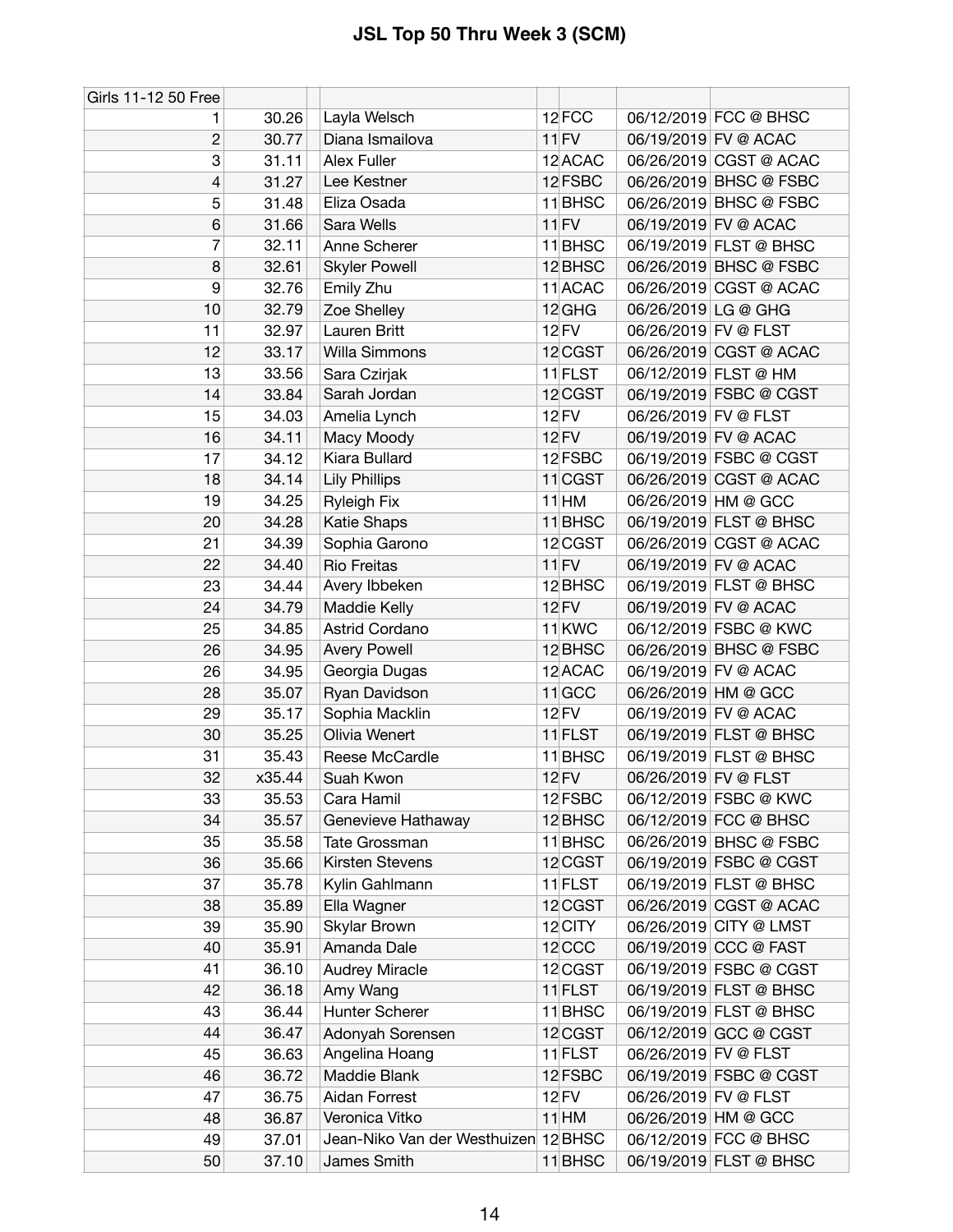| Girls 11-12 100 Free |          |                                      |                   |                      |                        |
|----------------------|----------|--------------------------------------|-------------------|----------------------|------------------------|
| 1.                   | 1:06.37  | Layla Welsch                         | 12 FCC            |                      | 06/26/2019 KWC @ FCC   |
| $\overline{c}$       | 1:08.18  | Lee Kestner                          | 12 FSBC           |                      | 06/26/2019 BHSC @ FSBC |
| 3                    | 1:09.00  | Diana Ismailova                      | 11 FV             |                      | 06/19/2019 FV @ ACAC   |
| 4                    | 1:09.99  | Alex Fuller                          | 12 ACAC           |                      | 06/19/2019 FV @ ACAC   |
| 5                    | 1:10.37  | Sara Wells                           | $11$ FV           |                      | 06/19/2019 FV @ ACAC   |
| 6                    | 1:11.11  | Anne Scherer                         | $11$ BHSC         |                      | 06/26/2019 BHSC @ FSBC |
| 7                    | 1:11.16  | Eliza Osada                          | $11$ BHSC         |                      | 06/12/2019 FCC @ BHSC  |
| 8                    | 1:13.44  | Sara Czirjak                         | 11 FLST           | 06/26/2019 FV @ FLST |                        |
| 9                    | 1:14.12  | Emily Zhu                            | 11 ACAC           |                      | 06/12/2019 LMST @ ACAC |
| 10                   | 1:14.31  | Olivia Denham                        | $11$ CCC          |                      | 06/12/2019 CCC @ GHG   |
| 11                   | x1:14.60 | Zoe Shelley                          | $12$ GHG          |                      | 06/12/2019 CCC @ GHG   |
| 12                   | 1:15.13  | <b>Ryleigh Fix</b>                   | $11$ HM           |                      | 06/26/2019 HM @ GCC    |
| 13                   | 1:15.24  | Katie Shaps                          | $11$ BHSC         |                      | 06/26/2019 BHSC @ FSBC |
| 14                   | 1:15.75  | Sophia Garono                        | 12 CGST           |                      | 06/12/2019 GCC @ CGST  |
| 15                   | 1:17.49  | Astrid Cordano                       | 11 <sub>KWC</sub> |                      | 06/12/2019 FSBC @ KWC  |
| 16                   | 1:17.53  | Lauren Britt                         | 12 FV             | 06/12/2019 FV @ CITY |                        |
| 17                   | 1:17.56  | Sarah Jordan                         | 12 CGST           |                      | 06/12/2019 GCC @ CGST  |
| 18                   | 1:17.76  | Maddie Blank                         | 12 FSBC           |                      | 06/12/2019 FSBC @ KWC  |
| 19                   | 1:17.84  | Willa Simmons                        | 12 CGST           |                      | 06/26/2019 CGST @ ACAC |
| 20                   | 1:18.35  | <b>Lily Phillips</b>                 | $11$ CGST         |                      | 06/26/2019 CGST @ ACAC |
| 21                   | 1:18.49  | Macy Moody                           | 12 FV             |                      | 06/19/2019 FV @ ACAC   |
| 22                   | 1:19.46  | Ryan Davidson                        | $11$ GCC          |                      | 06/26/2019 HM @ GCC    |
| 23                   | 1:19.84  | <b>Rio Freitas</b>                   | $11$ FV           |                      | 06/19/2019 FV @ ACAC   |
| 24                   | 1:20.23  | <b>Skyler Powell</b>                 | 12 BHSC           |                      | 06/26/2019 BHSC @ FSBC |
| 25                   | 1:20.47  | Ella Wagner                          | 12 CGST           |                      | 06/12/2019 GCC @ CGST  |
| 26                   | 1:20.54  | Reese McCardle                       | 11 BHSC           |                      | 06/26/2019 BHSC @ FSBC |
| 27                   | 1:20.62  | Maddie Kelly                         | <b>12 FV</b>      |                      | 06/19/2019 FV @ ACAC   |
| 28                   | 1:21.34  | Olivia Wenert                        | 11 FLST           | 06/26/2019 FV @ FLST |                        |
| 29                   | 1:21.98  | Cara Hamil                           | 12 FSBC           |                      | 06/12/2019 FSBC @ KWC  |
| 30                   | 1:22.00  | Kylin Gahlmann                       | 11 FLST           | 06/26/2019 FV @ FLST |                        |
| 31                   | 1:22.09  | <b>Molly Streit</b>                  | 12 CGST           |                      | 06/12/2019 GCC @ CGST  |
| 32                   | 1:22.58  | Sophia Macklin                       | <b>12 FV</b>      |                      | 06/19/2019 FV @ ACAC   |
| 33                   | 1:22.90  | Skylar Brown                         | 12 CITY           |                      | 06/26/2019 CITY @ LMST |
| 34                   | 1:23.05  | Kiara Bullard                        | 12 FSBC           |                      | 06/26/2019 BHSC @ FSBC |
| 35                   | 1:23.28  | Amelia Lynch                         | 12 FV             |                      | 06/19/2019 FV @ ACAC   |
| 36                   | 1:24.34  | Amy Wang                             | 11 FLST           |                      | 06/12/2019 FLST @ HM   |
| 37                   | 1:25.15  | Sydney Barclay                       | 11 ACAC           |                      | 06/19/2019 FV @ ACAC   |
| 38                   | 1:25.94  | Tate Grossman                        | $11$ BHSC         |                      | 06/12/2019 FCC @ BHSC  |
| 39                   | 1:26.10  | Angelina Hoang                       | $11$ FLST         | 06/26/2019 FV @ FLST |                        |
| 40                   | 1:26.40  | <b>Audrey Miracle</b>                | 12 CGST           |                      | 06/26/2019 CGST @ ACAC |
| 41                   | 1:26.56  | Georgia Dugas                        | 12 ACAC           |                      | 06/26/2019 CGST @ ACAC |
| 42                   | 1:26.97  | Irelyn Hearn                         | 12 FV             | 06/26/2019 FV @ FLST |                        |
| 43                   | 1:27.58  | Jean-Niko Van der Westhuizen 12 BHSC |                   |                      | 06/26/2019 BHSC @ FSBC |
| 44                   | 1:27.80  | Lily Colle                           | 11 <sub>KWC</sub> |                      | 06/12/2019 FSBC @ KWC  |
| 45                   | x1:28.00 | James Smith                          | $11$ BHSC         |                      | 06/12/2019 FCC @ BHSC  |
| 46                   | 1:28.12  | Hunter Scherer                       | 11 BHSC           |                      | 06/26/2019 BHSC @ FSBC |
| 47                   | 1:28.25  | <b>Emerson Ritter</b>                | $11$ BHSC         |                      | 06/12/2019 FCC @ BHSC  |
| 48                   | 1:28.37  | Marin Pohl                           | 12 CITY           |                      | 06/26/2019 CITY @ LMST |
| 49                   | 1:28.38  | Eveley Byrne                         | 12 GCC            |                      | 06/26/2019 HM @ GCC    |
| 50                   | x1:28.78 | Suah Kwon                            | <b>12 FV</b>      | 06/12/2019 FV @ CITY |                        |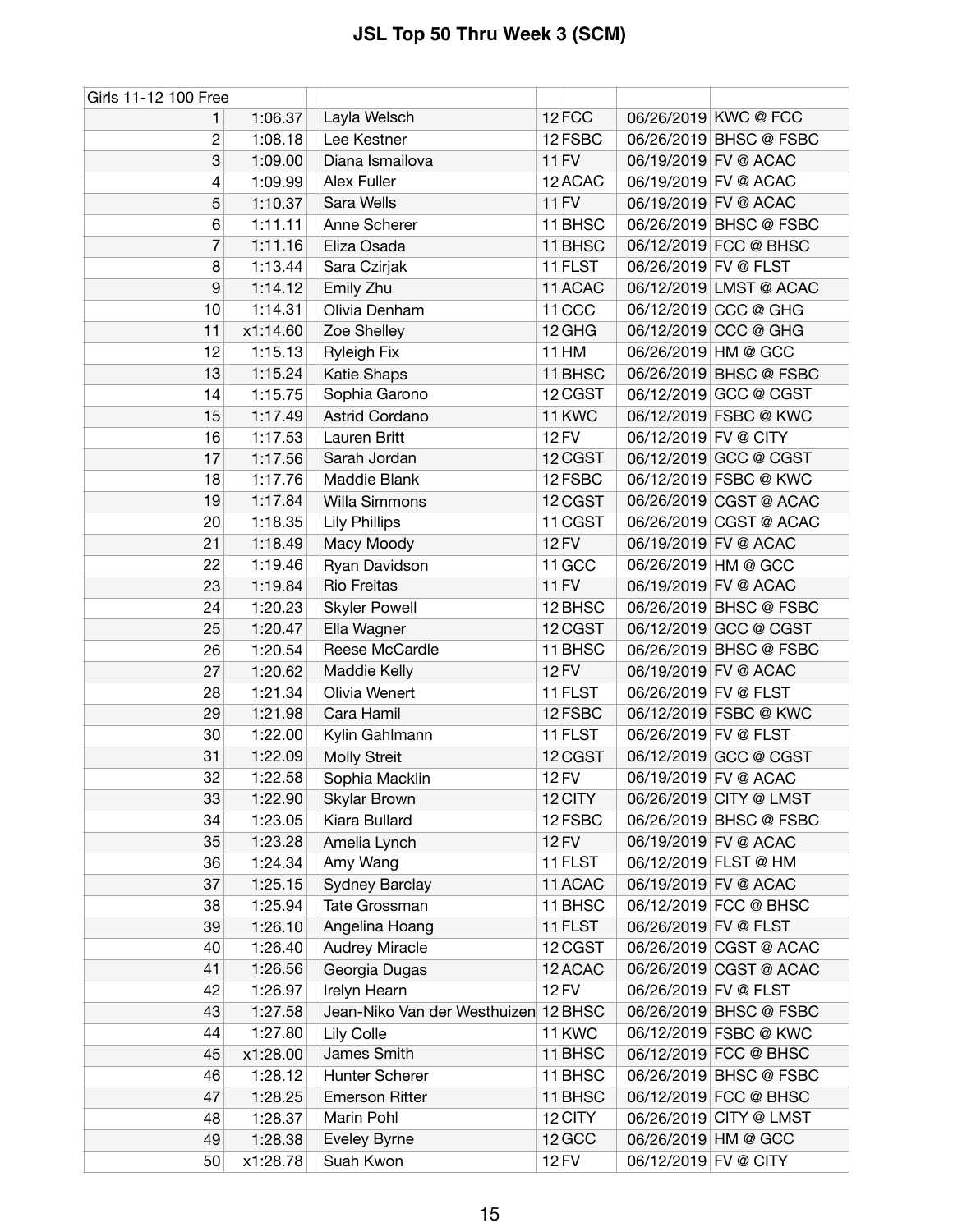| Girls 11-12 50 Back |        |                         |                   |                      |                        |
|---------------------|--------|-------------------------|-------------------|----------------------|------------------------|
| 1.                  | 36.50  | Lee Kestner             | 12 FSBC           |                      | 06/19/2019 FSBC @ CGST |
| $\mathbf{2}$        | 36.80  | Mariam Mithqal          | 12 ACAC           |                      | 06/19/2019 FV @ ACAC   |
| 3                   | 37.53  | Macy Moody              | 12 FV             |                      | 06/26/2019 FV @ FLST   |
| 4                   | x38.21 | Layla Welsch            | 12FCC             |                      | 06/19/2019 CITY @ FCC  |
| 5                   | 38.54  | Diana Ismailova         | $11$ FV           |                      | 06/19/2019 FV @ ACAC   |
| 6                   | 38.59  | Sara Wells              | $11$ FV           | 06/26/2019 FV @ FLST |                        |
| 7                   | 38.62  | Eliza Osada             | 11 BHSC           |                      | 06/26/2019 BHSC @ FSBC |
| 8                   | 38.75  | Anne Scherer            | 11 BHSC           |                      | 06/12/2019 FCC @ BHSC  |
| 9                   | 38.81  | Emily Zhu               | 11 ACAC           |                      | 06/19/2019 FV @ ACAC   |
| 10                  | 39.84  | Alex Fuller             | 12 ACAC           |                      | 06/26/2019 CGST @ ACAC |
| 11                  | 40.22  | Lauren Britt            | <b>12 FV</b>      | 06/26/2019 FV @ FLST |                        |
| 12                  | 40.34  | Katie Shaps             | 11 BHSC           |                      | 06/26/2019 BHSC @ FSBC |
| 13                  | 41.03  | <b>Lily Phillips</b>    | $11$ CGST         |                      | 06/19/2019 FSBC @ CGST |
| 14                  | 41.31  | Maddie Blank            | 12 FSBC           |                      | 06/19/2019 FSBC @ CGST |
| 15                  | 41.90  | Astrid Cordano          | 11 <sub>KWC</sub> |                      | 06/19/2019 HM @ KWC    |
| 16                  | x41.90 | Maddie Kelly            | <b>12 FV</b>      |                      | 06/26/2019 FV @ FLST   |
| 17                  | 42.12  | Avery Ibbeken           | 12 BHSC           |                      | 06/12/2019 FCC @ BHSC  |
| 18                  | 42.18  | Kirsten Stevens         | 12 CGST           |                      | 06/26/2019 CGST @ ACAC |
| 19                  | 42.22  | Amelia Lynch            | <b>12 FV</b>      | 06/26/2019 FV @ FLST |                        |
| 20                  | x42.22 | Hunter Scherer          | 11 BHSC           |                      | 06/12/2019 FCC @ BHSC  |
| 21                  | x42.37 | Kylin Gahlmann          | $11$ FLST         |                      | 06/12/2019 FLST @ HM   |
| 22                  | 42.40  | Olivia Wenert           | 11 FLST           | 06/26/2019 FV @ FLST |                        |
| 23                  | 42.46  | <b>Ryleigh Fix</b>      | 11 HM             |                      | 06/19/2019 HM @ KWC    |
| 24                  | 43.00  | Amanda Dale             | 12 CCC            |                      | 06/19/2019 CCC @ FAST  |
| 25                  | 43.13  | Suah Kwon               | <b>12 FV</b>      | 06/12/2019 FV @ CITY |                        |
| 26                  | 43.34  | Amy Wang                | 11 FLST           |                      | 06/12/2019 FLST @ HM   |
| 27                  | x43.62 | Skylar Brown            | 12 CITY           |                      | 06/26/2019 CITY @ LMST |
| 28                  | 43.84  | Elle Amato              | 12 GCC            |                      | 06/19/2019 LMST @ GCC  |
| 29                  | x44.04 | Tate Grossman           | 11 BHSC           |                      | 06/12/2019 FCC @ BHSC  |
| 30                  | 44.23  | Lily Colle              | 11 <sub>KWC</sub> |                      | 06/12/2019 FSBC @ KWC  |
| 31                  | 44.43  | Kiara Bullard           | 12 FSBC           |                      | 06/12/2019 FSBC @ KWC  |
| 32                  | 44.50  | Sophia Macklin          | <b>12 FV</b>      | 06/26/2019 FV @ FLST |                        |
| 33                  | 44.75  | Lia deGoa               | $11$ GCC          |                      | 06/26/2019 HM @ GCC    |
| 34                  | 45.12  | <b>Taylor Florin</b>    | $11$ FCC          |                      | 06/26/2019 KWC @ FCC   |
| 35                  | 45.30  | Cara Hamil              | 12 FSBC           |                      | 06/26/2019 BHSC @ FSBC |
| 36                  | 45.41  | Katie Higgins           | 12 KWC            |                      | 06/26/2019 KWC @ FCC   |
| 37                  | 45.53  | Veronica Vitko          | 11 HM             |                      | 06/26/2019 HM @ GCC    |
| 38                  | x45.62 | <b>Rio Freitas</b>      | $11$ FV           | 06/12/2019 FV @ CITY |                        |
| 39                  | 45.63  | Margaret Hathaway       | 12 GCC            |                      | 06/19/2019 LMST @ GCC  |
| 40                  | 46.10  | Lily Smith              | 12 CGST           |                      | 06/19/2019 FSBC @ CGST |
| 41                  | 46.30  | Reese McCardle          | 11 BHSC           |                      | 06/26/2019 BHSC @ FSBC |
| 42                  | 46.32  | <b>Audrey Miracle</b>   | 12 CGST           |                      | 06/19/2019 FSBC @ CGST |
| 43                  | 46.49  | Elizabeth Cook          | 11 <sub>KWC</sub> |                      | 06/12/2019 FSBC @ KWC  |
| 44                  | 46.62  | Anna Messinger          | 12 KWC            |                      | 06/12/2019 FSBC @ KWC  |
| 44                  | 46.62  | Emma Genson             | 12 FV             |                      | 06/19/2019 FV @ ACAC   |
| 46                  | 46.66  | Yuthika Jha             | <b>12 HM</b>      |                      | 06/26/2019 HM @ GCC    |
| 47                  | 46.74  | Campbell Derrico        | 11 BHSC           |                      | 06/26/2019 BHSC @ FSBC |
| 48                  | 46.77  | <b>Willow Pemberton</b> | $11$ HM           |                      | 06/12/2019 FLST @ HM   |
| 49                  | 46.82  | Irelyn Hearn            | 12 FV             | 06/12/2019 FV @ CITY |                        |
| 50                  | 46.84  | Aidan Forrest           | <b>12 FV</b>      | 06/26/2019 FV @ FLST |                        |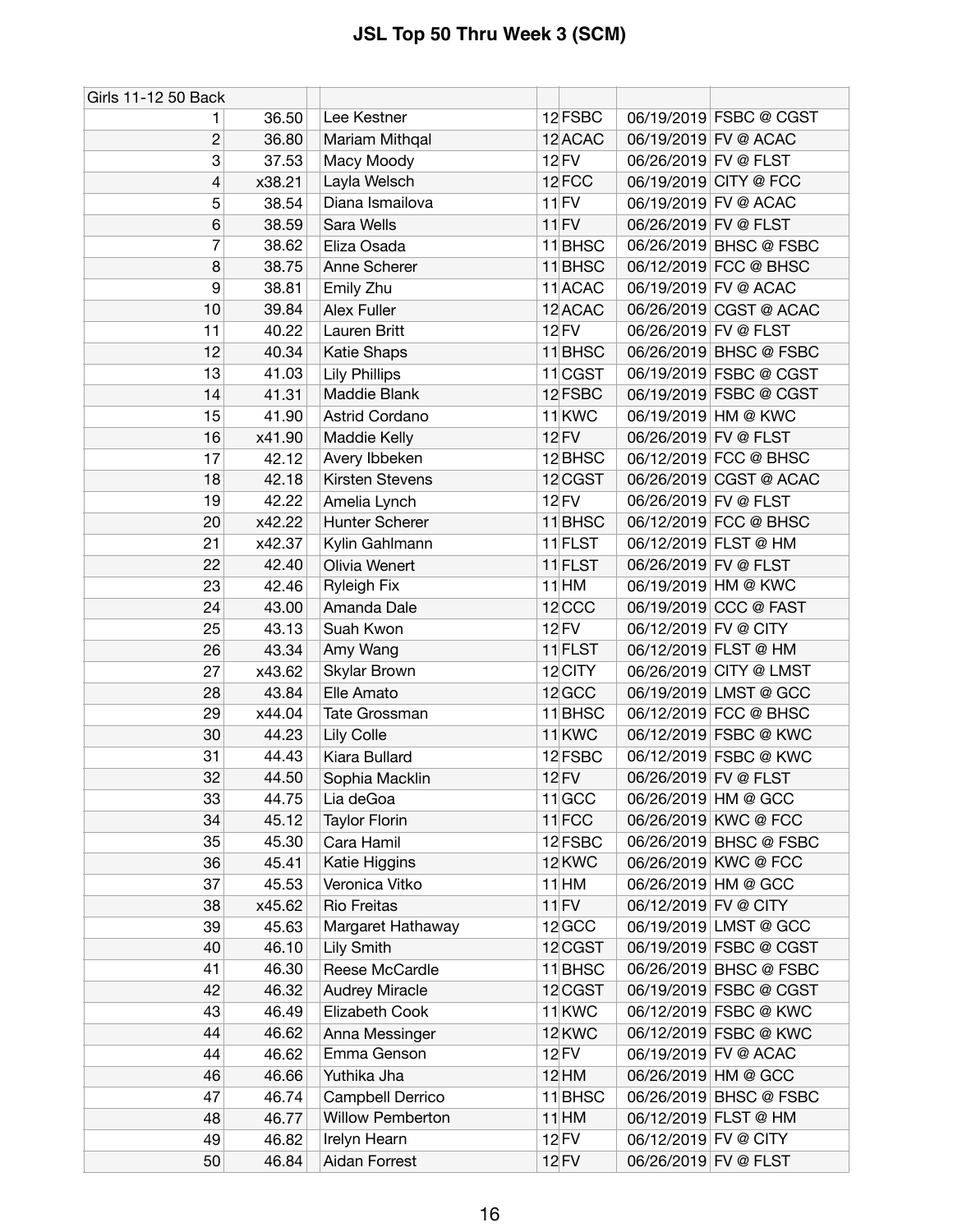| Girls 11-12 50 Breast |        |                                      |                   |                      |                        |
|-----------------------|--------|--------------------------------------|-------------------|----------------------|------------------------|
| 1                     | 36.93  | Layla Welsch                         | 12 FCC            |                      | 06/19/2019 CITY @ FCC  |
| 2                     | 37.56  | Sara Czirjak                         | 11 FLST           |                      | 06/19/2019 FLST @ BHSC |
| 3                     | 37.90  | Mariam Mithqal                       | 12 ACAC           |                      | 06/19/2019 FV @ ACAC   |
| 4                     | 38.75  | Diana Ismailova                      | 11 FV             | 06/26/2019 FV @ FLST |                        |
| 5                     | 40.01  | Lee Kestner                          | 12 FSBC           |                      | 06/12/2019 FSBC @ KWC  |
| 6                     | x40.68 | Anne Scherer                         | 11 BHSC           |                      | 06/12/2019 FCC @ BHSC  |
| 7                     | 41.97  | Emily Zhu                            | 11 ACAC           |                      | 06/26/2019 CGST @ ACAC |
| 8                     | x42.03 | Sara Wells                           | $11$ FV           | 06/12/2019 FV @ CITY |                        |
| 9                     | 42.70  | Genevieve Hathaway                   | 12 BHSC           |                      | 06/26/2019 BHSC @ FSBC |
| 10                    | 42.91  | Cara Hamil                           | 12 FSBC           |                      | 06/26/2019 BHSC @ FSBC |
| 11                    | 43.38  | Suah Kwon                            | <b>12 FV</b>      | 06/26/2019 FV @ FLST |                        |
| 12                    | 43.60  | Alex Fuller                          | 12 ACAC           |                      | 06/12/2019 LMST @ ACAC |
| 13                    | 44.43  | <b>Astrid Cordano</b>                | 11 <sub>KWC</sub> |                      | 06/19/2019 HM @ KWC    |
| 14                    | 44.88  | Ryan Davidson                        | $11$ GCC          |                      | 06/26/2019 HM @ GCC    |
| 15                    | 45.14  | Anna Amato                           | 12LMST            |                      | 06/12/2019 LMST @ ACAC |
| 16                    | x45.34 | Amy Wang                             | 11 FLST           | 06/26/2019 FV @ FLST |                        |
| 17                    | 45.46  | Zoe Shelley                          | $12$ GHG          |                      | 06/12/2019 CCC @ GHG   |
| 18                    | 45.75  | Georgia Dugas                        | 12 ACAC           |                      | 06/26/2019 CGST @ ACAC |
| 19                    | 46.31  | <b>Skyler Powell</b>                 | 12 BHSC           |                      | 06/12/2019 FCC @ BHSC  |
| 20                    | 46.63  | Jean-Niko Van der Westhuizen 12 BHSC |                   |                      | 06/19/2019 FLST @ BHSC |
| 21                    | 46.69  | <b>Emerson Ritter</b>                | 11 BHSC           |                      | 06/12/2019 FCC @ BHSC  |
| 22                    | 46.71  | Reese Dalton                         | 12 FLST           |                      | 06/12/2019 FLST @ HM   |
| 23                    | 46.76  | Ella Wagner                          | 12 CGST           |                      | 06/26/2019 CGST @ ACAC |
| 24                    | 46.78  | Hunter Scherer                       | 11 BHSC           |                      | 06/26/2019 BHSC @ FSBC |
| 25                    | x46.83 | Reese McCardle                       | $11$ BHSC         |                      | 06/12/2019 FCC @ BHSC  |
| 26                    | 47.00  | Skylar Brown                         | 12 CITY           |                      | 06/26/2019 CITY @ LMST |
| 27                    | 47.18  | Nora Little                          | 11 BHSC           |                      | 06/19/2019 FLST @ BHSC |
| 28                    | 47.47  | Aidan Forrest                        | <b>12 FV</b>      |                      | 06/19/2019 FV @ ACAC   |
| 29                    | 47.52  | Madeline Roper                       | 12 CGST           |                      | 06/26/2019 CGST @ ACAC |
| 30                    | 47.57  | Emilia Jones                         | $11$ HM           |                      | 06/26/2019 HM @ GCC    |
| 31                    | 47.59  | <b>Willow Pemberton</b>              | $11$ HM           |                      | 06/26/2019 HM @ GCC    |
| 32                    | 47.69  | <b>Eveley Byrne</b>                  | 12 GCC            |                      | 06/19/2019 LMST @ GCC  |
| 33                    | 47.71  | Adonyah Sorensen                     | 12 CGST           |                      | 06/12/2019 GCC @ CGST  |
| 34                    | 47.81  | Maddie Kelly                         | 12 FV             |                      | 06/19/2019 FV @ ACAC   |
| 35                    | 48.13  | Sophia Macklin                       | <b>12 FV</b>      |                      | 06/26/2019 FV @ FLST   |
| 36                    | x48.22 | Lia deGoa                            | $11$ GCC          |                      | 06/26/2019 HM @ GCC    |
| 37                    | 48.37  | Macy Moody                           | 12 FV             | 06/12/2019 FV @ CITY |                        |
| 38                    | 48.50  | Amanda Dale                          | 12 <sub>CCC</sub> |                      | 06/19/2019 CCC @ FAST  |
| 39                    | 48.61  | Amelia Lynch                         | <b>12 FV</b>      |                      | 06/19/2019 FV @ ACAC   |
| 40                    | 48.62  | Lauren Britt                         | 12 FV             |                      | 06/19/2019 FV @ ACAC   |
| 41                    | x48.72 | <b>Ryleigh Fix</b>                   | $11$ HM           |                      | 06/12/2019 FLST @ HM   |
| 42                    | 48.83  | Anna Messinger                       | 12 KWC            |                      | 06/12/2019 FSBC @ KWC  |
| 43                    | 48.88  | Mary Raffinan                        | 12 BHSC           |                      | 06/12/2019 FCC @ BHSC  |
| 44                    | 49.13  | Meredith Bouch                       | 11 <sub>KWC</sub> |                      | 06/26/2019 KWC @ FCC   |
| 45                    | x49.44 | Angelina Hoang                       | $11$ FLST         |                      | 06/19/2019 FLST @ BHSC |
| 46                    | x49.56 | Olivia Wenert                        | 11 FLST           |                      | 06/12/2019 FLST @ HM   |
| 47                    | x49.62 | <b>Elliott Moreno</b>                | 11 <sub>LG</sub>  |                      | 06/26/2019 LG @ GHG    |
| 48                    | 49.66  | Avery Powell                         | 12 BHSC           |                      | 06/19/2019 FLST @ BHSC |
| 49                    | 49.82  | Sophia Daniero                       | 12 BHSC           |                      | 06/19/2019 FLST @ BHSC |
| 50                    | 50.03  | Ella Kunze                           | 12 FLST           |                      | 06/19/2019 FLST @ BHSC |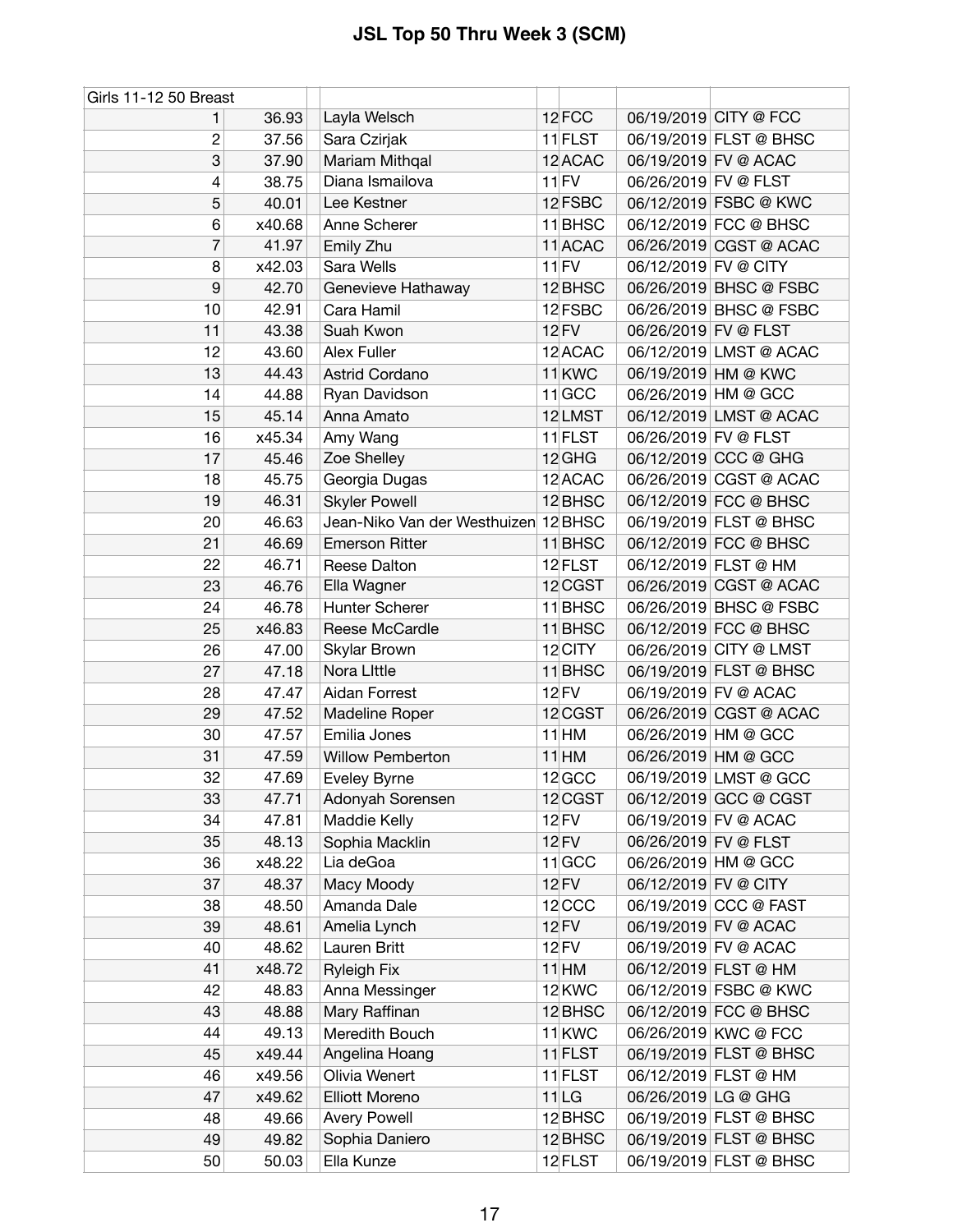| Girls 11-12 50 Fly |        |                       |                   |                      |                        |
|--------------------|--------|-----------------------|-------------------|----------------------|------------------------|
| 1                  | 32.31  | Lee Kestner           | 12 FSBC           |                      | 06/26/2019 BHSC @ FSBC |
| $\overline{c}$     | 33.11  | Eliza Osada           | 11 BHSC           |                      | 06/26/2019 BHSC @ FSBC |
| 3                  | 33.73  | Alex Fuller           | 12 ACAC           |                      | 06/12/2019 LMST @ ACAC |
| 4                  | 34.39  | Sara Wells            | $11$ FV           |                      | 06/19/2019 FV @ ACAC   |
| 5                  | 34.65  | Diana Ismailova       | $11$ FV           | 06/12/2019 FV @ CITY |                        |
| 6                  | 35.19  | Katie Shaps           | $11$ BHSC         |                      | 06/26/2019 BHSC @ FSBC |
| 7                  | x35.20 | Layla Welsch          | 12 FCC            |                      | 06/26/2019 KWC @ FCC   |
| 8                  | 35.82  | Zoe Shelley           | 12 GHG            | 06/26/2019 LG @ GHG  |                        |
| 9                  | 35.83  | Emily Zhu             | 11 ACAC           |                      | 06/26/2019 CGST @ ACAC |
| 10                 | 36.42  | <b>Willa Simmons</b>  | 12 CGST           |                      | 06/26/2019 CGST @ ACAC |
| 11                 | 36.59  | Amelia Lynch          | 12 FV             | 06/26/2019 FV @ FLST |                        |
| 12                 | 37.66  | Suah Kwon             | <b>12 FV</b>      | 06/26/2019 FV @ FLST |                        |
| 13                 | 37.68  | Sara Czirjak          | 11 FLST           | 06/26/2019 FV @ FLST |                        |
| 14                 | 38.44  | Ella Wagner           | 12 CGST           |                      | 06/12/2019 GCC @ CGST  |
| 15                 | 38.47  | Lauren Britt          | 12 FV             | 06/12/2019 FV @ CITY |                        |
| 16                 | 38.52  | <b>Lily Phillips</b>  | $11$ CGST         |                      | 06/26/2019 CGST @ ACAC |
| 17                 | 38.62  | <b>Ryleigh Fix</b>    | $11$ HM           |                      | 06/26/2019 HM @ GCC    |
| 18                 | 38.87  | Sophia Garono         | 12 CGST           |                      | 06/26/2019 CGST @ ACAC |
| 19                 | 39.00  | Macy Moody            | <b>12 FV</b>      | 06/26/2019 FV @ FLST |                        |
| 20                 | 39.32  | Olivia Wenert         | 11 FLST           |                      | 06/12/2019 FLST @ HM   |
| 21                 | 39.56  | Kylin Gahlmann        | 11 FLST           | 06/26/2019 FV @ FLST |                        |
| 22                 | 39.70  | Maddie Blank          | 12 FSBC           |                      | 06/12/2019 FSBC @ KWC  |
| 23                 | 39.77  | Astrid Cordano        | 11 <sub>KWC</sub> |                      | 06/12/2019 FSBC @ KWC  |
| 24                 | 40.56  | James Smith           | 11 BHSC           |                      | 06/12/2019 FCC @ BHSC  |
| 25                 | 40.64  | Irelyn Hearn          | <b>12 FV</b>      |                      | 06/19/2019 FV @ ACAC   |
| 26                 | 40.66  | Amy Wang              | 11 FLST           | 06/26/2019 FV @ FLST |                        |
| 27                 | 41.10  | Aidan Forrest         | <b>12 FV</b>      | 06/26/2019 FV @ FLST |                        |
| 28                 | 41.34  | Hunter Scherer        | 11 BHSC           |                      | 06/12/2019 FCC @ BHSC  |
| 29                 | 41.62  | Genevieve Hathaway    | 12 BHSC           |                      | 06/26/2019 BHSC @ FSBC |
| 30                 | 41.76  | Sophia Macklin        | <b>12 FV</b>      |                      | 06/19/2019 FV @ ACAC   |
| 31                 | 41.97  | Lia deGoa             | $11$ GCC          |                      | 06/19/2019 LMST @ GCC  |
| 32                 | 42.07  | Kirsten Stevens       | 12 CGST           |                      | 06/12/2019 GCC @ CGST  |
| 33                 | 42.22  | Maddie Kelly          | 12 FV             | 06/12/2019 FV @ CITY |                        |
| 34                 | 42.26  | Meredith Bouch        | 11 <sub>KWC</sub> |                      | 06/26/2019 KWC @ FCC   |
| 35                 | 42.42  | Georgia Dugas         | 12 ACAC           |                      | 06/19/2019 FV @ ACAC   |
| 36                 | 42.53  | Anna Amato            | 12LMST            |                      | 06/19/2019 LMST @ GCC  |
| 37                 | 42.85  | Sarah Jordan          | 12 CGST           |                      | 06/12/2019 GCC @ CGST  |
| 38                 | 43.10  | <b>Rio Freitas</b>    | 11 FV             | 06/12/2019 FV @ CITY |                        |
| 39                 | 43.35  | Olivia Denham         | $11$ CCC          |                      | 06/12/2019 CCC @ GHG   |
| 40                 | 43.41  | Avery Ibbeken         | 12 BHSC           |                      | 06/12/2019 FCC @ BHSC  |
| 41                 | 43.57  | <b>Skyler Powell</b>  | 12 BHSC           |                      | 06/26/2019 BHSC @ FSBC |
| 42                 | 43.94  | Reese McCardle        | 11 BHSC           |                      | 06/12/2019 FCC @ BHSC  |
| 43                 | x44.09 | Ryan Davidson         | $11$ GCC          |                      | 06/12/2019 GCC @ CGST  |
| 44                 | 44.31  | Ella Kunze            | 12 FLST           |                      | 06/12/2019 FLST @ HM   |
| 45                 | 44.50  | Molly Streit          | 12 CGST           |                      | 06/12/2019 GCC @ CGST  |
| 46                 | 44.66  | <b>Emerson Ritter</b> | 11 BHSC           |                      | 06/26/2019 BHSC @ FSBC |
| 47                 | 44.86  | Katie Higgins         | 12 KWC            |                      | 06/12/2019 FSBC @ KWC  |
| 48                 | 45.43  | Evy Pham              | 11 ACAC           |                      | 06/26/2019 CGST @ ACAC |
| 49                 | 45.63  | Angelina Hoang        | $11$ FLST         | 06/26/2019 FV @ FLST |                        |
| 49                 | 45.63  | Margaret Hathaway     | 12 GCC            |                      | 06/19/2019 LMST @ GCC  |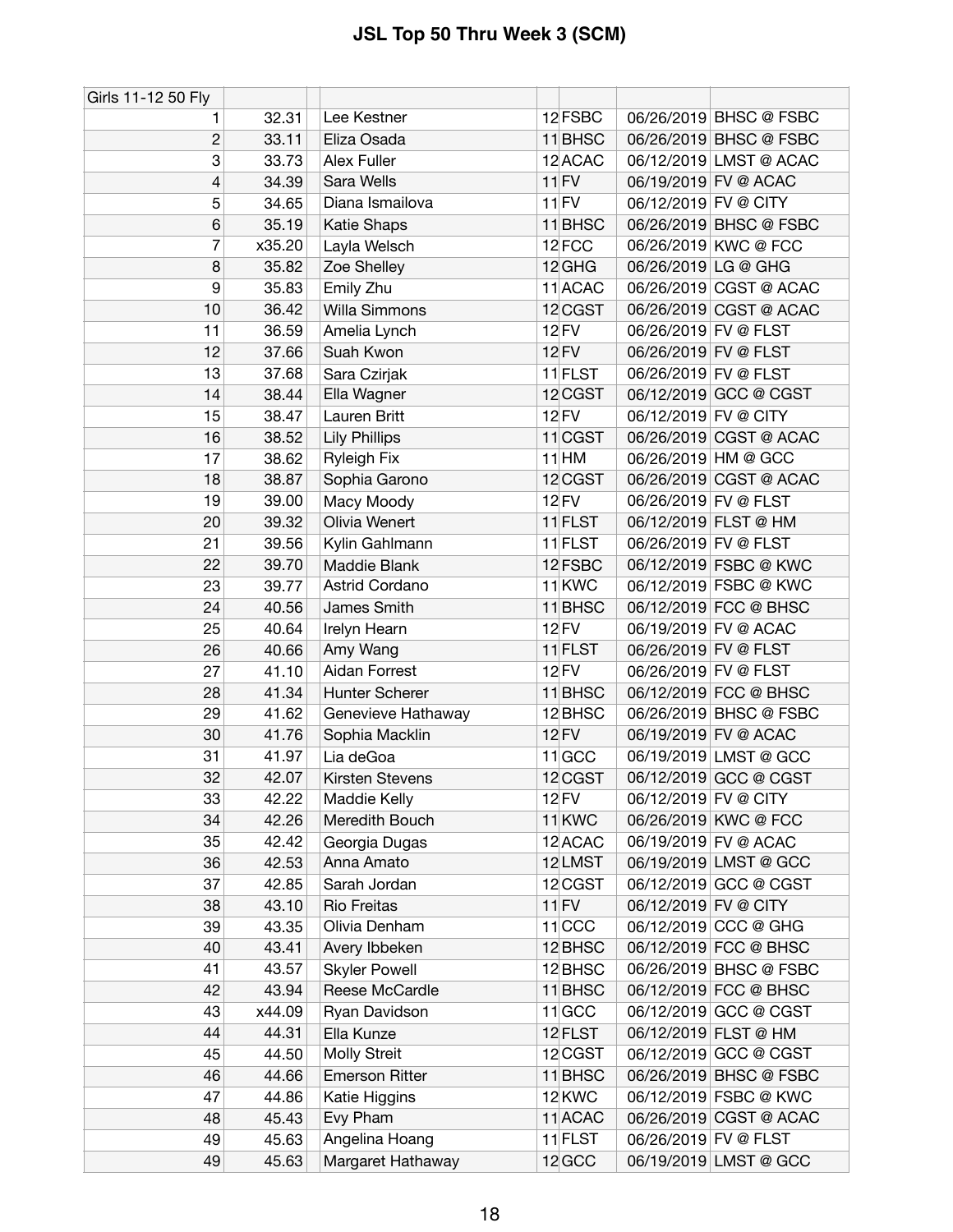| Girls 11-12 100 IM |         |                         |                   |                        |
|--------------------|---------|-------------------------|-------------------|------------------------|
| 1                  | 1:13.66 | Layla Welsch            | 12FCC             | 06/19/2019 CITY @ FCC  |
| 2                  | 1:14.66 | Lee Kestner             | 12 FSBC           | 06/19/2019 FSBC @ CGST |
| 3                  | 1:18.84 | Sara Czirjak            | 11 FLST           | 06/19/2019 FLST @ BHSC |
| 4                  | 1:19.31 | Eliza Osada             | 11 BHSC           | 06/19/2019 FLST @ BHSC |
| 5                  | 1:21.34 | Anne Scherer            | 11 BHSC           | 06/19/2019 FLST @ BHSC |
| 6                  | 1:22.02 | Katie Shaps             | 11 BHSC           | 06/19/2019 FLST @ BHSC |
| 7                  | 1:24.49 | Astrid Cordano          | 11 <sub>KWC</sub> | 06/19/2019 HM @ KWC    |
| 8                  | 1:26.31 | Sophia Garono           | 12 CGST           | 06/19/2019 FSBC @ CGST |
| 9                  | 1:27.50 | Kirsten Stevens         | 12 CGST           | 06/19/2019 FSBC @ CGST |
| 10                 | 1:27.75 | Zoe Shelley             | 12 GHG            | 06/18/2019 GHG @ ELKS  |
| 11                 | 1:28.10 | <b>Ryleigh Fix</b>      | $11$ HM           | 06/19/2019 HM @ KWC    |
| 12                 | 1:28.56 | <b>Lily Phillips</b>    | 11 CGST           | 06/19/2019 FSBC @ CGST |
| 13                 | 1:29.06 | Ella Wagner             | 12 CGST           | 06/19/2019 FSBC @ CGST |
| 14                 | 1:29.10 | Ryan Davidson           | $11$ GCC          | 06/19/2019 LMST @ GCC  |
| 15                 | 1:29.19 | Reese McCardle          | 11 BHSC           | 06/19/2019 FLST @ BHSC |
| 16                 | 1:29.22 | Amy Wang                | 11 FLST           | 06/19/2019 FLST @ BHSC |
| 17                 | 1:30.05 | Sarah Jordan            | 12 CGST           | 06/19/2019 FSBC @ CGST |
| 18                 | 1:30.40 | Maddie Blank            | 12 FSBC           | 06/19/2019 FSBC @ CGST |
| 19                 | 1:31.81 | Willa Simmons           | 12 CGST           | 06/19/2019 FSBC @ CGST |
| 20                 | 1:31.88 | Kylin Gahlmann          | 11 FLST           | 06/19/2019 FLST @ BHSC |
| 21                 | 1:32.09 | Genevieve Hathaway      | 12 BHSC           | 06/19/2019 FLST @ BHSC |
| 22                 | 1:33.03 | Saige Smith             | 12 <sub>CCC</sub> | 06/19/2019 CCC @ FAST  |
| 23                 | 1:33.19 | <b>Emerson Ritter</b>   | 11 BHSC           | 06/19/2019 FLST @ BHSC |
| 24                 | 1:34.00 | Anna Amato              | 12LMST            | 06/19/2019 LMST @ GCC  |
| 25                 | 1:34.06 | Cara Hamil              | 12 FSBC           | 06/19/2019 FSBC @ CGST |
| 26                 | 1:34.44 | James Smith             | 11 BHSC           | 06/19/2019 FLST @ BHSC |
| 27                 | 1:35.16 | Kiara Bullard           | 12 FSBC           | 06/19/2019 FSBC @ CGST |
| 28                 | 1:36.41 | Lia deGoa               | $11$ GCC          | 06/19/2019 LMST @ GCC  |
| 29                 | 1:36.50 | Angelina Hoang          | 11 FLST           | 06/19/2019 FLST @ BHSC |
| 30                 | 1:37.88 | lvy Lyman               | 12 FSBC           | 06/19/2019 FSBC @ CGST |
| 31                 | 1:38.00 | Eveley Byrne            | 12 GCC            | 06/19/2019 LMST @ GCC  |
| 32                 | 1:38.22 | Elle Amato              | 12 GCC            | 06/19/2019 LMST @ GCC  |
| 33                 | 1:38.47 | Ella Kunze              | 12 FLST           | 06/19/2019 FLST @ BHSC |
| 34                 | 1:38.99 | <b>Riley Maynard</b>    | 12 HM             | 06/19/2019 HM @ KWC    |
| 35                 | 1:39.08 | <b>Taylor Florin</b>    | $11$ FCC          | 06/19/2019 CITY @ FCC  |
| 36                 | 1:39.60 | Nora Little             | 11 BHSC           | 06/19/2019 FLST @ BHSC |
| 37                 | 1:39.80 | <b>Willow Pemberton</b> | $11$ HM           | 06/19/2019 HM @ KWC    |
| 38                 | 1:39.87 | Emilia Jones            | $11$ HM           | 06/19/2019 HM @ KWC    |
| 39                 | 1:40.94 | Lily Colle              | 11 <sub>KWC</sub> | 06/19/2019 HM @ KWC    |
| 40                 | 1:41.12 | Reese Dalton            | 12 FLST           | 06/19/2019 FLST @ BHSC |
| 41                 | 1:41.35 | Elizabeth Cook          | 11 <sub>KWC</sub> | 06/19/2019 HM @ KWC    |
| 42                 | 1:41.96 | Hadley Booth            | $11$ KWC          | 06/19/2019 HM @ KWC    |
| 43                 | 1:43.19 | Erin Sanders            | 12 FSBC           | 06/19/2019 FSBC @ CGST |
| 44                 | 1:44.13 | <b>Molly Streit</b>     | 12 CGST           | 06/19/2019 FSBC @ CGST |
| 45                 | 1:44.56 | Madeline Roper          | 12 CGST           | 06/19/2019 FSBC @ CGST |
| 46                 | 1:44.59 | Kelly Cummings          | 11 CGST           | 06/19/2019 FSBC @ CGST |
| 47                 | 1:45.00 | Latane Wise             | 11 <sub>FCC</sub> | 06/19/2019 CITY @ FCC  |
| 48                 | 1:45.07 | Margaret Vincel         | 12 CITY           | 06/19/2019 CITY @ FCC  |
| 49                 | 1:47.41 | Sophie Pace             | 11 LMST           | 06/19/2019 LMST @ GCC  |
| 50                 | 1:48.00 | Ada Laugelli            | $11$ FSBC         | 06/19/2019 FSBC @ CGST |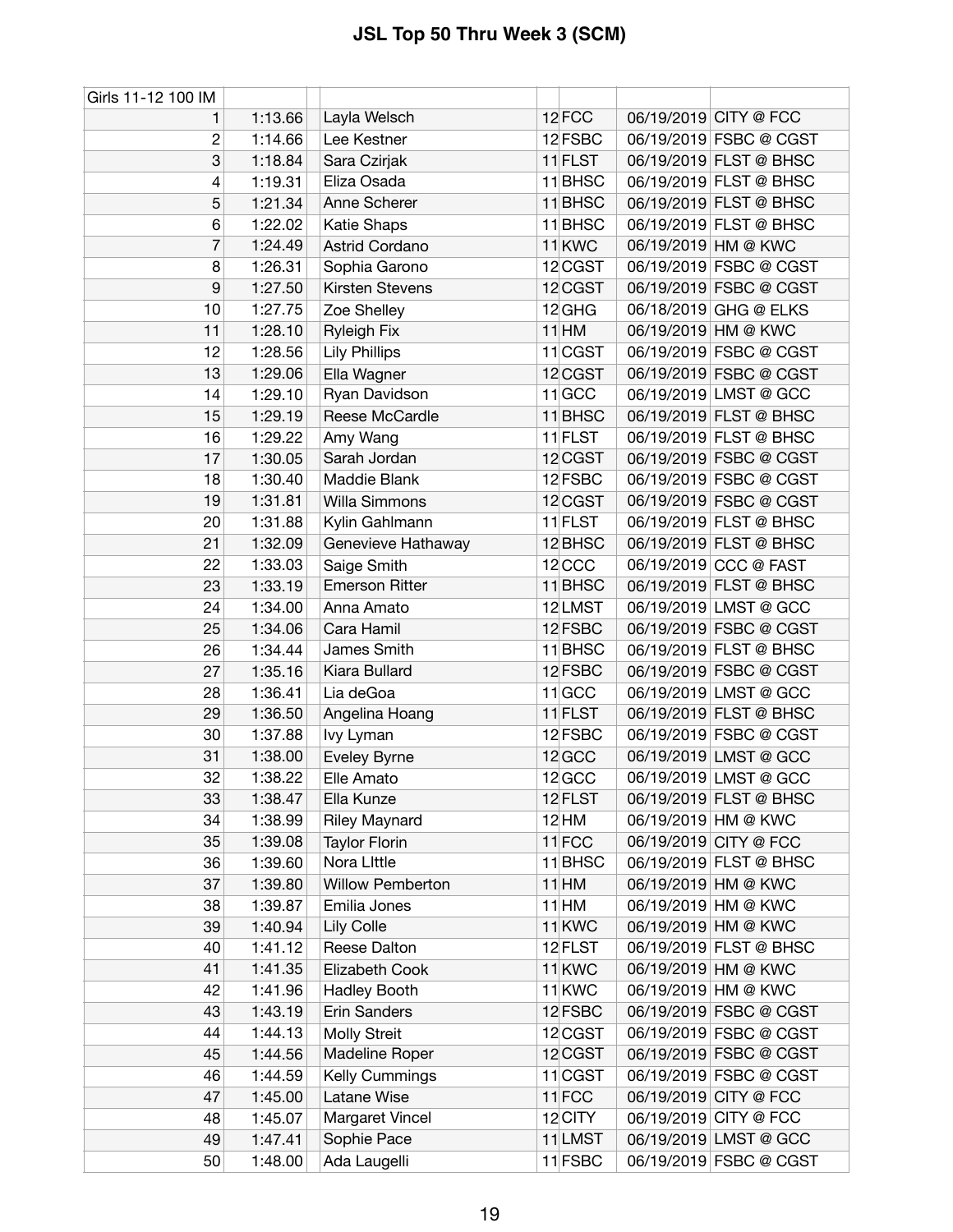| Girls 13-14 50 Free      |        |                        |                   |                            |
|--------------------------|--------|------------------------|-------------------|----------------------------|
| 1                        | x28.22 | <b>Grey Davis</b>      | 13FCC             | 06/12/2019 FCC @ BHSC      |
| $\overline{c}$           | 28.54  | <b>Maddie Wells</b>    | 14 FV             | 06/19/2019 FV @ ACAC       |
| 3                        | x28.78 | Avery Huang            | 14 CITY           | 06/12/2019 FV @ CITY       |
| $\overline{\mathcal{L}}$ | x29.00 | Grace McCardle         | 13 BHSC           | 06/12/2019 FCC @ BHSC      |
| 5                        | 29.01  | Melissa Alms           | 13 FV             | 06/19/2019 FV @ ACAC       |
| 6                        | 29.23  | Julie Addison          | 14 CGST           | 06/26/2019 CGST @ ACAC     |
| 7                        | 29.39  | Eloise Weary           | <b>13 FV</b>      | 06/19/2019 FV @ ACAC       |
| 8                        | 29.68  | Cameron Smith          | <b>13 FV</b>      | 06/12/2019 FV @ CITY       |
| 9                        | 29.69  | Lara Sikman            | 14 BHSC           | 06/19/2019 FLST @ BHSC     |
| 10                       | 29.89  | Amy Wang               | <b>14 FV</b>      | 06/19/2019 FV @ ACAC       |
| 11                       | x29.94 | Marissa Trader         | 13 FLST           | 06/12/2019 FLST @ HM       |
| 12                       | x30.10 | Cayden Fix             | 14 HM             | 06/26/2019 HM @ GCC        |
| 13                       | 30.31  | <b>Haley Sheffield</b> | 13 CGST           | 06/19/2019 FSBC @ CGST     |
| 14                       | x30.69 | <b>Weining Ding</b>    | 14 FLST           | 06/12/2019 FLST @ HM       |
| 15                       | 30.72  | Madisyn Carter         | 13 <sub>CCC</sub> | 06/19/2019 CCC @ FAST      |
| 16                       | 30.81  | Maria Paschina         | <b>13 FV</b>      | 06/12/2019 FV @ CITY       |
| 17                       | 30.88  | Courtney Elhart        | 14 FV             | 06/12/2019 FV @ CITY       |
| 18                       | 31.20  | Eve Czirjak            | 14 FLST           | 06/19/2019 FLST @ BHSC     |
| 19                       | 31.22  | Rachael Elhart         | <b>13 FV</b>      | 06/12/2019 FV @ CITY       |
| 20                       | x31.27 | Maddie malone          | 14 HM             | 06/12/2019 FLST @ HM       |
| 21                       | 31.45  | <b>Bg Cave</b>         | 14 FSBC           | 06/12/2019 FSBC @ KWC      |
| 22                       | 31.50  | Mary Cramer            | 14 FSBC           | 06/19/2019 FSBC @ CGST     |
| 23                       | 31.55  | <b>Alexis Alms</b>     | 13 FV             | 06/19/2019 FV @ ACAC       |
| 24                       | 31.69  | Jaya Vaidhyanathan     | 13 FSBC           | 06/19/2019 FSBC @ CGST     |
| 25                       | 31.72  | Ella Campbell          | 13 BHSC           | 06/12/2019 FCC @ BHSC      |
| 26                       | 31.81  | Hannah Shannon         | 13 CGST           | 06/19/2019 FSBC @ CGST     |
| 26                       | 31.81  | Annabeth Stancil       | 14 BHSC           | 06/12/2019 FCC @ BHSC      |
| 28                       | 31.87  | Emlly ZHU              | 13 HM             | 06/26/2019 HM @ GCC        |
| 29                       | 31.90  | <b>Grace Farist</b>    | 14 LMST           | 06/19/2019 LMST @ GCC      |
| 30                       | 32.06  | Cambria Jones          | $13$ HM           | 06/26/2019 HM @ GCC        |
| 31                       | 32.25  | Mirabel DiVita         | 14 GCC            | 06/19/2019 LMST @ GCC      |
| 32                       | 32.26  | Mirah Rose             | 13 ACAC           | 06/19/2019 FV @ ACAC       |
| 33                       | 32.41  | Noa Steven             | 13 CGST           | 06/12/2019 GCC @ CGST      |
| 34                       | 32.45  | Lillian Peskova        | 14 ACAC           | 06/26/2019 CGST @ ACAC     |
| 35                       | 32.50  | Allison Bendall        | 13 FV             | 06/26/2019 FV @ FLST       |
| 35                       | 32.50  | Ava Amato              | 14 LMST           | 06/19/2019 LMST @ GCC      |
| 37                       | 32.53  | Isabella Sonen         | 14 CGST           | 06/19/2019 FSBC @ CGST     |
| 38                       | 32.56  | <b>Emily Farist</b>    | 13LMST            | 06/19/2019 LMST @ GCC      |
| 39                       | 32.57  | Megan Farist           | 14 LMST           | 06/26/2019 CITY @ LMST     |
| 40                       | 32.61  | Alison Soriano         | 14 LG             | 06/12/2019 FAST, ELKS @ LG |
| 41                       | x32.70 | Ellie Shaps            | 14 BHSC           | 06/12/2019 FCC @ BHSC      |
| 42                       | 32.78  | <b>Tori Garber</b>     | 14 HM             | 06/26/2019 HM @ GCC        |
| 43                       | 32.82  | Alyssa Moreira         | 13 CGST           | 06/26/2019 CGST @ ACAC     |
| 44                       | 32.84  | Ellie Schundler        | 13 BHSC           | 06/19/2019 FLST @ BHSC     |
| 45                       | 32.99  | Maggie Teweles         | 13 FV             | 06/19/2019 FV @ ACAC       |
| 46                       | 33.00  | Julia Tomaras          | 13LMST            | 06/26/2019 CITY @ LMST     |
| 47                       | 33.15  | Izzy Reed              | 13 CITY           | 06/12/2019 FV @ CITY       |
| 48                       | 33.17  | Bethany Yost           | 13 HM             | 06/19/2019 HM @ KWC        |
| 49                       | 33.27  | Olivia Kim             | 13 HM             | 06/19/2019 HM @ KWC        |
| 50                       | 33.39  | <b>Hadley Hunt</b>     | 13 CGST           | 06/26/2019 CGST @ ACAC     |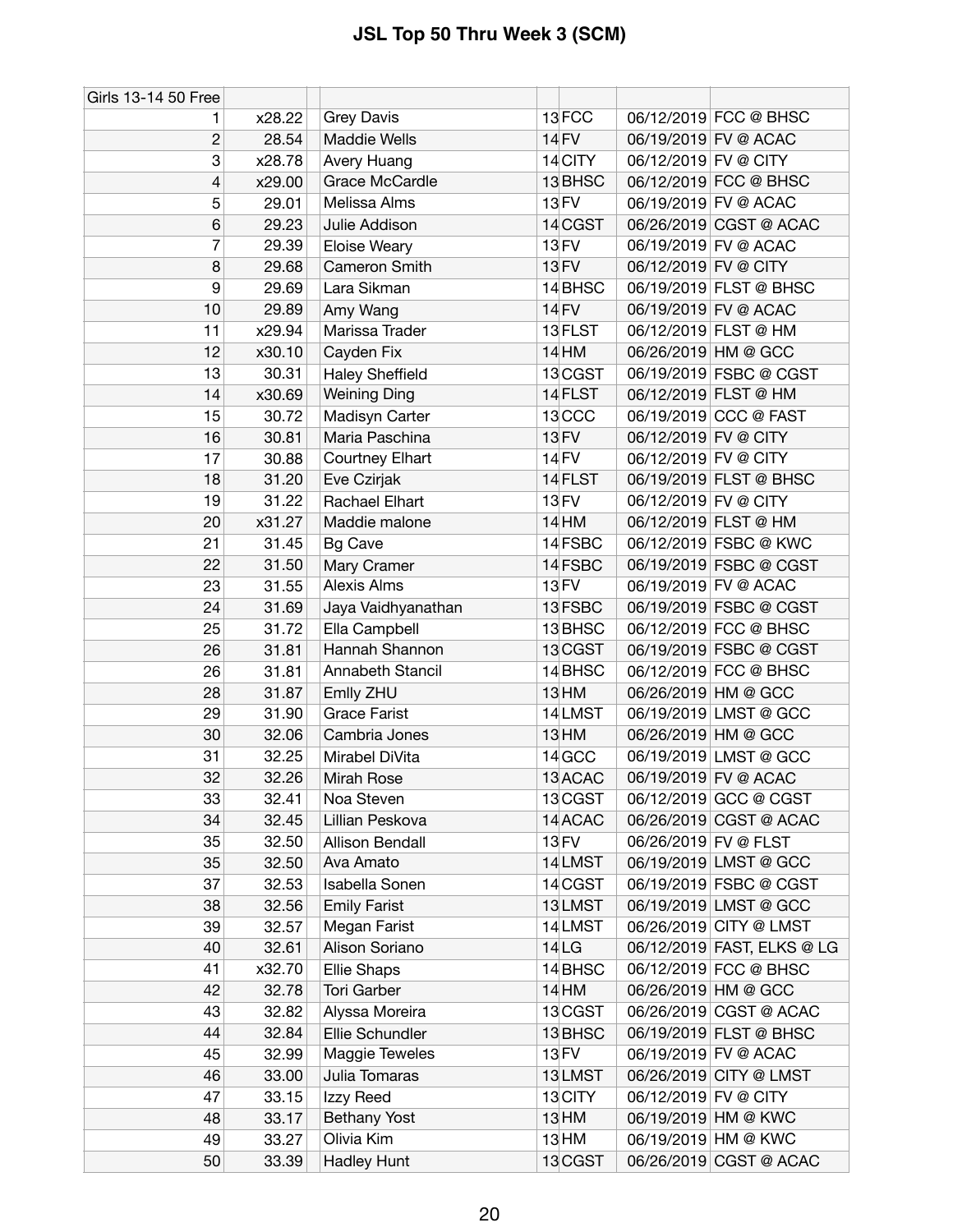| Girls 13-14 100 Free |          |                         |                   |                      |                        |
|----------------------|----------|-------------------------|-------------------|----------------------|------------------------|
| 1.                   | 1:02.28  | <b>Maddie Wells</b>     | 14 FV             | 06/26/2019 FV @ FLST |                        |
| 2                    | 1:02.68  | <b>Grey Davis</b>       | 13 FCC            |                      | 06/12/2019 FCC @ BHSC  |
| 3                    | 1:02.78  | Avery Huang             | 14 CITY           | 06/12/2019 FV @ CITY |                        |
| 4                    | 1:03.63  | Julie Addison           | 14 CGST           |                      | 06/12/2019 GCC @ CGST  |
| 5                    | 1:04.25  | Melissa Alms            | 13 FV             | 06/26/2019 FV @ FLST |                        |
| 6                    | 1:04.53  | <b>Haley Sheffield</b>  | 13 CGST           |                      | 06/12/2019 GCC @ CGST  |
| 7                    | 1:04.56  | Grace McCardle          | 13 BHSC           |                      | 06/12/2019 FCC @ BHSC  |
| 8                    | 1:04.72  | Cameron Smith           | <b>13 FV</b>      | 06/26/2019 FV @ FLST |                        |
| 9                    | 1:05.84  | Lara Sikman             | 14 BHSC           |                      | 06/12/2019 FCC @ BHSC  |
| 10                   | 1:06.01  | Eloise Weary            | <b>13 FV</b>      |                      | 06/19/2019 FV @ ACAC   |
| 11                   | 1:06.16  | Marissa Trader          | 13 FLST           | 06/26/2019 FV @ FLST |                        |
| 12                   | 1:06.44  | Madisyn Carter          | 13 <sub>CCC</sub> |                      | 06/12/2019 CCC @ GHG   |
| 13                   | 1:06.87  | Maria Paschina          | 13 FV             |                      | 06/19/2019 FV @ ACAC   |
| 14                   | 1:07.32  | Cayden Fix              | 14 HM             |                      | 06/26/2019 HM @ GCC    |
| 15                   | 1:07.97  | Mary Cramer             | 14 FSBC           |                      | 06/12/2019 FSBC @ KWC  |
| 16                   | 1:08.53  | Eve Czirjak             | 14 FLST           | 06/26/2019 FV @ FLST |                        |
| 17                   | 1:08.54  | Eliah Dojack            | 13 GHG            |                      | 06/12/2019 CCC @ GHG   |
| 18                   | 1:08.84  | <b>Weining Ding</b>     | 14 FLST           |                      | 06/12/2019 FLST @ HM   |
| 19                   | 1:08.87  | Amy Wang                | <b>14 FV</b>      |                      | 06/19/2019 FV @ ACAC   |
| 20                   | 1:09.53  | <b>Emily Farist</b>     | 13LMST            |                      | 06/26/2019 CITY @ LMST |
| 21                   | 1:09.84  | Noa Steven              | 13 CGST           |                      | 06/26/2019 CGST @ ACAC |
| 22                   | 1:10.71  | <b>Ellie Shaps</b>      | 14 BHSC           |                      | 06/26/2019 BHSC @ FSBC |
| 23                   | 1:10.72  | Hannah Shannon          | 13 CGST           |                      | 06/12/2019 GCC @ CGST  |
| 24                   | 1:10.78  | Josefine van Beek       | 14 ELKS           |                      | 06/25/2019 ELKS @ FAST |
| 25                   | 1:11.54  | <b>Hadley Hunt</b>      | 13 CGST           |                      | 06/26/2019 CGST @ ACAC |
| 26                   | 1:11.60  | <b>Bg Cave</b>          | 14 FSBC           |                      | 06/26/2019 BHSC @ FSBC |
| 26                   | 1:11.60  | Annabeth Stancil        | 14 BHSC           |                      | 06/12/2019 FCC @ BHSC  |
| 28                   | x1:11.78 | Courtney Elhart         | <b>14 FV</b>      | 06/26/2019 FV @ FLST |                        |
| 29                   | 1:11.79  | Elizabeth Jackson       | 14 ACAC           |                      | 06/26/2019 CGST @ ACAC |
| 30                   | 1:12.19  | Cambria Jones           | 13 HM             |                      | 06/26/2019 HM @ GCC    |
| 31                   | 1:12.71  | Rachael Elhart          | 13 FV             |                      | 06/19/2019 FV @ ACAC   |
| 32                   | 1:12.92  | Jaya Vaidhyanathan      | 13 FSBC           |                      | 06/26/2019 BHSC @ FSBC |
| 33                   | 1:13.06  | Maddie malone           | 14 HM             |                      | 06/12/2019 FLST @ HM   |
| 34                   | 1:13.19  | <b>Grace Farist</b>     | 14 LMST           |                      | 06/26/2019 CITY @ LMST |
| 35                   | 1:13.35  | Ellie Schundler         | 13 BHSC           |                      | 06/26/2019 BHSC @ FSBC |
| 36                   | 1:13.44  | Maggie Teweles          | 13 FV             | 06/12/2019 FV @ CITY |                        |
| 37                   | 1:13.91  | Julia Tomaras           | 13LMST            |                      | 06/26/2019 CITY @ LMST |
| 38                   | x1:14.03 | <b>Bethany Yost</b>     | 13 <sub>HM</sub>  |                      | 06/26/2019 HM @ GCC    |
| 39                   | 1:14.47  | Megan Farist            | 14 LMST           |                      | 06/26/2019 CITY @ LMST |
| 40                   | x1:14.53 | Emlly ZHU               | 13 HM             |                      | 06/12/2019 FLST @ HM   |
| 41                   | x1:14.97 | <b>Tori Garber</b>      | 14 HM             |                      | 06/26/2019 HM @ GCC    |
| 42                   | 1:15.12  | Alexis Alms             | 13 FV             |                      | 06/19/2019 FV @ ACAC   |
| 43                   | 1:15.34  | Lillian Peskova         | 14 ACAC           |                      | 06/26/2019 CGST @ ACAC |
| 44                   | 1:16.46  | Emma Niehaus            | 13 FLST           |                      | 06/12/2019 FLST @ HM   |
| 45                   | x1:16.60 | Paige Hutchinson        | 13FCC             |                      | 06/26/2019 KWC @ FCC   |
| 46                   | 1:16.87  | Alison Soriano          | 14 LG             | 06/26/2019 LG @ GHG  |                        |
| 47                   | 1:16.94  | Anne Charlotte Robinson | 14 LMST           |                      | 06/26/2019 CITY @ LMST |
| 48                   | 1:17.84  | Lyndsey Stemland        | 13 GCC            |                      | 06/26/2019 HM @ GCC    |
| 49                   | 1:18.37  | Izzy Reed               | 13 CITY           | 06/12/2019 FV @ CITY |                        |
| 50                   | 1:18.40  | Allison Bendall         | 13 FV             |                      | 06/19/2019 FV @ ACAC   |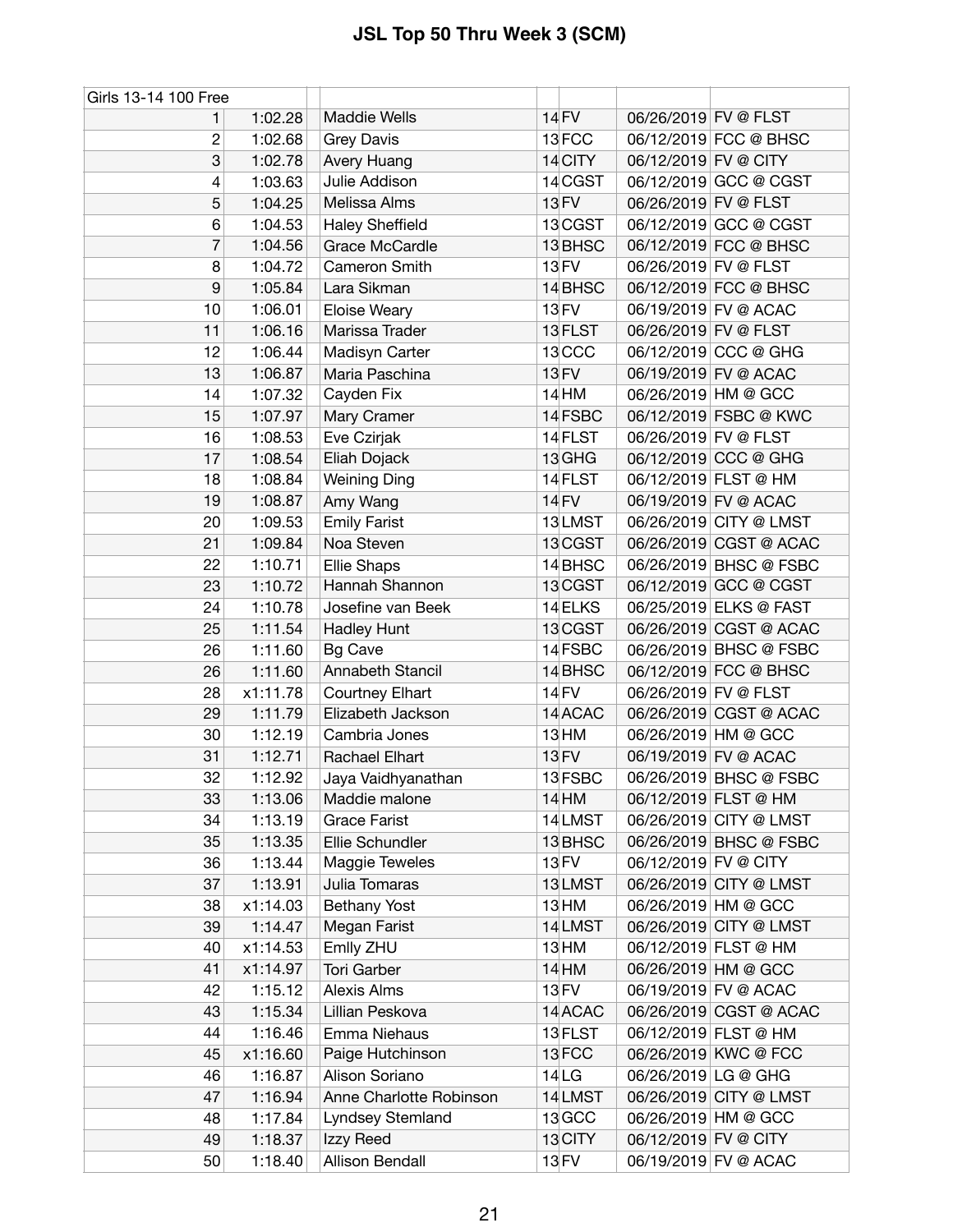| Girls 13-14 50 Back |        |                           |                  |                            |
|---------------------|--------|---------------------------|------------------|----------------------------|
| 1.                  | 31.46  | Grey Davis                | 13FCC            | 06/19/2019 CITY @ FCC      |
| $\mathbf{2}$        | 33.75  | Avery Huang               | 14 CITY          | 06/26/2019 CITY @ LMST     |
| 3                   | 33.78  | <b>Haley Sheffield</b>    | 13 CGST          | 06/19/2019 FSBC @ CGST     |
| 4                   | 34.19  | Melissa Alms              | 13 FV            | 06/26/2019 FV @ FLST       |
| 5                   | 34.50  | Lara Sikman               | 14 BHSC          | 06/12/2019 FCC @ BHSC      |
| 6                   | 34.65  | Grace McCardle            | 13 BHSC          | 06/26/2019 BHSC @ FSBC     |
| 7                   | 34.91  | <b>Bg Cave</b>            | 14 FSBC          | 06/19/2019 FSBC @ CGST     |
| 8                   | 35.09  | Noa Steven                | 13 CGST          | 06/26/2019 CGST @ ACAC     |
| 9                   | 35.28  | Cayden Fix                | 14 HM            | 06/26/2019 HM @ GCC        |
| 10                  | x35.39 | <b>Maddie Wells</b>       | 14 FV            | 06/12/2019 FV @ CITY       |
| 11                  | 35.44  | Amy Wang                  | 14 FV            | 06/12/2019 FV @ CITY       |
| 12                  | 35.50  | <b>Courtney Elhart</b>    | 14 FV            | 06/26/2019 FV @ FLST       |
| 13                  | 35.62  | Maria Paschina            | 13 FV            | 06/26/2019 FV @ FLST       |
| 14                  | 36.16  | Rachael Elhart            | 13 FV            | 06/26/2019 FV @ FLST       |
| 15                  | 36.25  | Josefine van Beek         | 14 ELKS          | 06/25/2019 ELKS @ FAST     |
| 16                  | x36.72 | Maggie Teweles            | <b>13 FV</b>     | 06/12/2019 FV @ CITY       |
| 17                  | 36.87  | Cameron Smith             | 13 FV            | 06/19/2019 FV @ ACAC       |
| 18                  | 37.00  | Emlly ZHU                 | 13 HM            | 06/26/2019 HM @ GCC        |
| 19                  | 37.65  | Eve Czirjak               | 14 FLST          | 06/26/2019 FV @ FLST       |
| 20                  | 37.78  | <b>Emily Farist</b>       | 13LMST           | 06/26/2019 CITY @ LMST     |
| 21                  | 37.84  | Jaya Vaidhyanathan        | 13 FSBC          | 06/19/2019 FSBC @ CGST     |
| 22                  | 37.91  | Marissa Trader            | 13 FLST          | 06/26/2019 FV @ FLST       |
| 22                  | 37.91  | Mary Cramer               | 14 FSBC          | 06/26/2019 BHSC @ FSBC     |
| 24                  | 38.31  | <b>Tori Garber</b>        | <b>14 HM</b>     | 06/26/2019 HM @ GCC        |
| 25                  | 38.38  | <b>Weining Ding</b>       | 14 FLST          | 06/26/2019 FV @ FLST       |
| 26                  | x38.41 | <b>Eloise Weary</b>       | 13 FV            | 06/26/2019 FV @ FLST       |
| 27                  | 38.47  | Alison Soriano            | 14 <sub>LG</sub> | 06/12/2019 FAST, ELKS @ LG |
| 28                  | 38.67  | Maddie malone             | 14 HM            | 06/19/2019 HM @ KWC        |
| 29                  | x38.75 | Cambria Jones             | 13HM             | 06/12/2019 FLST @ HM       |
| 30                  | 38.78  | Julia Tomaras             | 13LMST           | 06/19/2019 LMST @ GCC      |
| 31                  | 38.85  | Elizabeth Jackson         | 14 ACAC          | 06/26/2019 CGST @ ACAC     |
| 32                  | 39.28  | Megan Farist              | 14LMST           | 06/26/2019 CITY @ LMST     |
| 33                  | 39.37  | Lada Dmytriyeva           | 13 CITY          | 06/19/2019 CITY @ FCC      |
| 34                  | 39.46  | Abbie Ford                | 13LMST           | 06/19/2019 LMST @ GCC      |
| 35                  | 39.57  | <b>Alexis Alms</b>        | 13 FV            | 06/26/2019 FV @ FLST       |
| 36                  | x39.75 | Ellie Schundler           | 13 BHSC          | 06/12/2019 FCC @ BHSC      |
| 37                  | 39.75  | Megan Life                | 14 CGST          | 06/19/2019 FSBC @ CGST     |
| 38                  | 40.41  | Lucy Baumann              | 14 KWC           | 06/26/2019 KWC @ FCC       |
| 39                  | 40.44  | Ashlyn Shreve             | 14 LMST          | 06/26/2019 CITY @ LMST     |
| 40                  | 40.59  | Anne Charlotte Robinson   | 14 LMST          | 06/26/2019 CITY @ LMST     |
| 41                  | x40.63 | Izzy Reed                 | 13 CITY          | 06/19/2019 CITY @ FCC      |
| 42                  | 40.68  | Flip Herrera              | 14 ACAC          | 06/26/2019 CGST @ ACAC     |
| 43                  | 40.78  | Mirah Rose                | 13 ACAC          | 06/26/2019 CGST @ ACAC     |
| 44                  | 40.90  | Kayleigh Long             | 14 BHSC          | 06/26/2019 BHSC @ FSBC     |
| 45                  | 41.52  | Annabeth Stancil          | 14 BHSC          | 06/26/2019 BHSC @ FSBC     |
| 46                  | 41.59  | <b>Bethany Yost</b>       | 13 HM            | 06/26/2019 HM @ GCC        |
| 47                  | 41.65  | Hope McCullough           | 14 KWC           | 06/19/2019 HM @ KWC        |
| 48                  | 41.76  | Taylor Slinkman           | 13 ELKS          | 06/12/2019 FAST, ELKS @ LG |
| 49                  | 41.77  | Claire DeGuzman           | 14 ACAC          | 06/12/2019 LMST @ ACAC     |
| 50                  | 41.87  | Gabrielle Harrop-Williams | 13 FLST          | 06/12/2019 FLST @ HM       |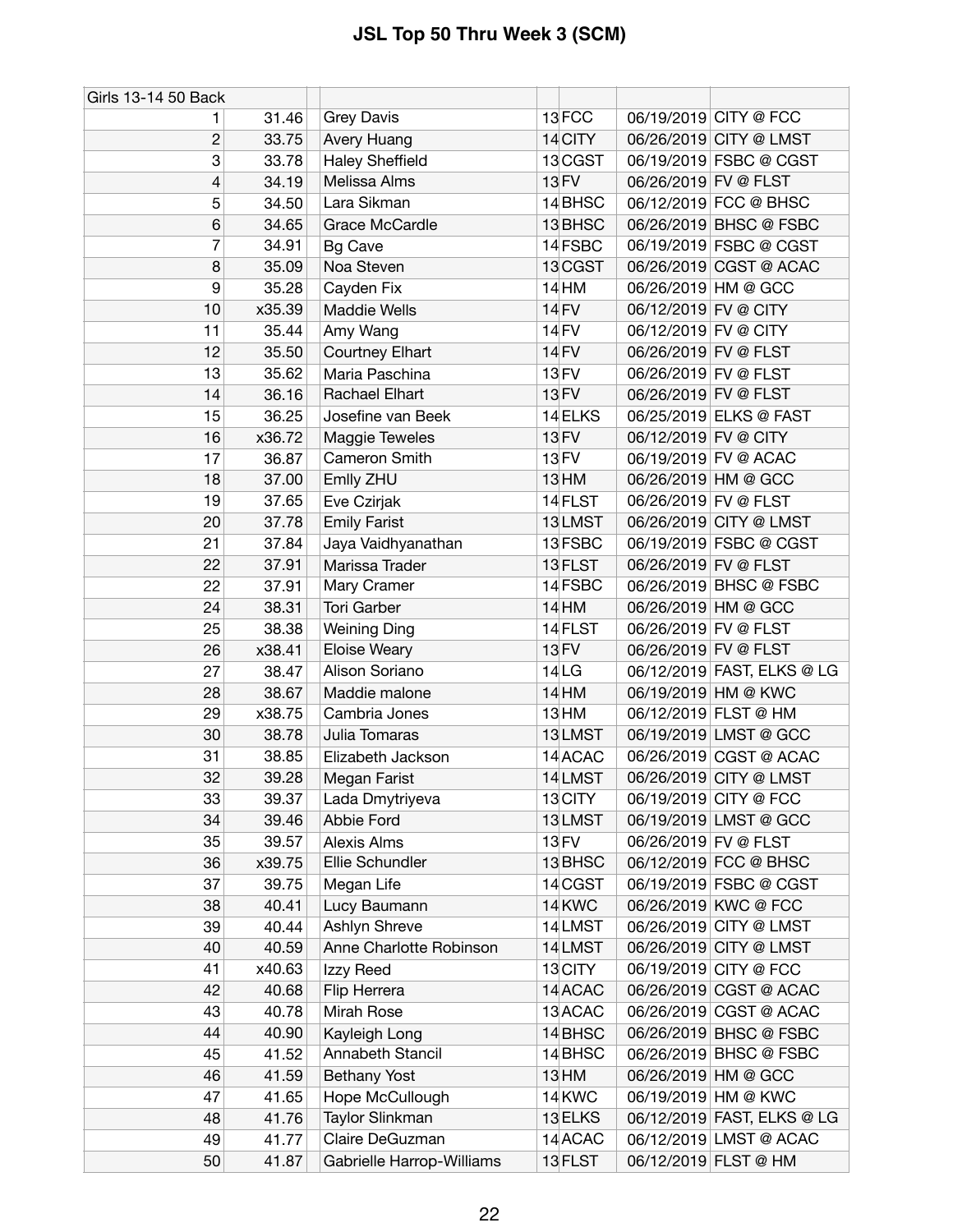| Girls 13-14 50 Breast |        |                         |                  |                      |                        |
|-----------------------|--------|-------------------------|------------------|----------------------|------------------------|
| 1                     | 32.00  | Maggie Teweles          | 13 FV            | 06/12/2019 FV @ CITY |                        |
| 2                     | 35.91  | Avery Huang             | 14 CITY          |                      | 06/26/2019 CITY @ LMST |
| 3                     | 36.06  | <b>Grey Davis</b>       | 13FCC            |                      | 06/19/2019 CITY @ FCC  |
| 4                     | 36.15  | Cameron Smith           | 13 FV            |                      | 06/19/2019 FV @ ACAC   |
| 5                     | x37.59 | <b>Maddie Wells</b>     | 14 FV            |                      | 06/26/2019 FV @ FLST   |
| 6                     | 38.75  | Courtney Elhart         | 14 FV            | 06/12/2019 FV @ CITY |                        |
| 7                     | 39.03  | Julie Addison           | 14 CGST          |                      | 06/12/2019 GCC @ CGST  |
| 8                     | 39.05  | <b>Weining Ding</b>     | 14 FLST          |                      | 06/19/2019 FLST @ BHSC |
| 9                     | x39.72 | Melissa Alms            | <b>13 FV</b>     | 06/26/2019 FV @ FLST |                        |
| 10                    | x39.97 | Eve Czirjak             | 14 FLST          |                      | 06/19/2019 FLST @ BHSC |
| 11                    | 40.22  | Julia Tomaras           | 13LMST           |                      | 06/26/2019 CITY @ LMST |
| 12                    | x40.25 | Ellie Shaps             | 14 BHSC          |                      | 06/12/2019 FCC @ BHSC  |
| 13                    | 40.44  | Mary Cramer             | 14 FSBC          |                      | 06/26/2019 BHSC @ FSBC |
| 14                    | 40.75  | Allison Bendall         | 13 FV            | 06/26/2019 FV @ FLST |                        |
| 15                    | 40.88  | Emlly ZHU               | 13 HM            |                      | 06/26/2019 HM @ GCC    |
| 16                    | 41.35  | Cayden Fix              | 14 HM            |                      | 06/19/2019 HM @ KWC    |
| 17                    | 41.53  | Juliette Gunter         | 13 CITY          |                      | 06/26/2019 CITY @ LMST |
| 18                    | 41.81  | Maria Paschina          | 13 FV            |                      | 06/19/2019 FV @ ACAC   |
| 19                    | 42.27  | Ellie Schundler         | 13 BHSC          |                      | 06/26/2019 BHSC @ FSBC |
| 20                    | 42.37  | Cambria Jones           | 13 HM            |                      | 06/12/2019 FLST @ HM   |
| 21                    | 42.72  | Rachael Elhart          | 13 FV            |                      | 06/26/2019 FV @ FLST   |
| 22                    | 43.00  | <b>Bethany Yost</b>     | 13 <sub>HM</sub> |                      | 06/26/2019 HM @ GCC    |
| 23                    | 43.16  | Hannah Shannon          | 13 CGST          |                      | 06/26/2019 CGST @ ACAC |
| 24                    | 43.36  | Maddie malone           | $14$ HM          |                      | 06/19/2019 HM @ KWC    |
| 25                    | 43.50  | Mirabel DiVita          | 14 GCC           |                      | 06/19/2019 LMST @ GCC  |
| 26                    | 43.73  | Alison Soriano          | 14LG             |                      | 06/26/2019 LG @ GHG    |
| 27                    | 43.84  | Lucy Baumann            | 14 KWC           |                      | 06/19/2019 HM @ KWC    |
| 28                    | 44.03  | Anna Kate Gaskin        | 13 GCC           |                      | 06/26/2019 HM @ GCC    |
| 29                    | 44.44  | Eloise Weary            | 13 FV            |                      | 06/19/2019 FV @ ACAC   |
| 30                    | 44.47  | <b>Bg Cave</b>          | 14 FSBC          |                      | 06/12/2019 FSBC @ KWC  |
| 31                    | 44.60  | Ashlyn Shreve           | 14LMST           |                      | 06/19/2019 LMST @ GCC  |
| 32                    | 44.89  | Claire DeGuzman         | 14 ACAC          |                      | 06/12/2019 LMST @ ACAC |
| 33                    | 45.06  | Noa Steven              | 13 CGST          |                      | 06/12/2019 GCC @ CGST  |
| 34                    | 45.12  | Sequoyah Sorensen       | 14 CGST          |                      | 06/26/2019 CGST @ ACAC |
| 35                    | 45.19  | Martha Oakey            | 13 FCC           |                      | 06/19/2019 CITY @ FCC  |
| 36                    | 45.44  | Izzy Reed               | 13 CITY          |                      | 06/19/2019 CITY @ FCC  |
| 37                    | 45.66  | Anne Barnes             | 14 BHSC          |                      | 06/26/2019 BHSC @ FSBC |
| 37                    | 45.66  | Mirah Rose              | 13 ACAC          |                      | 06/19/2019 FV @ ACAC   |
| 39                    | 45.75  | Elizabeth Jackson       | 14 ACAC          |                      | 06/26/2019 CGST @ ACAC |
| 40                    | 45.89  | Olivia Kim              | 13 HM            |                      | 06/19/2019 HM @ KWC    |
| 41                    | 45.97  | Maddie Gypson           | 13 ACAC          |                      | 06/12/2019 LMST @ ACAC |
| 42                    | 46.03  | Alexis Alms             | 13 FV            | 06/12/2019 FV @ CITY |                        |
| 43                    | 46.12  | Caroline Hughlett       | 14 FLST          |                      | 06/19/2019 FLST @ BHSC |
| 44                    | 46.23  | Kelsey Drumheller       | 13 KWC           |                      | 06/19/2019 HM @ KWC    |
| 45                    | 46.41  | CeCe Halloran           | 13 BHSC          |                      | 06/12/2019 FCC @ BHSC  |
| 46                    | 46.44  | Lillian Peskova         | 14 ACAC          |                      | 06/12/2019 LMST @ ACAC |
| 47                    | 46.59  | Sarah Moore             | 13 CGST          |                      | 06/12/2019 GCC @ CGST  |
| 48                    | 46.75  | Anne Charlotte Robinson | 14 LMST          |                      | 06/26/2019 CITY @ LMST |
| 49                    | 46.84  | <b>Trudy Brement</b>    | 13 CGST          |                      | 06/12/2019 GCC @ CGST  |
| 50                    | 46.94  | Emma Niehaus            | 13 FLST          |                      | 06/12/2019 FLST @ HM   |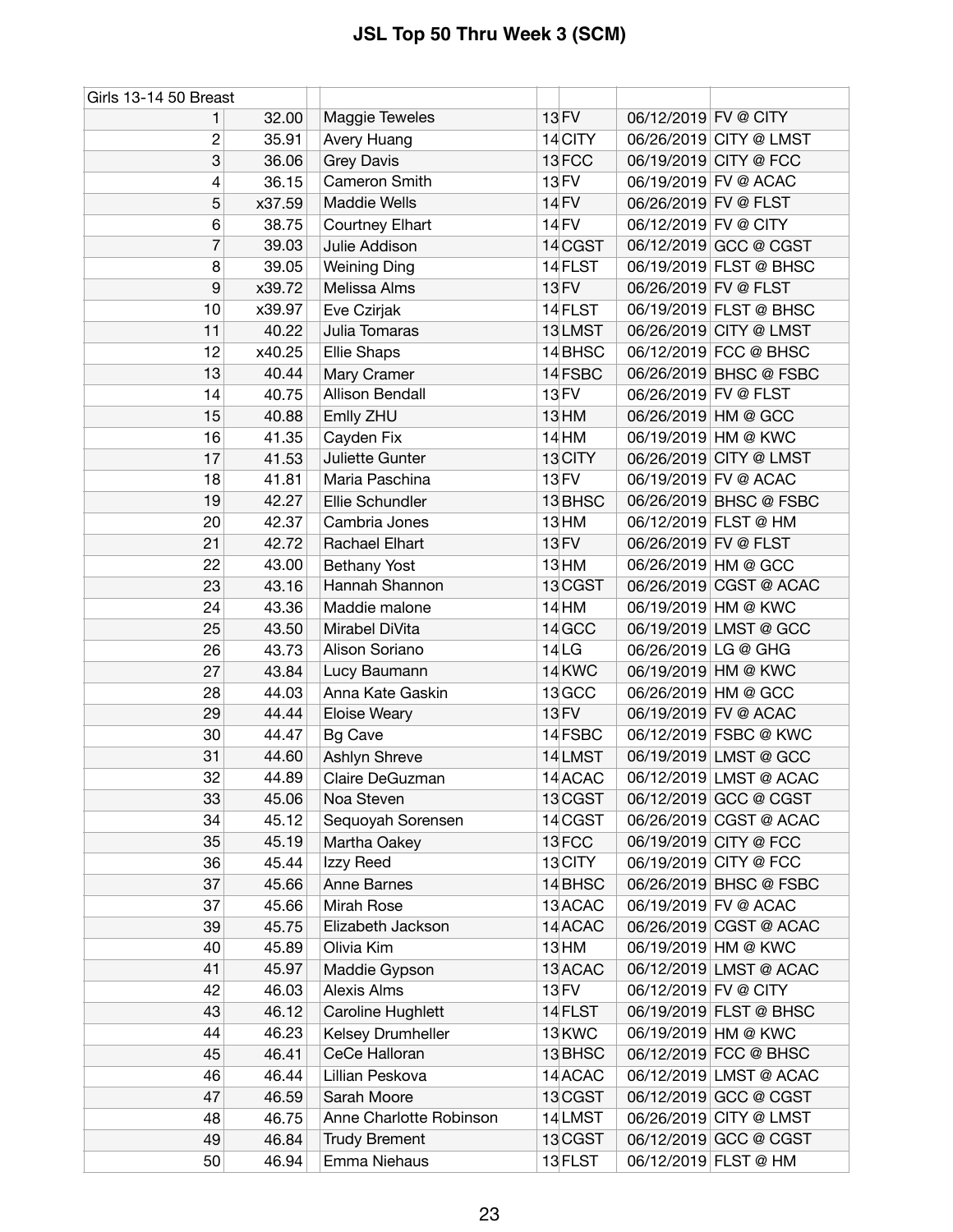| Girls 13-14 50 Fly |        |                      |                   |                        |
|--------------------|--------|----------------------|-------------------|------------------------|
| 1                  | x29.40 | <b>Grey Davis</b>    | 13FCC             | 06/19/2019 CITY @ FCC  |
| $\overline{c}$     | 30.39  | <b>Maddie Wells</b>  | 14 FV             | 06/19/2019 FV @ ACAC   |
| 3                  | 30.85  | Madisyn Carter       | 13 <sub>CCC</sub> | 06/12/2019 CCC @ GHG   |
| 4                  | x31.34 | Avery Huang          | 14 CITY           | 06/19/2019 CITY @ FCC  |
| 5                  | 31.72  | Grace McCardle       | 13 BHSC           | 06/12/2019 FCC @ BHSC  |
| 6                  | 31.83  | Julie Addison        | 14 CGST           | 06/26/2019 CGST @ ACAC |
| 7                  | 32.52  | Melissa Alms         | <b>13 FV</b>      | 06/19/2019 FV @ ACAC   |
| 8                  | 32.58  | Amy Wang             | <b>14 FV</b>      | 06/19/2019 FV @ ACAC   |
| 8                  | 32.58  | Mary Cramer          | 14 FSBC           | 06/26/2019 BHSC @ FSBC |
| 10                 | 32.66  | Marissa Trader       | 13 FLST           | 06/12/2019 FLST @ HM   |
| 11                 | 33.02  | Cameron Smith        | 13 FV             | 06/19/2019 FV @ ACAC   |
| 12                 | 33.30  | Rachael Elhart       | 13 FV             | 06/19/2019 FV @ ACAC   |
| 13                 | 33.41  | Cayden Fix           | $14$ HM           | 06/26/2019 HM @ GCC    |
| 14                 | 33.49  | <b>Grace Farist</b>  | 14 LMST           | 06/12/2019 LMST @ ACAC |
| 15                 | 33.78  | Eloise Weary         | 13 FV             | 06/26/2019 FV @ FLST   |
| 16                 | 34.09  | Josefine van Beek    | 14 ELKS           | 06/25/2019 ELKS @ FAST |
| 17                 | 34.10  | Ella Campbell        | 13 BHSC           | 06/12/2019 FCC @ BHSC  |
| 18                 | 34.20  | Hannah Shannon       | 13 CGST           | 06/26/2019 CGST @ ACAC |
| 19                 | 34.30  | Lillian Peskova      | 14 ACAC           | 06/26/2019 CGST @ ACAC |
| 20                 | 34.63  | Maddie malone        | 14 HM             | 06/12/2019 FLST @ HM   |
| 21                 | 34.93  | Ellie Schundler      | 13BHSC            | 06/26/2019 BHSC @ FSBC |
| 22                 | 35.00  | <b>Weining Ding</b>  | 14 FLST           | 06/26/2019 FV @ FLST   |
| 23                 | 35.03  | Isabella Sonen       | 14 CGST           | 06/12/2019 GCC @ CGST  |
| 24                 | x35.09 | Emlly ZHU            | 13 HM             | 06/26/2019 HM @ GCC    |
| 25                 | 35.13  | Annabeth Stancil     | 14 BHSC           | 06/26/2019 BHSC @ FSBC |
| 26                 | 35.16  | Alison Soriano       | 14LG              | 06/26/2019 LG @ GHG    |
| 27                 | 35.30  | <b>Emily Farist</b>  | 13LMST            | 06/12/2019 LMST @ ACAC |
| 28                 | 35.40  | Eve Czirjak          | 14 FLST           | 06/12/2019 FLST @ HM   |
| 29                 | 35.60  | Alexis Alms          | <b>13 FV</b>      | 06/12/2019 FV @ CITY   |
| 30                 | 35.74  | <b>Ellie Shaps</b>   | 14 BHSC           | 06/26/2019 BHSC @ FSBC |
| 31                 | 36.07  | Courtney Elhart      | <b>14 FV</b>      | 06/19/2019 FV @ ACAC   |
| 32                 | x36.53 | Cambria Jones        | 13 HM             | 06/26/2019 HM @ GCC    |
| 33                 | x36.81 | Eliah Dojack         | 13 GHG            | 06/12/2019 CCC @ GHG   |
| 34                 | 37.00  | Paige Hutchinson     | 13FCC             | 06/26/2019 KWC @ FCC   |
| 35                 | 37.12  | Ava Amato            | 14 LMST           | 06/19/2019 LMST @ GCC  |
| 36                 | 37.14  | Lucy Baumann         | 14 KWC            | 06/26/2019 KWC @ FCC   |
| 37                 | 37.52  | Mirah Rose           | 13 ACAC           | 06/19/2019 FV @ ACAC   |
| 38                 | 37.65  | Eleanor Pekary       | 14 <sub>LG</sub>  | 06/26/2019 LG @ GHG    |
| 39                 | 37.75  | Ariana Alimard       | 13 GCC            | 06/12/2019 GCC @ CGST  |
| 40                 | 38.22  | Allison Bendall      | <b>13 FV</b>      | 06/26/2019 FV @ FLST   |
| 41                 | 38.31  | Hadley Hunt          | 13 CGST           | 06/26/2019 CGST @ ACAC |
| 42                 | 38.49  | <b>Bg Cave</b>       | 14 FSBC           | 06/26/2019 BHSC @ FSBC |
| 43                 | 38.55  | Leah Bambrick        | 13 ACAC           | 06/26/2019 CGST @ ACAC |
| 44                 | 38.59  | Megan Life           | 14 CGST           | 06/12/2019 GCC @ CGST  |
| 45                 | 38.62  | Jaya Vaidhyanathan   | 13 FSBC           | 06/26/2019 BHSC @ FSBC |
| 46                 | 38.83  | Kayleigh Long        | 14 BHSC           | 06/26/2019 BHSC @ FSBC |
| 47                 | 39.03  | Lada Dmytriyeva      | 13 CITY           | 06/12/2019 FV @ CITY   |
| 48                 | 39.04  | <b>Rebekah Kraft</b> | 13LMST            | 06/12/2019 LMST @ ACAC |
| 49                 | 39.19  | Lyndsey Stemland     | 13 GCC            | 06/19/2019 LMST @ GCC  |
| 50                 | 39.28  | <b>Bethany Yost</b>  | $13$ HM           | 06/26/2019 HM @ GCC    |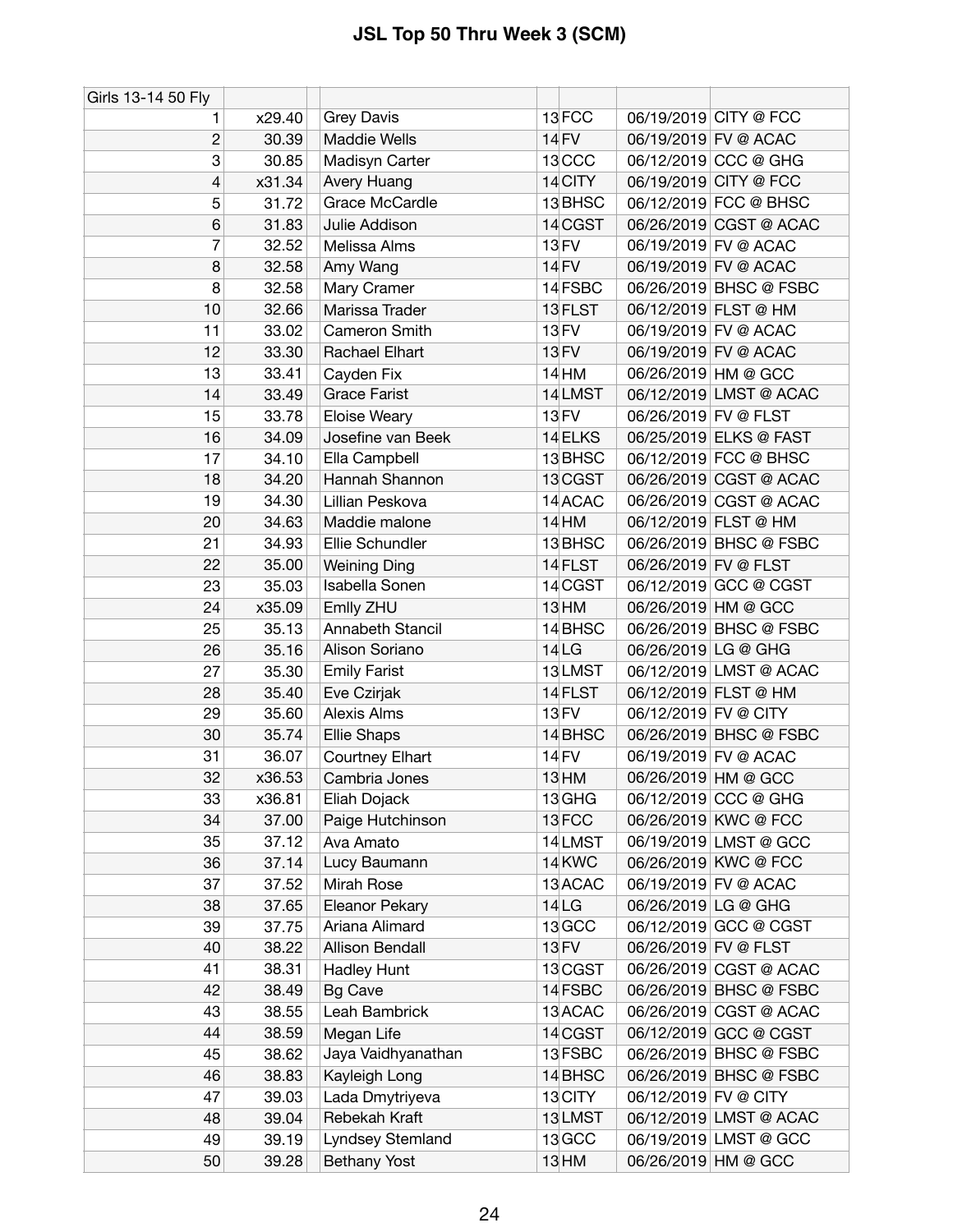| Girls 13-14 100 IM |          |                           |                  |                        |
|--------------------|----------|---------------------------|------------------|------------------------|
| 1                  | 1:06.70  | <b>Grey Davis</b>         | 13FCC            | 06/19/2019 CITY @ FCC  |
| $\overline{c}$     | 1:11.37  | Avery Huang               | 14 CITY          | 06/19/2019 CITY @ FCC  |
| 3                  | 1:11.50  | Julie Addison             | 14 CGST          | 06/19/2019 FSBC @ CGST |
| 4                  | 1:14.79  | Madisyn Carter            | 13 CCC           | 06/19/2019 CCC @ FAST  |
| 5                  | x1:15.03 | Grace McCardle            | 13 BHSC          | 06/19/2019 FLST @ BHSC |
| 6                  | 1:15.25  | Mary Cramer               | 14 FSBC          | 06/19/2019 FSBC @ CGST |
| 7                  | 1:15.28  | Lara Sikman               | 14 BHSC          | 06/19/2019 FLST @ BHSC |
| 8                  | 1:17.18  | Cayden Fix                | 14 HM            | 06/19/2019 HM @ KWC    |
| 9                  | 1:17.25  | Eve Czirjak               | 14 FLST          | 06/19/2019 FLST @ BHSC |
| 10                 | 1:17.28  | <b>Weining Ding</b>       | 14 FLST          | 06/19/2019 FLST @ BHSC |
| 11                 | 1:18.60  | Marissa Trader            | 13 FLST          | 06/19/2019 FLST @ BHSC |
| 12                 | 1:19.31  | Hannah Shannon            | 13 CGST          | 06/19/2019 FSBC @ CGST |
| 13                 | 1:19.74  | Emlly ZHU                 | 13 HM            | 06/19/2019 HM @ KWC    |
| 14                 | 1:19.85  | <b>Ellie Shaps</b>        | 14 BHSC          | 06/19/2019 FLST @ BHSC |
| 15                 | 1:20.06  | Noa Steven                | 13 CGST          | 06/19/2019 FSBC @ CGST |
| 16                 | 1:20.56  | <b>Bg Cave</b>            | 14 FSBC          | 06/19/2019 FSBC @ CGST |
| 17                 | 1:21.25  | Isabella Sonen            | 14 CGST          | 06/19/2019 FSBC @ CGST |
| 18                 | 1:22.03  | <b>Grace Farist</b>       | 14 LMST          | 06/19/2019 LMST @ GCC  |
| 19                 | 1:22.28  | Ellie Schundler           | 13 BHSC          | 06/19/2019 FLST @ BHSC |
| 20                 | 1:22.84  | Julia Tomaras             | 13LMST           | 06/19/2019 LMST @ GCC  |
| 21                 | 1:22.88  | Mirabel DiVita            | 14 GCC           | 06/19/2019 LMST @ GCC  |
| 22                 | 1:23.12  | Cambria Jones             | 13 <sub>HM</sub> | 06/19/2019 HM @ KWC    |
| 23                 | 1:23.62  | Jaya Vaidhyanathan        | 13 FSBC          | 06/19/2019 FSBC @ CGST |
| 24                 | 1:24.84  | Emma Niehaus              | 13 FLST          | 06/19/2019 FLST @ BHSC |
| 25                 | 1:25.26  | <b>Bethany Yost</b>       | 13 HM            | 06/19/2019 HM @ KWC    |
| 26                 | 1:25.66  | Hadley Hunt               | 13 CGST          | 06/19/2019 FSBC @ CGST |
| 27                 | 1:25.85  | Lucy Baumann              | 14 KWC           | 06/19/2019 HM @ KWC    |
| 28                 | 1:25.88  | Megan Farist              | 14LMST           | 06/19/2019 LMST @ GCC  |
| 29                 | 1:26.00  | Izzy Reed                 | 13 CITY          | 06/19/2019 CITY @ FCC  |
| 30                 | 1:27.44  | Annabeth Stancil          | 14 BHSC          | 06/19/2019 FLST @ BHSC |
| 31                 | 1:28.66  | Abbie Ford                | 13LMST           | 06/19/2019 LMST @ GCC  |
| 32                 | 1:29.16  | Lada Dmytriyeva           | 13 CITY          | 06/19/2019 CITY @ FCC  |
| 33                 | 1:29.28  | Kayleigh Long             | 14 BHSC          | 06/19/2019 FLST @ BHSC |
| 34                 | 1:30.20  | Juliette Gunter           | 13 CITY          | 06/19/2019 CITY @ FCC  |
| 35                 | 1:31.22  | Ava Amato                 | 14 LMST          | 06/19/2019 LMST @ GCC  |
| 36                 | 1:31.25  | Gabrielle Harrop-Williams | 13 FLST          | 06/19/2019 FLST @ BHSC |
| 37                 | 1:31.50  | Ariana Alimard            | 13 GCC           | 06/19/2019 LMST @ GCC  |
| 38                 | 1:32.00  | Ashlyn Shreve             | 14LMST           | 06/19/2019 LMST @ GCC  |
| 38                 | 1:32.00  | <b>Caroline Ding</b>      | 14 CITY          | 06/19/2019 CITY @ FCC  |
| 40                 | 1:32.72  | Bridget O'Dea             | 14 FCC           | 06/19/2019 CITY @ FCC  |
| 41                 | 1:33.25  | <b>Emmy Mandell</b>       | 13 BHSC          | 06/19/2019 FLST @ BHSC |
| 42                 | 1:34.19  | Taylor Slinkman           | 13 ELKS          | 06/18/2019 GHG @ ELKS  |
| 43                 | 1:34.65  | Sarah Moore               | 13 CGST          | 06/19/2019 FSBC @ CGST |
| 44                 | 1:34.75  | Keen Davies               | 13 FSBC          | 06/19/2019 FSBC @ CGST |
| 45                 | x1:34.97 | <b>Rachel Bels</b>        | 14 FLST          | 06/19/2019 FLST @ BHSC |
| 46                 | 1:35.22  | Anne Charlotte Robinson   | 14 LMST          | 06/19/2019 LMST @ GCC  |
| 47                 | 1:35.59  | Josie D'Errico            | 14 KWC           | 06/19/2019 HM @ KWC    |
| 48                 | 1:35.90  | Lyndsey Stemland          | 13 GCC           | 06/19/2019 LMST @ GCC  |
| 49                 | 1:36.50  | Allison Dugger            | 13 CITY          | 06/19/2019 CITY @ FCC  |
| 50                 | 1:37.00  | Reese Bonham              | 13 FLST          | 06/19/2019 FLST @ BHSC |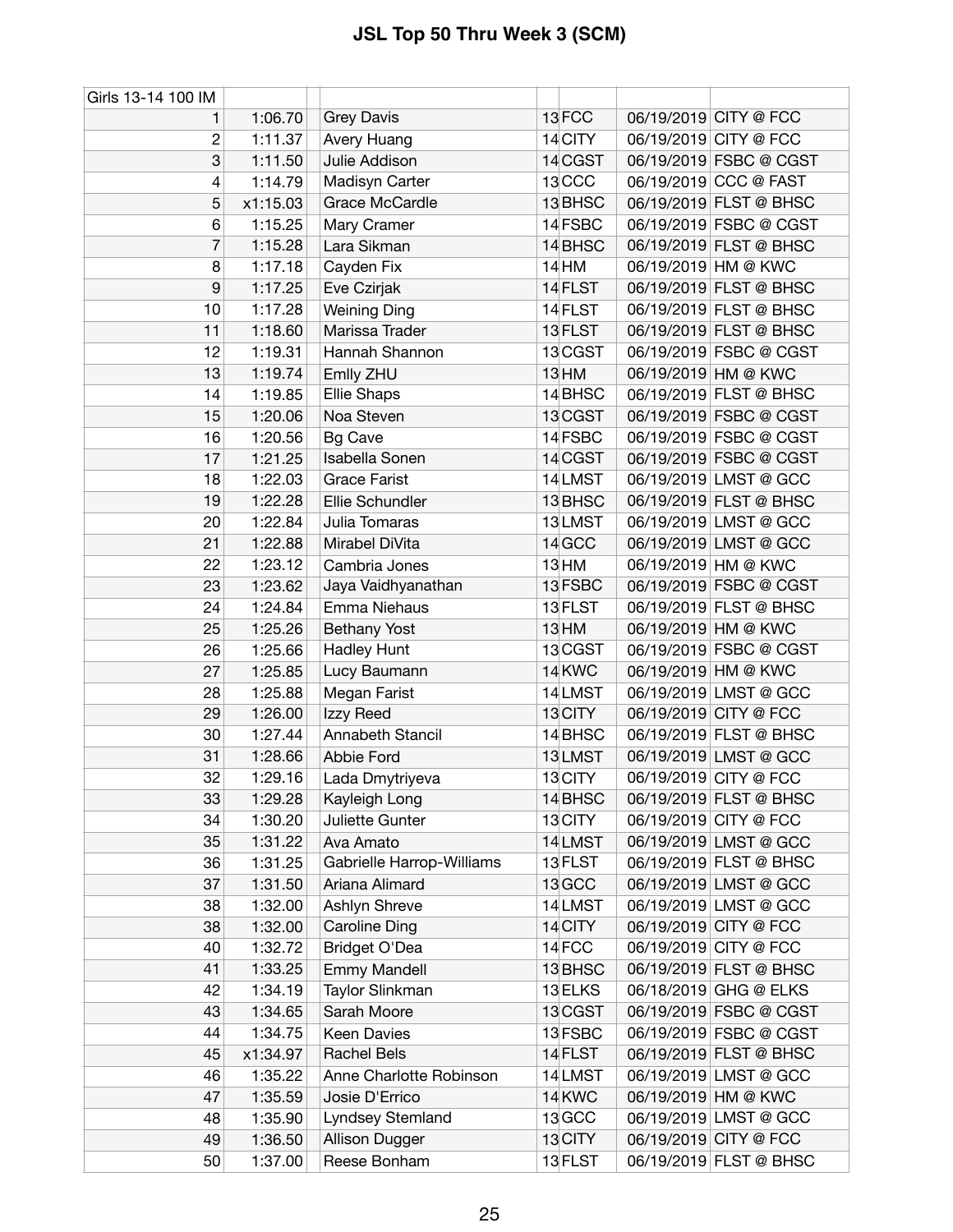| Girls 15-18 50 Free |        |                          |                    |                       |                        |
|---------------------|--------|--------------------------|--------------------|-----------------------|------------------------|
| 1                   | 26.45  | Abby Fuller              | 15 ACAC            | 06/19/2019 FV @ ACAC  |                        |
| $\overline{c}$      | 27.95  | Claire Moody             | 16 FV              | 06/19/2019 FV @ ACAC  |                        |
| 3                   | 28.08  | Hannah Brown             | 18 CGST            |                       | 06/26/2019 CGST @ ACAC |
| 4                   | 28.23  | Kathryn Burr             | 16 CGST            |                       | 06/26/2019 CGST @ ACAC |
| 4                   | 28.23  | Athena Vanyo             | 15 ACAC            |                       | 06/26/2019 CGST @ ACAC |
| 6                   | 28.58  | Sophie Haise             | 16 ACAC            | 06/19/2019 FV @ ACAC  |                        |
| 7                   | 28.67  | Abigail Brown            | 16 CGST            |                       | 06/26/2019 CGST @ ACAC |
| 8                   | 28.87  | Arianna Tosi             | <b>15 FV</b>       | 06/26/2019 FV @ FLST  |                        |
| 9                   | 28.88  | Izzy Bradley             | 15 CITY            | 06/19/2019 CITY @ FCC |                        |
| 10                  | 29.03  | Sophie O'Donnell         | 16FCC              | 06/26/2019 KWC @ FCC  |                        |
| 11                  | x29.13 | Sophia Yu                | 15 FLST            | 06/26/2019 FV @ FLST  |                        |
| 12                  | 29.22  | Emmaline Woodworth       | 17FCC              |                       | 06/12/2019 FCC @ BHSC  |
| 13                  | x29.25 | <b>Casey Phillips</b>    | 15 BHSC            |                       | 06/12/2019 FCC @ BHSC  |
| 14                  | 29.40  | Libby Addison            | 15 CGST            |                       | 06/19/2019 FSBC @ CGST |
| 15                  | 29.64  | Eve Umberger             | <b>16 FV</b>       | 06/19/2019 FV @ ACAC  |                        |
| 15                  | 29.64  | Rachel Murray            | 15 FV              | 06/19/2019 FV @ ACAC  |                        |
| 17                  | 29.76  | <b>Grace Gillenwater</b> | 15 FLST            |                       | 06/19/2019 FLST @ BHSC |
| 18                  | 30.10  | Allyson Lounsbury        | 15LMST             |                       | 06/26/2019 CITY @ LMST |
| 19                  | 30.17  | Zoe DeGuzman             | 15 ACAC            |                       | 06/26/2019 CGST @ ACAC |
| 20                  | 30.33  | Kayleigh Stebbins        | 16 FSBC            |                       | 06/19/2019 FSBC @ CGST |
| 21                  | 30.41  | Maya Chatterson          | 16 CGST            |                       | 06/19/2019 FSBC @ CGST |
| 22                  | 30.44  | Elke Beaumont            | 15 CGST            |                       | 06/19/2019 FSBC @ CGST |
| 23                  | 30.47  | Morgan Breza             | 16 ACAC            |                       | 06/26/2019 CGST @ ACAC |
| 24                  | x30.47 | <b>Blair Stilley</b>     | 16 FLST            |                       | 06/19/2019 FLST @ BHSC |
| 25                  | 30.48  | Lindsay Morton           | 15 FV              | 06/19/2019 FV @ ACAC  |                        |
| 26                  | 30.56  | Ruby Kidd                | 15 HM              | 06/26/2019 HM @ GCC   |                        |
| 27                  | 30.57  | Emma DiFazio             | 17 FAST            |                       | 06/25/2019 ELKS @ FAST |
| 28                  | 30.81  | Megan Rinald             | 16 HM              | 06/26/2019 HM @ GCC   |                        |
| 29                  | 30.88  | Maeci Frank              | 15 BHSC            |                       | 06/19/2019 FLST @ BHSC |
| 30                  | 31.03  | Ella Dofflemyer          | 15 FV              | 06/12/2019 FV @ CITY  |                        |
| 31                  | 31.07  | Caitlin Nguyen           | 16 ACAC            |                       | 06/26/2019 CGST @ ACAC |
| 31                  | 31.07  | Elisabeth Bendall        | 15 FV              | 06/19/2019 FV @ ACAC  |                        |
| 33                  | 31.11  | Kayleigh Jumper          | 18 BHSC            |                       | 06/26/2019 BHSC @ FSBC |
| 34                  | 31.16  | <b>Claire Rude</b>       | 15 FSBC            |                       | 06/26/2019 BHSC @ FSBC |
| 35                  | 31.17  | Katie Jordan             | 15 CGST            |                       | 06/26/2019 CGST @ ACAC |
| 36                  | 31.35  | Sarah Randolph Warren    | 16FCC              | 06/19/2019 CITY @ FCC |                        |
| 37                  | 31.57  | Kylie van Ek             | 17 ACAC            | 06/19/2019 FV @ ACAC  |                        |
| 38                  | 31.58  | Anna Baker               | <b>18 HM</b>       | 06/19/2019 HM @ KWC   |                        |
| 39                  | 31.59  | Emma Johnston            | 15 BHSC            |                       | 06/26/2019 BHSC @ FSBC |
| 40                  | 31.60  | Audrey Kashatus          | 16 FV              | 06/19/2019 FV @ ACAC  |                        |
| 41                  | 31.76  | Adah MacDonald           | 18 FSBC            |                       | 06/19/2019 FSBC @ CGST |
| 42                  | 31.90  | Leigh Young              | 15 GCC             | 06/26/2019 HM @ GCC   |                        |
| 43                  | x32.16 | Kimball Sheehan          | 16BHSC             |                       | 06/12/2019 FCC @ BHSC  |
| 44                  | 32.16  | Kate Hynes               | 16 HM              | 06/26/2019 HM @ GCC   |                        |
| 45                  | 32.19  | Rachel Hill              | 15 GHG             | 06/26/2019 LG @ GHG   |                        |
| 46                  | 32.28  | <b>Rosalie Swett</b>     | 16FCC              | 06/26/2019 KWC @ FCC  |                        |
| 47                  | 32.31  | Darrah Sheehan           | 15 <sub>BHSC</sub> |                       | 06/12/2019 FCC @ BHSC  |
| 48                  | 32.38  | Audrey Ragsdale          | 15 FSBC            |                       | 06/19/2019 FSBC @ CGST |
| 49                  | 32.44  | Meghan Dech              | 15LMST             |                       | 06/19/2019 LMST @ GCC  |
| 50                  | 32.51  | Abby Shell               | 15 FSBC            |                       | 06/26/2019 BHSC @ FSBC |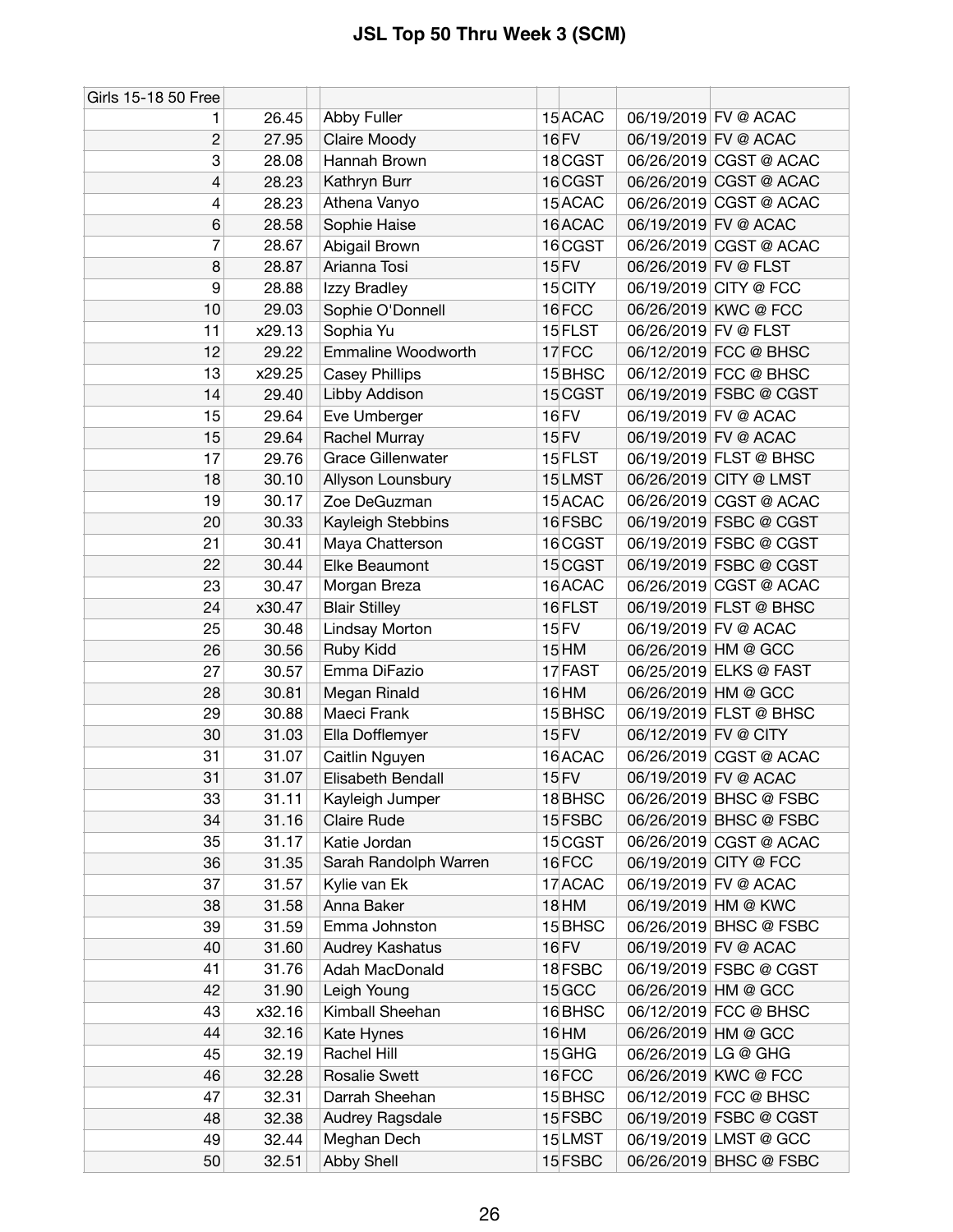| Girls 15-18 100 Free |          |                           |                   |                            |
|----------------------|----------|---------------------------|-------------------|----------------------------|
| 1.                   | 1:00.84  | Athena Vanyo              | 15 ACAC           | 06/19/2019 FV @ ACAC       |
| $\overline{c}$       | 1:01.02  | Abby Fuller               | 15 ACAC           | 06/26/2019 CGST @ ACAC     |
| 3                    | 1:01.92  | Claire Moody              | 16 FV             | 06/12/2019 FV @ CITY       |
| 4                    | 1:02.06  | Izzy Bradley              | 15 CITY           | 06/12/2019 FV @ CITY       |
| 5                    | 1:02.40  | Arianna Tosi              | 15 FV             | 06/19/2019 FV @ ACAC       |
| 6                    | 1:02.43  | Kathryn Burr              | 16 CGST           | 06/26/2019 CGST @ ACAC     |
| 7                    | 1:02.63  | Sophie O'Donnell          | 16FCC             | 06/12/2019 FCC @ BHSC      |
| 8                    | 1:04.75  | Sophia Yu                 | 15 FLST           | 06/26/2019 FV @ FLST       |
| 9                    | 1:05.11  | Hannah Brown              | 18 CGST           | 06/26/2019 CGST @ ACAC     |
| 10                   | 1:05.15  | Sophie Haise              | 16 ACAC           | 06/12/2019 LMST @ ACAC     |
| 11                   | 1:05.28  | <b>Casey Phillips</b>     | 15 BHSC           | 06/12/2019 FCC @ BHSC      |
| 12                   | 1:05.82  | Abigayle Harlow           | 16LMST            | 06/26/2019 CITY @ LMST     |
| 13                   | 1:06.36  | Zoe DeGuzman              | 15 ACAC           | 06/12/2019 LMST @ ACAC     |
| 14                   | 1:06.63  | Audrey Kashatus           | 16 FV             | 06/26/2019 FV @ FLST       |
| 15                   | 1:06.81  | Eve Umberger              | 16 FV             | 06/19/2019 FV @ ACAC       |
| 16                   | x1:06.84 | Lindsay Morton            | 15 FV             | 06/26/2019 FV @ FLST       |
| 17                   | 1:06.93  | Claire Rude               | 15 FSBC           | 06/12/2019 FSBC @ KWC      |
| 18                   | 1:07.05  | Rachel Murray             | <b>15 FV</b>      | 06/19/2019 FV @ ACAC       |
| 19                   | 1:07.37  | Morgan Breza              | 16 ACAC           | 06/19/2019 FV @ ACAC       |
| 20                   | 1:07.40  | Emma DiFazio              | 17 FAST           | 06/12/2019 FAST, ELKS @ LG |
| 21                   | 1:07.63  | Ruby Kidd                 | $15$ HM           | 06/26/2019 HM @ GCC        |
| 22                   | 1:08.43  | Kayleigh Stebbins         | 16 FSBC           | 06/26/2019 BHSC @ FSBC     |
| 23                   | 1:08.47  | Megan Rinald              | 16 HM             | 06/26/2019 HM @ GCC        |
| 24                   | 1:08.80  | Katie Jordan              | 15 CGST           | 06/26/2019 CGST @ ACAC     |
| 25                   | 1:08.87  | <b>Emmaline Woodworth</b> | 17FCC             | 06/26/2019 KWC @ FCC       |
| 26                   | x1:09.15 | Libby Addison             | 15 CGST           | 06/12/2019 GCC @ CGST      |
| 27                   | 1:10.93  | Caitlin Nguyen            | 16 ACAC           | 06/26/2019 CGST @ ACAC     |
| 28                   | 1:11.43  | Kylie van Ek              | 17 ACAC           | 06/26/2019 CGST @ ACAC     |
| 29                   | 1:12.08  | Meghan Dech               | 15LMST            | 06/12/2019 LMST @ ACAC     |
| 30                   | 1:12.41  | <b>Grace Gillenwater</b>  | 15 FLST           | 06/26/2019 FV @ FLST       |
| 31                   | 1:12.50  | Anna Baker                | <b>18 HM</b>      | 06/12/2019 FLST @ HM       |
| 32                   | x1:12.72 | Rachel Hill               | 15 GHG            | 06/26/2019 LG @ GHG        |
| 33                   | 1:12.96  | Elisabeth Bendall         | 15 FV             | 06/26/2019 FV @ FLST       |
| 34                   | 1:13.16  | Audrey Ragsdale           | 15 FSBC           | 06/12/2019 FSBC @ KWC      |
| 35                   | 1:13.33  | Kate Nemergut             | 15 CGST           | 06/26/2019 CGST @ ACAC     |
| 36                   | x1:13.34 | Leigh Young               | 15 GCC            | 06/26/2019 HM @ GCC        |
| 37                   | 1:13.78  | Lauren Dessent            | 15 <sub>LG</sub>  | 06/26/2019 LG @ GHG        |
| 38                   | x1:13.82 | Erin Young                | 17 <sub>GCC</sub> | 06/26/2019 HM @ GCC        |
| 39                   | x1:13.84 | Darrah Sheehan            | 15 BHSC           | 06/12/2019 FCC @ BHSC      |
| 40                   | 1:14.08  | Aoife Arras               | 15 CITY           | 06/26/2019 CITY @ LMST     |
| 41                   | x1:14.34 | Kate Hynes                | 16 HM             | 06/26/2019 HM @ GCC        |
| 42                   | 1:14.36  | Emma Johnston             | 15 BHSC           | 06/26/2019 BHSC @ FSBC     |
| 43                   | 1:14.43  | Kimball Sheehan           | 16BHSC            | 06/12/2019 FCC @ BHSC      |
| 44                   | 1:15.03  | Abby Shell                | 15 FSBC           | 06/26/2019 BHSC @ FSBC     |
| 45                   | 1:15.15  | Cordy O'Connell           | 16 BHSC           | 06/26/2019 BHSC @ FSBC     |
| 46                   | 1:15.25  | Vaya Chhabra              | 15 BHSC           | 06/12/2019 FCC @ BHSC      |
| 47                   | 1:15.41  | Anna Livermon             | 17 BHSC           | 06/26/2019 BHSC @ FSBC     |
| 48                   | 1:15.53  | Julia Buddington          | 17 CITY           | 06/26/2019 CITY @ LMST     |
| 49                   | 1:15.94  | Ella Dofflemyer           | <b>15 FV</b>      | 06/26/2019 FV @ FLST       |
| 50                   | 1:16.59  | <b>Emily Ward</b>         | 16 CITY           | 06/26/2019 CITY @ LMST     |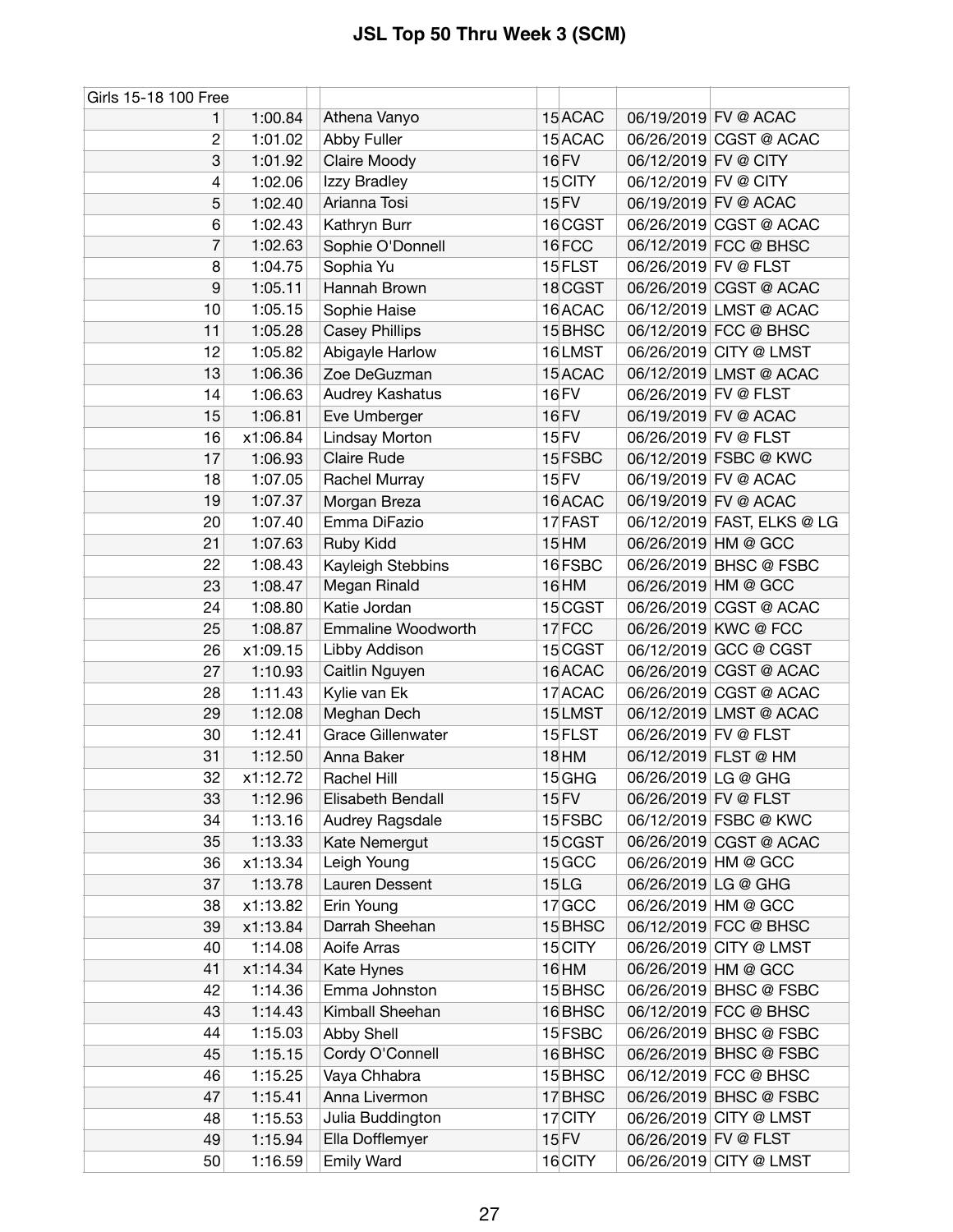| Girls 15-18 50 Back |        |                       |                    |                      |                            |
|---------------------|--------|-----------------------|--------------------|----------------------|----------------------------|
| 1                   | 31.47  | Izzy Bradley          | 15 CITY            |                      | 06/19/2019 CITY @ FCC      |
| $\overline{c}$      | 31.93  | Athena Vanyo          | 15 ACAC            |                      | 06/26/2019 CGST @ ACAC     |
| 3                   | 32.40  | Libby Addison         | 15 CGST            |                      | 06/12/2019 GCC @ CGST      |
| 4                   | 32.65  | Abby Fuller           | 15 ACAC            |                      | 06/12/2019 LMST @ ACAC     |
| 5                   | 32.94  | Claire Moody          | 16 FV              | 06/26/2019 FV @ FLST |                            |
| 6                   | 33.84  | Emmaline Woodworth    | 17FCC              |                      | 06/26/2019 KWC @ FCC       |
| 7                   | 34.00  | Sophie O'Donnell      | 16FCC              |                      | 06/26/2019 KWC @ FCC       |
| 8                   | x34.33 | Arianna Tosi          | 15 FV              |                      | 06/26/2019 FV @ FLST       |
| 9                   | 34.57  | Ella Dofflemyer       | 15 FV              |                      | 06/26/2019 FV @ FLST       |
| 10                  | 34.74  | Hannah Brown          | 18 CGST            |                      | 06/26/2019 CGST @ ACAC     |
| 11                  | 35.00  | Emma DiFazio          | 17 FAST            |                      | 06/12/2019 FAST, ELKS @ LG |
| 12                  | 35.12  | <b>Claire Rude</b>    | 15 FSBC            |                      | 06/19/2019 FSBC @ CGST     |
| 13                  | 35.19  | Audrey Kashatus       | <b>16 FV</b>       |                      | 06/26/2019 FV @ FLST       |
| 14                  | 35.25  | Sophia Yu             | 15 FLST            |                      | 06/26/2019 FV @ FLST       |
| 15                  | 35.34  | <b>Sydney Dutton</b>  | 16 CGST            |                      | 06/19/2019 FSBC @ CGST     |
| 16                  | 35.37  | Kayleigh Jumper       | 18 BHSC            |                      | 06/26/2019 BHSC @ FSBC     |
| 17                  | 35.56  | Kathryn Burr          | 16 CGST            |                      | 06/12/2019 GCC @ CGST      |
| 18                  | 35.65  | Sophie Haise          | 16 ACAC            |                      | 06/19/2019 FV @ ACAC       |
| 19                  | 35.79  | <b>Casey Phillips</b> | 15 <sub>BHSC</sub> |                      | 06/26/2019 BHSC @ FSBC     |
| 20                  | 36.00  | Elke Beaumont         | 15 CGST            |                      | 06/19/2019 FSBC @ CGST     |
| 21                  | 36.27  | Zoe DeGuzman          | 15 ACAC            |                      | 06/26/2019 CGST @ ACAC     |
| 22                  | 36.44  | Elisabeth Bendall     | 15 FV              |                      | 06/26/2019 FV @ FLST       |
| 23                  | 36.46  | Allyson Lounsbury     | 15LMST             |                      | 06/26/2019 CITY @ LMST     |
| 24                  | 36.47  | Lindsay Morton        | 15 FV              |                      | 06/26/2019 FV @ FLST       |
| 25                  | 36.63  | Katie Jordan          | 15 CGST            |                      | 06/19/2019 FSBC @ CGST     |
| 26                  | 36.71  | Ruby Kidd             | 15 HM              |                      | 06/26/2019 HM @ GCC        |
| 27                  | 36.78  | Darrah Sheehan        | 15 BHSC            |                      | 06/12/2019 FCC @ BHSC      |
| 27                  | 36.78  | Kate Hynes            | 16 HM              |                      | 06/26/2019 HM @ GCC        |
| 29                  | 36.81  | Anna Baker            | 18 HM              |                      | 06/19/2019 HM @ KWC        |
| 30                  | 36.94  | Morgan Breza          | 16 ACAC            |                      | 06/26/2019 CGST @ ACAC     |
| 31                  | 37.00  | Maya Chatterson       | 16 CGST            |                      | 06/12/2019 GCC @ CGST      |
| 32                  | 37.07  | Julia Buddington      | 17 CITY            |                      | 06/26/2019 CITY @ LMST     |
| 33                  | 37.16  | Rachel Murray         | 15 FV              |                      | 06/19/2019 FV @ ACAC       |
| 33                  | 37.16  | Olivia Strickland     | 18LMST             |                      | 06/19/2019 LMST @ GCC      |
| 35                  | 37.55  | Audrey Ragsdale       | 15 FSBC            |                      | 06/12/2019 FSBC @ KWC      |
| 36                  | 37.58  | Eve Umberger          | 16 FV              |                      | 06/19/2019 FV @ ACAC       |
| 37                  | 37.71  | Kayleigh Stebbins     | 16 FSBC            |                      | 06/19/2019 FSBC @ CGST     |
| 38                  | 37.97  | Cordy O'Connell       | 16 BHSC            |                      | 06/12/2019 FCC @ BHSC      |
| 39                  | 38.13  | Rachel Hill           | $15$ GHG           |                      | 06/26/2019 LG @ GHG        |
| 40                  | 38.19  | Zoe Moreland          | 16 CITY            |                      | 06/26/2019 CITY @ LMST     |
| 41                  | 38.34  | Grace Gillenwater     | 15 FLST            |                      | 06/26/2019 FV @ FLST       |
| 42                  | x38.50 | Megan Rinald          | 16 HM              |                      | 06/26/2019 HM @ GCC        |
| 43                  | 38.62  | Sarah Randolph Warren | 16FCC              |                      | 06/19/2019 CITY @ FCC      |
| 44                  | 38.63  | Maya Goldstein        | 18 BHSC            |                      | 06/12/2019 FCC @ BHSC      |
| 45                  | 38.82  | Nora Wells            | 15LMST             |                      | 06/26/2019 CITY @ LMST     |
| 46                  | 38.88  | Annalee Holstege      | 16 GCC             |                      | 06/19/2019 LMST @ GCC      |
| 47                  | 38.94  | Lilah Hassell         | 16 FV              |                      | 06/26/2019 FV @ FLST       |
| 48                  | 39.06  | Clare O'Connell       | 17 BHSC            |                      | 06/26/2019 BHSC @ FSBC     |
| 49                  | 39.15  | Kylie van Ek          | 17 ACAC            |                      | 06/19/2019 FV @ ACAC       |
| 50                  | 39.29  | Emma Lockard          | 17 ACAC            |                      | 06/26/2019 CGST @ ACAC     |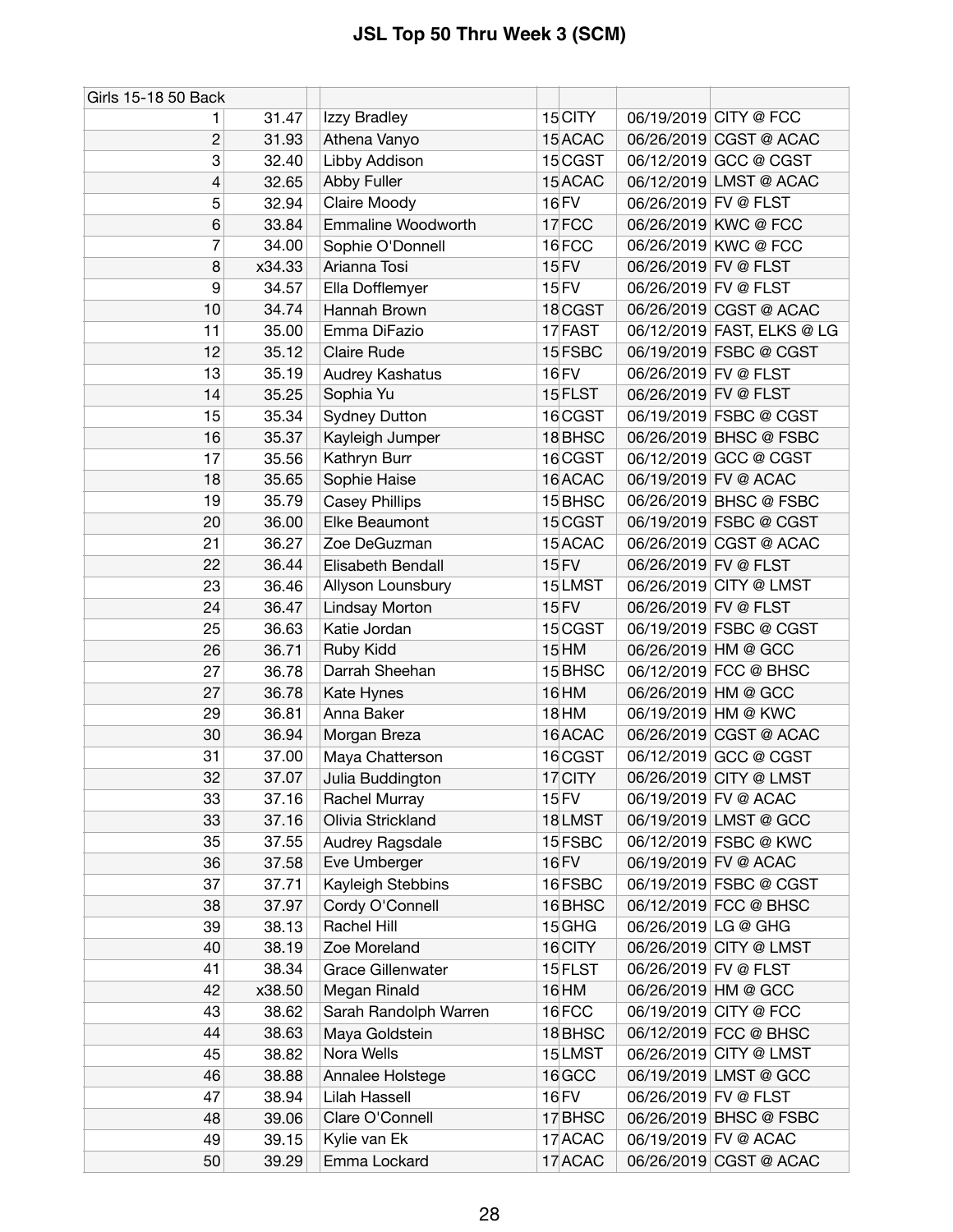| Girls 15-18 50 Breast |        |                            |                    |                      |                        |
|-----------------------|--------|----------------------------|--------------------|----------------------|------------------------|
| 1                     | 35.09  | Abby Fuller                | 15 ACAC            |                      | 06/12/2019 LMST @ ACAC |
| 2                     | 35.16  | Athena Vanyo               | 15 ACAC            |                      | 06/19/2019 FV @ ACAC   |
| 3                     | 36.56  | Elisabeth Bendall          | 15 FV              | 06/26/2019 FV @ FLST |                        |
| 4                     | 36.63  | Abigayle Harlow            | 16LMST             |                      | 06/26/2019 CITY @ LMST |
| 5                     | 37.31  | Claire Moody               | 16 FV              |                      | 06/19/2019 FV @ ACAC   |
| 6                     | 37.57  | Izzy Bradley               | 15 CITY            | 06/12/2019 FV @ CITY |                        |
| 7                     | 38.72  | Maeci Frank                | 15 BHSC            |                      | 06/19/2019 FLST @ BHSC |
| 8                     | 38.78  | Sophia Yu                  | 15 FLST            |                      | 06/19/2019 FLST @ BHSC |
| 9                     | 39.02  | Abigail Brown              | 16 CGST            |                      | 06/26/2019 CGST @ ACAC |
| 10                    | 39.12  | Arianna Tosi               | 15 FV              | 06/26/2019 FV @ FLST |                        |
| 11                    | 39.25  | Kimball Sheehan            | 16BHSC             |                      | 06/26/2019 BHSC @ FSBC |
| 12                    | 39.44  | Kathryn Burr               | 16 CGST            |                      | 06/12/2019 GCC @ CGST  |
| 13                    | 39.47  | Megan Rinald               | 16 HM              |                      | 06/26/2019 HM @ GCC    |
| 14                    | 39.56  | Emma Lawson                | 17 FSBC            |                      | 06/26/2019 BHSC @ FSBC |
| 15                    | 39.66  | Lindsay Morton             | 15 FV              | 06/26/2019 FV @ FLST |                        |
| 16                    | 40.06  | Anna Baker                 | 18 HM              |                      | 06/19/2019 HM @ KWC    |
| 17                    | 40.46  | Kayleigh Stebbins          | 16 FSBC            |                      | 06/26/2019 BHSC @ FSBC |
| 18                    | x40.84 | Audrey Kashatus            | <b>16 FV</b>       | 06/26/2019 FV @ FLST |                        |
| 19                    | 40.95  | Macy Drumheller            | 16 KWC             |                      | 06/26/2019 KWC @ FCC   |
| 20                    | x41.34 | Rachel Murray              | 15 FV              | 06/26/2019 FV @ FLST |                        |
| 21                    | 41.41  | Kristen Farabaugh          | 15 CGST            |                      | 06/12/2019 GCC @ CGST  |
| 21                    | 41.41  | Samantha Lange             | 16KWC              |                      | 06/26/2019 KWC @ FCC   |
| 23                    | 41.66  | Morgan Breza               | 16 ACAC            |                      | 06/19/2019 FV @ ACAC   |
| 24                    | 41.75  | Maya Chatterson            | 16 CGST            |                      | 06/12/2019 GCC @ CGST  |
| 25                    | x41.81 | Ella Dofflemyer            | 15 FV              | 06/26/2019 FV @ FLST |                        |
| 26                    | 41.91  | Olivia Strickland          | 18LMST             |                      | 06/19/2019 LMST @ GCC  |
| 27                    | 42.03  | Vaya Chhabra               | 15 BHSC            |                      | 06/12/2019 FCC @ BHSC  |
| 28                    | 42.59  | Erin Young                 | 17 GCC             | 06/26/2019 HM @ GCC  |                        |
| 29                    | 42.62  | Maya Goldstein             | 18BHSC             |                      | 06/19/2019 FLST @ BHSC |
| 30                    | 42.76  | Zoe DeGuzman               | 15 ACAC            |                      | 06/12/2019 LMST @ ACAC |
| 31                    | 42.94  | Nora Wells                 | 15LMST             |                      | 06/26/2019 CITY @ LMST |
| 32                    | 42.97  | Katie Jordan               | 15 CGST            |                      | 06/26/2019 CGST @ ACAC |
| 32                    | 42.97  | <b>Emmaline Woodworth</b>  | 17FCC              |                      | 06/12/2019 FCC @ BHSC  |
| 34                    | x43.16 | Ruby Kidd                  | $15$ HM            |                      | 06/26/2019 HM @ GCC    |
| 35                    | 43.19  | <b>Grace Gillenwater</b>   | 15 FLST            |                      | 06/19/2019 FLST @ BHSC |
| 36                    | 43.41  | Ally Schoolcraft           | 16 ACAC            |                      | 06/12/2019 LMST @ ACAC |
| 37                    | 43.69  | Madelyn Packer             | 16 BHSC            |                      | 06/19/2019 FLST @ BHSC |
| 38                    | 43.88  | Ella Baumann               | 15 KWC             |                      | 06/12/2019 FSBC @ KWC  |
| 39                    | 44.22  | Nina Perrone               | 15 CGST            |                      | 06/26/2019 CGST @ ACAC |
| 40                    | 44.35  | Annalee Holstege           | 16 GCC             |                      | 06/26/2019 HM @ GCC    |
| 41                    | 44.54  | <b>Finley Pettitt</b>      | 15 FSBC            |                      | 06/26/2019 BHSC @ FSBC |
| 42                    | 44.66  | Aoife Arras                | 15 CITY            |                      | 06/26/2019 CITY @ LMST |
| 43                    | 44.70  | Kylie van Ek               | 17 ACAC            |                      | 06/26/2019 CGST @ ACAC |
| 44                    | 45.03  | Leigh Young                | 15 <sub>GCC</sub>  |                      | 06/12/2019 GCC @ CGST  |
| 45                    | x45.05 | Rachel Hill                | $15$ GHG           |                      | 06/18/2019 GHG @ ELKS  |
| 46                    | 45.13  | Campbell Williams          | 16BHSC             |                      | 06/26/2019 BHSC @ FSBC |
| 47                    | 45.34  | Gwendolyn Fulkerson        | 16 <sub>GCC</sub>  |                      | 06/19/2019 LMST @ GCC  |
| 48                    | 45.35  | Katie Carter               | 16 CGST            |                      | 06/26/2019 CGST @ ACAC |
| 49                    | 45.39  | Clare O'Connell            | 17 BHSC            |                      | 06/26/2019 BHSC @ FSBC |
| 50                    | 45.65  | <b>Charlotte Devillier</b> | 15 <sub>BHSC</sub> |                      | 06/26/2019 BHSC @ FSBC |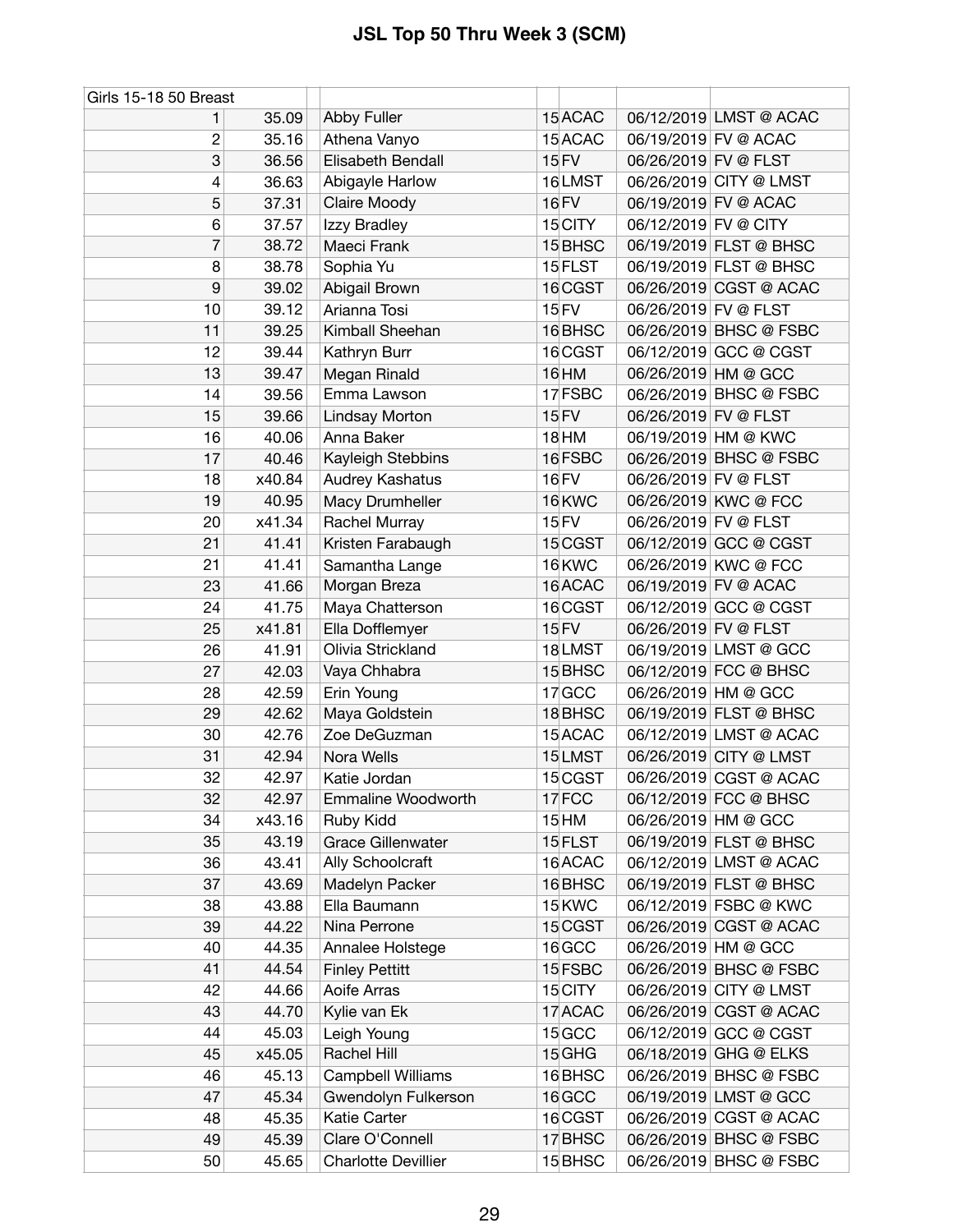| Girls 15-18 50 Fly |        |                          |                  |                            |  |
|--------------------|--------|--------------------------|------------------|----------------------------|--|
| 1                  | 28.47  | Athena Vanyo             | 15 ACAC          | 06/19/2019 FV @ ACAC       |  |
| $\overline{c}$     | 29.05  | Abby Fuller              | 15 ACAC          | 06/19/2019 FV @ ACAC       |  |
| 3                  | x30.78 | Izzy Bradley             | 15 CITY          | 06/19/2019 CITY @ FCC      |  |
| 4                  | 30.91  | Sophie O'Donnell         | 16FCC            | 06/12/2019 FCC @ BHSC      |  |
| 5                  | 31.42  | Abigail Brown            | 16 CGST          | 06/26/2019 CGST @ ACAC     |  |
| 5                  | 31.42  | Libby Addison            | 15 CGST          | 06/26/2019 CGST @ ACAC     |  |
| 7                  | 31.52  | Sophia Yu                | 15 FLST          | 06/26/2019 FV @ FLST       |  |
| 8                  | 31.65  | <b>Casey Phillips</b>    | 15 BHSC          | 06/12/2019 FCC @ BHSC      |  |
| 9                  | 31.67  | Arianna Tosi             | <b>15 FV</b>     | 06/26/2019 FV @ FLST       |  |
| 10                 | 31.74  | Abigayle Harlow          | 16LMST           | 06/12/2019 LMST @ ACAC     |  |
| 11                 | 32.27  | Eve Umberger             | 16 FV            | 06/19/2019 FV @ ACAC       |  |
| 12                 | 32.91  | Claire Moody             | <b>16 FV</b>     | 06/26/2019 FV @ FLST       |  |
| 13                 | 33.33  | Allyson Lounsbury        | 15LMST           | 06/12/2019 LMST @ ACAC     |  |
| 14                 | 33.36  | Lindsay Morton           | <b>15 FV</b>     | 06/19/2019 FV @ ACAC       |  |
| 15                 | 33.48  | Kayleigh Stebbins        | 16 FSBC          | 06/26/2019 BHSC @ FSBC     |  |
| 16                 | 33.49  | Zoe DeGuzman             | 15 ACAC          | 06/26/2019 CGST @ ACAC     |  |
| 17                 | 33.53  | Emma DiFazio             | 17 FAST          | 06/19/2019 CCC @ FAST      |  |
| 18                 | 33.99  | Morgan Breza             | 16 ACAC          | 06/19/2019 FV @ ACAC       |  |
| 19                 | 34.18  | Rachel Murray            | 15 FV            | 06/19/2019 FV @ ACAC       |  |
| 20                 | 34.30  | Elisabeth Bendall        | 15 FV            | 06/19/2019 FV @ ACAC       |  |
| 21                 | 34.33  | Kate Nemergut            | 15 CGST          | 06/26/2019 CGST @ ACAC     |  |
| 22                 | 34.44  | Caitlin Nguyen           | 16 ACAC          | 06/26/2019 CGST @ ACAC     |  |
| 23                 | 34.47  | Audrey Kashatus          | 16 FV            | 06/26/2019 FV @ FLST       |  |
| 24                 | 34.61  | Kylie van Ek             | 17 ACAC          | 06/19/2019 FV @ ACAC       |  |
| 25                 | 34.74  | Kate Hynes               | 16 HM            | 06/26/2019 HM @ GCC        |  |
| 26                 | x34.78 | <b>Grace Gillenwater</b> | 15 FLST          | 06/26/2019 FV @ FLST       |  |
| 27                 | 34.90  | Ella Dofflemyer          | <b>15 FV</b>     | 06/26/2019 FV @ FLST       |  |
| 28                 | 34.97  | Leigh Young              | 15 GCC           | 06/26/2019 HM @ GCC        |  |
| 29                 | 35.02  | <b>Claire Rude</b>       | 15 FSBC          | 06/12/2019 FSBC @ KWC      |  |
| 30                 | 35.09  | Lauren Dessent           | 15 <sub>LG</sub> | 06/26/2019 LG @ GHG        |  |
| 31                 | 35.22  | Emmaline Woodworth       | 17FCC            | 06/26/2019 KWC @ FCC       |  |
| 32                 | 35.28  | <b>Sydney Dutton</b>     | 16 CGST          | 06/12/2019 GCC @ CGST      |  |
| 32                 | 35.28  | Rachel Hill              | $15$ GHG         | 06/26/2019 LG @ GHG        |  |
| 34                 | 35.44  | Annalee Holstege         | 16 GCC           | 06/26/2019 HM @ GCC        |  |
| 35                 | 35.90  | Meg Bowen                | 18FCC            | 06/12/2019 FCC @ BHSC      |  |
| 36                 | 36.00  | Anna Livermon            | 17 BHSC          | 06/26/2019 BHSC @ FSBC     |  |
| 37                 | 36.07  | Emma Lawson              | 17 FSBC          | 06/26/2019 BHSC @ FSBC     |  |
| 38                 | 36.19  | Clare O'Connell          | 17 BHSC          | 06/26/2019 BHSC @ FSBC     |  |
| 39                 | 36.39  | Abby Shell               | 15 FSBC          | 06/26/2019 BHSC @ FSBC     |  |
| 40                 | x36.69 | Lilah Hassell            | <b>16 FV</b>     | 06/26/2019 FV @ FLST       |  |
| 41                 | x36.75 | Ruby Kidd                | 15 HM            | 06/12/2019 FLST @ HM       |  |
| 42                 | 36.80  | Audrey Ragsdale          | 15 FSBC          | 06/12/2019 FSBC @ KWC      |  |
| 43                 | 37.38  | Julia Buddington         | 17 CITY          | 06/12/2019 FV @ CITY       |  |
| 44                 | 37.74  | Elizabeth Cramer         | 17 FSBC          | 06/12/2019 FSBC @ KWC      |  |
| 45                 | 37.85  | Lara Hendrix             | 16 CITY          | 06/19/2019 CITY @ FCC      |  |
| 46                 | 37.97  | Emma Lockard             | 17 ACAC          | 06/26/2019 CGST @ ACAC     |  |
| 47                 | 37.98  | Abby Pierce              | 16LG             | 06/12/2019 FAST, ELKS @ LG |  |
| 48                 | x38.00 | Katie Jordan             | 15 CGST          | 06/12/2019 GCC @ CGST      |  |
| 49                 | x38.13 | Stella Whittaker         | 15 HM            | 06/26/2019 HM @ GCC        |  |
| 50                 | 38.27  | Catherine Lambert        | 15 BHSC          | 06/26/2019 BHSC @ FSBC     |  |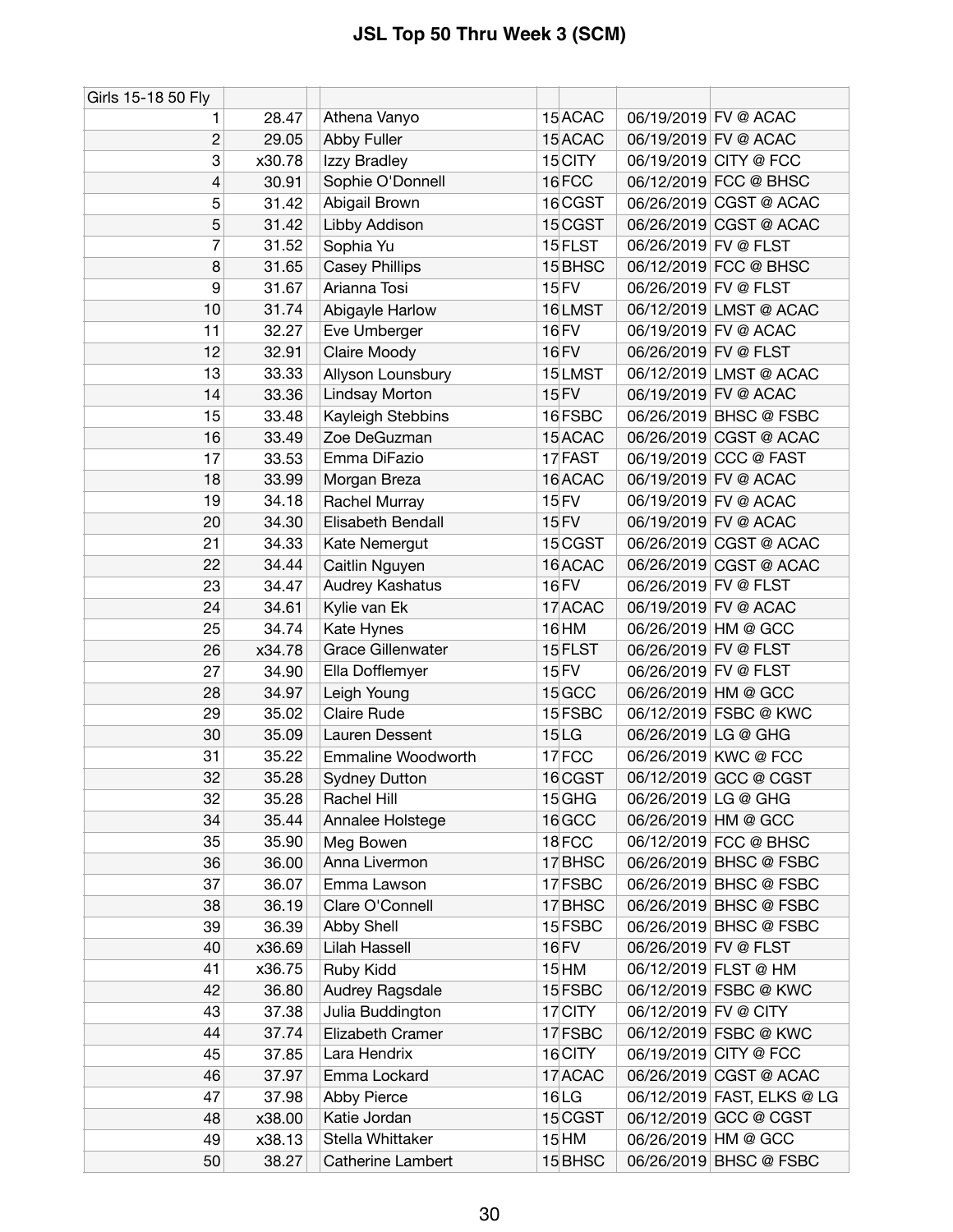| Girls 15-18 100 IM |         |                       |              |                        |
|--------------------|---------|-----------------------|--------------|------------------------|
| 1                  | 1:10.31 | Izzy Bradley          | 15 CITY      | 06/19/2019 CITY @ FCC  |
| 2                  | 1:11.63 | Sophia Yu             | 15 FLST      | 06/19/2019 FLST @ BHSC |
| 3                  | 1:11.75 | Kathryn Burr          | 16 CGST      | 06/19/2019 FSBC @ CGST |
| 4                  | 1:11.97 | Sophie O'Donnell      | 16FCC        | 06/19/2019 CITY @ FCC  |
| 5                  | 1:13.41 | Abigail Brown         | 16 CGST      | 06/19/2019 FSBC @ CGST |
| 6                  | 1:13.63 | <b>Casey Phillips</b> | 15 BHSC      | 06/19/2019 FLST @ BHSC |
| 7                  | 1:14.53 | Abigayle Harlow       | 16LMST       | 06/19/2019 LMST @ GCC  |
| 8                  | 1:16.47 | Maya Chatterson       | 16 CGST      | 06/19/2019 FSBC @ CGST |
| 9                  | 1:17.66 | Emma DiFazio          | 17 FAST      | 06/19/2019 CCC @ FAST  |
| 10                 | 1:17.69 | Audrey Ragsdale       | 15 FSBC      | 06/19/2019 FSBC @ CGST |
| 11                 | 1:18.60 | Anna Baker            | <b>18 HM</b> | 06/19/2019 HM @ KWC    |
| 12                 | 1:18.69 | <b>Claire Rude</b>    | 15 FSBC      | 06/19/2019 FSBC @ CGST |
| 13                 | 1:18.87 | Maeci Frank           | 15 BHSC      | 06/19/2019 FLST @ BHSC |
| 14                 | 1:18.93 | Adah MacDonald        | 18 FSBC      | 06/19/2019 FSBC @ CGST |
| 15                 | 1:18.98 | Megan Rinald          | 16 HM        | 06/19/2019 HM @ KWC    |
| 16                 | 1:19.78 | Kayleigh Stebbins     | 16 FSBC      | 06/19/2019 FSBC @ CGST |
| 17                 | 1:19.95 | Ruby Kidd             | $15$ HM      | 06/19/2019 HM @ KWC    |
| 18                 | 1:20.00 | <b>Blair Stilley</b>  | 16 FLST      | 06/19/2019 FLST @ BHSC |
| 19                 | 1:21.50 | Meghan Dech           | 15LMST       | 06/19/2019 LMST @ GCC  |
| 20                 | 1:21.69 | Clare O'Connell       | 17 BHSC      | 06/19/2019 FLST @ BHSC |
| 21                 | 1:22.14 | Kate Hynes            | 16 HM        | 06/19/2019 HM @ KWC    |
| 22                 | 1:22.41 | Olivia Strickland     | 18LMST       | 06/19/2019 LMST @ GCC  |
| 23                 | 1:23.18 | Maya Goldstein        | 18 BHSC      | 06/19/2019 FLST @ BHSC |
| 24                 | 1:23.20 | Rachel Hill           | $15$ GHG     | 06/18/2019 GHG @ ELKS  |
| 25                 | 1:24.50 | Emma Lawson           | 17 FSBC      | 06/19/2019 FSBC @ CGST |
| 26                 | 1:24.56 | Erin Young            | 17 GCC       | 06/19/2019 LMST @ GCC  |
| 27                 | 1:25.85 | Annalee Holstege      | 16 GCC       | 06/19/2019 LMST @ GCC  |
| 28                 | 1:26.59 | Vaya Chhabra          | 15 BHSC      | 06/19/2019 FLST @ BHSC |
| 29                 | 1:26.61 | Stella Whittaker      | 15 HM        | 06/19/2019 HM @ KWC    |
| 30                 | 1:27.09 | Claire Wildermann     | 15 FSBC      | 06/19/2019 FSBC @ CGST |
| 31                 | 1:27.94 | Elizabeth Cramer      | 17 FSBC      | 06/19/2019 FSBC @ CGST |
| 32                 | 1:28.28 | Zoe Moreland          | 16 CITY      | 06/19/2019 CITY @ FCC  |
| 33                 | 1:28.34 | Abby Engler           | 16KWC        | 06/19/2019 HM @ KWC    |
| 33                 | 1:28.34 | Maggie Kauffman       | 15FCC        | 06/19/2019 CITY @ FCC  |
| 35                 | 1:28.46 | Macy Drumheller       | 16 KWC       | 06/19/2019 HM @ KWC    |
| 36                 | 1:28.87 | Nina Perrone          | 15 CGST      | 06/19/2019 FSBC @ CGST |
| 37                 | 1:29.58 | Julia Buddington      | 17 CITY      | 06/19/2019 CITY @ FCC  |
| 38                 | 1:30.25 | <b>Finley Pettitt</b> | 15 FSBC      | 06/19/2019 FSBC @ CGST |
| 39                 | 1:30.34 | Izzy Buckner          | 15 CITY      | 06/19/2019 CITY @ FCC  |
| 40                 | 1:31.12 | Ella Baumann          | 15 KWC       | 06/19/2019 HM @ KWC    |
| 41                 | 1:31.14 | Ella Yoder            | 17 CITY      | 06/19/2019 CITY @ FCC  |
| 42                 | 1:31.75 | Sarah Leach           | 16 FLST      | 06/19/2019 FLST @ BHSC |
| 42                 | 1:31.75 | Nina Bowen            | 16FCC        | 06/19/2019 CITY @ FCC  |
| 44                 | 1:31.91 | Lara Hendrix          | 16 CITY      | 06/19/2019 CITY @ FCC  |
| 45                 | 1:32.12 | Frances Newman        | 17 CITY      | 06/19/2019 CITY @ FCC  |
| 46                 | 1:32.56 | Joey Hagan            | 15 FAST      | 06/19/2019 CCC @ FAST  |
| 47                 | 1:32.65 | Aiden Wood            | 16 CITY      | 06/19/2019 CITY @ FCC  |
| 48                 | 1:32.93 | Rebekah Adams         | 16 HM        | 06/19/2019 HM @ KWC    |
| 49                 | 1:32.94 | Manuela Dorta         | 16 CITY      | 06/19/2019 CITY @ FCC  |
| 50                 | 1:33.13 | Julia Niehaus         | 15 FLST      | 06/19/2019 FLST @ BHSC |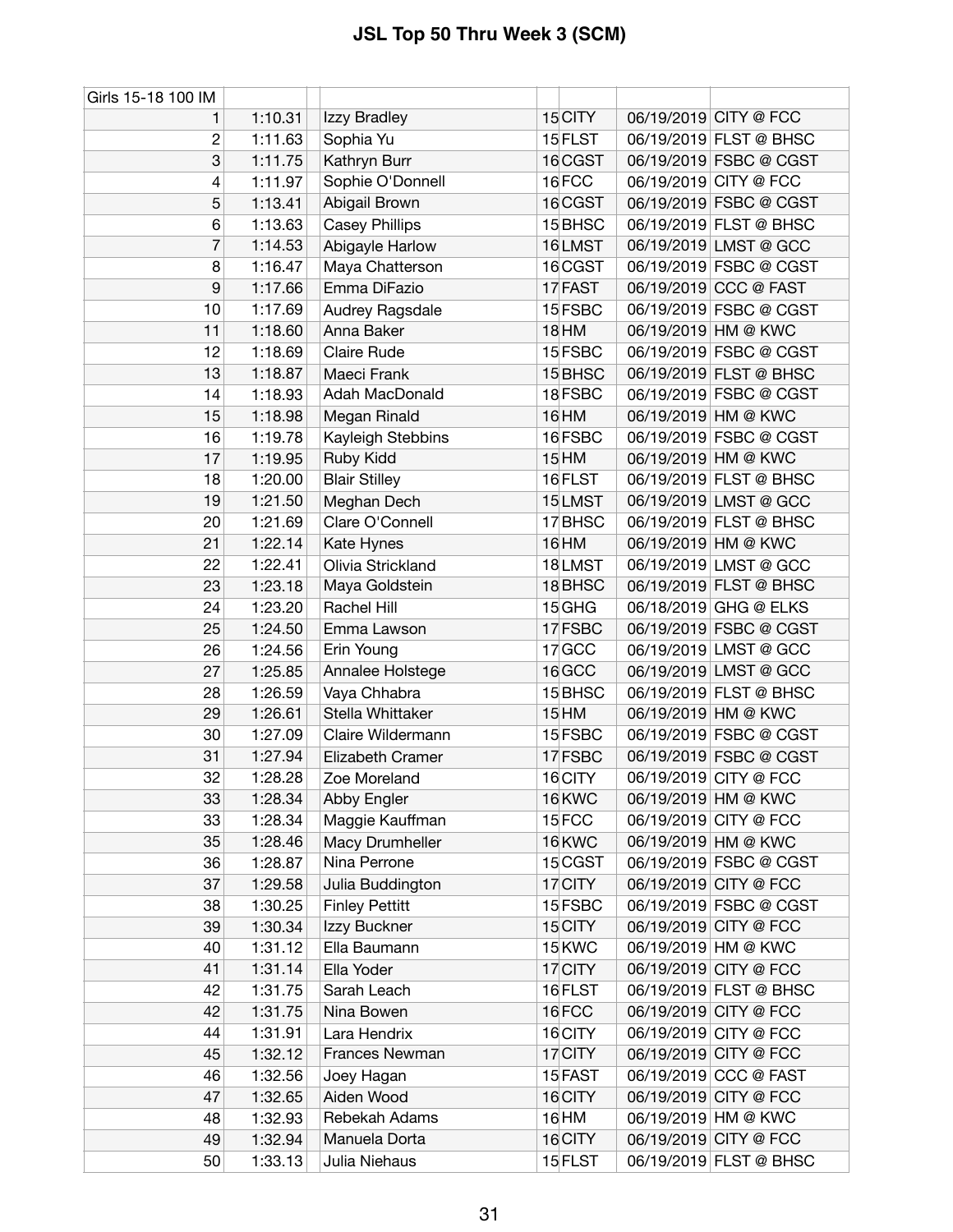| $6$ FV<br>Matthew Killian<br>06/26/2019 FV @ FLST<br>22.07<br>1<br>6 KWC<br>$\overline{c}$<br>Sutton Jaskot<br>06/26/2019 KWC @ FCC<br>x24.94<br>3<br>6 BHSC<br>06/26/2019 BHSC @ FSBC<br>25.53<br>Patrick Sheeran<br>6 ACAC<br>06/26/2019 CGST @ ACAC<br>4<br>25.75<br>Harrison Lawson<br>Tobiah Sorensen<br>6 CGST<br>06/26/2019 CGST @ ACAC<br>5<br>26.52<br>$6$ FCC<br>6<br>26.87<br>06/12/2019 FCC @ BHSC<br>Knox O'Connor<br>7<br>27.01<br>6 BHSC<br>06/26/2019 BHSC @ FSBC<br><b>Tyler Roth</b><br>8<br>$6$ FCC<br>Jeb Bloxsom<br>06/12/2019 FCC @ BHSC<br>27.31<br>6 FCC<br>9<br>27.87<br>Wills Murphy<br>06/26/2019 KWC @ FCC<br><b>ACAC</b><br>10<br>28.40<br>06/12/2019 LMST @ ACAC<br>Nathan Matz<br>5<br>06/12/2019 FCC @ BHSC<br>Max Davis<br>6 BHSC<br>11<br>29.03<br>$6$ CITY<br>12<br>29.20<br>06/26/2019 CITY @ LMST<br>Will Darby<br>13<br>29.43<br><b>FLST</b><br>06/19/2019 FLST @ BHSC<br>Khiam Brinson<br>6<br>$6$ FV<br>06/26/2019 FV @ FLST<br>14<br>29.59<br>Daniel Myc<br>6 FSBC<br>Ari Moses<br>06/26/2019 BHSC @ FSBC<br>15<br>29.72<br>16<br>30.12<br>$6$ CITY<br>06/12/2019 FV @ CITY<br>Malcolm Lavery<br><b>ACAC</b><br>Shane Myers-Johanson<br>06/19/2019 FV @ ACAC<br>17<br>30.34<br>6<br>6 GCC<br>06/19/2019 LMST @ GCC<br>17<br>30.34<br>Connor Kennedy<br><b>ACAC</b><br>06/26/2019 CGST @ ACAC<br>19<br>30.39<br><b>Brennan Singer</b><br>6<br>5 GCC<br>06/12/2019 GCC @ CGST<br>Luca Minutella<br>30.62<br>20<br>6 BHSC<br>06/26/2019 BHSC @ FSBC<br>21<br>30.70<br>Henry Sanders<br>22<br>31.50<br>6 CGST<br>06/26/2019 CGST @ ACAC<br>Jayce Anderson<br><b>Turner Envall</b><br>6 BHSC<br>06/26/2019 BHSC @ FSBC<br>23<br>32.19<br>6 ACAC<br>06/19/2019 FV @ ACAC<br>24<br>32.25<br>Arden Warrington<br>25<br>32.47<br>5 CGST<br>06/26/2019 CGST @ ACAC<br>Ben Bowman<br>Xander Easter<br><b>CITY</b><br>06/26/2019 CITY @ LMST<br>25<br>32.47<br>6<br>27<br>34.25<br>Liam Poole<br>5 LMST<br>06/19/2019 LMST @ GCC<br>6 CCC<br>06/19/2019 CCC @ FAST<br>28<br>34.50<br>Jackson Hale<br>5 BHSC<br>06/19/2019 FLST @ BHSC<br>29<br>34.62<br>James Levin<br>Marcus Xie<br>6 FLST<br>06/26/2019 FV @ FLST<br>35.75<br>30<br>35.90<br>6 ACAC<br>06/26/2019 CGST @ ACAC<br>31<br>Connor Wood<br>35.97<br>32<br>6 CGST<br>06/12/2019 GCC @ CGST<br>Silas Bruton<br>33<br>36.37<br>5 ACAC<br>06/26/2019 CGST @ ACAC<br><b>Ryder Easton</b><br>$6$ FCC<br>06/12/2019 FCC @ BHSC<br>34<br>36.68<br><b>Franklin Cole</b><br>Cole Miller<br>6 CGST<br>06/26/2019 CGST @ ACAC<br>35<br>37.13<br>6 CGST<br>06/19/2019 FSBC @ CGST<br>Sean DeVries<br>36<br>37.37<br>37<br>6 LMST<br>06/26/2019 CITY @ LMST<br>37.95<br>Joshua Weimer<br>38.19<br>6 FSBC<br>06/26/2019 BHSC @ FSBC<br>38<br>Steele Erickson<br>6 GCC<br>38.25<br><b>Ethan Vergales</b><br>06/19/2019 LMST @ GCC<br>39<br>6 FSBC<br>06/12/2019 FSBC @ KWC<br>40<br>38.34<br><b>Trail Gorman</b><br>38.94<br><b>Ethan Russell</b><br>6 ACAC<br>06/12/2019 LMST @ ACAC<br>41<br>Paxton Strickland<br>6 FAST<br>06/25/2019 ELKS @ FAST<br>39.42<br>42<br>5 FSBC<br>06/26/2019 BHSC @ FSBC<br>43<br>39.57<br>Wes Johnston<br>44<br>39.96<br>Nichoas Jack Van der Westhui: 6 BHSC<br>06/12/2019 FCC @ BHSC<br>06/12/2019 FCC @ BHSC<br>Jake Larson<br>6 BHSC<br>45<br>40.06<br>6 BHSC<br>06/12/2019 FCC @ BHSC<br>46<br>40.22<br><b>Bo Rogers</b><br>6 FCC<br>06/26/2019 KWC @ FCC<br>46<br>40.22<br>Thomas Hoppin<br>Dean Miracle<br>6 CGST<br>06/26/2019 CGST @ ACAC<br>48<br>40.26<br>5 FSBC<br>06/26/2019 BHSC @ FSBC | Boys 5-6 25 Free |       |                 |  |  |
|-----------------------------------------------------------------------------------------------------------------------------------------------------------------------------------------------------------------------------------------------------------------------------------------------------------------------------------------------------------------------------------------------------------------------------------------------------------------------------------------------------------------------------------------------------------------------------------------------------------------------------------------------------------------------------------------------------------------------------------------------------------------------------------------------------------------------------------------------------------------------------------------------------------------------------------------------------------------------------------------------------------------------------------------------------------------------------------------------------------------------------------------------------------------------------------------------------------------------------------------------------------------------------------------------------------------------------------------------------------------------------------------------------------------------------------------------------------------------------------------------------------------------------------------------------------------------------------------------------------------------------------------------------------------------------------------------------------------------------------------------------------------------------------------------------------------------------------------------------------------------------------------------------------------------------------------------------------------------------------------------------------------------------------------------------------------------------------------------------------------------------------------------------------------------------------------------------------------------------------------------------------------------------------------------------------------------------------------------------------------------------------------------------------------------------------------------------------------------------------------------------------------------------------------------------------------------------------------------------------------------------------------------------------------------------------------------------------------------------------------------------------------------------------------------------------------------------------------------------------------------------------------------------------------------------------------------------------------------------------------------------------------------------------------------------------------------------------------------------------------------------------------------------------------------------------------------------------------------------------------------------------------------------------------------------------------------------------------------------------------------------------------------------------------------------------------------------------------------------------------------------------------|------------------|-------|-----------------|--|--|
|                                                                                                                                                                                                                                                                                                                                                                                                                                                                                                                                                                                                                                                                                                                                                                                                                                                                                                                                                                                                                                                                                                                                                                                                                                                                                                                                                                                                                                                                                                                                                                                                                                                                                                                                                                                                                                                                                                                                                                                                                                                                                                                                                                                                                                                                                                                                                                                                                                                                                                                                                                                                                                                                                                                                                                                                                                                                                                                                                                                                                                                                                                                                                                                                                                                                                                                                                                                                                                                                                                                 |                  |       |                 |  |  |
|                                                                                                                                                                                                                                                                                                                                                                                                                                                                                                                                                                                                                                                                                                                                                                                                                                                                                                                                                                                                                                                                                                                                                                                                                                                                                                                                                                                                                                                                                                                                                                                                                                                                                                                                                                                                                                                                                                                                                                                                                                                                                                                                                                                                                                                                                                                                                                                                                                                                                                                                                                                                                                                                                                                                                                                                                                                                                                                                                                                                                                                                                                                                                                                                                                                                                                                                                                                                                                                                                                                 |                  |       |                 |  |  |
|                                                                                                                                                                                                                                                                                                                                                                                                                                                                                                                                                                                                                                                                                                                                                                                                                                                                                                                                                                                                                                                                                                                                                                                                                                                                                                                                                                                                                                                                                                                                                                                                                                                                                                                                                                                                                                                                                                                                                                                                                                                                                                                                                                                                                                                                                                                                                                                                                                                                                                                                                                                                                                                                                                                                                                                                                                                                                                                                                                                                                                                                                                                                                                                                                                                                                                                                                                                                                                                                                                                 |                  |       |                 |  |  |
|                                                                                                                                                                                                                                                                                                                                                                                                                                                                                                                                                                                                                                                                                                                                                                                                                                                                                                                                                                                                                                                                                                                                                                                                                                                                                                                                                                                                                                                                                                                                                                                                                                                                                                                                                                                                                                                                                                                                                                                                                                                                                                                                                                                                                                                                                                                                                                                                                                                                                                                                                                                                                                                                                                                                                                                                                                                                                                                                                                                                                                                                                                                                                                                                                                                                                                                                                                                                                                                                                                                 |                  |       |                 |  |  |
|                                                                                                                                                                                                                                                                                                                                                                                                                                                                                                                                                                                                                                                                                                                                                                                                                                                                                                                                                                                                                                                                                                                                                                                                                                                                                                                                                                                                                                                                                                                                                                                                                                                                                                                                                                                                                                                                                                                                                                                                                                                                                                                                                                                                                                                                                                                                                                                                                                                                                                                                                                                                                                                                                                                                                                                                                                                                                                                                                                                                                                                                                                                                                                                                                                                                                                                                                                                                                                                                                                                 |                  |       |                 |  |  |
|                                                                                                                                                                                                                                                                                                                                                                                                                                                                                                                                                                                                                                                                                                                                                                                                                                                                                                                                                                                                                                                                                                                                                                                                                                                                                                                                                                                                                                                                                                                                                                                                                                                                                                                                                                                                                                                                                                                                                                                                                                                                                                                                                                                                                                                                                                                                                                                                                                                                                                                                                                                                                                                                                                                                                                                                                                                                                                                                                                                                                                                                                                                                                                                                                                                                                                                                                                                                                                                                                                                 |                  |       |                 |  |  |
|                                                                                                                                                                                                                                                                                                                                                                                                                                                                                                                                                                                                                                                                                                                                                                                                                                                                                                                                                                                                                                                                                                                                                                                                                                                                                                                                                                                                                                                                                                                                                                                                                                                                                                                                                                                                                                                                                                                                                                                                                                                                                                                                                                                                                                                                                                                                                                                                                                                                                                                                                                                                                                                                                                                                                                                                                                                                                                                                                                                                                                                                                                                                                                                                                                                                                                                                                                                                                                                                                                                 |                  |       |                 |  |  |
|                                                                                                                                                                                                                                                                                                                                                                                                                                                                                                                                                                                                                                                                                                                                                                                                                                                                                                                                                                                                                                                                                                                                                                                                                                                                                                                                                                                                                                                                                                                                                                                                                                                                                                                                                                                                                                                                                                                                                                                                                                                                                                                                                                                                                                                                                                                                                                                                                                                                                                                                                                                                                                                                                                                                                                                                                                                                                                                                                                                                                                                                                                                                                                                                                                                                                                                                                                                                                                                                                                                 |                  |       |                 |  |  |
|                                                                                                                                                                                                                                                                                                                                                                                                                                                                                                                                                                                                                                                                                                                                                                                                                                                                                                                                                                                                                                                                                                                                                                                                                                                                                                                                                                                                                                                                                                                                                                                                                                                                                                                                                                                                                                                                                                                                                                                                                                                                                                                                                                                                                                                                                                                                                                                                                                                                                                                                                                                                                                                                                                                                                                                                                                                                                                                                                                                                                                                                                                                                                                                                                                                                                                                                                                                                                                                                                                                 |                  |       |                 |  |  |
|                                                                                                                                                                                                                                                                                                                                                                                                                                                                                                                                                                                                                                                                                                                                                                                                                                                                                                                                                                                                                                                                                                                                                                                                                                                                                                                                                                                                                                                                                                                                                                                                                                                                                                                                                                                                                                                                                                                                                                                                                                                                                                                                                                                                                                                                                                                                                                                                                                                                                                                                                                                                                                                                                                                                                                                                                                                                                                                                                                                                                                                                                                                                                                                                                                                                                                                                                                                                                                                                                                                 |                  |       |                 |  |  |
|                                                                                                                                                                                                                                                                                                                                                                                                                                                                                                                                                                                                                                                                                                                                                                                                                                                                                                                                                                                                                                                                                                                                                                                                                                                                                                                                                                                                                                                                                                                                                                                                                                                                                                                                                                                                                                                                                                                                                                                                                                                                                                                                                                                                                                                                                                                                                                                                                                                                                                                                                                                                                                                                                                                                                                                                                                                                                                                                                                                                                                                                                                                                                                                                                                                                                                                                                                                                                                                                                                                 |                  |       |                 |  |  |
|                                                                                                                                                                                                                                                                                                                                                                                                                                                                                                                                                                                                                                                                                                                                                                                                                                                                                                                                                                                                                                                                                                                                                                                                                                                                                                                                                                                                                                                                                                                                                                                                                                                                                                                                                                                                                                                                                                                                                                                                                                                                                                                                                                                                                                                                                                                                                                                                                                                                                                                                                                                                                                                                                                                                                                                                                                                                                                                                                                                                                                                                                                                                                                                                                                                                                                                                                                                                                                                                                                                 |                  |       |                 |  |  |
|                                                                                                                                                                                                                                                                                                                                                                                                                                                                                                                                                                                                                                                                                                                                                                                                                                                                                                                                                                                                                                                                                                                                                                                                                                                                                                                                                                                                                                                                                                                                                                                                                                                                                                                                                                                                                                                                                                                                                                                                                                                                                                                                                                                                                                                                                                                                                                                                                                                                                                                                                                                                                                                                                                                                                                                                                                                                                                                                                                                                                                                                                                                                                                                                                                                                                                                                                                                                                                                                                                                 |                  |       |                 |  |  |
|                                                                                                                                                                                                                                                                                                                                                                                                                                                                                                                                                                                                                                                                                                                                                                                                                                                                                                                                                                                                                                                                                                                                                                                                                                                                                                                                                                                                                                                                                                                                                                                                                                                                                                                                                                                                                                                                                                                                                                                                                                                                                                                                                                                                                                                                                                                                                                                                                                                                                                                                                                                                                                                                                                                                                                                                                                                                                                                                                                                                                                                                                                                                                                                                                                                                                                                                                                                                                                                                                                                 |                  |       |                 |  |  |
|                                                                                                                                                                                                                                                                                                                                                                                                                                                                                                                                                                                                                                                                                                                                                                                                                                                                                                                                                                                                                                                                                                                                                                                                                                                                                                                                                                                                                                                                                                                                                                                                                                                                                                                                                                                                                                                                                                                                                                                                                                                                                                                                                                                                                                                                                                                                                                                                                                                                                                                                                                                                                                                                                                                                                                                                                                                                                                                                                                                                                                                                                                                                                                                                                                                                                                                                                                                                                                                                                                                 |                  |       |                 |  |  |
|                                                                                                                                                                                                                                                                                                                                                                                                                                                                                                                                                                                                                                                                                                                                                                                                                                                                                                                                                                                                                                                                                                                                                                                                                                                                                                                                                                                                                                                                                                                                                                                                                                                                                                                                                                                                                                                                                                                                                                                                                                                                                                                                                                                                                                                                                                                                                                                                                                                                                                                                                                                                                                                                                                                                                                                                                                                                                                                                                                                                                                                                                                                                                                                                                                                                                                                                                                                                                                                                                                                 |                  |       |                 |  |  |
|                                                                                                                                                                                                                                                                                                                                                                                                                                                                                                                                                                                                                                                                                                                                                                                                                                                                                                                                                                                                                                                                                                                                                                                                                                                                                                                                                                                                                                                                                                                                                                                                                                                                                                                                                                                                                                                                                                                                                                                                                                                                                                                                                                                                                                                                                                                                                                                                                                                                                                                                                                                                                                                                                                                                                                                                                                                                                                                                                                                                                                                                                                                                                                                                                                                                                                                                                                                                                                                                                                                 |                  |       |                 |  |  |
|                                                                                                                                                                                                                                                                                                                                                                                                                                                                                                                                                                                                                                                                                                                                                                                                                                                                                                                                                                                                                                                                                                                                                                                                                                                                                                                                                                                                                                                                                                                                                                                                                                                                                                                                                                                                                                                                                                                                                                                                                                                                                                                                                                                                                                                                                                                                                                                                                                                                                                                                                                                                                                                                                                                                                                                                                                                                                                                                                                                                                                                                                                                                                                                                                                                                                                                                                                                                                                                                                                                 |                  |       |                 |  |  |
|                                                                                                                                                                                                                                                                                                                                                                                                                                                                                                                                                                                                                                                                                                                                                                                                                                                                                                                                                                                                                                                                                                                                                                                                                                                                                                                                                                                                                                                                                                                                                                                                                                                                                                                                                                                                                                                                                                                                                                                                                                                                                                                                                                                                                                                                                                                                                                                                                                                                                                                                                                                                                                                                                                                                                                                                                                                                                                                                                                                                                                                                                                                                                                                                                                                                                                                                                                                                                                                                                                                 |                  |       |                 |  |  |
|                                                                                                                                                                                                                                                                                                                                                                                                                                                                                                                                                                                                                                                                                                                                                                                                                                                                                                                                                                                                                                                                                                                                                                                                                                                                                                                                                                                                                                                                                                                                                                                                                                                                                                                                                                                                                                                                                                                                                                                                                                                                                                                                                                                                                                                                                                                                                                                                                                                                                                                                                                                                                                                                                                                                                                                                                                                                                                                                                                                                                                                                                                                                                                                                                                                                                                                                                                                                                                                                                                                 |                  |       |                 |  |  |
|                                                                                                                                                                                                                                                                                                                                                                                                                                                                                                                                                                                                                                                                                                                                                                                                                                                                                                                                                                                                                                                                                                                                                                                                                                                                                                                                                                                                                                                                                                                                                                                                                                                                                                                                                                                                                                                                                                                                                                                                                                                                                                                                                                                                                                                                                                                                                                                                                                                                                                                                                                                                                                                                                                                                                                                                                                                                                                                                                                                                                                                                                                                                                                                                                                                                                                                                                                                                                                                                                                                 |                  |       |                 |  |  |
|                                                                                                                                                                                                                                                                                                                                                                                                                                                                                                                                                                                                                                                                                                                                                                                                                                                                                                                                                                                                                                                                                                                                                                                                                                                                                                                                                                                                                                                                                                                                                                                                                                                                                                                                                                                                                                                                                                                                                                                                                                                                                                                                                                                                                                                                                                                                                                                                                                                                                                                                                                                                                                                                                                                                                                                                                                                                                                                                                                                                                                                                                                                                                                                                                                                                                                                                                                                                                                                                                                                 |                  |       |                 |  |  |
|                                                                                                                                                                                                                                                                                                                                                                                                                                                                                                                                                                                                                                                                                                                                                                                                                                                                                                                                                                                                                                                                                                                                                                                                                                                                                                                                                                                                                                                                                                                                                                                                                                                                                                                                                                                                                                                                                                                                                                                                                                                                                                                                                                                                                                                                                                                                                                                                                                                                                                                                                                                                                                                                                                                                                                                                                                                                                                                                                                                                                                                                                                                                                                                                                                                                                                                                                                                                                                                                                                                 |                  |       |                 |  |  |
|                                                                                                                                                                                                                                                                                                                                                                                                                                                                                                                                                                                                                                                                                                                                                                                                                                                                                                                                                                                                                                                                                                                                                                                                                                                                                                                                                                                                                                                                                                                                                                                                                                                                                                                                                                                                                                                                                                                                                                                                                                                                                                                                                                                                                                                                                                                                                                                                                                                                                                                                                                                                                                                                                                                                                                                                                                                                                                                                                                                                                                                                                                                                                                                                                                                                                                                                                                                                                                                                                                                 |                  |       |                 |  |  |
|                                                                                                                                                                                                                                                                                                                                                                                                                                                                                                                                                                                                                                                                                                                                                                                                                                                                                                                                                                                                                                                                                                                                                                                                                                                                                                                                                                                                                                                                                                                                                                                                                                                                                                                                                                                                                                                                                                                                                                                                                                                                                                                                                                                                                                                                                                                                                                                                                                                                                                                                                                                                                                                                                                                                                                                                                                                                                                                                                                                                                                                                                                                                                                                                                                                                                                                                                                                                                                                                                                                 |                  |       |                 |  |  |
|                                                                                                                                                                                                                                                                                                                                                                                                                                                                                                                                                                                                                                                                                                                                                                                                                                                                                                                                                                                                                                                                                                                                                                                                                                                                                                                                                                                                                                                                                                                                                                                                                                                                                                                                                                                                                                                                                                                                                                                                                                                                                                                                                                                                                                                                                                                                                                                                                                                                                                                                                                                                                                                                                                                                                                                                                                                                                                                                                                                                                                                                                                                                                                                                                                                                                                                                                                                                                                                                                                                 |                  |       |                 |  |  |
|                                                                                                                                                                                                                                                                                                                                                                                                                                                                                                                                                                                                                                                                                                                                                                                                                                                                                                                                                                                                                                                                                                                                                                                                                                                                                                                                                                                                                                                                                                                                                                                                                                                                                                                                                                                                                                                                                                                                                                                                                                                                                                                                                                                                                                                                                                                                                                                                                                                                                                                                                                                                                                                                                                                                                                                                                                                                                                                                                                                                                                                                                                                                                                                                                                                                                                                                                                                                                                                                                                                 |                  |       |                 |  |  |
|                                                                                                                                                                                                                                                                                                                                                                                                                                                                                                                                                                                                                                                                                                                                                                                                                                                                                                                                                                                                                                                                                                                                                                                                                                                                                                                                                                                                                                                                                                                                                                                                                                                                                                                                                                                                                                                                                                                                                                                                                                                                                                                                                                                                                                                                                                                                                                                                                                                                                                                                                                                                                                                                                                                                                                                                                                                                                                                                                                                                                                                                                                                                                                                                                                                                                                                                                                                                                                                                                                                 |                  |       |                 |  |  |
|                                                                                                                                                                                                                                                                                                                                                                                                                                                                                                                                                                                                                                                                                                                                                                                                                                                                                                                                                                                                                                                                                                                                                                                                                                                                                                                                                                                                                                                                                                                                                                                                                                                                                                                                                                                                                                                                                                                                                                                                                                                                                                                                                                                                                                                                                                                                                                                                                                                                                                                                                                                                                                                                                                                                                                                                                                                                                                                                                                                                                                                                                                                                                                                                                                                                                                                                                                                                                                                                                                                 |                  |       |                 |  |  |
|                                                                                                                                                                                                                                                                                                                                                                                                                                                                                                                                                                                                                                                                                                                                                                                                                                                                                                                                                                                                                                                                                                                                                                                                                                                                                                                                                                                                                                                                                                                                                                                                                                                                                                                                                                                                                                                                                                                                                                                                                                                                                                                                                                                                                                                                                                                                                                                                                                                                                                                                                                                                                                                                                                                                                                                                                                                                                                                                                                                                                                                                                                                                                                                                                                                                                                                                                                                                                                                                                                                 |                  |       |                 |  |  |
|                                                                                                                                                                                                                                                                                                                                                                                                                                                                                                                                                                                                                                                                                                                                                                                                                                                                                                                                                                                                                                                                                                                                                                                                                                                                                                                                                                                                                                                                                                                                                                                                                                                                                                                                                                                                                                                                                                                                                                                                                                                                                                                                                                                                                                                                                                                                                                                                                                                                                                                                                                                                                                                                                                                                                                                                                                                                                                                                                                                                                                                                                                                                                                                                                                                                                                                                                                                                                                                                                                                 |                  |       |                 |  |  |
|                                                                                                                                                                                                                                                                                                                                                                                                                                                                                                                                                                                                                                                                                                                                                                                                                                                                                                                                                                                                                                                                                                                                                                                                                                                                                                                                                                                                                                                                                                                                                                                                                                                                                                                                                                                                                                                                                                                                                                                                                                                                                                                                                                                                                                                                                                                                                                                                                                                                                                                                                                                                                                                                                                                                                                                                                                                                                                                                                                                                                                                                                                                                                                                                                                                                                                                                                                                                                                                                                                                 |                  |       |                 |  |  |
|                                                                                                                                                                                                                                                                                                                                                                                                                                                                                                                                                                                                                                                                                                                                                                                                                                                                                                                                                                                                                                                                                                                                                                                                                                                                                                                                                                                                                                                                                                                                                                                                                                                                                                                                                                                                                                                                                                                                                                                                                                                                                                                                                                                                                                                                                                                                                                                                                                                                                                                                                                                                                                                                                                                                                                                                                                                                                                                                                                                                                                                                                                                                                                                                                                                                                                                                                                                                                                                                                                                 |                  |       |                 |  |  |
|                                                                                                                                                                                                                                                                                                                                                                                                                                                                                                                                                                                                                                                                                                                                                                                                                                                                                                                                                                                                                                                                                                                                                                                                                                                                                                                                                                                                                                                                                                                                                                                                                                                                                                                                                                                                                                                                                                                                                                                                                                                                                                                                                                                                                                                                                                                                                                                                                                                                                                                                                                                                                                                                                                                                                                                                                                                                                                                                                                                                                                                                                                                                                                                                                                                                                                                                                                                                                                                                                                                 |                  |       |                 |  |  |
|                                                                                                                                                                                                                                                                                                                                                                                                                                                                                                                                                                                                                                                                                                                                                                                                                                                                                                                                                                                                                                                                                                                                                                                                                                                                                                                                                                                                                                                                                                                                                                                                                                                                                                                                                                                                                                                                                                                                                                                                                                                                                                                                                                                                                                                                                                                                                                                                                                                                                                                                                                                                                                                                                                                                                                                                                                                                                                                                                                                                                                                                                                                                                                                                                                                                                                                                                                                                                                                                                                                 |                  |       |                 |  |  |
|                                                                                                                                                                                                                                                                                                                                                                                                                                                                                                                                                                                                                                                                                                                                                                                                                                                                                                                                                                                                                                                                                                                                                                                                                                                                                                                                                                                                                                                                                                                                                                                                                                                                                                                                                                                                                                                                                                                                                                                                                                                                                                                                                                                                                                                                                                                                                                                                                                                                                                                                                                                                                                                                                                                                                                                                                                                                                                                                                                                                                                                                                                                                                                                                                                                                                                                                                                                                                                                                                                                 |                  |       |                 |  |  |
|                                                                                                                                                                                                                                                                                                                                                                                                                                                                                                                                                                                                                                                                                                                                                                                                                                                                                                                                                                                                                                                                                                                                                                                                                                                                                                                                                                                                                                                                                                                                                                                                                                                                                                                                                                                                                                                                                                                                                                                                                                                                                                                                                                                                                                                                                                                                                                                                                                                                                                                                                                                                                                                                                                                                                                                                                                                                                                                                                                                                                                                                                                                                                                                                                                                                                                                                                                                                                                                                                                                 |                  |       |                 |  |  |
|                                                                                                                                                                                                                                                                                                                                                                                                                                                                                                                                                                                                                                                                                                                                                                                                                                                                                                                                                                                                                                                                                                                                                                                                                                                                                                                                                                                                                                                                                                                                                                                                                                                                                                                                                                                                                                                                                                                                                                                                                                                                                                                                                                                                                                                                                                                                                                                                                                                                                                                                                                                                                                                                                                                                                                                                                                                                                                                                                                                                                                                                                                                                                                                                                                                                                                                                                                                                                                                                                                                 |                  |       |                 |  |  |
|                                                                                                                                                                                                                                                                                                                                                                                                                                                                                                                                                                                                                                                                                                                                                                                                                                                                                                                                                                                                                                                                                                                                                                                                                                                                                                                                                                                                                                                                                                                                                                                                                                                                                                                                                                                                                                                                                                                                                                                                                                                                                                                                                                                                                                                                                                                                                                                                                                                                                                                                                                                                                                                                                                                                                                                                                                                                                                                                                                                                                                                                                                                                                                                                                                                                                                                                                                                                                                                                                                                 |                  |       |                 |  |  |
|                                                                                                                                                                                                                                                                                                                                                                                                                                                                                                                                                                                                                                                                                                                                                                                                                                                                                                                                                                                                                                                                                                                                                                                                                                                                                                                                                                                                                                                                                                                                                                                                                                                                                                                                                                                                                                                                                                                                                                                                                                                                                                                                                                                                                                                                                                                                                                                                                                                                                                                                                                                                                                                                                                                                                                                                                                                                                                                                                                                                                                                                                                                                                                                                                                                                                                                                                                                                                                                                                                                 |                  |       |                 |  |  |
|                                                                                                                                                                                                                                                                                                                                                                                                                                                                                                                                                                                                                                                                                                                                                                                                                                                                                                                                                                                                                                                                                                                                                                                                                                                                                                                                                                                                                                                                                                                                                                                                                                                                                                                                                                                                                                                                                                                                                                                                                                                                                                                                                                                                                                                                                                                                                                                                                                                                                                                                                                                                                                                                                                                                                                                                                                                                                                                                                                                                                                                                                                                                                                                                                                                                                                                                                                                                                                                                                                                 |                  |       |                 |  |  |
|                                                                                                                                                                                                                                                                                                                                                                                                                                                                                                                                                                                                                                                                                                                                                                                                                                                                                                                                                                                                                                                                                                                                                                                                                                                                                                                                                                                                                                                                                                                                                                                                                                                                                                                                                                                                                                                                                                                                                                                                                                                                                                                                                                                                                                                                                                                                                                                                                                                                                                                                                                                                                                                                                                                                                                                                                                                                                                                                                                                                                                                                                                                                                                                                                                                                                                                                                                                                                                                                                                                 |                  |       |                 |  |  |
|                                                                                                                                                                                                                                                                                                                                                                                                                                                                                                                                                                                                                                                                                                                                                                                                                                                                                                                                                                                                                                                                                                                                                                                                                                                                                                                                                                                                                                                                                                                                                                                                                                                                                                                                                                                                                                                                                                                                                                                                                                                                                                                                                                                                                                                                                                                                                                                                                                                                                                                                                                                                                                                                                                                                                                                                                                                                                                                                                                                                                                                                                                                                                                                                                                                                                                                                                                                                                                                                                                                 |                  |       |                 |  |  |
|                                                                                                                                                                                                                                                                                                                                                                                                                                                                                                                                                                                                                                                                                                                                                                                                                                                                                                                                                                                                                                                                                                                                                                                                                                                                                                                                                                                                                                                                                                                                                                                                                                                                                                                                                                                                                                                                                                                                                                                                                                                                                                                                                                                                                                                                                                                                                                                                                                                                                                                                                                                                                                                                                                                                                                                                                                                                                                                                                                                                                                                                                                                                                                                                                                                                                                                                                                                                                                                                                                                 |                  |       |                 |  |  |
|                                                                                                                                                                                                                                                                                                                                                                                                                                                                                                                                                                                                                                                                                                                                                                                                                                                                                                                                                                                                                                                                                                                                                                                                                                                                                                                                                                                                                                                                                                                                                                                                                                                                                                                                                                                                                                                                                                                                                                                                                                                                                                                                                                                                                                                                                                                                                                                                                                                                                                                                                                                                                                                                                                                                                                                                                                                                                                                                                                                                                                                                                                                                                                                                                                                                                                                                                                                                                                                                                                                 |                  |       |                 |  |  |
|                                                                                                                                                                                                                                                                                                                                                                                                                                                                                                                                                                                                                                                                                                                                                                                                                                                                                                                                                                                                                                                                                                                                                                                                                                                                                                                                                                                                                                                                                                                                                                                                                                                                                                                                                                                                                                                                                                                                                                                                                                                                                                                                                                                                                                                                                                                                                                                                                                                                                                                                                                                                                                                                                                                                                                                                                                                                                                                                                                                                                                                                                                                                                                                                                                                                                                                                                                                                                                                                                                                 |                  |       |                 |  |  |
|                                                                                                                                                                                                                                                                                                                                                                                                                                                                                                                                                                                                                                                                                                                                                                                                                                                                                                                                                                                                                                                                                                                                                                                                                                                                                                                                                                                                                                                                                                                                                                                                                                                                                                                                                                                                                                                                                                                                                                                                                                                                                                                                                                                                                                                                                                                                                                                                                                                                                                                                                                                                                                                                                                                                                                                                                                                                                                                                                                                                                                                                                                                                                                                                                                                                                                                                                                                                                                                                                                                 |                  |       |                 |  |  |
|                                                                                                                                                                                                                                                                                                                                                                                                                                                                                                                                                                                                                                                                                                                                                                                                                                                                                                                                                                                                                                                                                                                                                                                                                                                                                                                                                                                                                                                                                                                                                                                                                                                                                                                                                                                                                                                                                                                                                                                                                                                                                                                                                                                                                                                                                                                                                                                                                                                                                                                                                                                                                                                                                                                                                                                                                                                                                                                                                                                                                                                                                                                                                                                                                                                                                                                                                                                                                                                                                                                 |                  |       |                 |  |  |
|                                                                                                                                                                                                                                                                                                                                                                                                                                                                                                                                                                                                                                                                                                                                                                                                                                                                                                                                                                                                                                                                                                                                                                                                                                                                                                                                                                                                                                                                                                                                                                                                                                                                                                                                                                                                                                                                                                                                                                                                                                                                                                                                                                                                                                                                                                                                                                                                                                                                                                                                                                                                                                                                                                                                                                                                                                                                                                                                                                                                                                                                                                                                                                                                                                                                                                                                                                                                                                                                                                                 | 49               | 40.66 | Harrison Rooney |  |  |
| 50<br>41.12<br>$6$ FV<br>06/26/2019 FV @ FLST<br>Jay Hansen                                                                                                                                                                                                                                                                                                                                                                                                                                                                                                                                                                                                                                                                                                                                                                                                                                                                                                                                                                                                                                                                                                                                                                                                                                                                                                                                                                                                                                                                                                                                                                                                                                                                                                                                                                                                                                                                                                                                                                                                                                                                                                                                                                                                                                                                                                                                                                                                                                                                                                                                                                                                                                                                                                                                                                                                                                                                                                                                                                                                                                                                                                                                                                                                                                                                                                                                                                                                                                                     |                  |       |                 |  |  |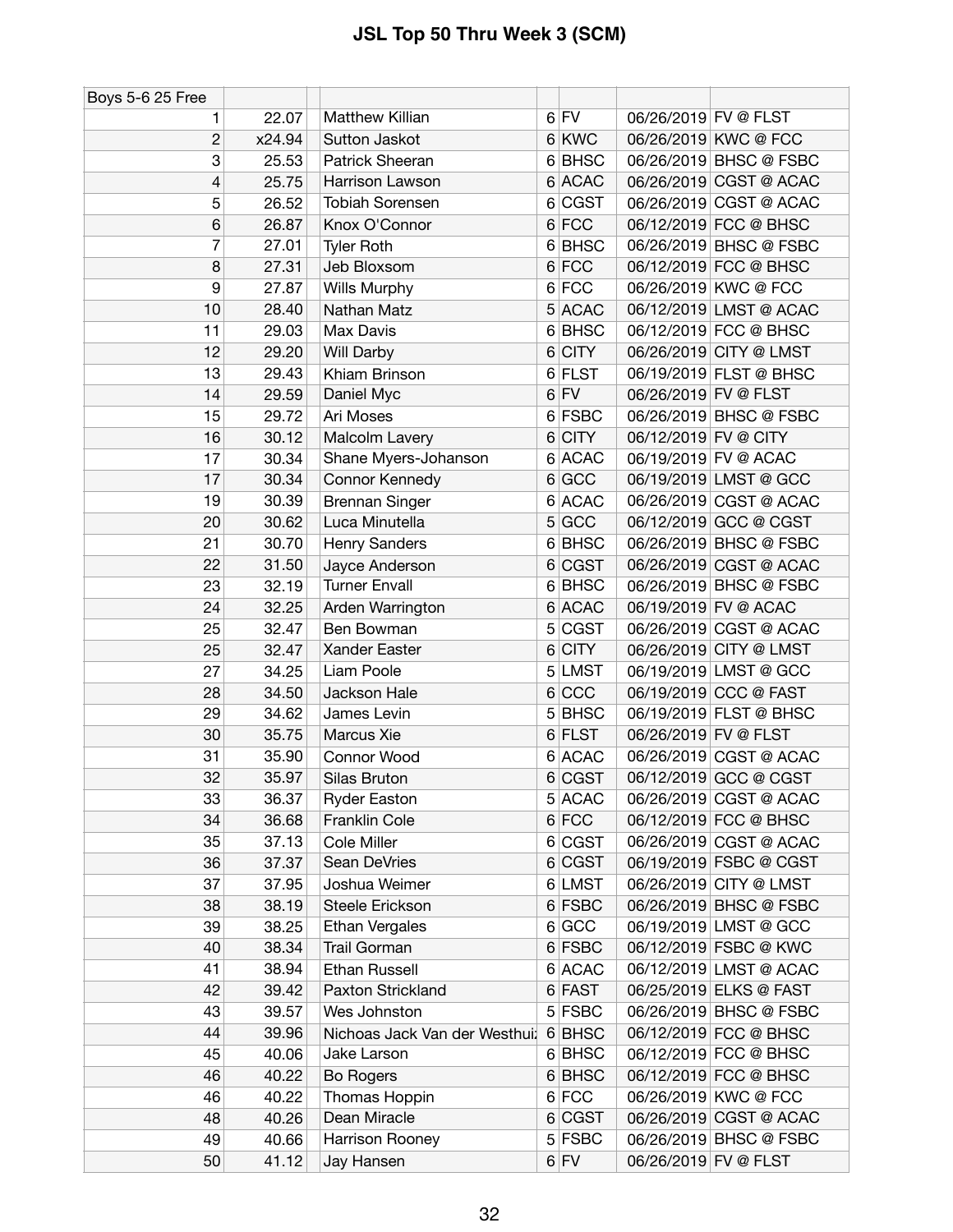| Boys 5-6 25 Back |       |                                      |   |             |                      |                            |
|------------------|-------|--------------------------------------|---|-------------|----------------------|----------------------------|
|                  | 27.75 | Matthew Killian                      |   | $6$ FV      |                      | 06/19/2019 FV @ ACAC       |
| $\overline{c}$   | 28.50 | Max Davis                            |   | 6 BHSC      |                      | 06/26/2019 BHSC @ FSBC     |
| 3                | 29.18 | Sutton Jaskot                        |   | 6 KWC       |                      | 06/26/2019 KWC @ FCC       |
| 4                | 30.81 | Patrick Sheeran                      |   | 6 BHSC      |                      | 06/26/2019 BHSC @ FSBC     |
| 5                | 30.93 | <b>Tyler Roth</b>                    |   | 6 BHSC      |                      | 06/26/2019 BHSC @ FSBC     |
| 6                | 31.07 | Marcus Xie                           |   | 6 FLST      | 06/26/2019 FV @ FLST |                            |
| $\overline{7}$   | 31.30 | Malcolm Lavery                       |   | $6$ CITY    |                      | 06/19/2019 CITY @ FCC      |
| 8                | 31.63 | Knox O'Connor                        |   | 6 FCC       |                      | 06/19/2019 CITY @ FCC      |
| $\boldsymbol{9}$ | 31.87 | Harrison Lawson                      |   | 6 ACAC      |                      | 06/12/2019 LMST @ ACAC     |
| 10               | 32.02 | Jeb Bloxsom                          |   | 6 FCC       |                      | 06/26/2019 KWC @ FCC       |
| 11               | 32.70 | Nathan Matz                          |   | 5 ACAC      |                      | 06/19/2019 FV @ ACAC       |
| 12               | 33.04 | Khiam Brinson                        |   | 6 FLST      | 06/26/2019 FV @ FLST |                            |
| 13               | 33.72 | Jonah England                        |   | 6 FAST      |                      | 06/25/2019 ELKS @ FAST     |
| 14               | 34.28 | Arden Warrington                     |   | 6 ACAC      |                      | 06/26/2019 CGST @ ACAC     |
| 15               | 34.41 | <b>Tobiah Sorensen</b>               |   | 6 CGST      |                      | 06/26/2019 CGST @ ACAC     |
| 16               | 34.71 | Shane Myers-Johanson                 |   | 6 ACAC      |                      | 06/26/2019 CGST @ ACAC     |
| 17               | 34.78 | Paxton Strickland                    |   | 6 FAST      |                      | 06/25/2019 ELKS @ FAST     |
| 18               | 35.37 | Connor Kennedy                       |   | 6 GCC       |                      | 06/19/2019 LMST @ GCC      |
| 19               | 36.44 | Connor Wood                          | 6 | <b>ACAC</b> |                      | 06/19/2019 FV @ ACAC       |
| 20               | 36.91 | Daniel Myc                           |   | $6$ FV      | 06/26/2019 FV @ FLST |                            |
| 21               | 37.70 | <b>Turner Envall</b>                 |   | 6 BHSC      |                      | 06/26/2019 BHSC @ FSBC     |
| 22               | 38.10 | Jackson Hale                         |   | 6 CC        |                      | 06/12/2019 CCC @ GHG       |
| 23               | 38.24 | Thomas Hoppin                        |   | $6$ FCC     |                      | 06/19/2019 CITY @ FCC      |
| 24               | 38.72 | <b>Brennan Singer</b>                |   | 6 ACAC      |                      | 06/26/2019 CGST @ ACAC     |
| 25               | 39.27 | <b>Brady Key</b>                     |   | 6 ACAC      |                      | 06/19/2019 FV @ ACAC       |
| 26               | 39.39 | Wills Murphy                         |   | $6$ FCC     |                      | 06/19/2019 CITY @ FCC      |
| 27               | 40.00 | Abie Schwartzman                     |   | 6 CITY      |                      | 06/19/2019 CITY @ FCC      |
| 28               | 40.26 | Luke Connelly                        | 6 | <b>FCC</b>  |                      | 06/26/2019 KWC @ FCC       |
| 29               | 40.31 | Luca Minutella                       |   | 5 GCC       |                      | 06/26/2019 HM @ GCC        |
| 30               | 40.87 | Ben Bowman                           |   | 5 CGST      |                      | 06/26/2019 CGST @ ACAC     |
| 31               | 41.43 | Jayce Anderson                       |   | 6 CGST      |                      | 06/26/2019 CGST @ ACAC     |
| 32               | 41.57 | <b>Ryder Easton</b>                  |   | 5 ACAC      |                      | 06/26/2019 CGST @ ACAC     |
| 33               | 41.92 | Will Darby                           |   | $6$ CITY    |                      | 06/26/2019 CITY @ LMST     |
| 34               | 42.18 | Levi Strickland                      |   | 6 FAST      |                      | 06/25/2019 ELKS @ FAST     |
| 35               | 42.22 | Dean Miracle                         |   | 6 CGST      |                      | 06/26/2019 CGST @ ACAC     |
| 36               | 42.62 | <b>Stuart Ochs</b>                   |   | 6 FCC       |                      | 06/26/2019 KWC @ FCC       |
| 37               | 42.74 | Reece Reidelbach                     |   | 6 LG        |                      | 06/12/2019 FAST, ELKS @ LG |
| 38               | 42.93 | Henry Sanders                        |   | 6 BHSC      |                      | 06/26/2019 BHSC @ FSBC     |
| 39               | 43.72 | Silas Bruton                         |   | 6 CGST      |                      | 06/12/2019 GCC @ CGST      |
| 40               | 43.89 | James Bendahan                       |   | 5 BHSC      |                      | 06/26/2019 BHSC @ FSBC     |
| 41               | 45.03 | <b>Connor Stewart</b>                |   | 6 CGST      |                      | 06/12/2019 GCC @ CGST      |
| 41               | 45.03 | Nichoas Jack Van der Westhui; 6 BHSC |   |             |                      | 06/26/2019 BHSC @ FSBC     |
| 43               | 45.72 | Anders Escobar                       |   | 6 FLST      | 06/26/2019 FV @ FLST |                            |
| 44               | 47.12 | Joshua Weimer                        |   | 6 LMST      |                      | 06/19/2019 LMST @ GCC      |
| 44               | 47.12 | Elias Drake                          |   | 6 LMST      |                      | 06/26/2019 CITY @ LMST     |
| 46               | 47.16 | Sean DeVries                         |   | 6 CGST      |                      | 06/19/2019 FSBC @ CGST     |
| 47               | 47.60 | <b>Trenten Cheney</b>                |   | 6 FLST      | 06/26/2019 FV @ FLST |                            |
| 48               | 48.03 | <b>Holden Staples</b>                |   | 5 ACAC      |                      | 06/19/2019 FV @ ACAC       |
| 49               | 48.13 | James Levin                          |   | 5 BHSC      |                      | 06/12/2019 FCC @ BHSC      |
| 50               | 48.50 | <b>William Davis</b>                 |   | 6 HM        |                      | 06/26/2019 HM @ GCC        |
|                  |       |                                      |   |             |                      |                            |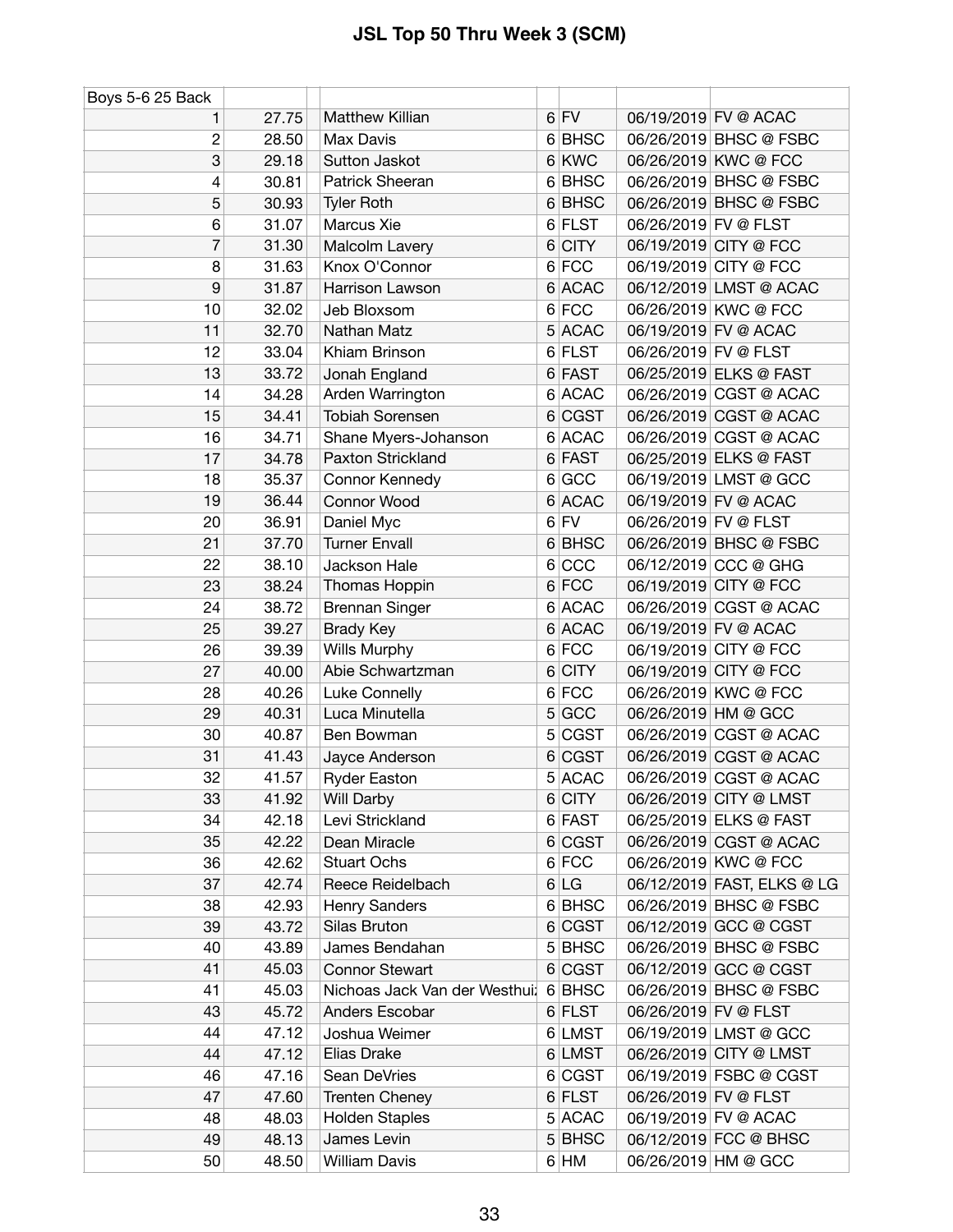| Boys 7-8 25 Free |        |                          |                               |                        |  |
|------------------|--------|--------------------------|-------------------------------|------------------------|--|
| 1                | 16.44  | <b>Walker Easton</b>     | 8 ACAC                        | 06/19/2019 FV @ ACAC   |  |
| 2                | 16.50  | <b>Ben Charlton</b>      | 8 FSBC                        | 06/26/2019 BHSC @ FSBC |  |
| 3                | 17.12  | Bowen Hunt               | 8 CGST                        | 06/19/2019 FSBC @ CGST |  |
| 4                | x17.58 | Luke Wenert              | 8 FLST                        | 06/19/2019 FLST @ BHSC |  |
| 5                | 17.78  | Keegan Mejias            | 8 HM                          | 06/26/2019 HM @ GCC    |  |
| 6                | 17.97  | <b>Tommy Rockwell</b>    | <b>CGST</b><br>8              | 06/19/2019 FSBC @ CGST |  |
| 7                | x18.03 | David Roberts            | $8$ FV                        | 06/12/2019 FV @ CITY   |  |
| 8                | 18.10  | Eli Rutherford           | 8BHSC                         | 06/19/2019 FLST @ BHSC |  |
| 9                | 18.14  | Jamie Madden             | 8 BHSC                        | 06/19/2019 FLST @ BHSC |  |
| 10               | 18.56  | Jack Byrne               | 8 GCC                         | 06/26/2019 HM @ GCC    |  |
| 11               | 18.69  | Thomas Bouch             | 8 KWC                         | 06/26/2019 KWC @ FCC   |  |
| 12               | 18.73  | <b>Braden Ostlund</b>    | $8$ HM                        | 06/19/2019 HM @ KWC    |  |
| 13               | 18.93  | Jake Jung                | HM<br>8                       | 06/26/2019 HM @ GCC    |  |
| 14               | 19.12  | Bodie Jamison            | <b>BHSC</b><br>8 <sup>1</sup> | 06/19/2019 FLST @ BHSC |  |
| 15               | 19.42  | Brendan Hanley           | GCC<br>8                      | 06/26/2019 HM @ GCC    |  |
| 16               | 19.75  | Henry Moore              | 8 CITY                        | 06/12/2019 FV @ CITY   |  |
| 17               | 19.89  | <b>Bennie Lineweaver</b> | <b>CGST</b><br>8 <sup>1</sup> | 06/26/2019 CGST @ ACAC |  |
| 18               | 20.15  | Daxten Gahlmann          | 7 FLST                        | 06/19/2019 FLST @ BHSC |  |
| 19               | 20.16  | <b>Jake Miller</b>       | <b>CGST</b><br>8              | 06/19/2019 FSBC @ CGST |  |
| 20               | 20.19  | Holden Taylor            | $8$ FV                        | 06/19/2019 FV @ ACAC   |  |
| 21               | 20.31  | Yusuf Ismailov           | $8$ FV                        | 06/19/2019 FV @ ACAC   |  |
| 22               | 20.44  | Jackson Hall             | $8$ FV                        | 06/19/2019 FV @ ACAC   |  |
| 23               | 20.53  | Richard Schramm          | HM<br>8 <sup>1</sup>          | 06/26/2019 HM @ GCC    |  |
| 24               | 20.69  | <b>Gabe Cullaty</b>      | <b>FV</b><br>8                | 06/26/2019 FV @ FLST   |  |
| 24               | 20.69  | Daniel Dumene            | 8 HM                          | 06/26/2019 HM @ GCC    |  |
| 26               | 20.81  | <b>Braden Luck</b>       | <b>FSBC</b><br>8              | 06/26/2019 BHSC @ FSBC |  |
| 27               | 20.84  | <b>Colin Uthlaut</b>     | $8$ FV                        | 06/26/2019 FV @ FLST   |  |
| 28               | 21.28  | Jett Palmer              | <b>CGST</b><br>8              | 06/19/2019 FSBC @ CGST |  |
| 29               | 21.39  | Max Friesen              | 8 FCC                         | 06/26/2019 KWC @ FCC   |  |
| 30               | 21.40  | Cam Betsworth            | 8 GCC                         | 06/19/2019 LMST @ GCC  |  |
| 31               | 21.43  | Dylan Russell            | 8 ACAC                        | 06/12/2019 LMST @ ACAC |  |
| 32               | 21.44  | Drew Pariseau            | 8 ACAC                        | 06/19/2019 FV @ ACAC   |  |
| 33               | 21.54  | Luke Chulis              | 8 FCC                         | 06/19/2019 CITY @ FCC  |  |
| 34               | 21.63  | Cole Johnston            | 8 FSBC                        | 06/19/2019 FSBC @ CGST |  |
| 35               | 21.72  | Ryan Dumene              | HM<br>$\overline{7}$          | 06/12/2019 FLST @ HM   |  |
| 36               | 21.77  | Thomas Statuta           | 7 FCC                         | 06/19/2019 CITY @ FCC  |  |
| 37               | 21.78  | Nate Earnhardt           | 8 FCC                         | 06/19/2019 CITY @ FCC  |  |
| 38               | 21.89  | Sunjoo Hahm              | <b>CITY</b><br>7              | 06/19/2019 CITY @ FCC  |  |
| 39               | 21.94  | Malcolm Washington       | <b>CITY</b><br>8              | 06/19/2019 CITY @ FCC  |  |
| 40               | 21.97  | Nayan Krishnaraj         | 8 GCC                         | 06/19/2019 LMST @ GCC  |  |
| 41               | 22.06  | Gavin McClellan          | 8 LG                          | 06/26/2019 LG @ GHG    |  |
| 42               | 22.10  | Mateo Achmad-Guzman      | 7 LMST                        | 06/26/2019 CITY @ LMST |  |
| 43               | 22.38  | Parker Envall            | 8 BHSC                        | 06/26/2019 BHSC @ FSBC |  |
| 43               | 22.38  | <b>Reid Florin</b>       | $7$ FCC                       | 06/19/2019 CITY @ FCC  |  |
| 45               | 22.41  | Maxwell Turpin           | 8 KWC                         | 06/19/2019 HM @ KWC    |  |
| 46               | 22.45  | John Kerrigan            | 7 ACAC                        | 06/26/2019 CGST @ ACAC |  |
| 47               | 22.50  | <b>Woods Austin</b>      | <b>CITY</b><br>7              | 06/12/2019 FV @ CITY   |  |
| 47               | 22.50  | Finn Grant               | 8 FSBC                        | 06/26/2019 BHSC @ FSBC |  |
| 49               | 22.65  | Colin Jones              | 8 FLST                        | 06/19/2019 FLST @ BHSC |  |
| 50               | 22.75  | <b>Walker Noland</b>     | 8 FCC                         | 06/12/2019 FCC @ BHSC  |  |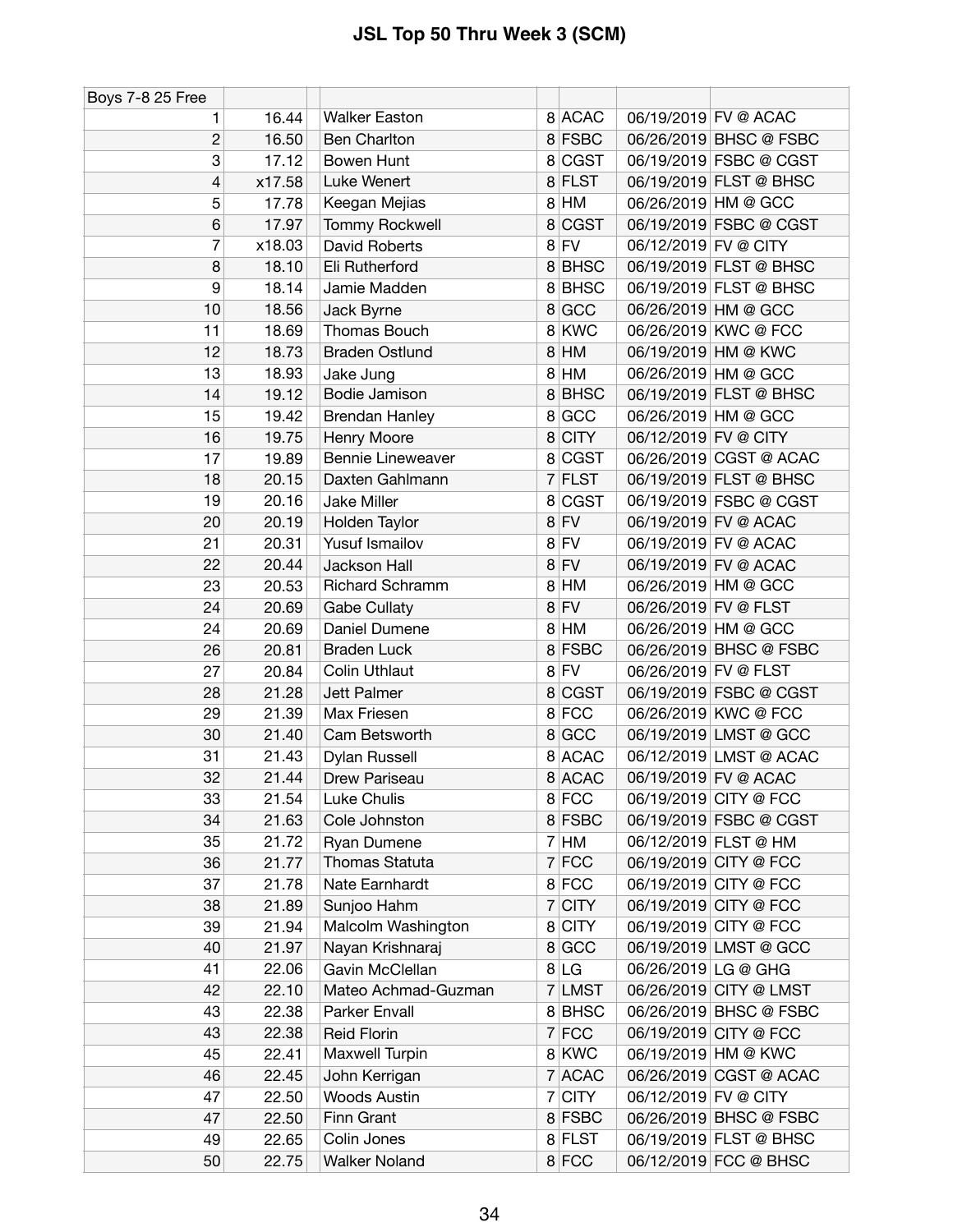| Boys 7-8 50 Free |        |                          |   |             |                      |                            |
|------------------|--------|--------------------------|---|-------------|----------------------|----------------------------|
|                  | 36.37  | <b>Walker Easton</b>     |   | 8 ACAC      |                      | 06/26/2019 CGST @ ACAC     |
| $\mathbf{2}$     | 38.69  | David Roberts            |   | $8$ FV      |                      | 06/19/2019 FV @ ACAC       |
| 3                | 40.36  | <b>Ben Charlton</b>      |   | 8 FSBC      |                      | 06/12/2019 FSBC @ KWC      |
| 4                | 40.58  | Luke Wenert              |   | 8 FLST      | 06/26/2019 FV @ FLST |                            |
| 5                | 41.18  | Keegan Mejias            |   | $8$ HM      |                      | 06/12/2019 FLST @ HM       |
| 6                | 41.57  | <b>Bowen Hunt</b>        |   | 8 CGST      |                      | 06/26/2019 CGST @ ACAC     |
| 7                | 41.79  | Eli Rutherford           |   | 8 BHSC      |                      | 06/26/2019 BHSC @ FSBC     |
| 8                | 42.02  | James Jones              | 7 | <b>ACAC</b> |                      | 06/19/2019 FV @ ACAC       |
| $\boldsymbol{9}$ | 42.50  | Jack Byrne               |   | 8 GCC       | 06/26/2019 HM @ GCC  |                            |
| 10               | 43.95  | Bodie Jamison            |   | 8 BHSC      |                      | 06/26/2019 BHSC @ FSBC     |
| 11               | 44.23  | Alex Hansen              |   | 8 ACAC      |                      | 06/12/2019 LMST @ ACAC     |
| 12               | 44.43  | Cam Betsworth            |   | 8 GCC       | 06/26/2019 HM @ GCC  |                            |
| 13               | x44.50 | Jamie Madden             |   | 8 BHSC      |                      | 06/12/2019 FCC @ BHSC      |
| 14               | 45.22  | Jake Jung                | 8 | HM          |                      | 06/12/2019 FLST @ HM       |
| 15               | 45.38  | <b>Braden Ostlund</b>    |   | 8 HM        |                      | 06/12/2019 FLST @ HM       |
| 16               | 45.44  | <b>Brendan Hanley</b>    |   | 8 GCC       | 06/26/2019 HM @ GCC  |                            |
| 17               | x45.69 | Henry Moore              | 8 | <b>CITY</b> |                      | 06/26/2019 CITY @ LMST     |
| 18               | 45.72  | <b>Richard Schramm</b>   |   | 8 HM        | 06/26/2019 HM @ GCC  |                            |
| 19               | 45.94  | <b>Gabe Cullaty</b>      |   | $8$ FV      | 06/26/2019 FV @ FLST |                            |
| 20               | 46.86  | <b>Jake Miller</b>       |   | 8 CGST      |                      | 06/26/2019 CGST @ ACAC     |
| 21               | 47.53  | Mateo Achmad-Guzman      | 7 | <b>LMST</b> |                      | 06/26/2019 CITY @ LMST     |
| 22               | 47.54  | <b>Tommy Rockwell</b>    |   | 8 CGST      |                      | 06/12/2019 GCC @ CGST      |
| 23               | 47.82  | Yusuf Ismailov           |   | $8$ FV      |                      | 06/19/2019 FV @ ACAC       |
| 24               | 48.45  | <b>Bennie Lineweaver</b> |   | 8 CGST      |                      | 06/26/2019 CGST @ ACAC     |
| 25               | 48.58  | Holden Taylor            |   | $8$ FV      |                      | 06/19/2019 FV @ ACAC       |
| 26               | 48.61  | Thomas Bouch             |   | 8 KWC       |                      | 06/12/2019 FSBC @ KWC      |
| 27               | 48.97  | Malcolm Washington       |   | 8 CITY      |                      | 06/26/2019 CITY @ LMST     |
| 28               | 48.98  | Jackson Hall             | 8 | <b>FV</b>   |                      | 06/19/2019 FV @ ACAC       |
| 29               | 49.19  | <b>Reid Florin</b>       | 7 | <b>FCC</b>  |                      | 06/26/2019 KWC @ FCC       |
| 30               | x49.25 | Daniel Dumene            | 8 | HM          | 06/26/2019 HM @ GCC  |                            |
| 31               | 49.45  | Max Friesen              |   | 8 FCC       |                      | 06/26/2019 KWC @ FCC       |
| 32               | 49.72  | Nate Earnhardt           |   | 8 FCC       |                      | 06/26/2019 KWC @ FCC       |
| 33               | 49.83  | Jett Palmer              |   | 8 CGST      |                      | 06/26/2019 CGST @ ACAC     |
| 34               | 49.85  | <b>Colin Uthlaut</b>     |   | $8$ FV      |                      | 06/19/2019 FV @ ACAC       |
| 35               | 50.07  | Daxten Gahlmann          |   | 7 FLST      |                      | 06/12/2019 FLST @ HM       |
| 36               | 51.13  | Sunjoo Hahm              |   | 7 CITY      |                      | 06/26/2019 CITY @ LMST     |
| 37               | 51.28  | Colin Jones              |   | 8 FLST      | 06/26/2019 FV @ FLST |                            |
| 38               | 51.84  | Cade McCall              |   | 7 BHSC      |                      | 06/26/2019 BHSC @ FSBC     |
| 39               | 51.88  | Gavin McClellan          |   | 8 LG        | 06/26/2019 LG @ GHG  |                            |
| 40               | 52.41  | Parker Envall            |   | 8 BHSC      |                      | 06/12/2019 FCC @ BHSC      |
| 41               | 52.66  | Jack Kibler              |   | 7 GHG       | 06/26/2019 LG @ GHG  |                            |
| 42               | 52.87  | <b>Woods Austin</b>      |   | 7 CITY      |                      | 06/26/2019 CITY @ LMST     |
| 43               | x53.67 | <b>Archer Kibler</b>     |   | $7$ GHG     | 06/26/2019 LG @ GHG  |                            |
| 44               | 53.86  | John Kerrigan            | 7 | <b>ACAC</b> |                      | 06/12/2019 LMST @ ACAC     |
| 45               | 54.26  | Maxwell Turpin           |   | 8 KWC       |                      | 06/12/2019 FSBC @ KWC      |
| 46               | 54.37  | <b>Walker Noland</b>     |   | 8 FCC       |                      | 06/26/2019 KWC @ FCC       |
| 47               | 54.71  | Nayan Krishnaraj         |   | 8 GCC       | 06/26/2019 HM @ GCC  |                            |
| 48               | 55.71  | Lucas Schulz             |   | 8 LG        |                      | 06/12/2019 FAST, ELKS @ LG |
| 49               | 55.77  | Luke Chulis              |   | 8 FCC       |                      | 06/12/2019 FCC @ BHSC      |
| 50               | 56.04  | Kevin Freitas            |   | $8$ FV      | 06/26/2019 FV @ FLST |                            |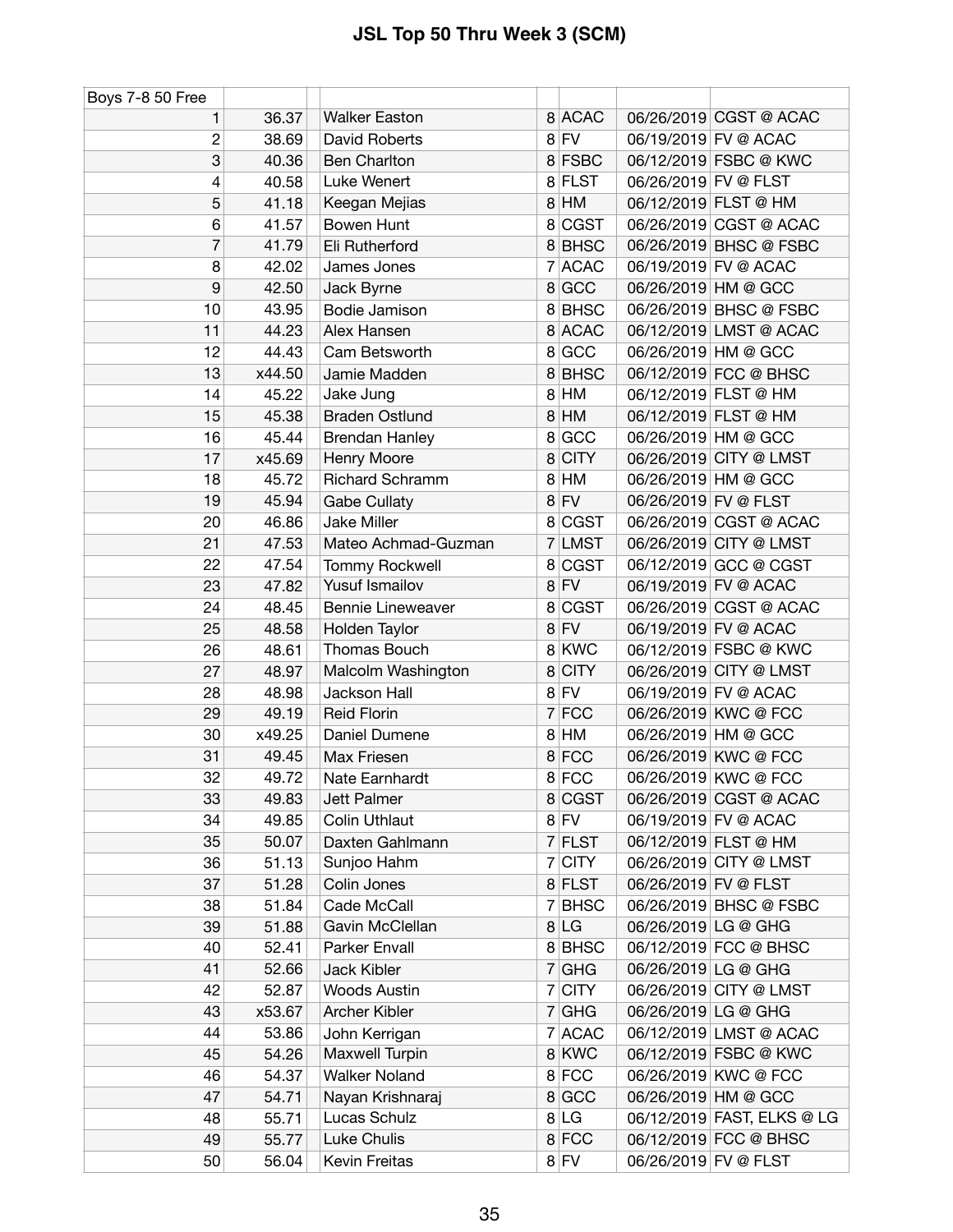| Boys 7-8 25 Back |        |                          |                |             |                      |                            |
|------------------|--------|--------------------------|----------------|-------------|----------------------|----------------------------|
| 1                | 21.27  | Keegan Mejias            |                | 8 HM        |                      | 06/19/2019 HM @ KWC        |
| $\overline{c}$   | 21.54  | <b>Walker Easton</b>     |                | 8 ACAC      |                      | 06/19/2019 FV @ ACAC       |
| 3                | 21.75  | <b>Ben Charlton</b>      |                | 8 FSBC      |                      | 06/26/2019 BHSC @ FSBC     |
| 4                | x21.87 | Eli Rutherford           |                | 8 BHSC      |                      | 06/12/2019 FCC @ BHSC      |
| 5                | x22.22 | <b>Tommy Rockwell</b>    |                | 8 CGST      |                      | 06/19/2019 FSBC @ CGST     |
| 6                | 22.31  | Luke Wenert              |                | 8 FLST      | 06/26/2019 FV @ FLST |                            |
| 7                | 22.60  | David Roberts            |                | $8$ FV      |                      | 06/19/2019 FV @ ACAC       |
| 8                | 22.62  | Bowen Hunt               | 8              | <b>CGST</b> |                      | 06/19/2019 FSBC @ CGST     |
| 9                | 22.81  | <b>Richard Schramm</b>   |                | 8 HM        | 06/26/2019 HM @ GCC  |                            |
| 10               | x23.47 | <b>Thomas Bouch</b>      | 8              | KWC         |                      | 06/26/2019 KWC @ FCC       |
| 11               | x23.56 | <b>Braden Ostlund</b>    |                | 8 HM        |                      | 06/12/2019 FLST @ HM       |
| 12               | 23.78  | Cam Betsworth            | 8              | <b>GCC</b>  | 06/26/2019 HM @ GCC  |                            |
| 13               | 23.97  | <b>Gabe Cullaty</b>      |                | $8$ FV      | 06/12/2019 FV @ CITY |                            |
| 14               | 24.05  | William Rankin           |                | 8 FLST      |                      | 06/12/2019 FLST @ HM       |
| 15               | 24.09  | Alex Hansen              | 8              | <b>ACAC</b> |                      | 06/26/2019 CGST @ ACAC     |
| 16               | 24.27  | Yusuf Ismailov           |                | $8$ FV      |                      | 06/19/2019 FV @ ACAC       |
| 17               | 24.72  | Daxten Gahlmann          | 7              | <b>FLST</b> | 06/26/2019 FV @ FLST |                            |
| 18               | 25.07  | <b>Reid Florin</b>       |                | $7$ FCC     |                      | 06/19/2019 CITY @ FCC      |
| 19               | 25.21  | Dylan Russell            |                | 8 ACAC      |                      | 06/19/2019 FV @ ACAC       |
| 20               | 25.73  | John Kerrigan            | $\overline{7}$ | <b>ACAC</b> |                      | 06/26/2019 CGST @ ACAC     |
| 21               | 25.88  | Luca Perrone             |                | 8 FCC       |                      | 06/26/2019 KWC @ FCC       |
| 22               | 25.95  | Cole Johnston            |                | 8 FSBC      |                      | 06/26/2019 BHSC @ FSBC     |
| 23               | 26.08  | Bodie Jamison            |                | 8 BHSC      |                      | 06/26/2019 BHSC @ FSBC     |
| 24               | x26.47 | <b>Colin Uthlaut</b>     |                | $8$ FV      | 06/26/2019 FV @ FLST |                            |
| 25               | 27.09  | Malcolm Washington       |                | 8 CITY      | 06/12/2019 FV @ CITY |                            |
| 26               | x27.10 | Josiah Sorensen          | 8              | <b>CGST</b> |                      | 06/19/2019 FSBC @ CGST     |
| 27               | 27.37  | Michael Cronberg         | 7              | <b>BHSC</b> |                      | 06/26/2019 BHSC @ FSBC     |
| 28               | 27.50  | Caleb Davis              | 8              | HM          | 06/26/2019 HM @ GCC  |                            |
| 29               | 27.54  | Gavin McClellan          |                | 8 LG        |                      | 06/12/2019 FAST, ELKS @ LG |
| 30               | 27.56  | Jacob Birkhead           |                | 7 FAST      |                      | 06/19/2019 CCC @ FAST      |
| 31               | 28.03  | <b>Gabin Finot</b>       |                | 8 BHSC      |                      | 06/26/2019 BHSC @ FSBC     |
| 32               | 28.06  | <b>Luke Chulis</b>       |                | 8 FCC       |                      | 06/26/2019 KWC @ FCC       |
| 33               | 28.34  | Colin McNerney           |                | 8 ACAC      |                      | 06/26/2019 CGST @ ACAC     |
| 34               | 28.43  | <b>Jake Miller</b>       |                | 8 CGST      |                      | 06/26/2019 CGST @ ACAC     |
| 35               | x28.46 | Jackson Hall             |                | $8$ FV      | 06/12/2019 FV @ CITY |                            |
| 36               | 28.47  | <b>Bennie Lineweaver</b> |                | 8 CGST      |                      | 06/19/2019 FSBC @ CGST     |
| 37               | 28.54  | Mateo Achmad-Guzman      |                | 7 LMST      |                      | 06/19/2019 LMST @ GCC      |
| 38               | 28.62  | <b>Walker Noland</b>     |                | 8 FCC       |                      | 06/12/2019 FCC @ BHSC      |
| 38               | 28.62  | Nathan Springett         | 7              | <b>GCC</b>  |                      | 06/12/2019 GCC @ CGST      |
| 40               | 28.63  | Max Friesen              |                | 8 FCC       |                      | 06/12/2019 FCC @ BHSC      |
| 40               | 28.63  | Corban Rapp              |                | 7 FSBC      |                      | 06/26/2019 BHSC @ FSBC     |
| 42               | 28.65  | Nate Earnhardt           |                | 8 FCC       |                      | 06/19/2019 CITY @ FCC      |
| 43               | 28.82  | Landon Schoeny           |                | 8 CGST      |                      | 06/12/2019 GCC @ CGST      |
| 43               | 28.82  | Nate Marshall            |                | 8 CITY      |                      | 06/19/2019 CITY @ FCC      |
| 45               | x28.87 | Nathan Agarwal           |                | 8 FLST      | 06/26/2019 FV @ FLST |                            |
| 46               | 28.90  | Ethan Michael            |                | 8 LG        | 06/26/2019 LG @ GHG  |                            |
| 47               | 29.00  | <b>Thomas Statuta</b>    | 7              | FCC         |                      | 06/19/2019 CITY @ FCC      |
| 48               | 29.25  | <b>Miles Gosse</b>       |                | 8 FSBC      |                      | 06/26/2019 BHSC @ FSBC     |
| 49               | 29.30  | Cade McCall              | 7              | <b>BHSC</b> |                      | 06/26/2019 BHSC @ FSBC     |
| 50               | 29.37  | Andy Kilfoil             |                | $7$ FCC     |                      | 06/12/2019 FCC @ BHSC      |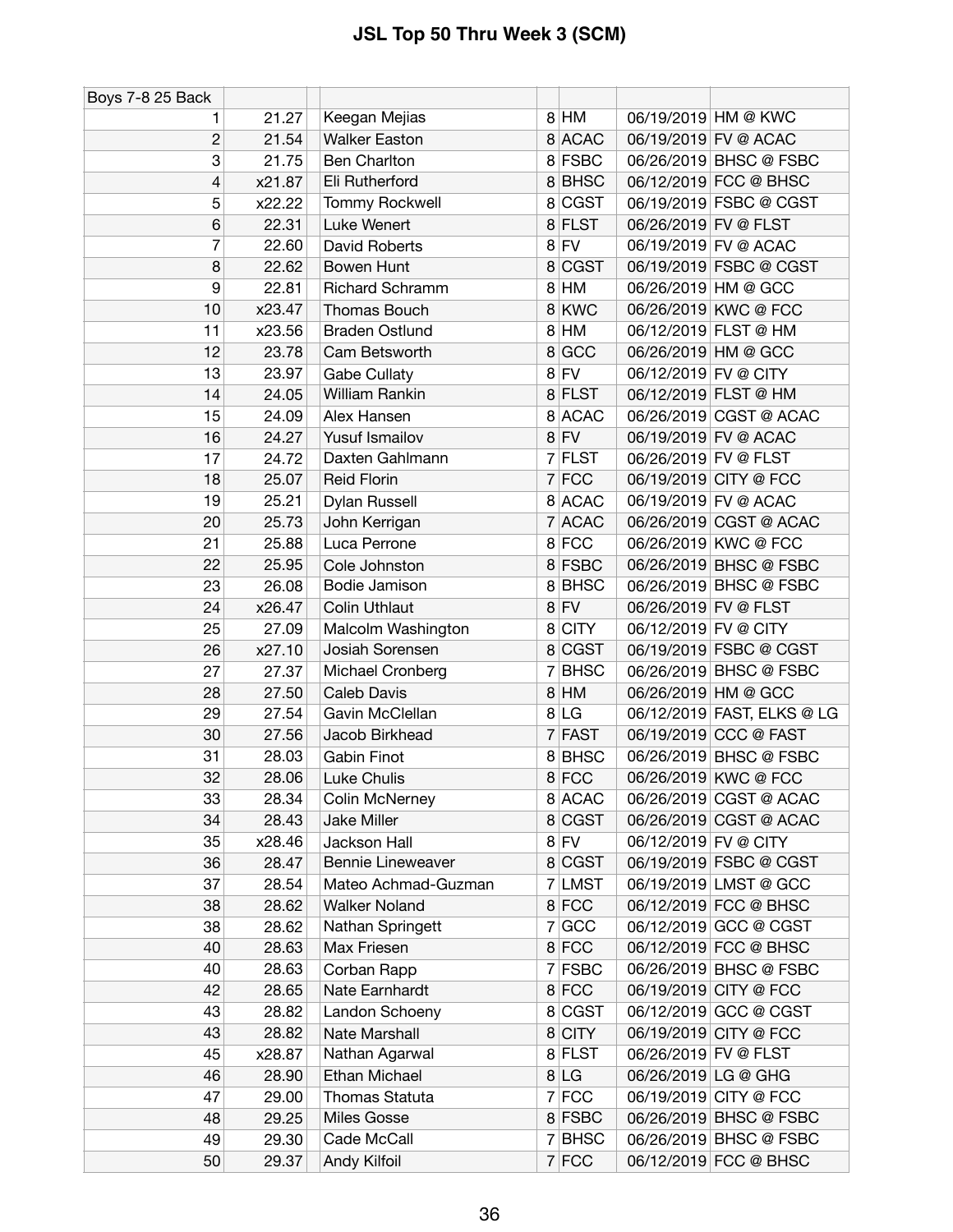| Boys 7-8 25 Breast |        |                        |   |             |                      |                        |
|--------------------|--------|------------------------|---|-------------|----------------------|------------------------|
| 1                  | 22.69  | Daniel Dumene          |   | 8 HM        |                      | 06/12/2019 FLST @ HM   |
| $\overline{c}$     | 24.04  | <b>Walker Easton</b>   |   | 8 ACAC      |                      | 06/12/2019 LMST @ ACAC |
| 3                  | 24.14  | <b>Ben Charlton</b>    |   | 8 FSBC      |                      | 06/12/2019 FSBC @ KWC  |
| 4                  | 24.28  | Jamie Madden           |   | 8BHSC       |                      | 06/12/2019 FCC @ BHSC  |
| 5                  | 24.34  | Luke Wenert            |   | 8 FLST      |                      | 06/12/2019 FLST @ HM   |
| 6                  | x24.91 | Keegan Mejias          |   | 8 HM        | 06/26/2019 HM @ GCC  |                        |
| 7                  | 25.54  | Dylan Russell          |   | 8 ACAC      |                      | 06/19/2019 FV @ ACAC   |
| 8                  | 25.80  | <b>Colin Uthlaut</b>   | 8 | FV          | 06/26/2019 FV @ FLST |                        |
| 9                  | 26.78  | Holden Taylor          |   | $8$ FV      |                      | 06/19/2019 FV @ ACAC   |
| 10                 | x26.97 | David Roberts          | 8 | FV          | 06/26/2019 FV @ FLST |                        |
| 11                 | 27.13  | Yusuf Ismailov         |   | $8$ FV      | 06/12/2019 FV @ CITY |                        |
| 12                 | 27.32  | Cam Betsworth          |   | 8 GCC       |                      | 06/19/2019 LMST @ GCC  |
| 13                 | 27.43  | Henry Moore            |   | 8 CITY      | 06/12/2019 FV @ CITY |                        |
| 14                 | 27.65  | <b>Miles Gosse</b>     |   | 8 FSBC      |                      | 06/26/2019 BHSC @ FSBC |
| 15                 | 27.72  | <b>Braden Ostlund</b>  |   | 8 HM        |                      | 06/19/2019 HM @ KWC    |
| 16                 | 27.75  | Alex Hansen            |   | 8 ACAC      |                      | 06/19/2019 FV @ ACAC   |
| 16                 | 27.75  | Jake Jung              | 8 | HM          |                      | 06/12/2019 FLST @ HM   |
| 18                 | x27.78 | Gabe Cullaty           |   | $8$ FV      | 06/26/2019 FV @ FLST |                        |
| 19                 | x27.91 | Jack Byrne             | 8 | <b>GCC</b>  |                      | 06/12/2019 GCC @ CGST  |
| 20                 | 27.97  | Thomas Bouch           |   | 8 KWC       |                      | 06/19/2019 HM @ KWC    |
| 21                 | 28.13  | Bodie Jamison          |   | 8 BHSC      |                      | 06/19/2019 FLST @ BHSC |
| 22                 | 28.45  | Josiah Sorensen        |   | 8 CGST      |                      | 06/26/2019 CGST @ ACAC |
| 23                 | 29.42  | Maxwell Turpin         |   | 8 KWC       |                      | 06/19/2019 HM @ KWC    |
| 24                 | 29.44  | Jackson Hall           | 8 | <b>FV</b>   |                      | 06/19/2019 FV @ ACAC   |
| 25                 | 29.47  | Nayan Krishnaraj       |   | 8 GCC       | 06/26/2019 HM @ GCC  |                        |
| 26                 | 29.75  | Luke Chulis            |   | 8 FCC       |                      | 06/19/2019 CITY @ FCC  |
| 27                 | 29.94  | Sunjoo Hahm            |   | 7 CITY      |                      | 06/19/2019 CITY @ FCC  |
| 28                 | 30.18  | Daxten Gahlmann        | 7 | <b>FLST</b> | 06/26/2019 FV @ FLST |                        |
| 29                 | 30.62  | <b>Richard Schramm</b> |   | $8$ HM      |                      | 06/19/2019 HM @ KWC    |
| 30                 | 30.76  | <b>Walker Noland</b>   |   | 8 FCC       |                      | 06/26/2019 KWC @ FCC   |
| 31                 | 30.78  | Drew Pariseau          |   | 8 ACAC      |                      | 06/26/2019 CGST @ ACAC |
| 32                 | 31.34  | Mason McGinn           |   | 7 CGST      |                      | 06/26/2019 CGST @ ACAC |
| 33                 | 31.47  | <b>Rhys Hamilton</b>   |   | 8 CGST      |                      | 06/26/2019 CGST @ ACAC |
| 34                 | 31.51  | <b>Reid Florin</b>     |   | 7 FCC       |                      | 06/26/2019 KWC @ FCC   |
| 35                 | 31.64  | Cole Johnston          |   | 8 FSBC      |                      | 06/26/2019 BHSC @ FSBC |
| 36                 | 33.53  | Olly Buckner           |   | 8 CITY      |                      | 06/26/2019 CITY @ LMST |
| 37                 | 34.06  | Elka Mentore           |   | $7$ FV      | 06/26/2019 FV @ FLST |                        |
| 38                 | 34.62  | Caiden Bowman          |   | 8 BHSC      |                      | 06/19/2019 FLST @ BHSC |
| 39                 | 34.71  | Ryan Gander            |   | 7 ACAC      |                      | 06/26/2019 CGST @ ACAC |
| 40                 | 36.03  | <b>Findley Steven</b>  |   | 8 CGST      |                      | 06/26/2019 CGST @ ACAC |
| 41                 | 36.10  | <b>Bouldin Lucas</b>   |   | 7 CCC       |                      | 06/19/2019 CCC @ FAST  |
| 42                 | 36.16  | <b>Reed Williams</b>   | 7 | FAST        |                      | 06/25/2019 ELKS @ FAST |
| 43                 | 36.21  | Kevin Freitas          |   | $8$ FV      |                      | 06/19/2019 FV @ ACAC   |
| 44                 | 36.41  | Zachary Davis          |   | 8 KWC       |                      | 06/12/2019 FSBC @ KWC  |
| 45                 | x36.47 | Ryan Dumene            |   | $7$ HM      | 06/26/2019 HM @ GCC  |                        |
| 46                 | 36.54  | Ben Selmer             |   | 8 CGST      |                      | 06/26/2019 CGST @ ACAC |
| 47                 | 36.99  | <b>Case Kincel</b>     |   | $7$ FCC     |                      | 06/19/2019 CITY @ FCC  |
| 48                 | 37.41  | Jack Morris            |   | 7 BHSC      |                      | 06/26/2019 BHSC @ FSBC |
| 49                 | 37.45  | Ciaran Little          |   | 7 BHSC      |                      | 06/26/2019 BHSC @ FSBC |
| 50                 |        |                        |   |             |                      |                        |
|                    | 37.86  | Jack Kibler            |   | $7$ GHG     | 06/26/2019 LG @ GHG  |                        |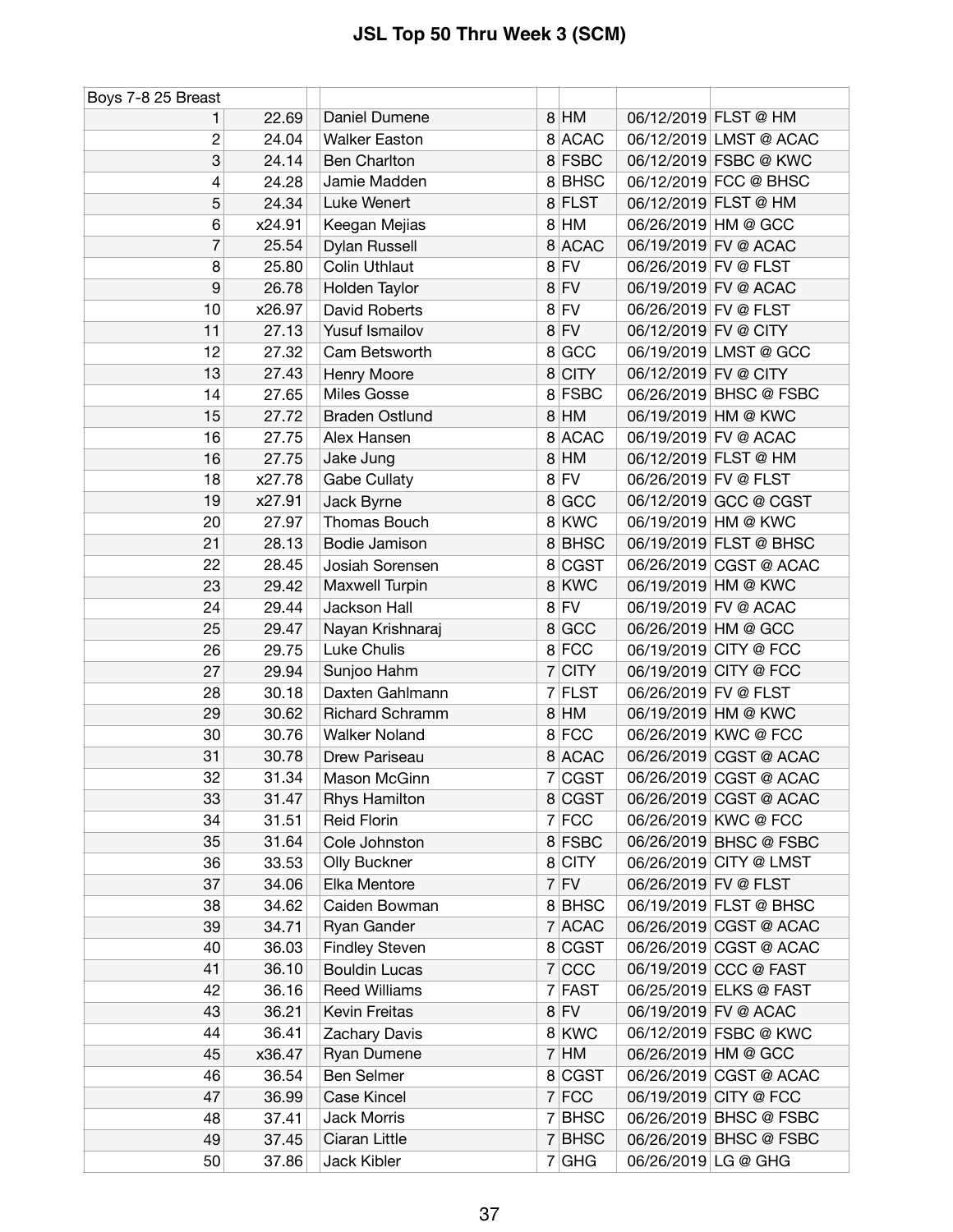| Boys 7-8 25 Fly |        |                          |                |             |                      |                        |
|-----------------|--------|--------------------------|----------------|-------------|----------------------|------------------------|
| 1               | 18.69  | <b>Walker Easton</b>     |                | 8 ACAC      |                      | 06/19/2019 FV @ ACAC   |
| $\overline{c}$  | 19.85  | Bowen Hunt               |                | 8 CGST      |                      | 06/12/2019 GCC @ CGST  |
| 3               | 19.93  | Jamie Madden             |                | 8 BHSC      |                      | 06/12/2019 FCC @ BHSC  |
| 4               | 20.03  | David Roberts            |                | $8$ FV      | 06/26/2019 FV @ FLST |                        |
| 5               | 20.12  | Luke Wenert              |                | 8 FLST      | 06/26/2019 FV @ FLST |                        |
| $6\phantom{1}6$ | 20.60  | Thomas Bouch             |                | 8 KWC       |                      | 06/19/2019 HM @ KWC    |
| 7               | 20.63  | Eli Rutherford           |                | 8 BHSC      |                      | 06/12/2019 FCC @ BHSC  |
| 8               | 21.57  | Jake Jung                |                | $8$ HM      | 06/26/2019 HM @ GCC  |                        |
| 9               | 22.18  | Bodie Jamison            |                | 8BHSC       |                      | 06/12/2019 FCC @ BHSC  |
| 10              | 22.23  | Keegan Mejias            |                | $8$ HM      |                      | 06/19/2019 HM @ KWC    |
| 11              | 22.37  | Jack Byrne               | 8              | GCC         | 06/26/2019 HM @ GCC  |                        |
| 12              | 23.78  | Alex Hansen              |                | 8 ACAC      |                      | 06/19/2019 FV @ ACAC   |
| 13              | 24.32  | Tommy Rockwell           | 8              | <b>CGST</b> |                      | 06/26/2019 CGST @ ACAC |
| 14              | 24.70  | Max Friesen              |                | 8 FCC       |                      | 06/26/2019 KWC @ FCC   |
| 15              | x25.02 | Daniel Dumene            | 8 <sup>1</sup> | <b>HM</b>   |                      | 06/12/2019 FLST @ HM   |
| 16              | 25.06  | <b>Colin Uthlaut</b>     |                | $8$ FV      | 06/26/2019 FV @ FLST |                        |
| 17              | 25.10  | Jackson Hall             |                | $8$ FV      |                      | 06/19/2019 FV @ ACAC   |
| 18              | 25.15  | <b>Bennie Lineweaver</b> | 8              | <b>CGST</b> |                      | 06/26/2019 CGST @ ACAC |
| 19              | 25.32  | <b>Braden Ostlund</b>    |                | $8$ HM      |                      | 06/19/2019 HM @ KWC    |
| 20              | 25.71  | <b>Brendan Hanley</b>    | 8              | GCC         |                      | 06/19/2019 LMST @ GCC  |
| 20              | 25.71  | Gavin McClellan          |                | 8 LG        | 06/26/2019 LG @ GHG  |                        |
| 22              | 26.41  | Yusuf Ismailov           |                | $8$ FV      | 06/26/2019 FV @ FLST |                        |
| 23              | 27.22  | <b>Reid Florin</b>       |                | $7$ FCC     |                      | 06/26/2019 KWC @ FCC   |
| 24              | 27.34  | John Kerrigan            |                | 7 ACAC      |                      | 06/12/2019 LMST @ ACAC |
| 25              | 28.13  | Luca Perrone             |                | 8 FCC       |                      | 06/26/2019 KWC @ FCC   |
| 26              | 28.58  | Sam Beuttenmuller        | 7 <sup>1</sup> | <b>CITY</b> |                      | 06/19/2019 CITY @ FCC  |
| 27              | 28.59  | Cole Johnston            |                | 8 FSBC      |                      | 06/26/2019 BHSC @ FSBC |
| 28              | 28.94  | Finn Henry               |                | $8$ FV      | 06/26/2019 FV @ FLST |                        |
| 29              | 29.87  | Kevin Freitas            |                | $8$ FV      | 06/26/2019 FV @ FLST |                        |
| 30              | 29.94  | Will Huffman             |                | $7$ FV      | 06/26/2019 FV @ FLST |                        |
| 31              | 30.31  | Maxwell Turpin           |                | 8 KWC       |                      | 06/12/2019 FSBC @ KWC  |
| 32              | 30.37  | Parker Envall            |                | 8BHSC       |                      | 06/12/2019 FCC @ BHSC  |
| 33              | 31.12  | <b>Richard Schramm</b>   |                | 8 HM        |                      | 06/12/2019 FLST @ HM   |
| 34              | 31.16  | Daxten Gahlmann          |                | $7$ FLST    | 06/26/2019 FV @ FLST |                        |
| 35              | 31.28  | Josiah Sorensen          |                | 8 CGST      |                      | 06/26/2019 CGST @ ACAC |
| 36              | 31.51  | Andy Kilfoil             |                | $7$ FCC     |                      | 06/26/2019 KWC @ FCC   |
| 37              | 31.78  | Mateo Achmad-Guzman      |                | 7 LMST      |                      | 06/19/2019 LMST @ GCC  |
| 38              | 32.60  | lan Halbert              |                | 8 FSBC      |                      | 06/26/2019 BHSC @ FSBC |
| 39              | 32.61  | Zachary Davis            |                | 8 KWC       |                      | 06/19/2019 HM @ KWC    |
| 40              | 32.78  | Nate Earnhardt           |                | 8 FCC       |                      | 06/12/2019 FCC @ BHSC  |
| 41              | 32.87  | Senan Naughton           |                | 7 FSBC      |                      | 06/26/2019 BHSC @ FSBC |
| 42              | 34.81  | <b>Woods Austin</b>      |                | $7$ CITY    |                      | 06/19/2019 CITY @ FCC  |
| 43              | 36.47  | Randolph Crawford        |                | 7 FAST      |                      | 06/19/2019 CCC @ FAST  |
| 44              | 36.50  | Jacob Birkhead           |                | 7 FAST      |                      | 06/19/2019 CCC @ FAST  |
| 45              | 36.72  | Soren Shelley            |                | $8$ GHG     | 06/26/2019 LG @ GHG  |                        |
| 46              | 36.87  | Bertin Kashindi          |                | 7 FSBC      |                      | 06/26/2019 BHSC @ FSBC |
| 47              | 37.46  | Mason Wikoff             |                | 8 HM        |                      | 06/19/2019 HM @ KWC    |
| 48              | 37.89  | Derrick Groff            |                | $7$ CITY    |                      | 06/19/2019 CITY @ FCC  |
| 49              | 39.06  | Ryan Wiles               |                | 8 CITY      |                      | 06/19/2019 CITY @ FCC  |
| 50              | x39.82 | Silas Hull               |                | 7 HM        |                      | 06/26/2019 HM @ GCC    |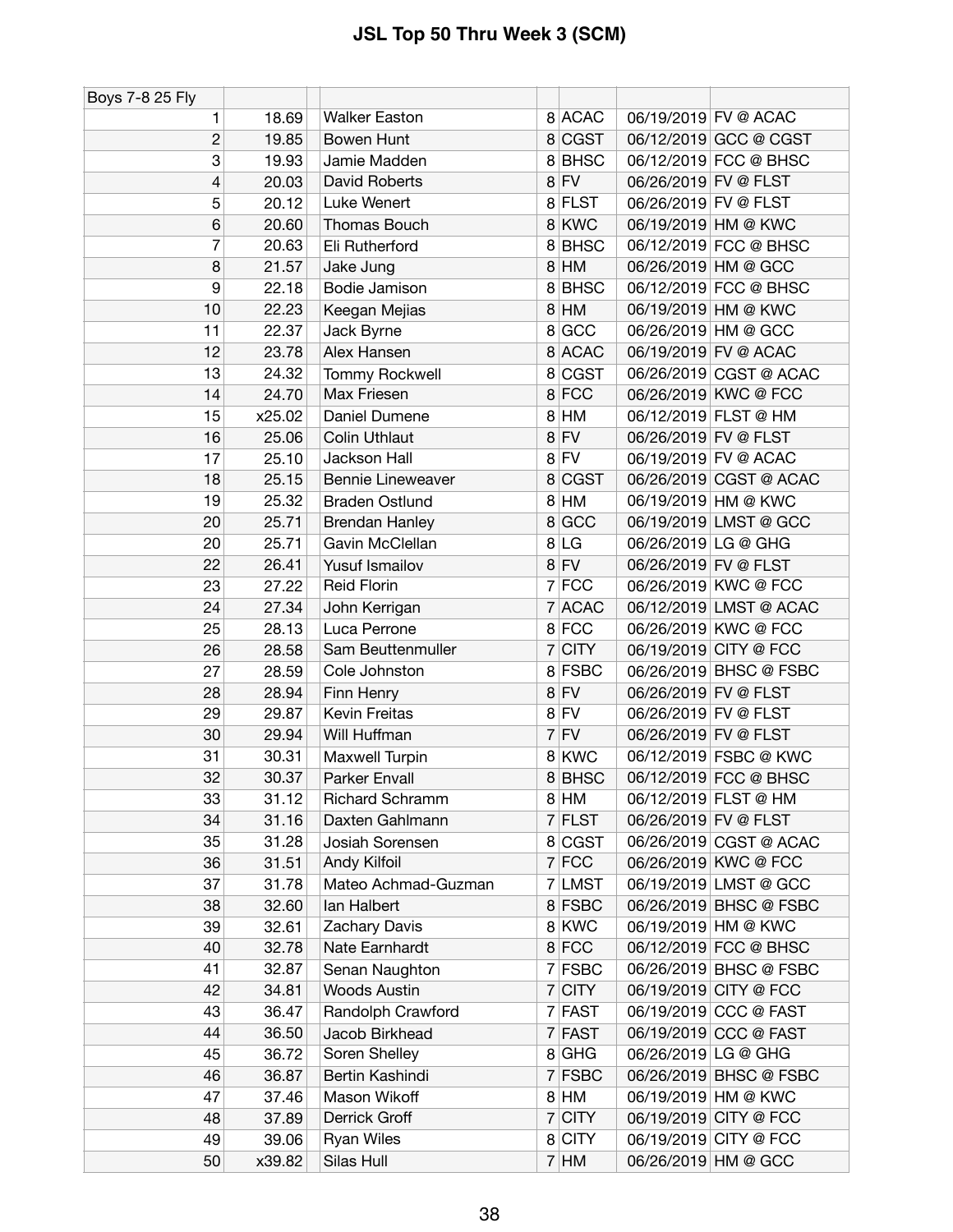| Boys 9-10 50 Free |        |                          |                   |                      |                        |
|-------------------|--------|--------------------------|-------------------|----------------------|------------------------|
| 1                 | 30.61  | <b>Chase Easton</b>      | 10 ACAC           |                      | 06/19/2019 FV @ ACAC   |
| $\overline{c}$    | 32.56  | <b>Charlie Alexander</b> | 10 CGST           |                      | 06/19/2019 FSBC @ CGST |
| 3                 | x32.90 | Allen Klingel            | 10FCC             |                      | 06/12/2019 FCC @ BHSC  |
| 4                 | 33.34  | Chase Davidson           | 9 GCC             |                      | 06/26/2019 HM @ GCC    |
| 5                 | 34.01  | Jack Suggs DeSorbo       | 10 FV             |                      | 06/19/2019 FV @ ACAC   |
| 6                 | 34.51  | Henry Adams              | 9 FSBC            |                      | 06/26/2019 BHSC @ FSBC |
| $\overline{7}$    | 34.70  | Benjamin Tungate         | 10 CGST           |                      | 06/26/2019 CGST @ ACAC |
| 8                 | 34.84  | <b>Dalton Weiss</b>      | 10 <sub>GCC</sub> |                      | 06/19/2019 LMST @ GCC  |
| $\boldsymbol{9}$  | 35.46  | Jack Hansen              | 10 ACAC           |                      | 06/19/2019 FV @ ACAC   |
| 10                | x35.70 | Beau Bloxsom             | 10FCC             |                      | 06/12/2019 FCC @ BHSC  |
| 11                | 36.00  | Henry Dennis             | $9$ HM            |                      | 06/26/2019 HM @ GCC    |
| 12                | 36.34  | Andrew Wang              | 9 FLST            | 06/26/2019 FV @ FLST |                        |
| 13                | 36.40  | Padraic Bodenstein       | <b>10 FV</b>      |                      | 06/19/2019 FV @ ACAC   |
| 14                | 36.72  | <b>Charlie Sanders</b>   | 10BHSC            |                      | 06/26/2019 BHSC @ FSBC |
| 15                | 36.91  | Liam Baldwin             | 9BHSC             |                      | 06/19/2019 FLST @ BHSC |
| 16                | 37.23  | Forrest Schnell          | 10 CGST           |                      | 06/26/2019 CGST @ ACAC |
| 17                | 37.61  | <b>Samuel Roberts</b>    | 10 FV             |                      | 06/19/2019 FV @ ACAC   |
| 18                | 37.69  | Maximilian Alhusen       | 9 CGST            |                      | 06/12/2019 GCC @ CGST  |
| 19                | 38.01  | Jay Lineweaver           | 10 CGST           |                      | 06/26/2019 CGST @ ACAC |
| 20                | 38.09  | Jack Kelly               | 10FCC             |                      | 06/12/2019 FCC @ BHSC  |
| 21                | 38.27  | Isaiah Thompson          | 10 ACAC           |                      | 06/12/2019 LMST @ ACAC |
| 22                | 38.33  | <b>Andrew Maslaney</b>   | 9 CGST            |                      | 06/26/2019 CGST @ ACAC |
| 23                | 38.48  | Matthew Czekner          | 10 CGST           |                      | 06/26/2019 CGST @ ACAC |
| 24                | x38.64 | Matteo Rannigan          | 10FCC             |                      | 06/19/2019 CITY @ FCC  |
| 25                | 38.76  | Collin Hall              | $9$ FV            |                      | 06/19/2019 FV @ ACAC   |
| 26                | 39.00  | Caleb Byrne              | 10 GCC            |                      | 06/19/2019 LMST @ GCC  |
| 27                | x39.03 | Mason Bendall            | <b>10 FV</b>      | 06/12/2019 FV @ CITY |                        |
| 28                | 39.13  | Pierce Reuter            | 10 GCC            |                      | 06/26/2019 HM @ GCC    |
| 29                | 39.14  | Christophe Escobar       | $9$ FLST          |                      | 06/12/2019 FLST @ HM   |
| 30                | 39.19  | Owen Haas                | 9 FLST            | 06/26/2019 FV @ FLST |                        |
| 31                | 39.28  | Jackson Hankins          | 10 CGST           |                      | 06/19/2019 FSBC @ CGST |
| 32                | 39.32  | <b>Garrett Britt</b>     | $9$ FV            |                      | 06/19/2019 FV @ ACAC   |
| 33                | 39.40  | Noah Estes               | 9 CGST            |                      | 06/19/2019 FSBC @ CGST |
| 34                | x39.65 | Mukund Marri             | 10 HM             |                      | 06/12/2019 FLST @ HM   |
| 35                | 39.73  | Owen Taylor              | $9$ FV            |                      | 06/19/2019 FV @ ACAC   |
| 36                | 39.78  | <b>Beckett Ritter</b>    | 9BHSC             |                      | 06/26/2019 BHSC @ FSBC |
| 37                | 39.81  | Nick Welsch              | 10FCC             |                      | 06/19/2019 CITY @ FCC  |
| 38                | 39.87  | James Nolde              | 9BHSC             |                      | 06/19/2019 FLST @ BHSC |
| 39                | 39.88  | Peter Madden             | 9BHSC             |                      | 06/12/2019 FCC @ BHSC  |
| 40                | 40.00  | <b>Tyson Boyd</b>        | 10 BHSC           |                      | 06/19/2019 FLST @ BHSC |
| 41                | 40.14  | Alex Elhart              | <b>10 FV</b>      |                      | 06/19/2019 FV @ ACAC   |
| 42                | 40.39  | Casper Koch              | 9 FSBC            |                      | 06/26/2019 BHSC @ FSBC |
| 43                | 40.47  | Kai Clark                | 10 BHSC           |                      | 06/19/2019 FLST @ BHSC |
| 44                | 40.64  | Henry Bowman             | 9 CGST            |                      | 06/26/2019 CGST @ ACAC |
| 45                | 40.66  | Gage Sturman             | 10FCC             |                      | 06/12/2019 FCC @ BHSC  |
| 46                | 40.91  | Tyler Kerrigan           | 9 ACAC            |                      | 06/19/2019 FV @ ACAC   |
| 47                | 40.92  | Jonny Jones              | 9 ACAC            |                      | 06/12/2019 LMST @ ACAC |
| 48                | 41.09  | Peyton Skipper           | 9BHSC             |                      | 06/12/2019 FCC @ BHSC  |
| 49                | 41.41  | Jack Pace                | 10LMST            |                      | 06/26/2019 CITY @ LMST |
| 50                | x41.41 | Trey Hathaway            | 9 GCC             |                      | 06/26/2019 HM @ GCC    |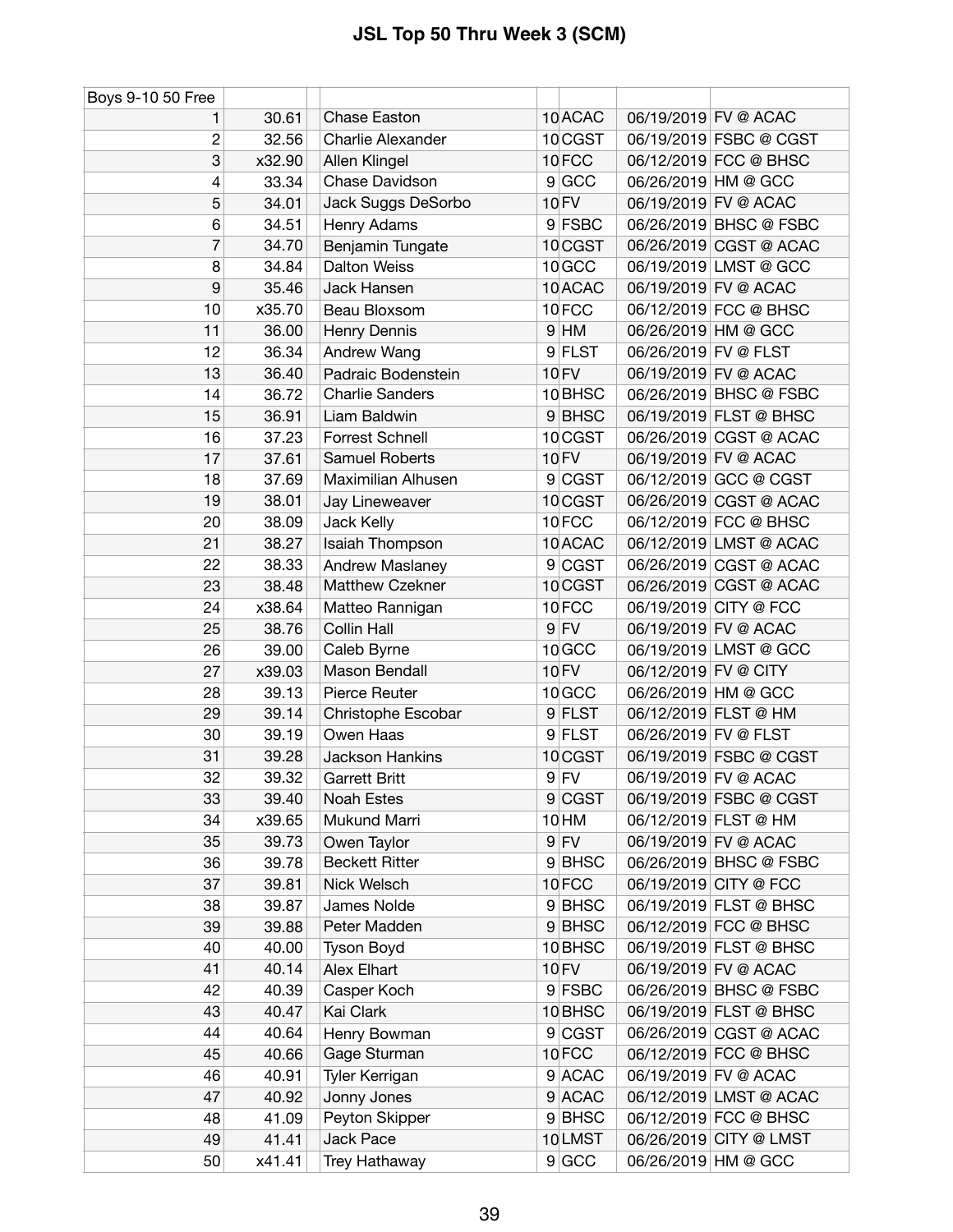| Boys 9-10 100 Free |          |                        |                    |                      |                        |
|--------------------|----------|------------------------|--------------------|----------------------|------------------------|
|                    | 1:07.67  | <b>Chase Easton</b>    | 10 ACAC            |                      | 06/19/2019 FV @ ACAC   |
| 2                  | 1:08.79  | Allen Klingel          | 10FCC              |                      | 06/12/2019 FCC @ BHSC  |
| 3                  | 1:14.34  | Charlie Alexander      | 10 CGST            |                      | 06/12/2019 GCC @ CGST  |
| 4                  | 1:17.94  | Jack Suggs DeSorbo     | 10 FV              | 06/26/2019 FV @ FLST |                        |
| 5                  | 1:18.16  | Henry Adams            | 9 FSBC             |                      | 06/26/2019 BHSC @ FSBC |
| 6                  | 1:19.15  | Chase Davidson         | 9 GCC              |                      | 06/26/2019 HM @ GCC    |
| 7                  | 1:20.73  | Henry Smith            | 9 BHSC             |                      | 06/26/2019 BHSC @ FSBC |
| 8                  | 1:23.94  | Padraic Bodenstein     | <b>10 FV</b>       | 06/26/2019 FV @ FLST |                        |
| 9                  | 1:24.78  | Benjamin Tungate       | 10 CGST            |                      | 06/12/2019 GCC @ CGST  |
| 10                 | 1:24.97  | Andrew Wang            | 9 FLST             | 06/26/2019 FV @ FLST |                        |
| 11                 | 1:25.47  | Jake Syms              | 10 FLST            |                      | 06/12/2019 FLST @ HM   |
| 12                 | 1:26.28  | Jack Hansen            | 10 ACAC            |                      | 06/26/2019 CGST @ ACAC |
| 13                 | 1:27.17  | Forrest Schnell        | 10 CGST            |                      | 06/26/2019 CGST @ ACAC |
| 14                 | 1:27.44  | Beau Bloxsom           | 10FCC              |                      | 06/26/2019 KWC @ FCC   |
| 15                 | x1:27.62 | Caleb Byrne            | 10 GCC             |                      | 06/12/2019 GCC @ CGST  |
| 16                 | 1:28.44  | Christophe Escobar     | 9 FLST             | 06/26/2019 FV @ FLST |                        |
| 17                 | 1:28.93  | Andrew Maslaney        | 9 CGST             |                      | 06/26/2019 CGST @ ACAC |
| 18                 | 1:29.04  | <b>Dalton Weiss</b>    | 10 GCC             |                      | 06/26/2019 HM @ GCC    |
| 19                 | 1:29.13  | Henry Dennis           | $9$ HM             |                      | 06/12/2019 FLST @ HM   |
| 20                 | 1:29.31  | Matteo Rannigan        | 10FCC              |                      | 06/26/2019 KWC @ FCC   |
| 21                 | 1:29.50  | Isaiah Thompson        | 10 ACAC            |                      | 06/26/2019 CGST @ ACAC |
| 22                 | 1:29.87  | Matthew Czekner        | 10 CGST            |                      | 06/26/2019 CGST @ ACAC |
| 23                 | 1:30.21  | <b>Teddy Murphy</b>    | $9$ FCC            |                      | 06/26/2019 KWC @ FCC   |
| 24                 | 1:30.88  | Reid Strassheim        | 10 GCC             |                      | 06/26/2019 HM @ GCC    |
| 25                 | 1:30.92  | <b>Charlie Sanders</b> | 10 <sub>BHSC</sub> |                      | 06/26/2019 BHSC @ FSBC |
| 26                 | 1:31.41  | Jay Lineweaver         | 10 CGST            |                      | 06/26/2019 CGST @ ACAC |
| 27                 | 1:31.50  | <b>Garrett Britt</b>   | $9$ FV             | 06/26/2019 FV @ FLST |                        |
| 28                 | 1:31.96  | Samuel Roberts         | <b>10 FV</b>       |                      | 06/19/2019 FV @ ACAC   |
| 29                 | 1:32.15  | Gage Sturman           | 10FCC              |                      | 06/26/2019 KWC @ FCC   |
| 30                 | 1:32.50  | Owen Haas              | 9 FLST             | 06/26/2019 FV @ FLST |                        |
| 31                 | 1:34.91  | James Nolde            | 9BHSC              |                      | 06/12/2019 FCC @ BHSC  |
| 32                 | 1:35.09  | <b>Hart Pate</b>       | 9 FSBC             |                      | 06/26/2019 BHSC @ FSBC |
| 33                 | 1:35.25  | Nick Welsch            | 10FCC              |                      | 06/26/2019 KWC @ FCC   |
| 34                 | x1:35.28 | Mason Bendall          | 10 FV              | 06/26/2019 FV @ FLST |                        |
| 35                 | 1:36.40  | Michael Kromkowski     | 10 CITY            |                      | 06/26/2019 CITY @ LMST |
| 36                 | 1:36.43  | Henry Bowman           | 9 CGST             |                      | 06/26/2019 CGST @ ACAC |
| 37                 | 1:36.47  | <b>Beckett Ritter</b>  | 9BHSC              |                      | 06/12/2019 FCC @ BHSC  |
| 38                 | 1:36.57  | Charles Schramm        | $9$ HM             |                      | 06/26/2019 HM @ GCC    |
| 39                 | 1:37.34  | Tyler Kerrigan         | 9 ACAC             |                      | 06/26/2019 CGST @ ACAC |
| 40                 | 1:37.56  | <b>Jack Pace</b>       | 10LMST             |                      | 06/26/2019 CITY @ LMST |
| 41                 | 1:38.37  | Hudson Brown           | 10 ACAC            |                      | 06/26/2019 CGST @ ACAC |
| 41                 | 1:38.37  | Alex Elhart            | 10 FV              |                      | 06/19/2019 FV @ ACAC   |
| 43                 | 1:38.56  | Owen Taylor            | $9$ FV             |                      | 06/19/2019 FV @ ACAC   |
| 43                 | 1:38.56  | Aaron Fairbanks        | 10LMST             |                      | 06/26/2019 CITY @ LMST |
| 45                 | 1:39.43  | <b>Carter Epperly</b>  | 10 ACAC            |                      | 06/26/2019 CGST @ ACAC |
| 46                 | 1:40.03  | Pierce Reuter          | 10 GCC             |                      | 06/12/2019 GCC @ CGST  |
| 46                 | 1:40.03  | Mitch Davis            | 10 GHG             | 06/26/2019 LG @ GHG  |                        |
| 48                 | 1:40.06  | <b>Brody Spangler</b>  | 9 LG               | 06/26/2019 LG @ GHG  |                        |
| 49                 | 1:40.56  | Simon Gewirtz          | 10 CITY            |                      | 06/26/2019 CITY @ LMST |
| 50                 | 1:40.83  | <b>Mikey Poncy</b>     | 10 CITY            |                      | 06/26/2019 CITY @ LMST |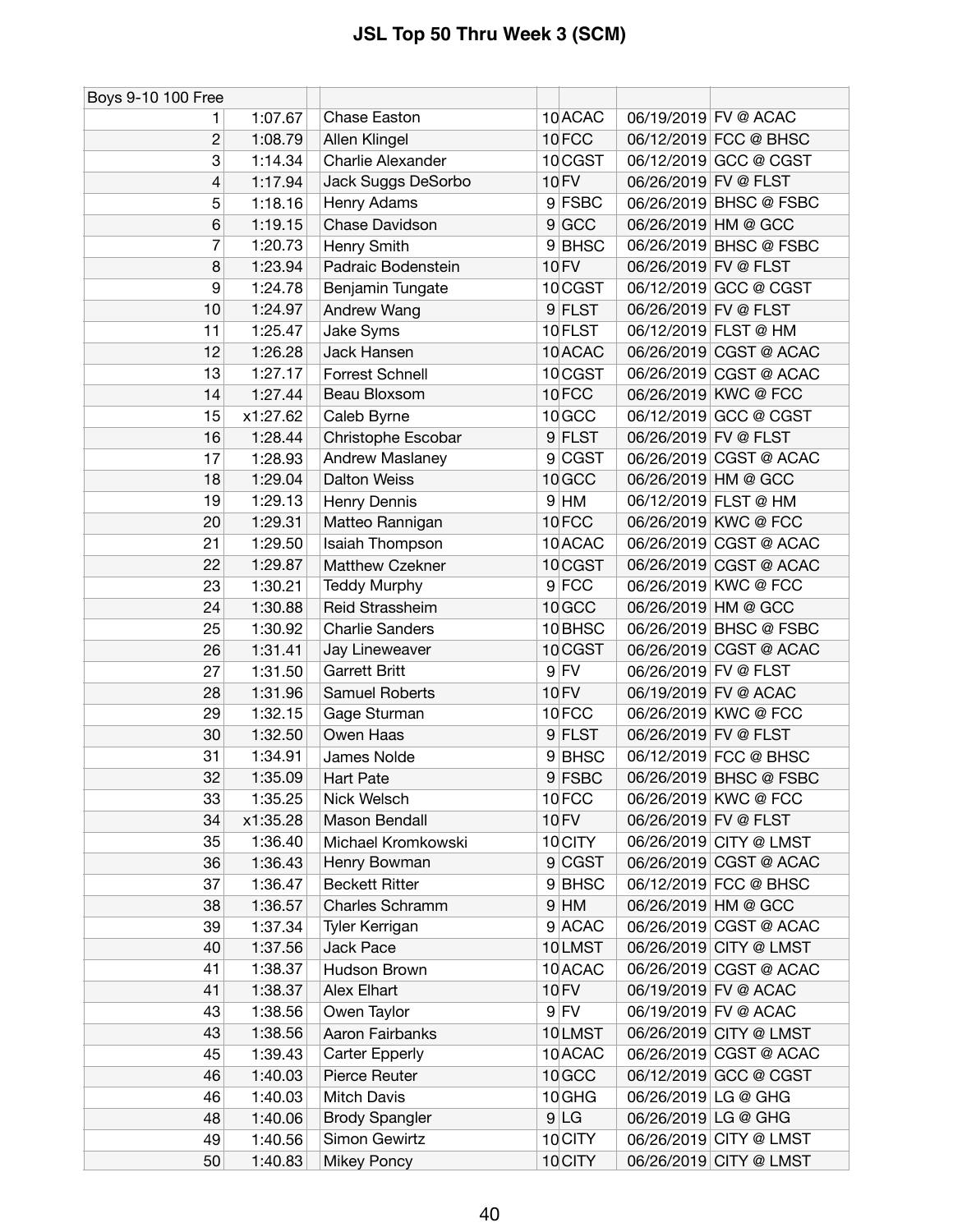| Boys 9-10 50 Back |                |                          |                    |                      |                        |
|-------------------|----------------|--------------------------|--------------------|----------------------|------------------------|
|                   | 37.37          | <b>Chase Easton</b>      | 10 ACAC            |                      | 06/26/2019 CGST @ ACAC |
| $\overline{c}$    | 41.27          | Henry Adams              | 9 FSBC             |                      | 06/12/2019 FSBC @ KWC  |
| 3                 | 41.46          | Isaiah Thompson          | 10 ACAC            |                      | 06/26/2019 CGST @ ACAC |
| 4                 | 41.79          | Beau Bloxsom             | 10FCC              |                      | 06/12/2019 FCC @ BHSC  |
| 5                 | 41.99          | Jack Hansen              | 10 ACAC            |                      | 06/19/2019 FV @ ACAC   |
| 6                 | 42.56          | Jack Suggs DeSorbo       | <b>10 FV</b>       | 06/26/2019 FV @ FLST |                        |
| 7                 | 44.54          | Pierce Reuter            | 10 GCC             |                      | 06/19/2019 LMST @ GCC  |
| 8                 | x44.97         | Henry Smith              | 9BHSC              |                      | 06/12/2019 FCC @ BHSC  |
| 9                 | 45.03          | Trey Hathaway            | 9 GCC              |                      | 06/19/2019 LMST @ GCC  |
| 10                | 45.56          | <b>Andrew Maslaney</b>   | 9 CGST             |                      | 06/26/2019 CGST @ ACAC |
| 11                | 45.62          | Henry Dennis             | $9$ HM             |                      | 06/26/2019 HM @ GCC    |
| 12                | 46.40          | Forrest Schnell          | 10 CGST            |                      | 06/26/2019 CGST @ ACAC |
| 13                | 46.71          | Samuel Roberts           | <b>10 FV</b>       |                      | 06/19/2019 FV @ ACAC   |
| 14                | 47.00          | Casper Koch              | 9 FSBC             |                      | 06/26/2019 BHSC @ FSBC |
| 15                | 47.59          | Matteo Rannigan          | 10FCC              |                      | 06/26/2019 KWC @ FCC   |
| 16                | 48.06          | Henry Simmons            | 10 CGST            |                      | 06/26/2019 CGST @ ACAC |
| 17                | 48.28          | Jack Kelly               | 10FCC              |                      | 06/12/2019 FCC @ BHSC  |
| 18                | 48.65          | Kai Clark                | 10 BHSC            |                      | 06/26/2019 BHSC @ FSBC |
| 19                | 48.86          | Liam Baldwin             | 9BHSC              |                      | 06/26/2019 BHSC @ FSBC |
| 20                | 49.14          | Owen Haas                | 9 FLST             |                      | 06/12/2019 FLST @ HM   |
| 21                | x49.25         | <b>Dalton Weiss</b>      | 10 GCC             |                      | 06/12/2019 GCC @ CGST  |
| 22                | 49.31          | Padraic Bodenstein       | <b>10 FV</b>       |                      | 06/19/2019 FV @ ACAC   |
| 23                | 49.50          | Jacob Hubbard            | 9 ACAC             |                      | 06/26/2019 CGST @ ACAC |
| 24                | 49.56          | Henry Bowman             | 9 CGST             |                      | 06/26/2019 CGST @ ACAC |
| 25                | 50.15          | Graham Johnston          | $9$ FCC            |                      | 06/12/2019 FCC @ BHSC  |
| 26                | 50.35          | Charles Schramm          | $9$ HM             | 06/26/2019 HM @ GCC  |                        |
| 27                | 50.61          | Maximilian Alhusen       | 9 CGST             |                      | 06/26/2019 CGST @ ACAC |
| 28                | 50.84          | Alex Elhart              | <b>10 FV</b>       | 06/26/2019 FV @ FLST |                        |
| 29                | 51.38          | <b>Harrison Williams</b> | 10 FAST            |                      | 06/25/2019 ELKS @ FAST |
| 30                | 51.50          | Gage Sturman             | 10FCC              |                      | 06/26/2019 KWC @ FCC   |
| 31                | 51.56          | <b>Tyson Boyd</b>        | 10 <sub>BHSC</sub> |                      | 06/12/2019 FCC @ BHSC  |
| 32                | 51.63          | Devan Agarwal            | 10 FLST            | 06/26/2019 FV @ FLST |                        |
| 33                | 51.68          | James Nolde              | 9 BHSC             |                      | 06/26/2019 BHSC @ FSBC |
| 34                | 51.72          | Peyton Skipper           | 9BHSC              |                      | 06/12/2019 FCC @ BHSC  |
| 35                | 52.14          | Nick Welsch              | 10FCC              |                      | 06/19/2019 CITY @ FCC  |
| 36                | 52.22          | Christophe Escobar       | 9 FLST             |                      | 06/12/2019 FLST @ HM   |
| 37                | 52.47          | Mason Bendall            | 10 FV              | 06/12/2019 FV @ CITY |                        |
| 38                | 52.55          | Hudson Brown             | 10 ACAC            |                      | 06/26/2019 CGST @ ACAC |
| 39                | 52.58          | Brody Lawson             | 9 ACAC             |                      | 06/19/2019 FV @ ACAC   |
| 40                | x52.96         | Michael Kromkowski       | 10 CITY            |                      | 06/26/2019 CITY @ LMST |
| 41                | 53.33          | <b>Brody Spangler</b>    | 9 LG               | 06/26/2019 LG @ GHG  |                        |
| 42                | 53.35          | Matthew Czekner          | 10 CGST            |                      | 06/12/2019 GCC @ CGST  |
| 43                | x53.41         | Judah Kenner             | 10 CITY            | 06/12/2019 FV @ CITY |                        |
| 43                | x53.41         | <b>Collin Hall</b>       | $9$ FV             | 06/12/2019 FV @ CITY |                        |
| 45                | 53.62          | Owen Taylor              | $9$ FV             |                      | 06/19/2019 FV @ ACAC   |
| 46                |                | Max Tungate              | 9 CGST             |                      | 06/19/2019 FSBC @ CGST |
| 47                | 54.19<br>54.22 |                          |                    |                      | 06/12/2019 FLST @ HM   |
|                   |                | Carter Coleman           | 10 FLST<br>10 GCC  |                      | 06/19/2019 LMST @ GCC  |
| 48                | 54.41          | <b>Brett Curry</b>       |                    |                      |                        |
| 49                | 54.43          | Ethan Salvatierra        | 10 FSBC            |                      | 06/26/2019 BHSC @ FSBC |
| 50                | 54.59          | Hart Pate                | 9 FSBC             |                      | 06/26/2019 BHSC @ FSBC |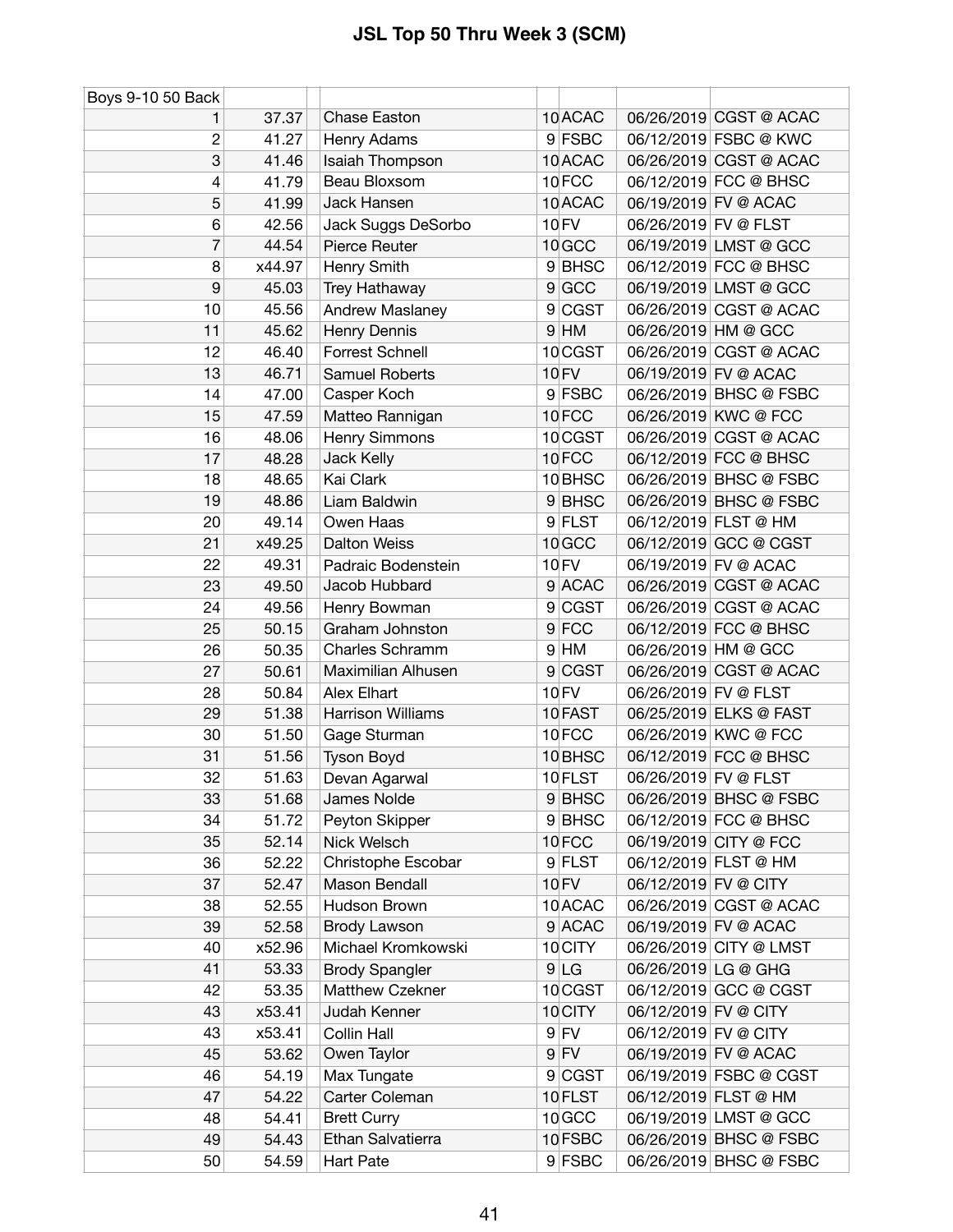| Boys 9-10 50 Breast |        |                          |                    |                        |
|---------------------|--------|--------------------------|--------------------|------------------------|
| 1                   | 44.35  | Chase Davidson           | 9 GCC              | 06/26/2019 HM @ GCC    |
| $\overline{c}$      | 46.37  | Jack Suggs DeSorbo       | <b>10 FV</b>       | 06/19/2019 FV @ ACAC   |
| 3                   | 46.40  | Benjamin Tungate         | 10 CGST            | 06/26/2019 CGST @ ACAC |
| 4                   | 48.12  | <b>Beckett Ritter</b>    | 9BHSC              | 06/12/2019 FCC @ BHSC  |
| 5                   | 48.22  | Caleb Byrne              | 10 GCC             | 06/26/2019 HM @ GCC    |
| 6                   | 48.63  | Chase Easton             | 10 ACAC            | 06/12/2019 LMST @ ACAC |
| 7                   | 49.50  | Jack Hansen              | 10 ACAC            | 06/26/2019 CGST @ ACAC |
| 8                   | 49.66  | Ronan Smith              | 10 <sub>CCC</sub>  | 06/12/2019 CCC @ GHG   |
| 9                   | 50.48  | Andrew Wang              | 9 FLST             | 06/26/2019 FV @ FLST   |
| 10                  | 51.41  | <b>Noah Estes</b>        | 9 CGST             | 06/26/2019 CGST @ ACAC |
| 11                  | 51.75  | Mikey Poncy              | 10 CITY            | 06/12/2019 FV @ CITY   |
| 12                  | 51.76  | Seth Raffinan            | 10 <sub>BHSC</sub> | 06/26/2019 BHSC @ FSBC |
| 12                  | 51.76  | Tyler Kerrigan           | 9 ACAC             | 06/26/2019 CGST @ ACAC |
| 14                  | 51.81  | <b>Charlie Sanders</b>   | 10 BHSC            | 06/19/2019 FLST @ BHSC |
| 15                  | 52.97  | Peter Madden             | 9BHSC              | 06/12/2019 FCC @ BHSC  |
| 16                  | 53.22  | Owen Haas                | 9 FLST             | 06/19/2019 FLST @ BHSC |
| 17                  | 53.31  | Mason Bendall            | 10 FV              | 06/19/2019 FV @ ACAC   |
| 18                  | 53.75  | Jake Syms                | 10 FLST            | 06/12/2019 FLST @ HM   |
| 19                  | x53.97 | Henry Dennis             | $9$ HM             | 06/12/2019 FLST @ HM   |
| 20                  | 54.25  | Samuel Roberts           | 10 FV              | 06/12/2019 FV @ CITY   |
| 21                  | 54.34  | <b>Jackson Hankins</b>   | 10 CGST            | 06/26/2019 CGST @ ACAC |
| 22                  | 54.44  | Alex Elhart              | <b>10 FV</b>       | 06/12/2019 FV @ CITY   |
| 23                  | 54.50  | Collin Hall              | $9$ FV             | 06/19/2019 FV @ ACAC   |
| 24                  | 54.57  | Henry Smith              | 9BHSC              | 06/26/2019 BHSC @ FSBC |
| 25                  | 55.07  | Jack Fisher              | 10 ACAC            | 06/26/2019 CGST @ ACAC |
| 26                  | 55.18  | <b>Garrett Britt</b>     | $9$ FV             | 06/19/2019 FV @ ACAC   |
| 27                  | x55.25 | Padraic Bodenstein       | <b>10 FV</b>       | 06/26/2019 FV @ FLST   |
| 28                  | 55.34  | Liam Little              | 9BHSC              | 06/26/2019 BHSC @ FSBC |
| 29                  | 55.49  | Casen Soriano            | 10LG               | 06/26/2019 LG @ GHG    |
| 30                  | 55.72  | Christophe Escobar       | 9 FLST             | 06/19/2019 FLST @ BHSC |
| 31                  | 55.75  | Simon Gewirtz            | 10 CITY            | 06/26/2019 CITY @ LMST |
| 32                  | 55.78  | <b>Mitch Davis</b>       | 10 GHG             | 06/26/2019 LG @ GHG    |
| 33                  | 56.07  | Jones Kestner            | 10 FSBC            | 06/26/2019 BHSC @ FSBC |
| 34                  | 56.15  | Michael Kromkowski       | 10 CITY            | 06/19/2019 CITY @ FCC  |
| 35                  | 56.50  | Will Scanlon             | 10 ACAC            | 06/26/2019 CGST @ ACAC |
| 36                  | 57.64  | Gage Sturman             | 10FCC              | 06/26/2019 KWC @ FCC   |
| 37                  | 57.72  | Gurmat Saini             | 10 CGST            | 06/12/2019 GCC @ CGST  |
| 38                  | x57.85 | Mukund Marri             | 10 HM              | 06/12/2019 FLST @ HM   |
| 39                  | 58.13  | Cj McCall                | 10 BHSC            | 06/26/2019 BHSC @ FSBC |
| 40                  | 58.19  | Liam Baldwin             | 9BHSC              | 06/12/2019 FCC @ BHSC  |
| 41                  | 58.34  | Matteo Rannigan          | 10FCC              | 06/26/2019 KWC @ FCC   |
| 42                  | 58.37  | Callum Hamilton          | 9 CGST             | 06/26/2019 CGST @ ACAC |
| 43                  | 58.58  | Matthew Czekner          | 10 CGST            | 06/26/2019 CGST @ ACAC |
| 44                  | 58.91  | <b>Harrison Williams</b> | 10 FAST            | 06/25/2019 ELKS @ FAST |
| 45                  | 59.00  | Jacob Miller             | 10 FLST            | 06/26/2019 FV @ FLST   |
| 45                  | 59.00  | Zachary Binter           | $9$ FLST           | 06/19/2019 FLST @ BHSC |
| 47                  | 59.07  | Max Tungate              | 9 CGST             | 06/26/2019 CGST @ ACAC |
| 48                  | 59.16  | Aj Wilkins               | 10 CITY            | 06/26/2019 CITY @ LMST |
| 49                  | 59.31  | Christian Chirichetti    | 10 BHSC            | 06/26/2019 BHSC @ FSBC |
| 50                  | 59.69  | Everett Brubaker         | 9 ACAC             | 06/19/2019 FV @ ACAC   |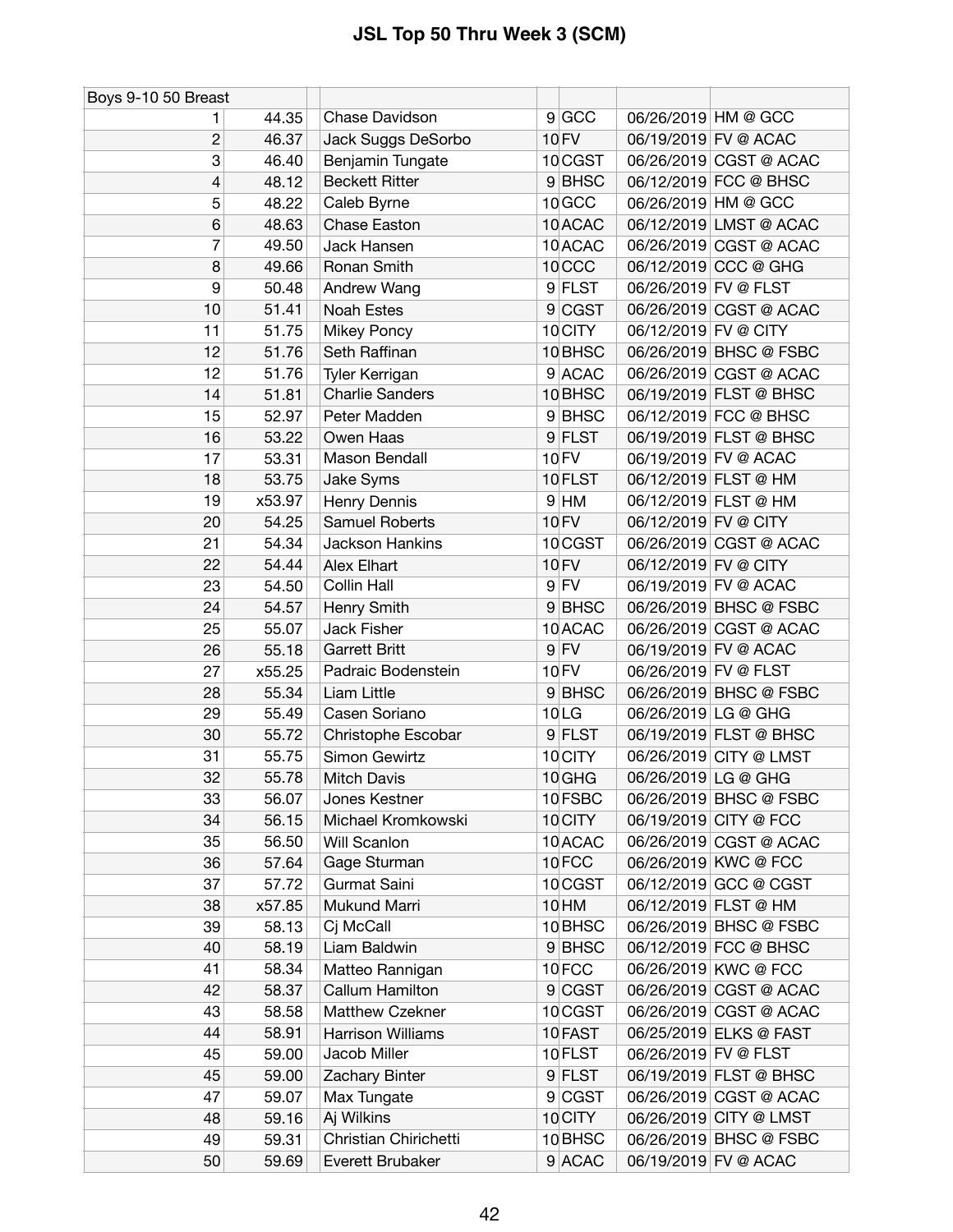| Boys 9-10 50 Fly |         |                        |                   |                            |
|------------------|---------|------------------------|-------------------|----------------------------|
| 1                | 34.61   | <b>Chase Easton</b>    | 10 ACAC           | 06/26/2019 CGST @ ACAC     |
| $\overline{c}$   | 34.77   | Charlie Alexander      | 10 CGST           | 06/26/2019 CGST @ ACAC     |
| 3                | 35.44   | Allen Klingel          | 10FCC             | 06/12/2019 FCC @ BHSC      |
| 4                | 39.87   | Ronan Smith            | 10 <sub>CCC</sub> | 06/12/2019 CCC @ GHG       |
| 5                | x42.47  | Chase Davidson         | $9$ GCC           | 06/26/2019 HM @ GCC        |
| 6                | 42.94   | Beau Bloxsom           | 10FCC             | 06/19/2019 CITY @ FCC      |
| 7                | 43.67   | <b>Jack Hansen</b>     | 10 ACAC           | 06/12/2019 LMST @ ACAC     |
| 8                | 43.97   | Padraic Bodenstein     | <b>10 FV</b>      | 06/26/2019 FV @ FLST       |
| 9                | 44.24   | Benjamin Tungate       | 10 CGST           | 06/26/2019 CGST @ ACAC     |
| 10               | 44.55   | Henry Smith            | 9BHSC             | 06/26/2019 BHSC @ FSBC     |
| 11               | 44.59   | <b>Dalton Weiss</b>    | 10 GCC            | 06/19/2019 LMST @ GCC      |
| 12               | 44.79   | Samuel Roberts         | <b>10 FV</b>      | 06/26/2019 FV @ FLST       |
| 13               | 45.25   | <b>Hart Pate</b>       | 9 FSBC            | 06/26/2019 BHSC @ FSBC     |
| 14               | 45.45   | <b>Garrett Britt</b>   | $9$ FV            | 06/19/2019 FV @ ACAC       |
| 15               | 46.28   | Andrew Wang            | 9 FLST            | 06/12/2019 FLST @ HM       |
| 16               | 47.58   | Isaiah Thompson        | 10 ACAC           | 06/12/2019 LMST @ ACAC     |
| 17               | 48.78   | Alex Elhart            | 10 FV             | 06/26/2019 FV @ FLST       |
| 18               | 48.82   | <b>Beckett Ritter</b>  | 9BHSC             | 06/26/2019 BHSC @ FSBC     |
| 19               | 48.99   | Casper Koch            | 9 FSBC            | 06/26/2019 BHSC @ FSBC     |
| 20               | 49.78   | Henry Dennis           | $9$ HM            | 06/26/2019 HM @ GCC        |
| 21               | 49.80   | Tyler Kerrigan         | 9 ACAC            | 06/26/2019 CGST @ ACAC     |
| 22               | 49.99   | <b>Jackson Hankins</b> | 10 CGST           | 06/26/2019 CGST @ ACAC     |
| 23               | 50.56   | Graham Johnston        | $9$ FCC           | 06/12/2019 FCC @ BHSC      |
| 24               | 50.75   | Pierce Reuter          | 10 GCC            | 06/26/2019 HM @ GCC        |
| 25               | 51.62   | <b>Charlie Sanders</b> | 10 BHSC           | 06/26/2019 BHSC @ FSBC     |
| 26               | 51.72   | Forrest Schnell        | 10 CGST           | 06/12/2019 GCC @ CGST      |
| 27               | 51.78   | Mason Bendall          | <b>10 FV</b>      | 06/26/2019 FV @ FLST       |
| 28               | 52.15   | Garrett DeBoer         | <b>10 FV</b>      | 06/26/2019 FV @ FLST       |
| 29               | 53.08   | <b>Taylor Goff</b>     | 10 GHG            | 06/18/2019 GHG @ ELKS      |
| 30               | 53.55   | Owen Taylor            | $9$ FV            | 06/19/2019 FV @ ACAC       |
| 31               | 54.18   | <b>Teddy Murphy</b>    | $9$ FCC           | 06/26/2019 KWC @ FCC       |
| 32               | 54.25   | Trey Hathaway          | 9 GCC             | 06/19/2019 LMST @ GCC      |
| 33               | 54.42   | Peyton Skipper         | 9BHSC             | 06/26/2019 BHSC @ FSBC     |
| 34               | 54.59   | <b>Charlie Smith</b>   | 9 GCC             | 06/12/2019 GCC @ CGST      |
| 35               | 54.65   | Christophe Escobar     | $9$ FLST          | 06/26/2019 FV @ FLST       |
| 36               | x54.87  | Michael Kromkowski     | 10 CITY           | 06/19/2019 CITY @ FCC      |
| 37               | 54.97   | Maximilian Alhusen     | 9 CGST            | 06/12/2019 GCC @ CGST      |
| 38               | 55.33   | Collin Hall            | $9$ FV            | 06/19/2019 FV @ ACAC       |
| 39               | 57.88   | Devan Agarwal          | 10 FLST           | 06/26/2019 FV @ FLST       |
| 40               | 58.10   | Camden Hull            | 10 HM             | 06/12/2019 FLST @ HM       |
| 41               | 58.19   | Elijah Nelson          | $9$ HM            | 06/26/2019 HM @ GCC        |
| 42               | 58.81   | Finn Smith             | 9 CGST            | 06/12/2019 GCC @ CGST      |
| 43               | 1:00.91 | Zachary Binter         | $9$ FLST          | 06/26/2019 FV @ FLST       |
| 44               | 1:01.78 | Casen Soriano          | 10 <sub>LG</sub>  | 06/12/2019 FAST, ELKS @ LG |
| 45               | 1:02.18 | Ethan Salvatierra      | 10 FSBC           | 06/12/2019 FSBC @ KWC      |
| 46               | 1:02.27 | Jonny Jones            | 9 ACAC            | 06/26/2019 CGST @ ACAC     |
| 47               | 1:02.66 | Charles Schramm        | $9$ HM            | 06/12/2019 FLST @ HM       |
| 48               | 1:03.40 | Harrison Williams      | 10 FAST           | 06/19/2019 CCC @ FAST      |
| 49               | 1:04.22 | Simon Gewirtz          | 10 CITY           | 06/19/2019 CITY @ FCC      |
| 50               | 1:04.33 | Mukund Marri           | 10 HM             | 06/12/2019 FLST @ HM       |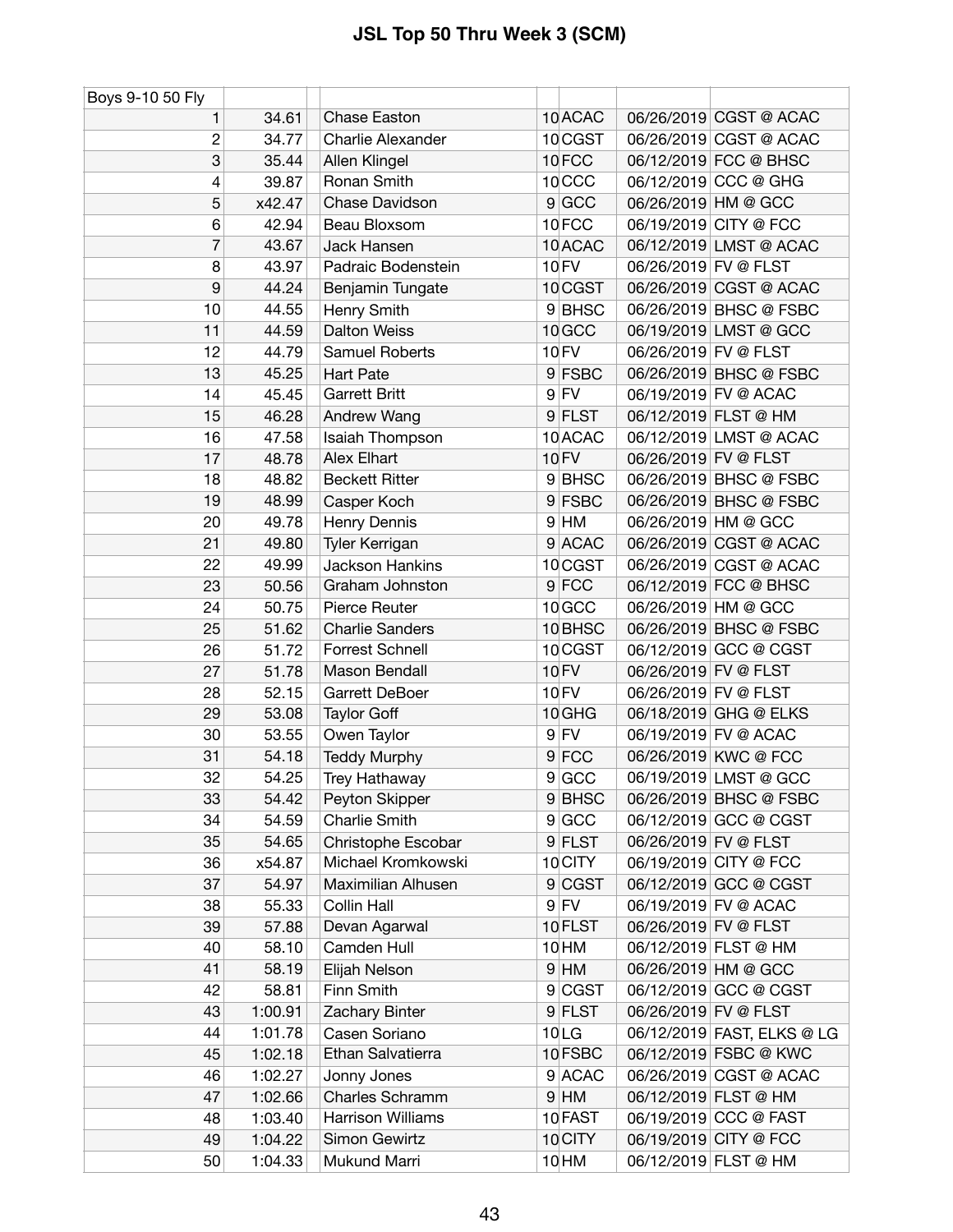| Boys 9-10 100 IM |          |                          |                   |                        |
|------------------|----------|--------------------------|-------------------|------------------------|
| 1                | 1:26.88  | <b>Charlie Alexander</b> | 10 CGST           | 06/19/2019 FSBC @ CGST |
| $\overline{c}$   | 1:27.59  | Chase Davidson           | 9 GCC             | 06/19/2019 LMST @ GCC  |
| 3                | 1:27.72  | Ronan Smith              | 10 <sub>CCC</sub> | 06/19/2019 CCC @ FAST  |
| $\overline{4}$   | 1:30.18  | Jake Syms                | 10 FLST           | 06/19/2019 FLST @ BHSC |
| 5                | 1:30.49  | Henry Smith              | 9BHSC             | 06/19/2019 FLST @ BHSC |
| 6                | 1:31.81  | Benjamin Tungate         | 10 CGST           | 06/19/2019 FSBC @ CGST |
| 7                | 1:34.00  | Beau Bloxsom             | 10FCC             | 06/19/2019 CITY @ FCC  |
| 8                | 1:34.78  | Andrew Wang              | $9$ FLST          | 06/19/2019 FLST @ BHSC |
| 9                | 1:38.25  | <b>Beckett Ritter</b>    | 9 BHSC            | 06/19/2019 FLST @ BHSC |
| 10               | 1:38.35  | <b>Dalton Weiss</b>      | 10 GCC            | 06/19/2019 LMST @ GCC  |
| 11               | 1:40.03  | <b>Charlie Sanders</b>   | 10 BHSC           | 06/19/2019 FLST @ BHSC |
| 12               | 1:41.37  | Liam Baldwin             | 9BHSC             | 06/19/2019 FLST @ BHSC |
| 13               | 1:42.88  | Christophe Escobar       | 9 FLST            | 06/19/2019 FLST @ BHSC |
| 14               | 1:43.81  | Peter Madden             | 9BHSC             | 06/19/2019 FLST @ BHSC |
| 15               | 1:45.75  | Owen Haas                | 9 FLST            | 06/19/2019 FLST @ BHSC |
| 16               | 1:45.87  | Maximilian Alhusen       | 9 CGST            | 06/19/2019 FSBC @ CGST |
| 17               | 1:47.15  | Reid Strassheim          | 10 GCC            | 06/19/2019 LMST @ GCC  |
| 18               | 1:48.03  | Pierce Reuter            | 10 GCC            | 06/19/2019 LMST @ GCC  |
| 19               | x1:50.50 | James Nolde              | 9 BHSC            | 06/19/2019 FLST @ BHSC |
| 20               | 1:50.91  | Michael Kromkowski       | 10 CITY           | 06/19/2019 CITY @ FCC  |
| 21               | 1:54.25  | Liam Little              | 9 BHSC            | 06/19/2019 FLST @ BHSC |
| 22               | 1:54.84  | <b>Teddy Murphy</b>      | $9$ FCC           | 06/19/2019 CITY @ FCC  |
| 23               | 1:55.00  | <b>Hart Pate</b>         | 9 FSBC            | 06/19/2019 FSBC @ CGST |
| 24               | 1:56.28  | Nolan Stype              | 10 CGST           | 06/19/2019 FSBC @ CGST |
| 25               | 1:56.65  | Luke Kronebusch          | 10 FLST           | 06/19/2019 FLST @ BHSC |
| 26               | 1:56.95  | <b>Taylor Goff</b>       | 10 GHG            | 06/18/2019 GHG @ ELKS  |
| 27               | 1:58.34  | Judah Kenner             | 10 CITY           | 06/19/2019 CITY @ FCC  |
| 28               | 1:58.95  | Camden Hull              | 10 HM             | 06/19/2019 HM @ KWC    |
| 29               | 1:59.28  | Jack Drumheller          | 9 KWC             | 06/19/2019 HM @ KWC    |
| 30               | 1:59.47  | <b>Mikey Poncy</b>       | 10 CITY           | 06/19/2019 CITY @ FCC  |
| 31               | 1:59.50  | Aaron Fairbanks          | 10LMST            | 06/19/2019 LMST @ GCC  |
| 32               | 2:01.91  | Benjamin Rapp            | 9 FSBC            | 06/19/2019 FSBC @ CGST |
| 33               | 2:02.41  | Zachary Binter           | 9 FLST            | 06/19/2019 FLST @ BHSC |
| 34               | 2:02.81  | Mick Wade                | 10 FSBC           | 06/19/2019 FSBC @ CGST |
| 35               | 2:03.79  | Ethan Salvatierra        | 10 FSBC           | 06/19/2019 FSBC @ CGST |
| 36               | 2:05.03  | Simon Gewirtz            | 10 CITY           | 06/19/2019 CITY @ FCC  |
| 37               | 2:05.06  | Milo Grossman            | 9BHSC             | 06/19/2019 FLST @ BHSC |
| 38               | 2:06.44  | <b>Christian Kibler</b>  | $9$ GHG           | 06/18/2019 GHG @ ELKS  |
| 39               | 2:08.76  | Alex Scott               | 10 HM             | 06/19/2019 HM @ KWC    |
| 40               | 2:13.94  | <b>Grant Pinson</b>      | 9 CGST            | 06/19/2019 FSBC @ CGST |
| 41               | 2:15.53  | Conor Costello           | 9 FLST            | 06/19/2019 FLST @ BHSC |
| 42               | 2:16.97  | Asher Walton             | 9BHSC             | 06/19/2019 FLST @ BHSC |
| 43               | 2:31.17  | Grayson Corradino        | 9 KWC             | 06/19/2019 HM @ KWC    |
|                  |          |                          |                   |                        |
|                  |          |                          |                   |                        |
|                  |          |                          |                   |                        |
|                  |          |                          |                   |                        |
|                  |          |                          |                   |                        |
|                  |          |                          |                   |                        |
|                  |          |                          |                   |                        |
|                  |          |                          |                   |                        |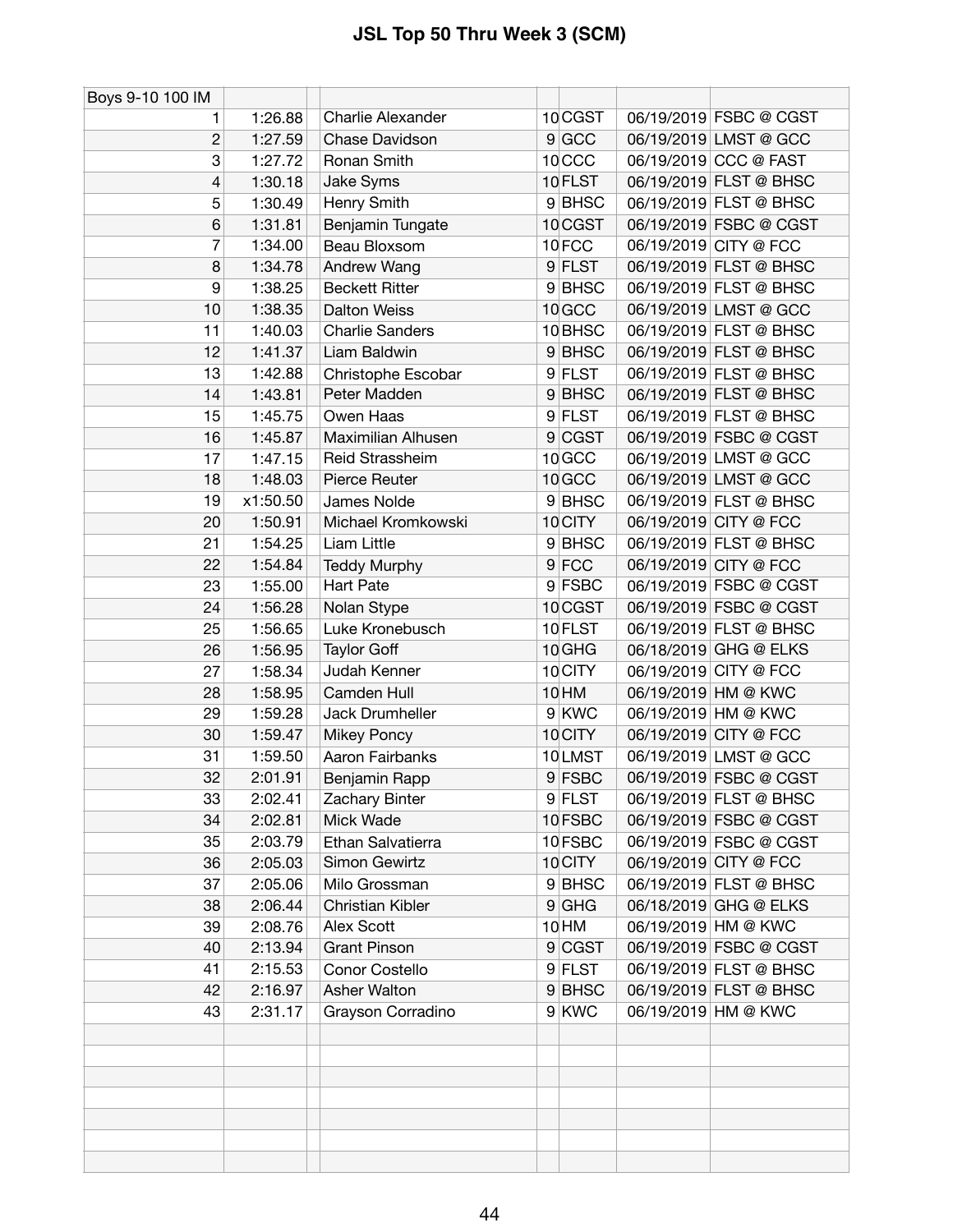| Boys 11-12 50 Free |        |                       |                   |                      |                        |
|--------------------|--------|-----------------------|-------------------|----------------------|------------------------|
|                    | 25.83  | Thomas Heilman        | 12 CGST           |                      | 06/26/2019 CGST @ ACAC |
| $\boldsymbol{2}$   | 28.01  | Lance Elmore          | 12 ACAC           |                      | 06/19/2019 FV @ ACAC   |
| 3                  | x28.16 | Will Browne           | 12 FCC            |                      | 06/26/2019 KWC @ FCC   |
| 4                  | 28.33  | Joshua Hodges         | 12 ACAC           |                      | 06/26/2019 CGST @ ACAC |
| 5                  | 29.38  | <b>Travis Hitt</b>    | 12 BHSC           |                      | 06/19/2019 FLST @ BHSC |
| 6                  | 30.34  | <b>Bradley Sawyer</b> | 11 ACAC           |                      | 06/19/2019 FV @ ACAC   |
| $\overline{7}$     | 30.45  | <b>Tanner Kidd</b>    | $12$ HM           |                      | 06/19/2019 HM @ KWC    |
| 8                  | 30.98  | Aiden Zhu             | 12 ACAC           |                      | 06/19/2019 FV @ ACAC   |
| $\boldsymbol{9}$   | 31.10  | Ben Wesson            | <b>12 FV</b>      |                      | 06/19/2019 FV @ ACAC   |
| 10                 | 31.16  | Graham Dugas          | 12 ACAC           |                      | 06/19/2019 FV @ ACAC   |
| 11                 | 31.22  | Cooper Weiss          | 12 GCC            |                      | 06/19/2019 LMST @ GCC  |
| 12                 | 31.47  | Andy Pham             | 12 ACAC           |                      | 06/19/2019 FV @ ACAC   |
| 13                 | 31.48  | <b>Chase Owens</b>    | 12 CGST           |                      | 06/26/2019 CGST @ ACAC |
| 14                 | 31.67  | <b>Colby Grimes</b>   | 12 BHSC           |                      | 06/26/2019 BHSC @ FSBC |
| 15                 | 31.70  | Will Charlton         | 11 FSBC           |                      | 06/26/2019 BHSC @ FSBC |
| 16                 | 32.73  | Asa Moody             | 12 FV             |                      | 06/19/2019 FV @ ACAC   |
| 17                 | 32.77  | Andrew Killian        | $11$ FV           |                      | 06/19/2019 FV @ ACAC   |
| 18                 | 32.91  | Alex Root             | 12 FLST           | 06/26/2019 FV @ FLST |                        |
| 19                 | 32.98  | Sam Bledsoe           | 12 BHSC           |                      | 06/26/2019 BHSC @ FSBC |
| 20                 | 33.03  | Aiden Ding            | 11 FLST           | 06/26/2019 FV @ FLST |                        |
| 21                 | 33.32  | <b>Brady Davis</b>    | 12 GCC            |                      | 06/19/2019 LMST @ GCC  |
| 22                 | 33.34  | Nate Dixon            | 11 CGST           |                      | 06/26/2019 CGST @ ACAC |
| 23                 | 33.46  | Alex Ashby            | 11 ACAC           |                      | 06/19/2019 FV @ ACAC   |
| 24                 | 33.52  | Jack Hathaway         | 12 BHSC           |                      | 06/26/2019 BHSC @ FSBC |
| 25                 | 33.61  | Ryan Fix              | $11$ HM           |                      | 06/19/2019 HM @ KWC    |
| 26                 | 33.65  | Vincent Chung         | 12 FLST           | 06/26/2019 FV @ FLST |                        |
| 27                 | 33.97  | John Zevgolis         | $11$ CGST         |                      | 06/19/2019 FSBC @ CGST |
| 28                 | 34.11  | Nolan Liang           | 12 CGST           |                      | 06/26/2019 CGST @ ACAC |
| 29                 | x34.12 | Brayden King          | $11$ FLST         | 06/26/2019 FV @ FLST |                        |
| 30                 | 34.20  | Daniel Cramer         | $11$ FSBC         |                      | 06/26/2019 BHSC @ FSBC |
| 31                 | 34.21  | Carter Boyd           | 12 BHSC           |                      | 06/26/2019 BHSC @ FSBC |
| 32                 | 34.26  | Dylan Halbert         | 12 FSBC           |                      | 06/26/2019 BHSC @ FSBC |
| 33                 | 34.70  | Ryan Bersuder         | 12 ACAC           |                      | 06/26/2019 CGST @ ACAC |
| 34                 | 34.82  | Jackson Skipper       | 11 BHSC           |                      | 06/26/2019 BHSC @ FSBC |
| 35                 | 35.02  | Kyle Rajapakse        | $11$ FV           |                      | 06/19/2019 FV @ ACAC   |
| 36                 | 35.25  | Matthew Mayo          | 12 FLST           | 06/26/2019 FV @ FLST |                        |
| 37                 | 35.30  | Finnegan Driscoll     | 12 CGST           |                      | 06/26/2019 CGST @ ACAC |
| 38                 | 35.38  | Sam Mahoney           | 12 <sub>CCC</sub> |                      | 06/19/2019 CCC @ FAST  |
| 39                 | x35.63 | Easton English        | 12FCC             |                      | 06/12/2019 FCC @ BHSC  |
| 40                 | 35.64  | Ashton Hunt           | 11 CGST           |                      | 06/26/2019 CGST @ ACAC |
| 41                 | 35.80  | Ryan Steeper          | 12 ACAC           |                      | 06/26/2019 CGST @ ACAC |
| 42                 | 36.06  | <b>Andrew Davis</b>   | 12 GCC            |                      | 06/26/2019 HM @ GCC    |
| 43                 | 36.14  | Owen Cullaty          | $11$ FV           |                      | 06/19/2019 FV @ ACAC   |
| 44                 | 36.35  | <b>Walter Pilkey</b>  | 11 <sub>KWC</sub> |                      | 06/19/2019 HM @ KWC    |
| 45                 | 36.47  | <b>Collier Easton</b> | 12 ACAC           |                      | 06/19/2019 FV @ ACAC   |
| 46                 | 36.50  | Carter Kelly          | 11FCC             |                      | 06/12/2019 FCC @ BHSC  |
| 47                 | 36.58  | Grady Wilkerson       | 11 ACAC           |                      | 06/26/2019 CGST @ ACAC |
| 48                 | 36.78  | Zebedee Bowers        | 12 KWC            |                      | 06/12/2019 FSBC @ KWC  |
| 49                 | 36.79  | Henry Messinger       | 12 KWC            |                      | 06/12/2019 FSBC @ KWC  |
|                    |        |                       |                   |                      |                        |
| 50                 | 36.91  | Eli Shue              | $11$ FLST         |                      | 06/19/2019 FLST @ BHSC |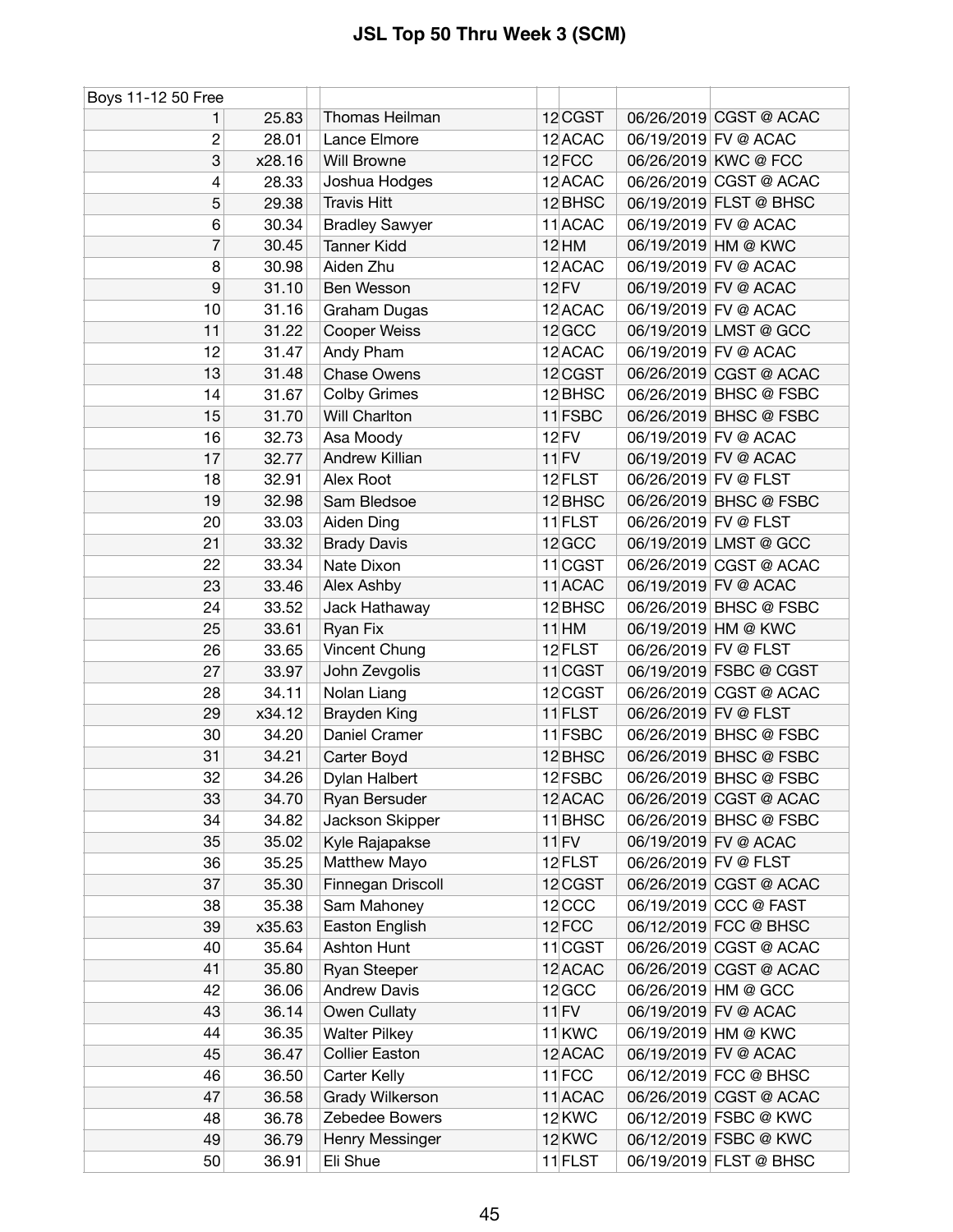| Boys 11-12 100 Free |          |                       |              |                      |                        |
|---------------------|----------|-----------------------|--------------|----------------------|------------------------|
| 1.                  | 58.67    | Thomas Heilman        | 12 CGST      |                      | 06/26/2019 CGST @ ACAC |
| $\overline{c}$      | 1:01.57  | Will Browne           | 12 FCC       | 06/26/2019 KWC @ FCC |                        |
| 3                   | 1:01.60  | <b>Travis Hitt</b>    | 12 BHSC      |                      | 06/12/2019 FCC @ BHSC  |
| 4                   | 1:04.31  | <b>Tanner Kidd</b>    | <b>12 HM</b> | 06/26/2019 HM @ GCC  |                        |
| 5                   | 1:04.49  | Joshua Hodges         | 12 ACAC      | 06/19/2019 FV @ ACAC |                        |
| 6                   | 1:06.52  | Lance Elmore          | 12 ACAC      |                      | 06/26/2019 CGST @ ACAC |
| 7                   | 1:07.81  | <b>Bradley Sawyer</b> | 11 ACAC      |                      | 06/26/2019 CGST @ ACAC |
| 8                   | 1:10.47  | Cooper Weiss          | 12 GCC       |                      | 06/12/2019 GCC @ CGST  |
| 9                   | 1:11.90  | Ben Wesson            | 12 FV        | 06/26/2019 FV @ FLST |                        |
| 10                  | 1:11.96  | Aiden Zhu             | 12 ACAC      |                      | 06/12/2019 LMST @ ACAC |
| 11                  | 1:12.83  | <b>Colby Grimes</b>   | 12 BHSC      |                      | 06/26/2019 BHSC @ FSBC |
| 12                  | 1:13.59  | Aiden Ding            | 11 FLST      | 06/26/2019 FV @ FLST |                        |
| 13                  | 1:13.86  | Will Charlton         | 11 FSBC      |                      | 06/12/2019 FSBC @ KWC  |
| 14                  | 1:14.46  | Alex Ashby            | 11 ACAC      | 06/19/2019 FV @ ACAC |                        |
| 15                  | 1:14.75  | Sam Bledsoe           | 12 BHSC      |                      | 06/12/2019 FCC @ BHSC  |
| 16                  | x1:15.31 | Asa Moody             | 12 FV        | 06/26/2019 FV @ FLST |                        |
| 17                  | 1:15.40  | Ryan Fix              | $11$ HM      | 06/26/2019 HM @ GCC  |                        |
| 18                  | 1:17.00  | Chase Owens           | 12 CGST      |                      | 06/26/2019 CGST @ ACAC |
| 19                  | 1:17.68  | Graham Dugas          | 12 ACAC      | 06/19/2019 FV @ ACAC |                        |
| 20                  | 1:18.25  | Alex Root             | 12 FLST      | 06/12/2019 FLST @ HM |                        |
| 21                  | 1:18.90  | Jack Hathaway         | 12 BHSC      |                      | 06/26/2019 BHSC @ FSBC |
| 22                  | 1:19.09  | John Zevgolis         | $11$ CGST    |                      | 06/12/2019 GCC @ CGST  |
| 23                  | 1:19.27  | Jackson Skipper       | 11 BHSC      |                      | 06/26/2019 BHSC @ FSBC |
| 24                  | 1:19.29  | Andrew Killian        | $11$ FV      | 06/26/2019 FV @ FLST |                        |
| 25                  | 1:19.62  | Carter Boyd           | 12 BHSC      |                      | 06/26/2019 BHSC @ FSBC |
| 26                  | 1:20.90  | Ryan Bersuder         | 12 ACAC      |                      | 06/26/2019 CGST @ ACAC |
| 26                  | 1:20.90  | Daniel Cramer         | $11$ FSBC    |                      | 06/12/2019 FSBC @ KWC  |
| 28                  | 1:20.96  | Nate Dixon            | 11 CGST      |                      | 06/26/2019 CGST @ ACAC |
| 29                  | 1:21.24  | <b>Collier Easton</b> | 12 ACAC      |                      | 06/12/2019 LMST @ ACAC |
| 30                  | 1:21.34  | Easton English        | 12 FCC       |                      | 06/12/2019 FCC @ BHSC  |
| 31                  | x1:22.22 | Vincent Chung         | 12 FLST      | 06/26/2019 FV @ FLST |                        |
| 32                  | 1:22.34  | <b>Andrew Davis</b>   | 12 GCC       | 06/26/2019 HM @ GCC  |                        |
| 33                  | x1:22.72 | <b>Brady Davis</b>    | 12 GCC       |                      | 06/12/2019 GCC @ CGST  |
| 34                  | 1:22.82  | Kyle Rajapakse        | $11$ FV      | 06/26/2019 FV @ FLST |                        |
| 35                  | 1:23.57  | Landon Creamer        | 12 LMST      |                      | 06/26/2019 CITY @ LMST |
| 36                  | 1:24.12  | Ryan Mahoney          | $11$ CCC     | 06/12/2019 CCC @ GHG |                        |
| 37                  | 1:24.31  | Ryan Steeper          | 12 ACAC      |                      | 06/26/2019 CGST @ ACAC |
| 38                  | 1:24.38  | Lukas Alton           | $11$ CGST    |                      | 06/12/2019 GCC @ CGST  |
| 39                  | 1:25.00  | Jaxon Brooks          | 12LMST       |                      | 06/26/2019 CITY @ LMST |
| 40                  | x1:25.12 | <b>Eddie Stemland</b> | $11$ GCC     | 06/26/2019 HM @ GCC  |                        |
| 41                  | 1:25.28  | linus malone          | $11$ HM      | 06/12/2019 FLST @ HM |                        |
| 42                  | x1:26.09 | Charlie Gillespie     | $11$ FCC     |                      | 06/12/2019 FCC @ BHSC  |
| 43                  | 1:26.98  | <b>Wyatt Hawley</b>   | 11 BHSC      |                      | 06/26/2019 BHSC @ FSBC |
| 44                  | 1:27.12  | Owen Cullaty          | $11$ FV      | 06/26/2019 FV @ FLST |                        |
| 45                  | 1:27.22  | Finnegan Driscoll     | 12 CGST      |                      | 06/12/2019 GCC @ CGST  |
| 46                  | 1:27.57  | Ben Schulz            | $12$ LG      | 06/26/2019 LG @ GHG  |                        |
| 47                  | 1:28.38  | Eli Shue              | 11 FLST      | 06/26/2019 FV @ FLST |                        |
| 48                  | 1:28.48  | Lucas Daniero         | 11 BHSC      |                      | 06/26/2019 BHSC @ FSBC |
| 49                  | x1:28.59 | Wade Sturman          | 11FCC        |                      | 06/12/2019 FCC @ BHSC  |
| 50                  | 1:28.60  | Matthew Mayo          | 12 FLST      | 06/12/2019 FLST @ HM |                        |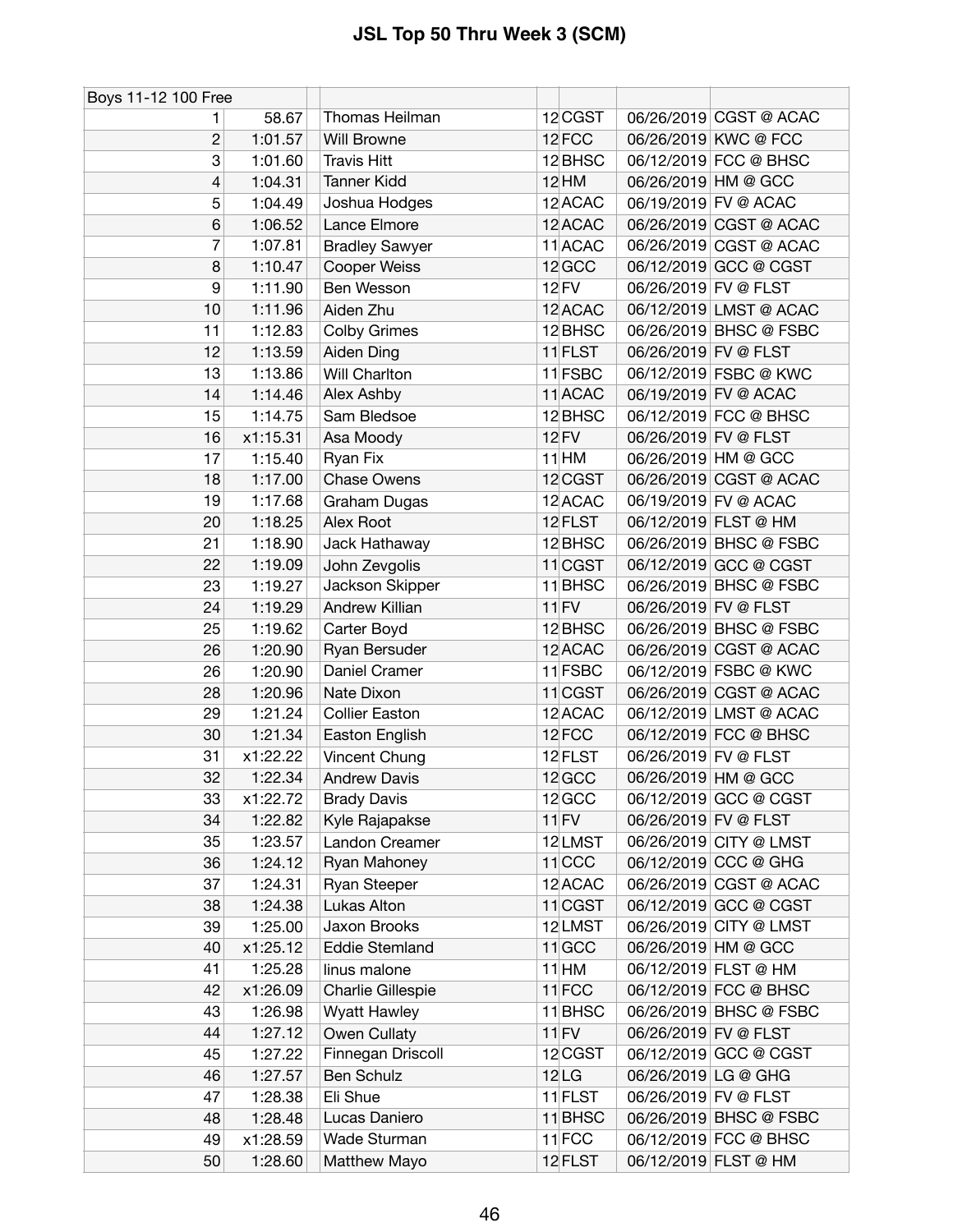| Boys 11-12 50 Back |        |                       |                   |                      |                            |
|--------------------|--------|-----------------------|-------------------|----------------------|----------------------------|
| 1                  | 31.13  | Thomas Heilman        | 12 CGST           |                      | 06/12/2019 GCC @ CGST      |
| 2                  | x32.35 | <b>Travis Hitt</b>    | 12 BHSC           |                      | 06/12/2019 FCC @ BHSC      |
| 3                  | 32.60  | <b>Tanner Kidd</b>    | $12$ HM           |                      | 06/26/2019 HM @ GCC        |
| 4                  | x32.69 | Will Browne           | 12FCC             |                      | 06/12/2019 FCC @ BHSC      |
| 5                  | 34.78  | Cooper Weiss          | 12 GCC            |                      | 06/26/2019 HM @ GCC        |
| 6                  | 35.37  | Ben Wesson            | 12 FV             |                      | 06/19/2019 FV @ ACAC       |
| 7                  | 35.78  | Aiden Zhu             | 12 ACAC           |                      | 06/26/2019 CGST @ ACAC     |
| 8                  | 36.16  | Lance Elmore          | 12 ACAC           |                      | 06/19/2019 FV @ ACAC       |
| 9                  | 37.33  | <b>Bradley Sawyer</b> | 11 ACAC           |                      | 06/26/2019 CGST @ ACAC     |
| 10                 | 37.52  | Joshua Hodges         | 12 ACAC           |                      | 06/12/2019 LMST @ ACAC     |
| 11                 | x38.10 | Sam Bledsoe           | 12 BHSC           |                      | 06/12/2019 FCC @ BHSC      |
| 12                 | x38.34 | Alex Root             | 12 FLST           | 06/26/2019 FV @ FLST |                            |
| 13                 | 39.09  | Sam Mahoney           | $12$ CCC          |                      | 06/12/2019 CCC @ GHG       |
| 14                 | 39.36  | <b>Chase Owens</b>    | 12 CGST           |                      | 06/26/2019 CGST @ ACAC     |
| 15                 | 39.77  | <b>Colby Grimes</b>   | 12 BHSC           |                      | 06/26/2019 BHSC @ FSBC     |
| 16                 | 40.06  | Andy Pham             | 12 ACAC           |                      | 06/26/2019 CGST @ ACAC     |
| 17                 | 41.18  | Alex Ashby            | 11 ACAC           |                      | 06/26/2019 CGST @ ACAC     |
| 18                 | x41.25 | Jack Hathaway         | 12 BHSC           |                      | 06/12/2019 FCC @ BHSC      |
| 19                 | 41.38  | <b>Brayden King</b>   | 11 FLST           | 06/26/2019 FV @ FLST |                            |
| 20                 | 41.42  | Graham Dugas          | 12 ACAC           |                      | 06/19/2019 FV @ ACAC       |
| 21                 | 41.52  | Nolan Liang           | 12 CGST           |                      | 06/26/2019 CGST @ ACAC     |
| 22                 | x41.57 | Aiden Ding            | 11 FLST           |                      | 06/12/2019 FLST @ HM       |
| 23                 | 41.93  | Vincent Chung         | 12 FLST           | 06/26/2019 FV @ FLST |                            |
| 24                 | 42.13  | Asa Moody             | 12 FV             | 06/12/2019 FV @ CITY |                            |
| 25                 | 42.22  | Kyle Rajapakse        | $11$ FV           | 06/26/2019 FV @ FLST |                            |
| 26                 | 42.50  | Ryan Mahoney          | $11$ CCC          |                      | 06/12/2019 CCC @ GHG       |
| 27                 | 42.60  | Ryan Fix              | $11$ HM           |                      | 06/19/2019 HM @ KWC        |
| 28                 | x42.62 | Owen Cullaty          | $11$ FV           | 06/26/2019 FV @ FLST |                            |
| 29                 | 42.63  | Eli Shue              | 11 FLST           | 06/26/2019 FV @ FLST |                            |
| 30                 | 42.84  | Matthew Mayo          | 12 FLST           | 06/26/2019 FV @ FLST |                            |
| 31                 | 42.94  | <b>Andrew Davis</b>   | 12 GCC            |                      | 06/26/2019 HM @ GCC        |
| 32                 | 43.34  | Ryan Bersuder         | 12 ACAC           |                      | 06/26/2019 CGST @ ACAC     |
| 33                 | 43.88  | linus malone          | $11$ HM           |                      | 06/19/2019 HM @ KWC        |
| 34                 | 43.90  | Carter Boyd           | 12 BHSC           |                      | 06/26/2019 BHSC @ FSBC     |
| 35                 | 44.25  | Dylan Halbert         | 12 FSBC           |                      | 06/19/2019 FSBC @ CGST     |
| 36                 | 44.78  | Taylen Soriano        | 12 <sub>LG</sub>  |                      | 06/12/2019 FAST, ELKS @ LG |
| 37                 | 45.18  | <b>Ryan Steeper</b>   | 12 ACAC           |                      | 06/26/2019 CGST @ ACAC     |
| 38                 | 45.33  | Andrew Killian        | $11$ FV           |                      | 06/19/2019 FV @ ACAC       |
| 39                 | 45.38  | Nathaniel Corradino   | 12 KWC            |                      | 06/19/2019 HM @ KWC        |
| 40                 | 45.57  | Jaxon Brooks          | 12LMST            |                      | 06/26/2019 CITY @ LMST     |
| 41                 | 45.61  | Ashton Hunt           | $11$ CGST         |                      | 06/26/2019 CGST @ ACAC     |
| 42                 | 45.66  | <b>Teddy Buckner</b>  | 12 CITY           |                      | 06/19/2019 CITY @ FCC      |
| 42                 | 45.66  | Grady Rajagopalan     | 12 BHSC           |                      | 06/12/2019 FCC @ BHSC      |
| 44                 | 45.93  | Snyder Pate           | $11$ FSBC         |                      | 06/12/2019 FSBC @ KWC      |
| 45                 | 46.00  | <b>Brady Davis</b>    | 12 GCC            |                      | 06/19/2019 LMST @ GCC      |
| 46                 | x46.00 | <b>Edward Jung</b>    | $11$ HM           |                      | 06/26/2019 HM @ GCC        |
| 47                 | 46.00  | Henry Baumann         | 11 <sub>KWC</sub> |                      | 06/26/2019 KWC @ FCC       |
| 48                 | 46.12  | Art Maqani            | 12LMST            |                      | 06/26/2019 CITY @ LMST     |
| 49                 | 46.46  | Landon Creamer        | 12LMST            |                      | 06/26/2019 CITY @ LMST     |
| 50                 | 46.59  | <b>Taylor Starr</b>   | 11 ACAC           |                      | 06/26/2019 CGST @ ACAC     |
|                    |        |                       |                   |                      |                            |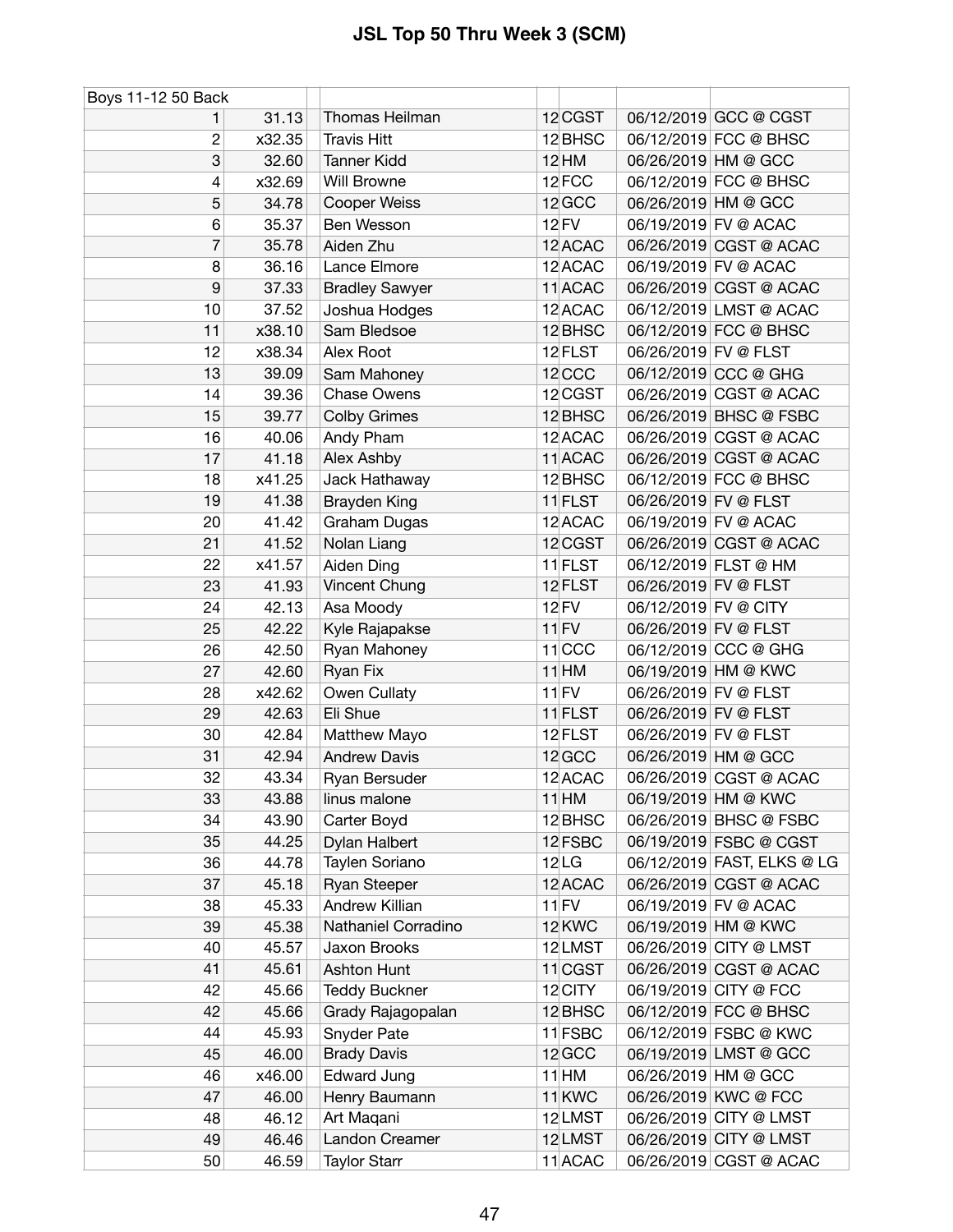| Boys 11-12 50 Breast |        |                         |                   |                      |                            |
|----------------------|--------|-------------------------|-------------------|----------------------|----------------------------|
|                      | 34.03  | Thomas Heilman          | 12 CGST           |                      | 06/12/2019 GCC @ CGST      |
| 2                    | 35.58  | Will Browne             | 12 FCC            |                      | 06/26/2019 KWC @ FCC       |
| 3                    | 36.00  | Joshua Hodges           | 12 ACAC           |                      | 06/19/2019 FV @ ACAC       |
| 4                    | 36.44  | <b>Travis Hitt</b>      | 12 BHSC           |                      | 06/12/2019 FCC @ BHSC      |
| 5                    | 40.00  | Aiden Zhu               | 12 ACAC           |                      | 06/26/2019 CGST @ ACAC     |
| 6                    | x40.03 | <b>Tanner Kidd</b>      | 12 HM             |                      | 06/12/2019 FLST @ HM       |
| 7                    | 40.69  | Graham Dugas            | 12 ACAC           |                      | 06/12/2019 LMST @ ACAC     |
| 8                    | 40.75  | Lance Elmore            | 12 ACAC           |                      | 06/12/2019 LMST @ ACAC     |
| 9                    | 40.76  | Nolan Liang             | 12 CGST           |                      | 06/26/2019 CGST @ ACAC     |
| 10                   | 40.97  | <b>Bradley Sawyer</b>   | 11 ACAC           |                      | 06/12/2019 LMST @ ACAC     |
| 11                   | 41.20  | Aiden Ding              | 11 FLST           |                      | 06/19/2019 FLST @ BHSC     |
| 12                   | 41.65  | <b>Colby Grimes</b>     | 12 BHSC           |                      | 06/26/2019 BHSC @ FSBC     |
| 13                   | 41.72  | Jack Hathaway           | 12 BHSC           |                      | 06/12/2019 FCC @ BHSC      |
| 14                   | 42.81  | Andrew Killian          | $11$ FV           | 06/26/2019 FV @ FLST |                            |
| 15                   | 43.94  | Alex Ashby              | 11 ACAC           |                      | 06/19/2019 FV @ ACAC       |
| 16                   | 43.97  | Sam Bledsoe             | 12 BHSC           |                      | 06/19/2019 FLST @ BHSC     |
| 17                   | 44.01  | Asa Moody               | 12 FV             |                      | 06/19/2019 FV @ ACAC       |
| 18                   | 44.09  | Ben Wesson              | 12 FV             |                      | 06/19/2019 FV @ ACAC       |
| 19                   | 44.54  | linus malone            | $11$ HM           |                      | 06/19/2019 HM @ KWC        |
| 20                   | 44.58  | Alex Root               | 12 FLST           |                      | 06/19/2019 FLST @ BHSC     |
| 21                   | 44.83  | <b>Charlie Stiffler</b> | 11 ACAC           |                      | 06/26/2019 CGST @ ACAC     |
| 22                   | 45.58  | Taylen Soriano          | 12 <sub>LG</sub>  |                      | 06/12/2019 FAST, ELKS @ LG |
| 23                   | 45.68  | Andy Pham               | 12 ACAC           |                      | 06/12/2019 LMST @ ACAC     |
| 24                   | 46.10  | Brayden King            | 11 FLST           | 06/26/2019 FV @ FLST |                            |
| 25                   | x46.16 | <b>Edward Jung</b>      | $11$ HM           |                      | 06/12/2019 FLST @ HM       |
| 26                   | 46.34  | <b>Collier Easton</b>   | 12 ACAC           |                      | 06/26/2019 CGST @ ACAC     |
| 27                   | 46.60  | Ivan Patchett           | 11 LMST           |                      | 06/19/2019 LMST @ GCC      |
| 28                   | 46.95  | Will Charlton           | 11 FSBC           |                      | 06/12/2019 FSBC @ KWC      |
| 29                   | 47.04  | Matthew Mayo            | 12 FLST           | 06/26/2019 FV @ FLST |                            |
| 30                   | 47.21  | Joseph Stein            | 12 ACAC           |                      | 06/26/2019 CGST @ ACAC     |
| 31                   | 47.62  | Daniel Cao              | $11$ CGST         |                      | 06/26/2019 CGST @ ACAC     |
| 32                   | 47.84  | <b>Holland Hallock</b>  | 11 <sub>KWC</sub> |                      | 06/12/2019 FSBC @ KWC      |
| 33                   | 47.90  | Jackson Skipper         | 11 BHSC           |                      | 06/12/2019 FCC @ BHSC      |
| 34                   | 48.06  | Adam Coppi              | $12$ HM           |                      | 06/12/2019 FLST @ HM       |
| 35                   | 48.25  | Henry Baumann           | 11 <sub>KWC</sub> |                      | 06/19/2019 HM @ KWC        |
| 36                   | 48.50  | Sean McLaughlin         | 12 FLST           |                      | 06/26/2019 FV @ FLST       |
| 37                   | 48.76  | Ryan Fix                | $11$ HM           |                      | 06/19/2019 HM @ KWC        |
| 38                   | 49.25  | <b>Taylor Starr</b>     | 11 ACAC           |                      | 06/26/2019 CGST @ ACAC     |
| 39                   | 49.40  | Landon Creamer          | 12LMST            |                      | 06/26/2019 CITY @ LMST     |
| 40                   | 49.58  | Dylan Halbert           | 12 FSBC           |                      | 06/26/2019 BHSC @ FSBC     |
| 41                   | 49.63  | Eli Shue                | 11 FLST           |                      | 06/12/2019 FLST @ HM       |
| 42                   | 49.76  | Dq Richmond             | 12 BHSC           |                      | 06/26/2019 BHSC @ FSBC     |
| 43                   | 49.88  | Nathaniel Corradino     | 12 KWC            |                      | 06/12/2019 FSBC @ KWC      |
| 44                   | 49.97  | Charlie Gillespie       | $11$ FCC          |                      | 06/12/2019 FCC @ BHSC      |
| 45                   | 50.22  | Warner Gaskin           | 12 GCC            |                      | 06/26/2019 HM @ GCC        |
| 46                   | 50.44  | Henry Messinger         | 12 KWC            |                      | 06/26/2019 KWC @ FCC       |
| 47                   | 50.47  | <b>Brady Davis</b>      | 12 GCC            |                      | 06/19/2019 LMST @ GCC      |
| 48                   | 50.50  | <b>Wyatt Hawley</b>     | $11$ BHSC         |                      | 06/19/2019 FLST @ BHSC     |
| 49                   | 50.81  | Grady Wilkerson         | 11 ACAC           |                      | 06/26/2019 CGST @ ACAC     |
| 49                   | 50.81  | Wade Sturman            | 11FCC             |                      | 06/12/2019 FCC @ BHSC      |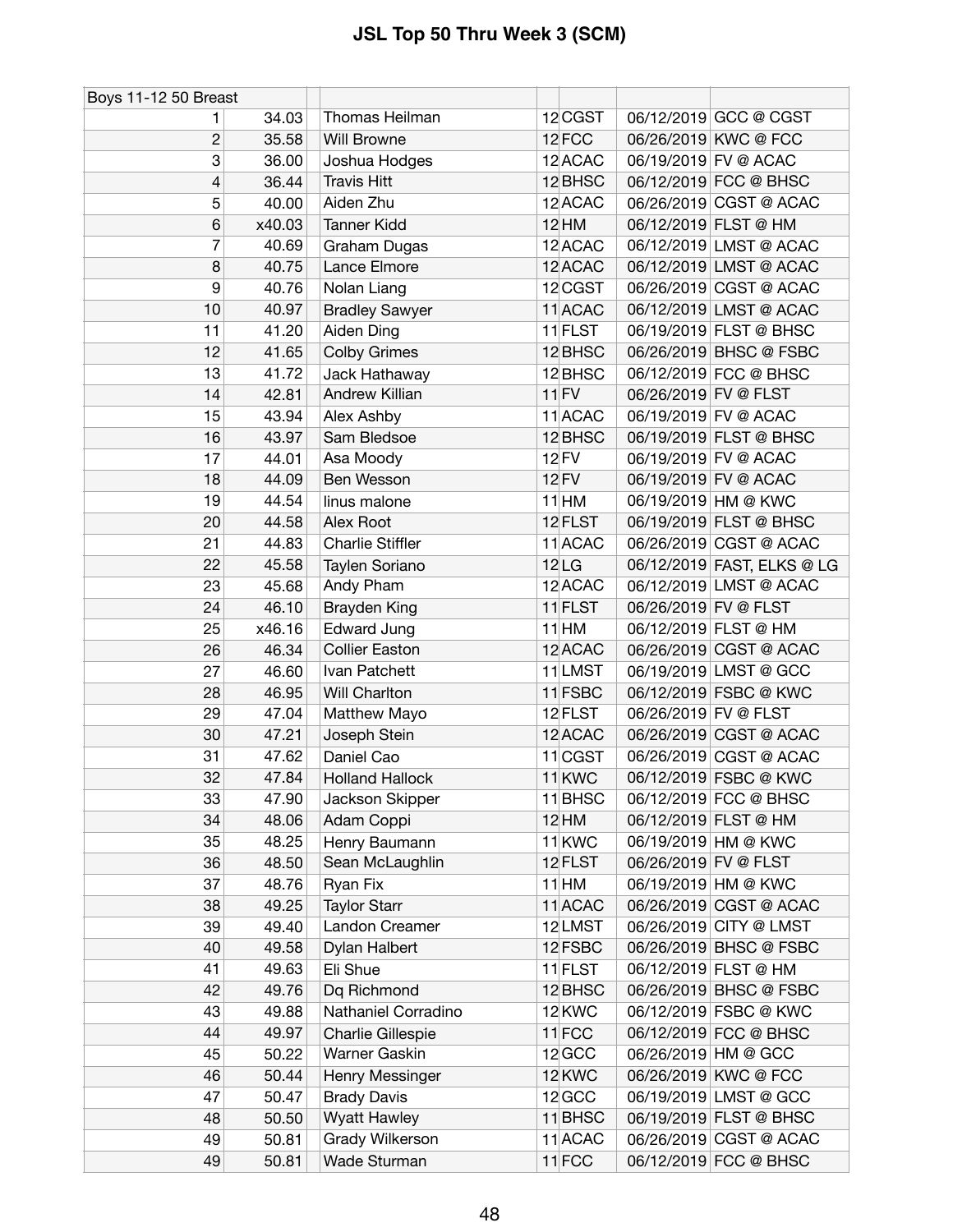| Boys 11-12 50 Fly |        |                         |                   |                      |                            |
|-------------------|--------|-------------------------|-------------------|----------------------|----------------------------|
| 1                 | 27.32  | Thomas Heilman          | 12 CGST           |                      | 06/26/2019 CGST @ ACAC     |
| $\boldsymbol{2}$  | 30.51  | Will Browne             | 12 FCC            |                      | 06/26/2019 KWC @ FCC       |
| 3                 | 30.55  | Lance Elmore            | 12 ACAC           |                      | 06/19/2019 FV @ ACAC       |
| 4                 | 33.17  | Aiden Zhu               | 12 ACAC           |                      | 06/12/2019 LMST @ ACAC     |
| 5                 | 33.38  | <b>Cooper Weiss</b>     | 12 GCC            |                      | 06/26/2019 HM @ GCC        |
| 6                 | 33.49  | Joshua Hodges           | 12 ACAC           |                      | 06/12/2019 LMST @ ACAC     |
| $\overline{7}$    | x33.53 | <b>Tanner Kidd</b>      | $12$ HM           |                      | 06/26/2019 HM @ GCC        |
| 8                 | 33.71  | <b>Bradley Sawyer</b>   | 11 ACAC           |                      | 06/19/2019 FV @ ACAC       |
| $\boldsymbol{9}$  | 34.33  | <b>Travis Hitt</b>      | 12 BHSC           |                      | 06/26/2019 BHSC @ FSBC     |
| 10                | 34.40  | Graham Dugas            | 12 ACAC           |                      | 06/12/2019 LMST @ ACAC     |
| 11                | 35.55  | Will Charlton           | 11 FSBC           |                      | 06/12/2019 FSBC @ KWC      |
| 12                | 36.09  | Sam Bledsoe             | 12 BHSC           |                      | 06/26/2019 BHSC @ FSBC     |
| 13                | 36.26  | Andy Pham               | 12 ACAC           |                      | 06/26/2019 CGST @ ACAC     |
| 14                | 38.19  | John Zevgolis           | $11$ CGST         |                      | 06/12/2019 GCC @ CGST      |
| 15                | 38.23  | Alex Ashby              | 11 ACAC           |                      | 06/26/2019 CGST @ ACAC     |
| 16                | 38.32  | Daniel Cramer           | 11 FSBC           |                      | 06/26/2019 BHSC @ FSBC     |
| 17                | 39.02  | Owen Cullaty            | $11$ FV           |                      | 06/19/2019 FV @ ACAC       |
| 18                | 39.06  | Ryan Fix                | $11$ HM           |                      | 06/26/2019 HM @ GCC        |
| 19                | 39.63  | Sam Mahoney             | 12 <sub>CCC</sub> |                      | 06/19/2019 CCC @ FAST      |
| 20                | 40.80  | Ryan Bersuder           | 12 ACAC           |                      | 06/19/2019 FV @ ACAC       |
| 21                | 41.08  | Aiden Ding              | 11 FLST           |                      | 06/12/2019 FLST @ HM       |
| 22                | 41.40  | Sam Guiffre             | 12 FLST           | 06/26/2019 FV @ FLST |                            |
| 23                | x41.44 | <b>Andrew Killian</b>   | $11$ FV           | 06/26/2019 FV @ FLST |                            |
| 24                | 42.00  | Alex Root               | 12 FLST           |                      | 06/12/2019 FLST @ HM       |
| 25                | 42.56  | Taylen Soriano          | 12 <sub>LG</sub>  |                      | 06/12/2019 FAST, ELKS @ LG |
| 26                | 42.59  | Matthew Mayo            | 12 FLST           |                      | 06/12/2019 FLST @ HM       |
| 27                | 42.87  | Nolan Liang             | 12 CGST           |                      | 06/12/2019 GCC @ CGST      |
| 28                | 42.89  | Nate Dixon              | 11 CGST           |                      | 06/26/2019 CGST @ ACAC     |
| 29                | 42.93  | <b>Collier Easton</b>   | 12 ACAC           |                      | 06/26/2019 CGST @ ACAC     |
| 30                | 43.16  | Kyle Rajapakse          | $11$ FV           | 06/26/2019 FV @ FLST |                            |
| 31                | 43.19  | Eli Shue                | 11 FLST           |                      | 06/12/2019 FLST @ HM       |
| 32                | 43.63  | Asa Moody               | <b>12 FV</b>      | 06/26/2019 FV @ FLST |                            |
| 33                | 43.96  | Henry Messinger         | 12 KWC            |                      | 06/12/2019 FSBC @ KWC      |
| 34                | 44.56  | Lucas Daniero           | 11 BHSC           |                      | 06/26/2019 BHSC @ FSBC     |
| 35                | 44.87  | <b>Eddie Stemland</b>   | $11$ GCC          |                      | 06/19/2019 LMST @ GCC      |
| 36                | 45.00  | Edward Jung             | $11$ HM           |                      | 06/12/2019 FLST @ HM       |
| 37                | 45.03  | Brayden King            | 11 FLST           | 06/26/2019 FV @ FLST |                            |
| 37                | 45.03  | Jaxon Brooks            | 12LMST            |                      | 06/19/2019 LMST @ GCC      |
| 39                | 45.41  | Ryan Mahoney            | $11$ CCC          |                      | 06/19/2019 CCC @ FAST      |
| 40                | 46.63  | Lukas Alton             | $11$ CGST         |                      | 06/12/2019 GCC @ CGST      |
| 41                | 47.45  | Joshua Jones            | 11 ACAC           |                      | 06/26/2019 CGST @ ACAC     |
| 42                | 48.08  | Ashton Hunt             | $11$ CGST         |                      | 06/26/2019 CGST @ ACAC     |
| 43                | 48.59  | Ivan Patchett           | 11 LMST           |                      | 06/19/2019 LMST @ GCC      |
| 44                | 49.40  | Patrick Moore           | 11 LG             |                      | 06/12/2019 FAST, ELKS @ LG |
| 45                | 49.50  | Sean McLaughlin         | 12 FLST           |                      | 06/12/2019 FLST @ HM       |
| 46                | 49.56  | Charlie Gillespie       | 11FCC             |                      | 06/12/2019 FCC @ BHSC      |
| 47                | 50.01  | <b>Charlie Stiffler</b> | 11 ACAC           |                      | 06/26/2019 CGST @ ACAC     |
| 48                | 50.24  | Ryan Steeper            | 12 ACAC           |                      | 06/19/2019 FV @ ACAC       |
| 49                | 51.10  | <b>Teddy Buckner</b>    | 12 CITY           |                      | 06/19/2019 CITY @ FCC      |
| 50                | 51.12  | Lucas Guerra            | 12 FLST           | 06/26/2019 FV @ FLST |                            |
|                   |        |                         |                   |                      |                            |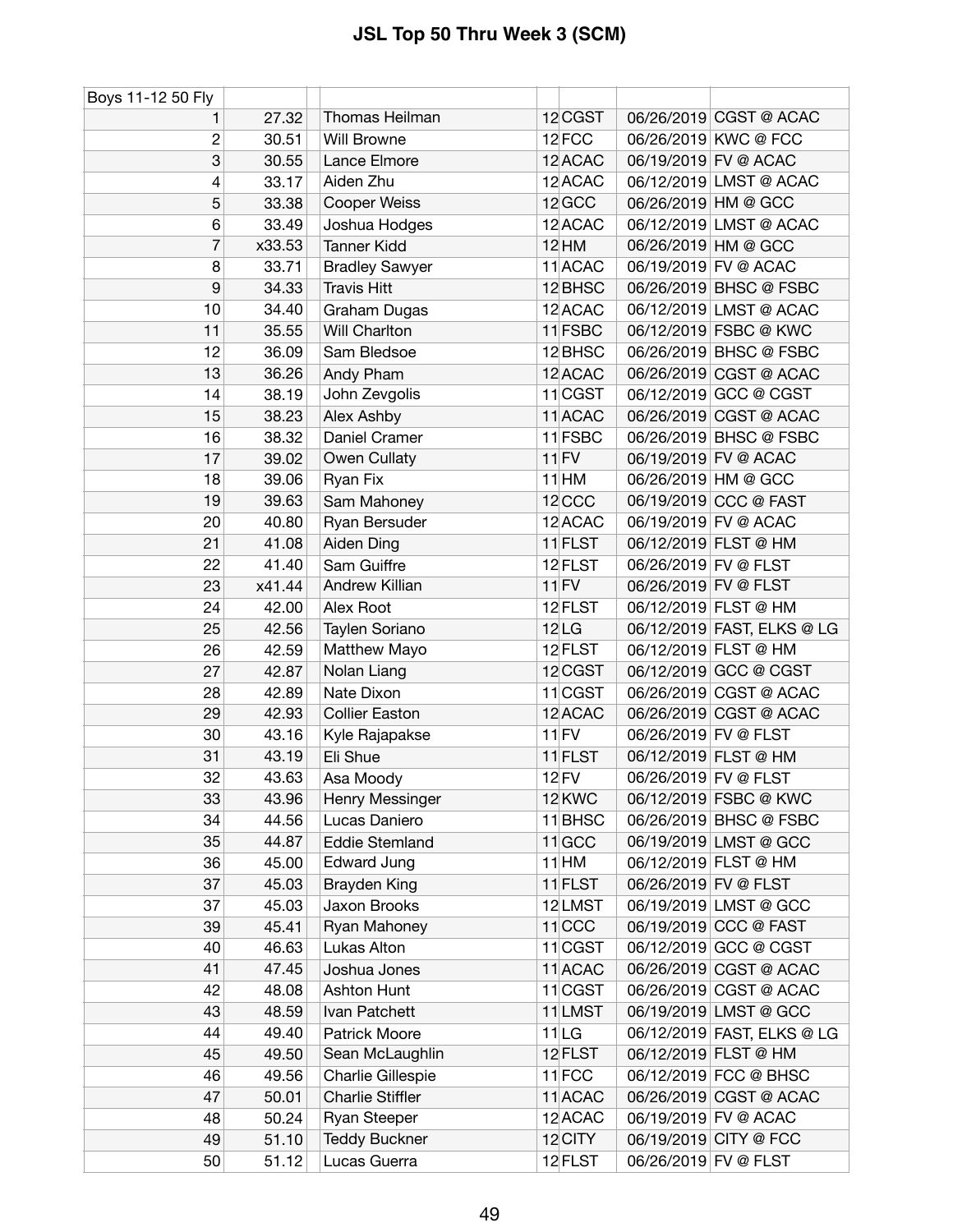| Boys 11-12 100 IM |          |                         |                   |                        |
|-------------------|----------|-------------------------|-------------------|------------------------|
| 1.                | 1:05.97  | Thomas Heilman          | 12 CGST           | 06/19/2019 FSBC @ CGST |
| $\overline{c}$    | 1:08.14  | Will Browne             | 12 FCC            | 06/19/2019 CITY @ FCC  |
| 3                 | 1:10.15  | <b>Travis Hitt</b>      | 12 BHSC           | 06/19/2019 FLST @ BHSC |
| $\overline{4}$    | 1:15.09  | <b>Tanner Kidd</b>      | <b>12 HM</b>      | 06/19/2019 HM @ KWC    |
| 5                 | 1:19.25  | Colby Grimes            | 12 BHSC           | 06/19/2019 FLST @ BHSC |
| $6\phantom{1}6$   | 1:21.03  | Sam Bledsoe             | 12 BHSC           | 06/19/2019 FLST @ BHSC |
| 7                 | 1:21.18  | Aiden Ding              | 11 FLST           | 06/19/2019 FLST @ BHSC |
| 8                 | 1:21.37  | Cooper Weiss            | 12 GCC            | 06/19/2019 LMST @ GCC  |
| 9                 | 1:23.60  | Will Charlton           | 11 FSBC           | 06/19/2019 FSBC @ CGST |
| 10                | 1:24.15  | Alex Root               | 12 FLST           | 06/19/2019 FLST @ BHSC |
| 11                | 1:25.06  | Brayden King            | 11 FLST           | 06/19/2019 FLST @ BHSC |
| 12                | 1:26.90  | John Zevgolis           | $11$ CGST         | 06/19/2019 FSBC @ CGST |
| 13                | 1:26.97  | Ryan Fix                | $11$ HM           | 06/19/2019 HM @ KWC    |
| 14                | 1:27.56  | Jack Hathaway           | 12 BHSC           | 06/19/2019 FLST @ BHSC |
| 15                | 1:27.82  | linus malone            | $11$ HM           | 06/19/2019 HM @ KWC    |
| 16                | 1:32.41  | Sam Mahoney             | 12 <sub>CCC</sub> | 06/19/2019 CCC @ FAST  |
| 17                | 1:32.75  | Daniel Cramer           | 11 FSBC           | 06/19/2019 FSBC @ CGST |
| 18                | 1:33.21  | <b>Walter Pilkey</b>    | 11 <sub>KWC</sub> | 06/19/2019 HM @ KWC    |
| 19                | 1:35.03  | Eli Shue                | 11 FLST           | 06/19/2019 FLST @ BHSC |
| 20                | 1:35.31  | Lukas Alton             | $11$ CGST         | 06/19/2019 FSBC @ CGST |
| 21                | 1:37.12  | Nathaniel Corradino     | 12 KWC            | 06/19/2019 HM @ KWC    |
| 22                | x1:37.83 | <b>Teddy Buckner</b>    | 12 CITY           | 06/19/2019 CITY @ FCC  |
| 23                | 1:38.54  | Grady Rajagopalan       | 12 BHSC           | 06/19/2019 FLST @ BHSC |
| 24                | 1:38.66  | Finnegan Driscoll       | 12 CGST           | 06/19/2019 FSBC @ CGST |
| 25                | 1:39.10  | <b>Eddie Stemland</b>   | $11$ GCC          | 06/19/2019 LMST @ GCC  |
| 26                | 1:40.88  | <b>Wyatt Hawley</b>     | 11 BHSC           | 06/19/2019 FLST @ BHSC |
| 27                | 1:41.28  | Ivan Patchett           | 11 LMST           | 06/19/2019 LMST @ GCC  |
| 28                | 1:44.65  | Davis Oakey             | 11FCC             | 06/19/2019 CITY @ FCC  |
| 29                | 1:44.95  | Aidan McMurray          | 11 FLST           | 06/19/2019 FLST @ BHSC |
| 30                | 1:45.15  | <b>Fischer Prickett</b> | 11 CITY           | 06/19/2019 CITY @ FCC  |
| 31                | 1:45.17  | Adam Coppi              | <b>12 HM</b>      | 06/19/2019 HM @ KWC    |
| 32                | 1:46.03  | Michael Quatrara        | 11 BHSC           | 06/19/2019 FLST @ BHSC |
| 33                | 1:46.31  | Jaxon Brooks            | 12LMST            | 06/19/2019 LMST @ GCC  |
| 34                | 1:48.26  | Noah Calhoun            | 11 <sub>KWC</sub> | 06/19/2019 HM @ KWC    |
| 35                | 1:48.64  | <b>Holland Hallock</b>  | 11 <sub>KWC</sub> | 06/19/2019 HM @ KWC    |
| 36                | 1:49.00  | Gabe Yoder              | 12 CITY           | 06/19/2019 CITY @ FCC  |
| 37                | 1:50.26  | Luke Robertson          | 11 CITY           | 06/19/2019 CITY @ FCC  |
| 38                | 1:51.09  | Owen Reynolds           | $11$ CCC          | 06/19/2019 CCC @ FAST  |
| 39                | 1:52.94  | Brayden Gibson          | $11$ ELKS         | 06/18/2019 GHG @ ELKS  |
| 40                | 1:53.25  | Afton Van Hooser        | 12 CITY           | 06/19/2019 CITY @ FCC  |
| 41                | 1:54.81  | Nicholas Hockman        | 12LMST            | 06/19/2019 LMST @ GCC  |
| 42                | 1:56.28  | Archie Joyce            | 12 FLST           | 06/19/2019 FLST @ BHSC |
| 43                | x1:56.43 | Sascha Rosensweig       | 12 CITY           | 06/19/2019 CITY @ FCC  |
| 44                | 1:59.08  | Finn Hull               | 12 HM             | 06/19/2019 HM @ KWC    |
| 45                | 1:59.15  | Kenneth Bailey          | 12 CITY           | 06/19/2019 CITY @ FCC  |
| 46                | 2:06.03  | <b>Chris Marshall</b>   | 11 CITY           | 06/19/2019 CITY @ FCC  |
| 47                | 2:11.68  | <b>Timothy Bingler</b>  | 11 ELKS           | 06/18/2019 GHG @ ELKS  |
| 48                | 2:14.22  | Harry Shullaw           | 11 CITY           | 06/19/2019 CITY @ FCC  |
| 49                | 2:23.53  | Zachary Field           | 12 CITY           | 06/19/2019 CITY @ FCC  |
|                   |          |                         |                   |                        |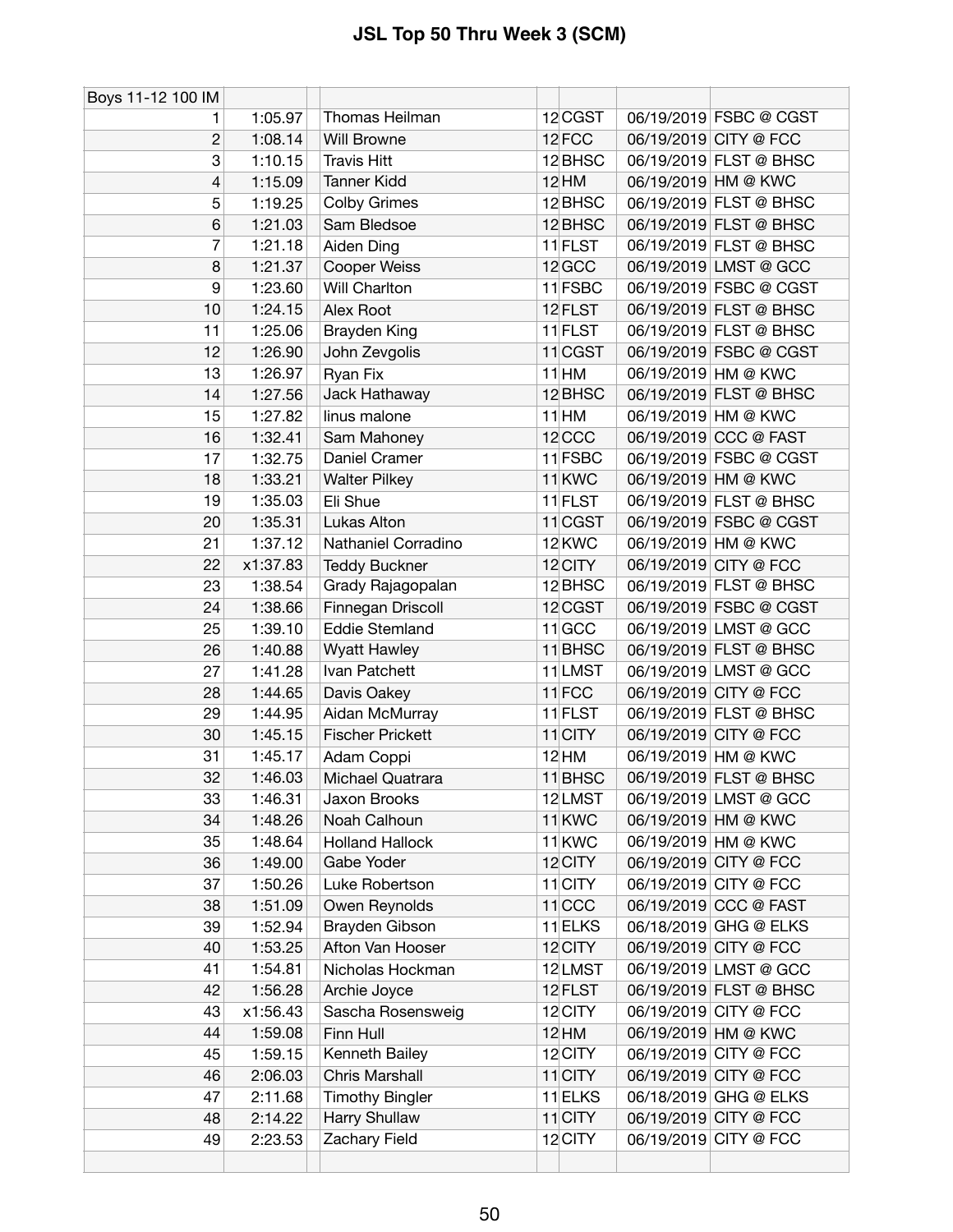| Boys 13-14 50 Free |        |                         |              |                      |                        |
|--------------------|--------|-------------------------|--------------|----------------------|------------------------|
| 1.                 | x26.00 | Carter Wesson           | 14 FV        | 06/26/2019 FV @ FLST |                        |
| $\boldsymbol{2}$   | 26.58  | Jack Dofflemyer         | 13 FV        |                      | 06/19/2019 FV @ ACAC   |
| 3                  | 26.77  | Ryan Katstra            | 14 FLST      | 06/26/2019 FV @ FLST |                        |
| 4                  | x26.79 | <b>Teddy Cross</b>      | 14 HM        |                      | 06/12/2019 FLST @ HM   |
| 5                  | 26.92  | Anthony Garono          | 14 CGST      |                      | 06/26/2019 CGST @ ACAC |
| 6                  | 27.39  | Jack Smith              | 14 BHSC      |                      | 06/26/2019 BHSC @ FSBC |
| 7                  | 27.66  | Jonathan Alexander      | 13 CGST      |                      | 06/26/2019 CGST @ ACAC |
| 8                  | x27.69 | Maxwell Moore           | 13FCC        |                      | 06/12/2019 FCC @ BHSC  |
| 9                  | 27.85  | Jackson Hunt            | 14 CGST      |                      | 06/26/2019 CGST @ ACAC |
| 10                 | 28.15  | William Keenan          | 14 FSBC      |                      | 06/26/2019 BHSC @ FSBC |
| 11                 | 28.39  | Jesse Bambrick          | 14 ACAC      |                      | 06/26/2019 CGST @ ACAC |
| 12                 | 28.40  | Luke Velasquez          | <b>14 HM</b> |                      | 06/26/2019 HM @ GCC    |
| 13                 | 28.70  | <b>Braeden Weiss</b>    | 14 GCC       |                      | 06/19/2019 LMST @ GCC  |
| 14                 | 28.76  | Elias Vaughn            | 13 BHSC      |                      | 06/26/2019 BHSC @ FSBC |
| 15                 | 28.86  | Jackson Schundler       | 14 BHSC      |                      | 06/19/2019 FLST @ BHSC |
| 16                 | 28.88  | David King              | 13 FLST      |                      | 06/19/2019 FLST @ BHSC |
| 17                 | 29.07  | Henry Addison           | 14 CGST      |                      | 06/26/2019 CGST @ ACAC |
| 18                 | 29.34  | Cooper Roy              | 14 FSBC      |                      | 06/19/2019 FSBC @ CGST |
| 19                 | 29.49  | Sawyer Strickler        | <b>13 FV</b> | 06/26/2019 FV @ FLST |                        |
| 20                 | 29.56  | Cole Gustafson          | 13LMST       |                      | 06/19/2019 LMST @ GCC  |
| 21                 | 29.80  | Lincoln Ashcom          | 14 CGST      |                      | 06/26/2019 CGST @ ACAC |
| 22                 | 29.86  | <b>Gabriel Alms</b>     | <b>13 FV</b> |                      | 06/19/2019 FV @ ACAC   |
| 23                 | 29.97  | Soren Corbett           | 13 CGST      |                      | 06/19/2019 FSBC @ CGST |
| 24                 | 30.11  | <b>Gus Moore</b>        | 13 CGST      |                      | 06/26/2019 CGST @ ACAC |
| 25                 | 30.18  | Eli Cook                | 14 CITY      |                      | 06/26/2019 CITY @ LMST |
| 26                 | 30.35  | Lucas Quatrara          | 13 BHSC      |                      | 06/12/2019 FCC @ BHSC  |
| 27                 | 30.38  | Jackson Kinsella        | 14 FAST      |                      | 06/19/2019 CCC @ FAST  |
| 28                 | 30.53  | Simon Wray              | 13FCC        |                      | 06/19/2019 CITY @ FCC  |
| 29                 | 30.75  | William Graham          | 14 BHSC      |                      | 06/12/2019 FCC @ BHSC  |
| 30                 | 30.90  | Benjamin Bouch          | 14 KWC       |                      | 06/19/2019 HM @ KWC    |
| 31                 | 30.97  | Alden Worrall           | 14 FSBC      |                      | 06/19/2019 FSBC @ CGST |
| 32                 | 31.01  | Franklin He             | 14 CGST      |                      | 06/26/2019 CGST @ ACAC |
| 33                 | 31.14  | Ezra Andres             | 14 CGST      |                      | 06/26/2019 CGST @ ACAC |
| 34                 | 31.19  | Daniel Nelson           | 14 HM        |                      | 06/26/2019 HM @ GCC    |
| 35                 | 31.32  | <b>Gus Wise</b>         | 13FCC        |                      | 06/26/2019 KWC @ FCC   |
| 36                 | 31.36  | Logan Hamil             | 13 FSBC      |                      | 06/12/2019 FSBC @ KWC  |
| 37                 | 31.40  | <b>Archer Farrish</b>   | 14 CGST      |                      | 06/26/2019 CGST @ ACAC |
| 38                 | 31.45  | Nicholas Haslam         | 13 CGST      |                      | 06/26/2019 CGST @ ACAC |
| 39                 | 31.51  | Theo Adams              | 14 FSBC      |                      | 06/26/2019 BHSC @ FSBC |
| 40                 | 31.65  | Will Acgtblu            | 14 KWC       |                      | 06/26/2019 KWC @ FCC   |
| 41                 | 31.71  | Micah Yost              | <b>14 HM</b> |                      | 06/19/2019 HM @ KWC    |
| 42                 | 31.72  | Angus Munro             | 14 FSBC      |                      | 06/12/2019 FSBC @ KWC  |
| 43                 | 31.98  | <b>Mace Fraites</b>     | <b>14 FV</b> |                      | 06/19/2019 FV @ ACAC   |
| 44                 | 32.07  | <b>Tucker Shifflett</b> | 14 GHG       |                      | 06/12/2019 CCC @ GHG   |
| 45                 | 32.15  | McCallum Fulkerson      | 14 GCC       |                      | 06/19/2019 LMST @ GCC  |
| 46                 | 32.32  | David Keppel            | 13 FLST      | 06/26/2019 FV @ FLST |                        |
| 47                 | 32.39  | Quinn Ragsdale          | 13 FSBC      |                      | 06/12/2019 FSBC @ KWC  |
| 48                 | 32.40  | Hayden Slater           | 14 KWC       |                      | 06/26/2019 KWC @ FCC   |
| 49                 | 32.55  | Nate Chatterson         | 13 CGST      |                      | 06/19/2019 FSBC @ CGST |
| 50                 | 32.56  | Mason Bunyea            | 13 GHG       |                      | 06/12/2019 CCC @ GHG   |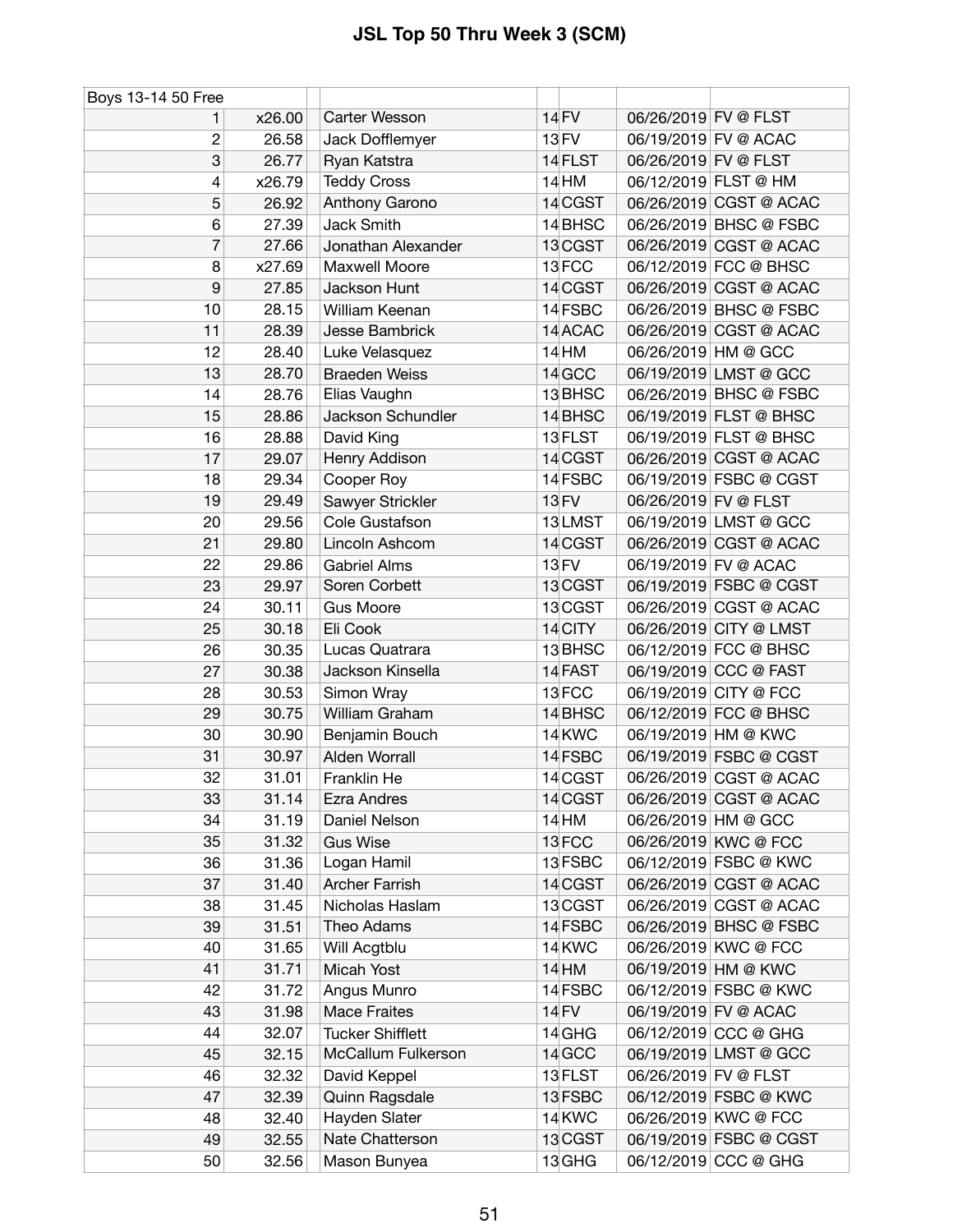| Boys 13-14 100 Free |          |                         |                  |                      |                            |
|---------------------|----------|-------------------------|------------------|----------------------|----------------------------|
| 1                   | 58.97    | Carter Wesson           | 14 FV            | 06/26/2019 FV @ FLST |                            |
| $\overline{c}$      | 59.18    | Anthony Garono          | 14 CGST          |                      | 06/26/2019 CGST @ ACAC     |
| 3                   | 59.78    | Ryan Katstra            | 14 FLST          | 06/26/2019 FV @ FLST |                            |
| 4                   | 59.85    | <b>Teddy Cross</b>      | <b>14 HM</b>     |                      | 06/26/2019 HM @ GCC        |
| 5                   | 1:00.00  | Jack Smith              | 14 BHSC          |                      | 06/12/2019 FCC @ BHSC      |
| 6                   | 1:00.07  | Maxwell Moore           | 13FCC            |                      | 06/26/2019 KWC @ FCC       |
| 7                   | 1:01.43  | Jack Dofflemyer         | <b>13 FV</b>     | 06/26/2019 FV @ FLST |                            |
| 8                   | 1:01.97  | Jonathan Alexander      | 13 CGST          |                      | 06/26/2019 CGST @ ACAC     |
| $\boldsymbol{9}$    | x1:03.18 | David King              | 13 FLST          | 06/26/2019 FV @ FLST |                            |
| 10                  | 1:03.58  | Jackson Hunt            | 14 CGST          |                      | 06/26/2019 CGST @ ACAC     |
| 11                  | x1:04.63 | Jackson Schundler       | 14 BHSC          |                      | 06/12/2019 FCC @ BHSC      |
| 12                  | 1:05.59  | Jesse Bambrick          | 14 ACAC          |                      | 06/26/2019 CGST @ ACAC     |
| 13                  | 1:05.63  | <b>Braeden Weiss</b>    | 14 GCC           |                      | 06/12/2019 GCC @ CGST      |
| 14                  | 1:07.02  | Sawyer Strickler        | 13 FV            |                      | 06/19/2019 FV @ ACAC       |
| 14                  | 1:07.02  | Jackson Kinsella        | 14 FAST          |                      | 06/12/2019 FAST, ELKS @ LG |
| 16                  | 1:07.27  | Elias Vaughn            | 13 BHSC          |                      | 06/26/2019 BHSC @ FSBC     |
| 17                  | 1:07.37  | Jack Moriarty           | 13 ACAC          |                      | 06/19/2019 FV @ ACAC       |
| 18                  | x1:07.38 | <b>Gabriel Alms</b>     | <b>13 FV</b>     | 06/26/2019 FV @ FLST |                            |
| 19                  | 1:07.65  | Soren Corbett           | 13 CGST          |                      | 06/12/2019 GCC @ CGST      |
| 20                  | 1:08.87  | Lincoln Ashcom          | 14 CGST          |                      | 06/26/2019 CGST @ ACAC     |
| 21                  | 1:08.94  | <b>Ezra Andres</b>      | 14 CGST          |                      | 06/26/2019 CGST @ ACAC     |
| 22                  | 1:09.41  | Luke Velasquez          | <b>14 HM</b>     |                      | 06/26/2019 HM @ GCC        |
| 23                  | 1:09.68  | Benjamin Bouch          | 14 KWC           |                      | 06/12/2019 FSBC @ KWC      |
| 24                  | 1:09.79  | Logan Hamil             | 13 FSBC          |                      | 06/12/2019 FSBC @ KWC      |
| 25                  | 1:10.00  | Theo Adams              | 14 FSBC          |                      | 06/26/2019 BHSC @ FSBC     |
| 26                  | x1:10.02 | Eli Cook                | 14 CITY          |                      | 06/26/2019 CITY @ LMST     |
| 27                  | 1:11.52  | Cole Gustafson          | 13LMST           |                      | 06/12/2019 LMST @ ACAC     |
| 28                  | x1:11.69 | Lucas Quatrara          | 13 BHSC          |                      | 06/12/2019 FCC @ BHSC      |
| 29                  | 1:12.34  | <b>Archer Farrish</b>   | 14 CGST          |                      | 06/12/2019 GCC @ CGST      |
| 30                  | 1:13.25  | Quinn Ragsdale          | 13 FSBC          |                      | 06/12/2019 FSBC @ KWC      |
| 31                  | 1:13.50  | Nate Chatterson         | 13 CGST          |                      | 06/12/2019 GCC @ CGST      |
| 32                  | 1:14.72  | Thomas Gresge           | 13 CGST          |                      | 06/12/2019 GCC @ CGST      |
| 33                  | 1:15.03  | <b>Gus Wise</b>         | 13 FCC           |                      | 06/26/2019 KWC @ FCC       |
| 34                  | 1:15.12  | McCallum Fulkerson      | 14 GCC           |                      | 06/12/2019 GCC @ CGST      |
| 35                  | 1:15.14  | <b>William Moore</b>    | 13 <sub>LG</sub> |                      | 06/12/2019 FAST, ELKS @ LG |
| 36                  | 1:15.15  | Adam Hill               | 13 GHG           | 06/26/2019 LG @ GHG  |                            |
| 37                  | 1:15.88  | <b>Tucker Shifflett</b> | $14$ GHG         |                      | 06/12/2019 CCC @ GHG       |
| 38                  | 1:16.47  | <b>Thomas Olson</b>     | 13 CGST          |                      | 06/12/2019 GCC @ CGST      |
| 39                  | 1:16.56  | Daniel Nelson           | $14$ HM          |                      | 06/26/2019 HM @ GCC        |
| 40                  | 1:17.47  | Mason Bunyea            | 13 GHG           | 06/26/2019 LG @ GHG  |                            |
| 41                  | 1:18.04  | <b>Mace Fraites</b>     | 14 FV            |                      | 06/19/2019 FV @ ACAC       |
| 42                  | 1:18.17  | Angus Munro             | 14 FSBC          |                      | 06/12/2019 FSBC @ KWC      |
| 43                  | 1:18.40  | Benjamin Schnell        | 13 CGST          |                      | 06/26/2019 CGST @ ACAC     |
| 44                  | x1:18.44 | <b>Garrett Uthlaut</b>  | 14 FV            | 06/26/2019 FV @ FLST |                            |
| 45                  | 1:19.13  | Eli Schulz              | 14 <sub>LG</sub> | 06/26/2019 LG @ GHG  |                            |
| 46                  | 1:19.36  | Carter Fortune          | 14 CITY          |                      | 06/26/2019 CITY @ LMST     |
| 47                  | 1:19.39  | Benjamin Ellwood        | 13 FLST          |                      | 06/12/2019 FLST @ HM       |
| 48                  | 1:19.44  | Jordan Tessier          | 13 CITY          |                      | 06/26/2019 CITY @ LMST     |
| 49                  | 1:20.06  | Will Acgtblu            | 14 KWC           |                      | 06/26/2019 KWC @ FCC       |
| 50                  | 1:20.57  | <b>Brody Grierson</b>   | 13FCC            |                      | 06/12/2019 FCC @ BHSC      |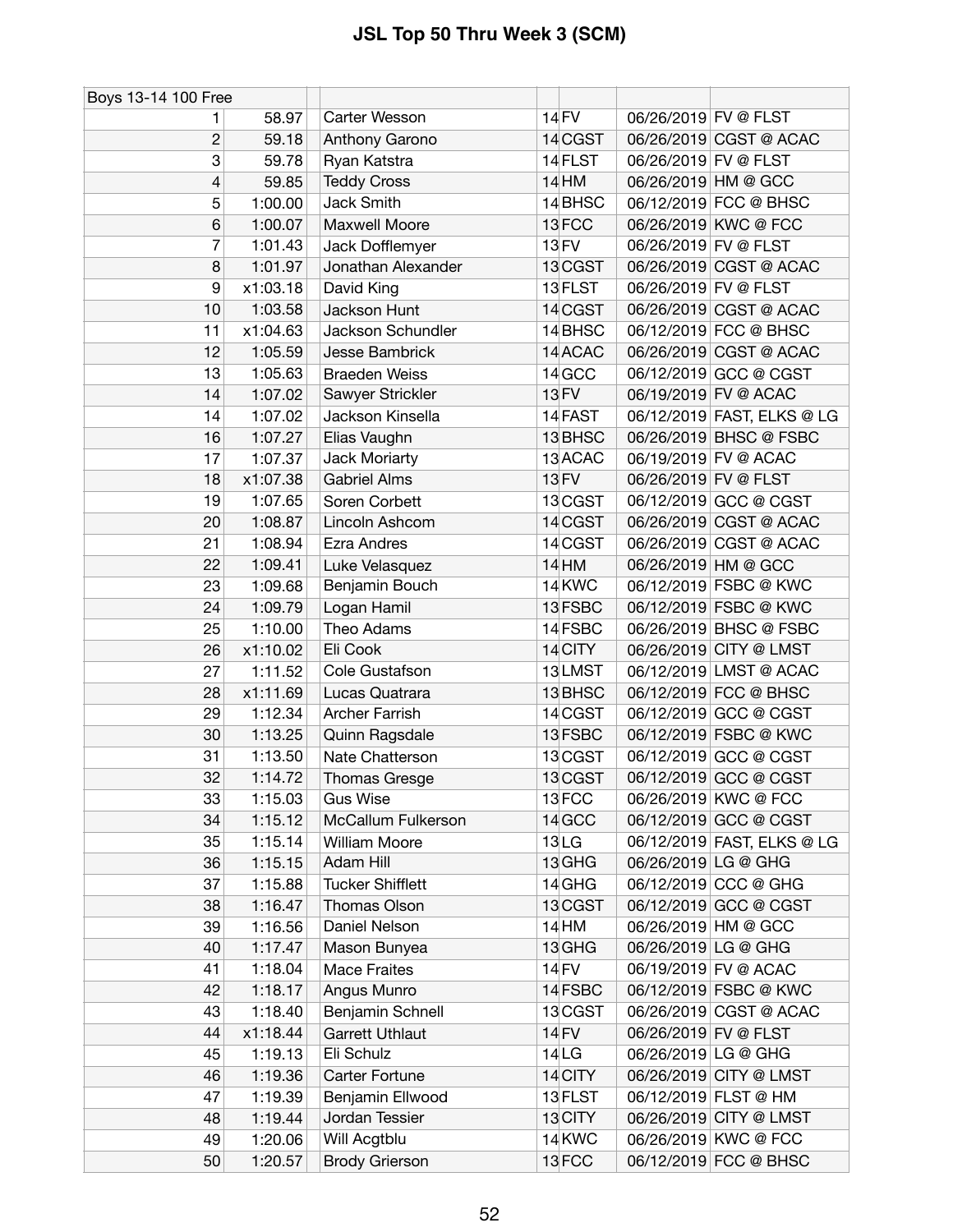| Boys 13-14 50 Back |        |                         |              |                      |                            |
|--------------------|--------|-------------------------|--------------|----------------------|----------------------------|
| 1                  | 30.40  | <b>Teddy Cross</b>      | 14 HM        |                      | 06/26/2019 HM @ GCC        |
| 2                  | 30.85  | Carter Wesson           | 14 FV        | 06/26/2019 FV @ FLST |                            |
| 3                  | 32.37  | Anthony Garono          | 14 CGST      |                      | 06/26/2019 CGST @ ACAC     |
| 4                  | x32.78 | Jack Dofflemyer         | 13 FV        | 06/26/2019 FV @ FLST |                            |
| 5                  | 32.93  | Jack Smith              | 14 BHSC      |                      | 06/26/2019 BHSC @ FSBC     |
| 6                  | 33.09  | Ryan Katstra            | 14 FLST      | 06/26/2019 FV @ FLST |                            |
| 7                  | 33.19  | Jonathan Alexander      | 13 CGST      |                      | 06/12/2019 GCC @ CGST      |
| 8                  | 33.37  | Jesse Bambrick          | 14 ACAC      |                      | 06/26/2019 CGST @ ACAC     |
| 9                  | 33.90  | Henry Addison           | 14 CGST      |                      | 06/26/2019 CGST @ ACAC     |
| 10                 | 34.08  | Jack Moriarty           | 13 ACAC      |                      | 06/19/2019 FV @ ACAC       |
| 11                 | x34.44 | Elias Vaughn            | 13 BHSC      |                      | 06/12/2019 FCC @ BHSC      |
| 12                 | 34.48  | Jackson Kinsella        | 14 FAST      |                      | 06/12/2019 FAST, ELKS @ LG |
| 13                 | x34.89 | Maxwell Moore           | 13 FCC       |                      | 06/19/2019 CITY @ FCC      |
| 14                 | 35.34  | Theo Adams              | 14 FSBC      |                      | 06/26/2019 BHSC @ FSBC     |
| 15                 | 35.37  | Jackson Schundler       | 14 BHSC      |                      | 06/26/2019 BHSC @ FSBC     |
| 16                 | 35.53  | Jackson Hunt            | 14 CGST      |                      | 06/19/2019 FSBC @ CGST     |
| 17                 | 35.56  | <b>Gabriel Alms</b>     | 13 FV        | 06/26/2019 FV @ FLST |                            |
| 18                 | 35.78  | David King              | 13 FLST      |                      | 06/12/2019 FLST @ HM       |
| 19                 | x35.84 | Sawyer Strickler        | <b>13 FV</b> | 06/26/2019 FV @ FLST |                            |
| 20                 | 36.09  | Quinn Ragsdale          | 13 FSBC      |                      | 06/12/2019 FSBC @ KWC      |
| 21                 | 36.12  | Logan Hamil             | 13 FSBC      |                      | 06/12/2019 FSBC @ KWC      |
| 22                 | 36.31  | Nate Chatterson         | 13 CGST      |                      | 06/12/2019 GCC @ CGST      |
| 23                 | 36.78  | Benjamin Bouch          | 14 KWC       |                      | 06/26/2019 KWC @ FCC       |
| 24                 | 37.27  | Luke Velasquez          | 14 HM        |                      | 06/26/2019 HM @ GCC        |
| 25                 | 37.60  | Alden Worrall           | 14 FSBC      |                      | 06/19/2019 FSBC @ CGST     |
| 26                 | 37.75  | <b>Gus Wise</b>         | 13FCC        |                      | 06/26/2019 KWC @ FCC       |
| 27                 | 38.07  | Cole Gustafson          | 13LMST       |                      | 06/19/2019 LMST @ GCC      |
| 28                 | 38.10  | Lincoln Ashcom          | 14 CGST      |                      | 06/26/2019 CGST @ ACAC     |
| 29                 | 38.21  | Cooper Roy              | 14 FSBC      |                      | 06/26/2019 BHSC @ FSBC     |
| 30                 | 38.58  | Simon Wray              | 13FCC        |                      | 06/19/2019 CITY @ FCC      |
| 31                 | 38.92  | <b>Gus Moore</b>        | 13 CGST      |                      | 06/26/2019 CGST @ ACAC     |
| 32                 | 39.19  | Daniel Nelson           | 14 HM        |                      | 06/12/2019 FLST @ HM       |
| 33                 | 39.41  | William Graham          | 14 BHSC      |                      | 06/26/2019 BHSC @ FSBC     |
| 34                 | 39.87  | Archer Farrish          | 14 CGST      |                      | 06/26/2019 CGST @ ACAC     |
| 35                 | 40.25  | Eli Cook                | 14 CITY      |                      | 06/26/2019 CITY @ LMST     |
| 36                 | 40.41  | Benjamin Schnell        | 13 CGST      |                      | 06/19/2019 FSBC @ CGST     |
| 37                 | 40.55  | Thomas Gresge           | 13 CGST      |                      | 06/26/2019 CGST @ ACAC     |
| 38                 | 40.63  | <b>Gavin Harris</b>     | 14 BHSC      |                      | 06/12/2019 FCC @ BHSC      |
| 39                 | 41.24  | Wyatt Brubaker          | 13 ACAC      |                      | 06/26/2019 CGST @ ACAC     |
| 40                 | 41.44  | John Houlahan           | 13 FLST      | 06/26/2019 FV @ FLST |                            |
| 41                 | 41.97  | <b>Garrett Uthlaut</b>  | 14 FV        | 06/26/2019 FV @ FLST |                            |
| 42                 | x42.00 | Carter Fortune          | 14 CITY      |                      | 06/26/2019 CITY @ LMST     |
| 43                 | 42.12  | Adam Hill               | 13 GHG       | 06/26/2019 LG @ GHG  |                            |
| 44                 | 42.31  | McCallum Fulkerson      | 14 GCC       |                      | 06/19/2019 LMST @ GCC      |
| 44                 | 42.31  | <b>Wilson Forloines</b> | 13 HM        |                      | 06/19/2019 HM @ KWC        |
| 46                 | 42.54  | Micah Yost              | <b>14 HM</b> |                      | 06/19/2019 HM @ KWC        |
| 47                 | 42.59  | Andrew Kerber           | 14 KWC       |                      | 06/26/2019 KWC @ FCC       |
| 48                 | 42.78  | Jackson Kunze           | 13 FLST      |                      | 06/12/2019 FLST @ HM       |
| 49                 | 43.34  | Samuel Smith            | 13 FLST      | 06/26/2019 FV @ FLST |                            |
| 50                 | 43.78  | <b>Trevor Tharp</b>     | 13 FV        | 06/12/2019 FV @ CITY |                            |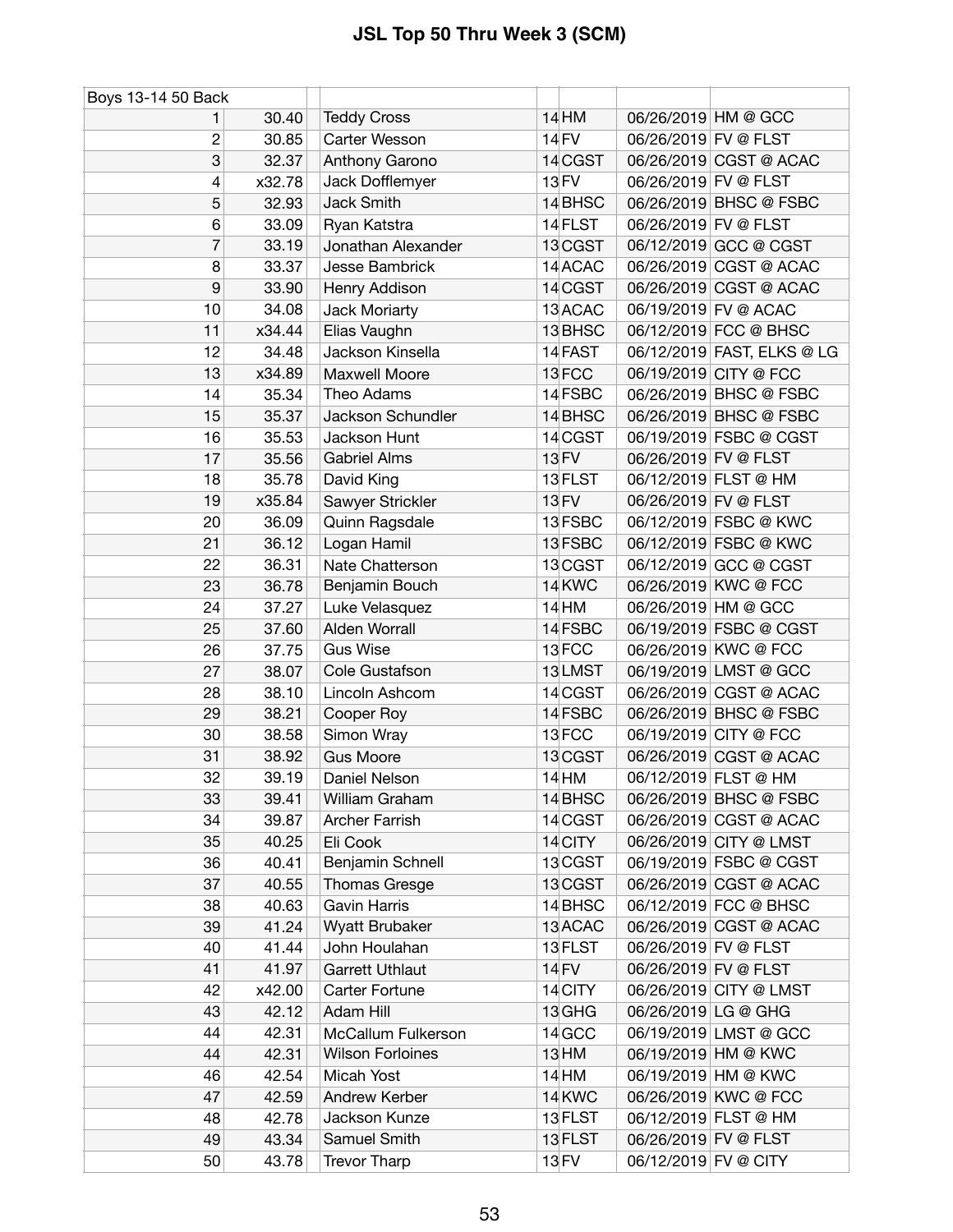| Boys 13-14 50 Breast |        |                         |                   |                      |                            |
|----------------------|--------|-------------------------|-------------------|----------------------|----------------------------|
|                      | 33.02  | Jack Smith              | 14 BHSC           |                      | 06/26/2019 BHSC @ FSBC     |
| $\overline{c}$       | 34.16  | Jackson Schundler       | 14 BHSC           |                      | 06/12/2019 FCC @ BHSC      |
| 3                    | 35.22  | Carter Wesson           | <b>14 FV</b>      | 06/26/2019 FV @ FLST |                            |
| 4                    | 35.27  | Maxwell Moore           | 13FCC             |                      | 06/26/2019 KWC @ FCC       |
| 5                    | 36.07  | Cooper Roy              | 14 FSBC           |                      | 06/26/2019 BHSC @ FSBC     |
| 6                    | 36.49  | <b>Teddy Cross</b>      | $14$ HM           |                      | 06/19/2019 HM @ KWC        |
| 7                    | 36.76  | <b>Ezra Andres</b>      | 14 CGST           |                      | 06/26/2019 CGST @ ACAC     |
| 8                    | 36.84  | <b>Gus Moore</b>        | 13 CGST           |                      | 06/26/2019 CGST @ ACAC     |
| 9                    | 37.16  | Benjamin Bouch          | 14 KWC            |                      | 06/26/2019 KWC @ FCC       |
| 10                   | 37.85  | Elias Vaughn            | 13 BHSC           |                      | 06/26/2019 BHSC @ FSBC     |
| 11                   | 39.09  | Anthony Garono          | 14 CGST           |                      | 06/12/2019 GCC @ CGST      |
| 12                   | 39.26  | Jack Dofflemyer         | <b>13 FV</b>      |                      | 06/19/2019 FV @ ACAC       |
| 13                   | 39.71  | <b>Gabriel Alms</b>     | 13 FV             | 06/26/2019 FV @ FLST |                            |
| 14                   | 40.06  | Jesse Bambrick          | 14 ACAC           |                      | 06/19/2019 FV @ ACAC       |
| 15                   | 40.18  | David King              | 13 FLST           | 06/26/2019 FV @ FLST |                            |
| 16                   | 40.19  | Jonathan Alexander      | 13 CGST           |                      | 06/12/2019 GCC @ CGST      |
| 17                   | 40.34  | Franklin He             | 14 CGST           |                      | 06/26/2019 CGST @ ACAC     |
| 18                   | 40.62  | <b>Henry Addison</b>    | 14 CGST           |                      | 06/12/2019 GCC @ CGST      |
| 19                   | 41.34  | Soren Corbett           | 13 CGST           |                      | 06/12/2019 GCC @ CGST      |
| 20                   | 41.41  | McCallum Fulkerson      | 14 GCC            |                      | 06/19/2019 LMST @ GCC      |
| 21                   | 41.56  | <b>Tyler Helmick</b>    | 14 <sub>CCC</sub> |                      | 06/19/2019 CCC @ FAST      |
| 21                   | 41.56  | Finn Thompson           | 13LMST            |                      | 06/19/2019 LMST @ GCC      |
| 23                   | 41.92  | Eli Schulz              | 14 LG             | 06/26/2019 LG @ GHG  |                            |
| 24                   | 42.34  | Jackson Hunt            | 14 CGST           |                      | 06/12/2019 GCC @ CGST      |
| 25                   | x42.56 | Peter Kronebusch        | 13 FLST           | 06/26/2019 FV @ FLST |                            |
| 26                   | 42.93  | William Moore           | <b>13LG</b>       |                      | 06/12/2019 FAST, ELKS @ LG |
| 27                   | 43.22  | Eli Cook                | 14 CITY           |                      | 06/26/2019 CITY @ LMST     |
| 27                   | 43.22  | Sawyer Strickler        | 13 FV             |                      | 06/19/2019 FV @ ACAC       |
| 29                   | 43.53  | William Keenan          | 14 FSBC           |                      | 06/26/2019 BHSC @ FSBC     |
| 30                   | 43.68  | <b>Thomas Gresge</b>    | 13 CGST           |                      | 06/12/2019 GCC @ CGST      |
| 31                   | 43.75  | <b>Trevor Tharp</b>     | <b>13 FV</b>      | 06/26/2019 FV @ FLST |                            |
| 32                   | 43.91  | Avery Wilkerson         | 13 ACAC           |                      | 06/26/2019 CGST @ ACAC     |
| 33                   | 44.09  | Cole Gustafson          | 13LMST            |                      | 06/12/2019 LMST @ ACAC     |
| 34                   | 44.13  | Anthony Caruso          | 14 FAST           |                      | 06/25/2019 ELKS @ FAST     |
| 35                   | 44.16  | <b>Mace Fraites</b>     | 14 FV             |                      | 06/19/2019 FV @ ACAC       |
| 36                   | 44.25  | David Keppel            | 13 FLST           | 06/26/2019 FV @ FLST |                            |
| 37                   | 44.33  | Thomas Olson            | 13 CGST           |                      | 06/26/2019 CGST @ ACAC     |
| 38                   | x44.44 | William Graham          | 14 BHSC           |                      | 06/12/2019 FCC @ BHSC      |
| 39                   | 44.50  | <b>Gus Wise</b>         | 13 FCC            |                      | 06/19/2019 CITY @ FCC      |
| 40                   | 44.65  | Carter Fortune          | 14 CITY           | 06/12/2019 FV @ CITY |                            |
| 41                   | x44.90 | Micah Yost              | 14 HM             |                      | 06/12/2019 FLST @ HM       |
| 42                   | 45.09  | Parker Lane             | 13 FLST           | 06/26/2019 FV @ FLST |                            |
| 43                   | 45.16  | Benjamin Ellwood        | 13 FLST           |                      | 06/19/2019 FLST @ BHSC     |
| 44                   | 45.53  | <b>Wilson Forloines</b> | 13 HM             |                      | 06/19/2019 HM @ KWC        |
| 45                   | 45.63  | <b>Garrett Uthlaut</b>  | 14 FV             | 06/12/2019 FV @ CITY |                            |
| 46                   | 46.06  | <b>Bailey Bush</b>      | 13 KWC            |                      | 06/19/2019 HM @ KWC        |
| 47                   | 46.19  | Nicholas Haslam         | 13 CGST           |                      | 06/26/2019 CGST @ ACAC     |
| 48                   | 46.25  | Liam Wells              | 13LMST            |                      | 06/26/2019 CITY @ LMST     |
| 49                   | 46.40  | Will Acgtblu            | 14 KWC            |                      | 06/26/2019 KWC @ FCC       |
| 50                   | 46.49  | <b>Will Baker</b>       | $13$ HM           |                      | 06/19/2019 HM @ KWC        |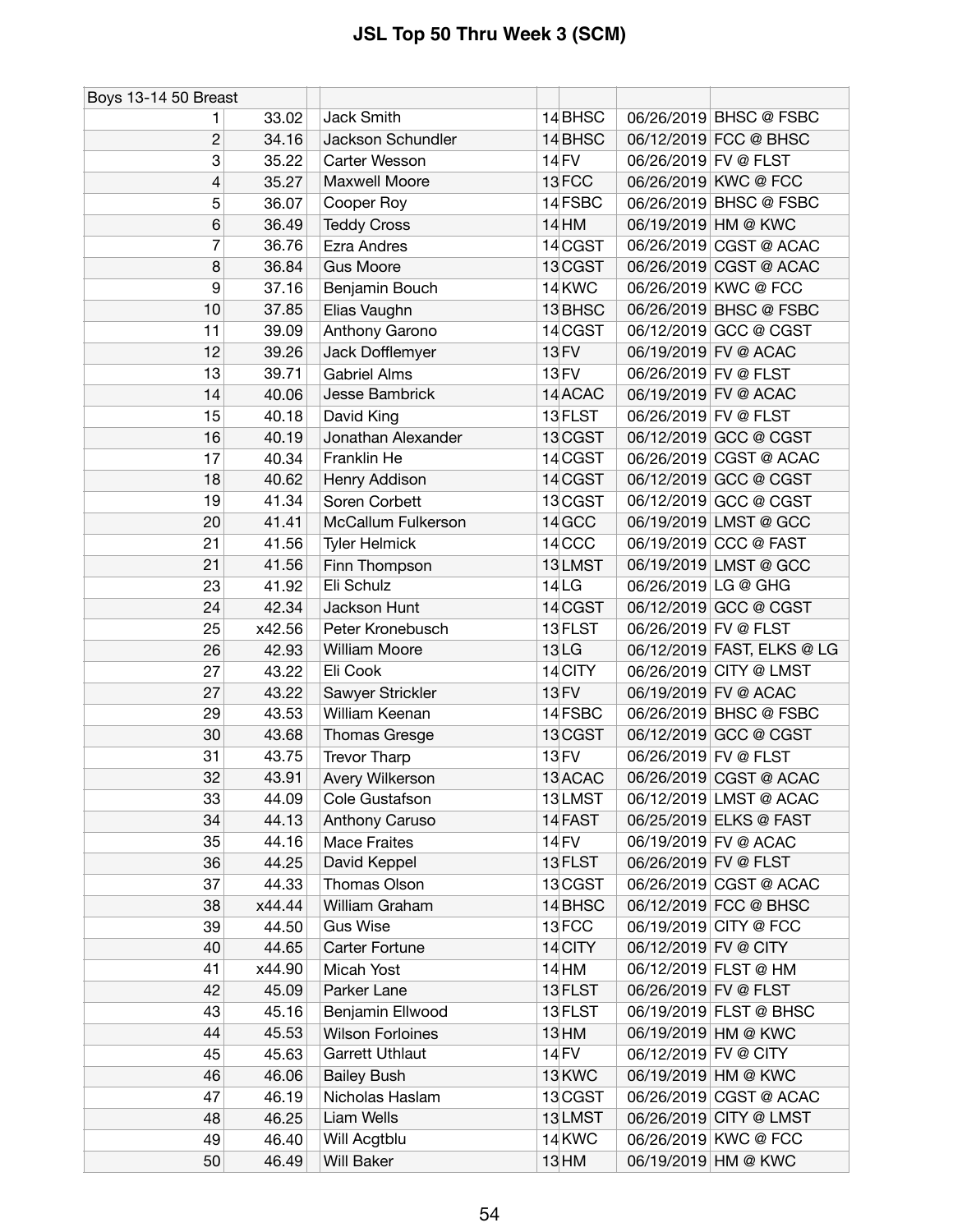| Boys 13-14 50 Fly |        |                        |                   |                      |                            |
|-------------------|--------|------------------------|-------------------|----------------------|----------------------------|
| 1                 | 27.72  | <b>Teddy Cross</b>     | 14 HM             |                      | 06/26/2019 HM @ GCC        |
| $\overline{c}$    | 28.86  | Jackson Hunt           | 14 CGST           |                      | 06/26/2019 CGST @ ACAC     |
| 3                 | 29.49  | Jack Dofflemyer        | 13 FV             |                      | 06/19/2019 FV @ ACAC       |
| $\overline{4}$    | 29.62  | <b>Jack Smith</b>      | 14 BHSC           |                      | 06/26/2019 BHSC @ FSBC     |
| 5                 | 29.72  | <b>Braeden Weiss</b>   | 14 GCC            |                      | 06/19/2019 LMST @ GCC      |
| 6                 | 29.95  | Jonathan Alexander     | 13 CGST           |                      | 06/26/2019 CGST @ ACAC     |
| $\overline{7}$    | 30.68  | Jackson Schundler      | 14 BHSC           |                      | 06/12/2019 FCC @ BHSC      |
| 8                 | 30.99  | William Keenan         | 14 FSBC           |                      | 06/26/2019 BHSC @ FSBC     |
| $\boldsymbol{9}$  | 31.09  | Maxwell Moore          | 13FCC             |                      | 06/12/2019 FCC @ BHSC      |
| 10                | x31.16 | Ryan Katstra           | 14 FLST           | 06/26/2019 FV @ FLST |                            |
| 11                | 31.55  | Lucas Quatrara         | 13 BHSC           |                      | 06/26/2019 BHSC @ FSBC     |
| 12                | 32.07  | Benjamin Bouch         | 14 KWC            |                      | 06/26/2019 KWC @ FCC       |
| 13                | 32.69  | Henry Addison          | 14 CGST           |                      | 06/26/2019 CGST @ ACAC     |
| 14                | 32.87  | David King             | 13 FLST           | 06/26/2019 FV @ FLST |                            |
| 15                | 33.15  | Elias Vaughn           | 13 BHSC           |                      | 06/12/2019 FCC @ BHSC      |
| 16                | 33.25  | <b>Gabriel Alms</b>    | <b>13 FV</b>      | 06/26/2019 FV @ FLST |                            |
| 16                | 33.25  | Jesse Bambrick         | 14 ACAC           |                      | 06/26/2019 CGST @ ACAC     |
| 18                | 33.44  | Sawyer Strickler       | <b>13 FV</b>      | 06/26/2019 FV @ FLST |                            |
| 19                | 33.91  | Anthony Caruso         | 14 FAST           |                      | 06/25/2019 ELKS @ FAST     |
| 20                | 34.77  | Logan Hamil            | 13 FSBC           |                      | 06/12/2019 FSBC @ KWC      |
| 21                | 34.91  | Jackson Kinsella       | 14 FAST           |                      | 06/19/2019 CCC @ FAST      |
| 22                | 35.13  | Daniel Nelson          | 14 HM             |                      | 06/26/2019 HM @ GCC        |
| 23                | 35.75  | <b>Thomas Gresge</b>   | 13 CGST           |                      | 06/26/2019 CGST @ ACAC     |
| 24                | x35.78 | Luke Velasquez         | <b>14 HM</b>      |                      | 06/26/2019 HM @ GCC        |
| 25                | 36.32  | Mason Bunyea           | 13 GHG            | 06/26/2019 LG @ GHG  |                            |
| 26                | 36.77  | <b>Garrett Uthlaut</b> | 14 FV             |                      | 06/19/2019 FV @ ACAC       |
| 27                | 36.78  | <b>Tyler Helmick</b>   | 14 <sub>CCC</sub> |                      | 06/19/2019 CCC @ FAST      |
| 28                | 36.83  | Jack Moriarty          | 13 ACAC           |                      | 06/19/2019 FV @ ACAC       |
| 29                | 36.97  | Finn Thompson          | 13LMST            |                      | 06/19/2019 LMST @ GCC      |
| 30                | 37.02  | Nicholas Haslam        | 13 CGST           |                      | 06/26/2019 CGST @ ACAC     |
| 31                | 37.06  | Franklin He            | 14 CGST           |                      | 06/26/2019 CGST @ ACAC     |
| 32                | 37.15  | <b>William Moore</b>   | <b>13LG</b>       | 06/26/2019 LG @ GHG  |                            |
| 33                | 37.67  | Quinn Ragsdale         | 13 FSBC           |                      | 06/12/2019 FSBC @ KWC      |
| 34                | 38.33  | <b>Gus Wise</b>        | 13FCC             |                      | 06/19/2019 CITY @ FCC      |
| 35                | 39.05  | Thomas Olson           | 13 CGST           |                      | 06/26/2019 CGST @ ACAC     |
| 36                | 39.06  | Matthew Behm           | 13 KWC            |                      | 06/26/2019 KWC @ FCC       |
| 37                | 39.27  | Avery Wilkerson        | 13 ACAC           |                      | 06/26/2019 CGST @ ACAC     |
| 38                | 39.77  | <b>Archer Farrish</b>  | 14 CGST           |                      | 06/26/2019 CGST @ ACAC     |
| 39                | 40.30  | <b>Tyler Davis</b>     | 13 FAST           |                      | 06/12/2019 FAST, ELKS @ LG |
| 40                | 40.97  | <b>Brody Grierson</b>  | 13FCC             |                      | 06/26/2019 KWC @ FCC       |
| 41                | 41.09  | Samuel Smith           | 13 FLST           | 06/26/2019 FV @ FLST |                            |
| 42                | 41.22  | Benjamin Ellwood       | 13 FLST           | 06/26/2019 FV @ FLST |                            |
| 43                | 41.33  | Carter Fortune         | 14 CITY           |                      | 06/19/2019 CITY @ FCC      |
| 44                | 41.56  | Andrew Kerber          | 14 KWC            |                      | 06/12/2019 FSBC @ KWC      |
| 45                | 41.83  | Max Goff               | 13 GHG            |                      | 06/18/2019 GHG @ ELKS      |
| 46                | 41.94  | Benjamin Schnell       | 13 CGST           |                      | 06/12/2019 GCC @ CGST      |
| 47                | 42.32  | Elliot Inzana          | 13 GHG            | 06/26/2019 LG @ GHG  |                            |
| 48                | 42.43  | Connor Marshall        | 13 FLST           | 06/26/2019 FV @ FLST |                            |
| 49                | 42.53  | Micah Yost             | 14 HM             |                      | 06/12/2019 FLST @ HM       |
| 50                | x42.68 | William Wirasaputra    | 13 HM             |                      | 06/26/2019 HM @ GCC        |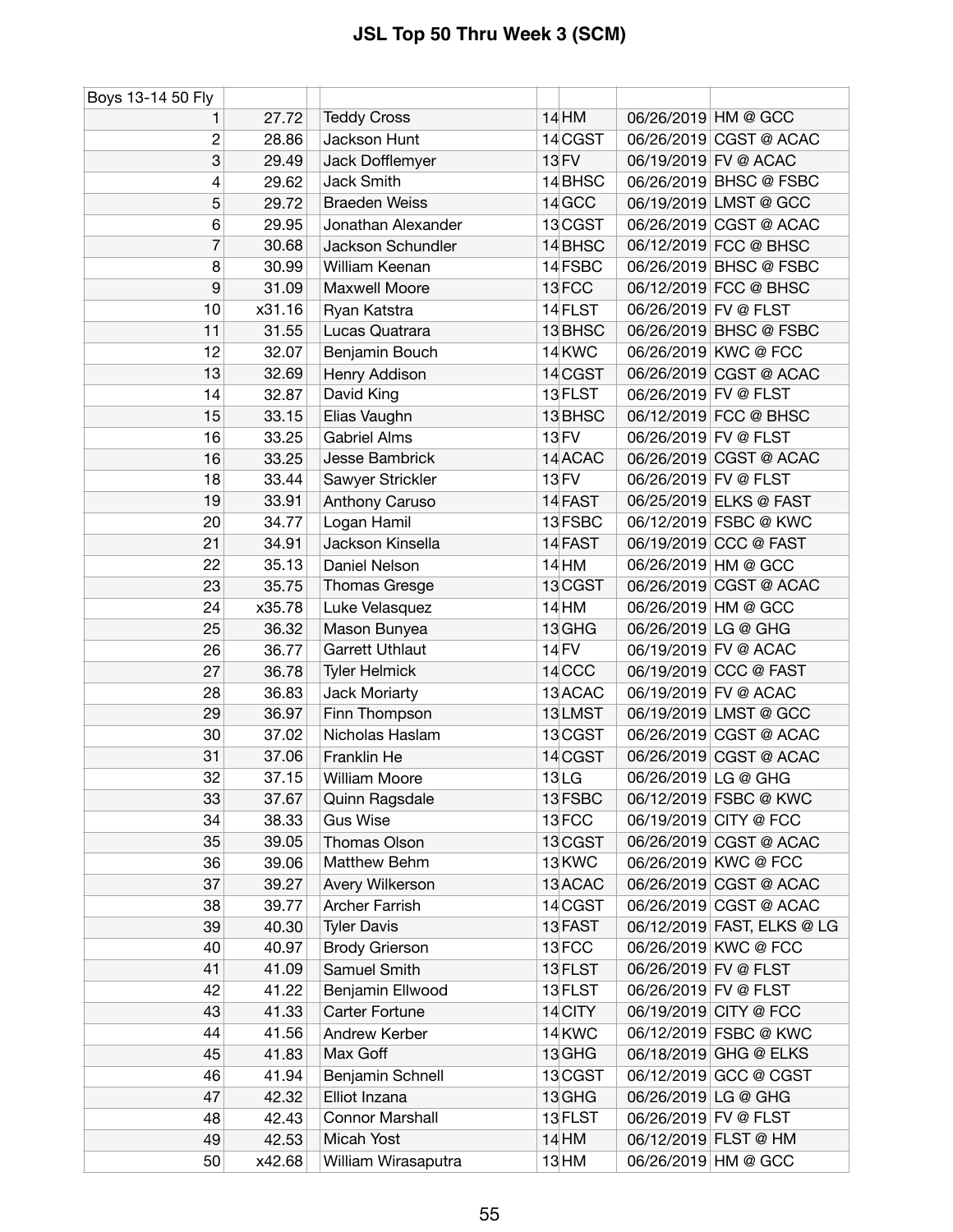| Boys 13-14 100 IM |          |                         |                   |                        |
|-------------------|----------|-------------------------|-------------------|------------------------|
| 1                 | 1:06.18  | <b>Teddy Cross</b>      | 14 HM             | 06/19/2019 HM @ KWC    |
| 2                 | 1:06.44  | Jack Smith              | 14 BHSC           | 06/19/2019 FLST @ BHSC |
| 3                 | 1:08.85  | Ryan Katstra            | 14 FLST           | 06/19/2019 FLST @ BHSC |
| 4                 | 1:09.06  | Anthony Garono          | 14 CGST           | 06/19/2019 FSBC @ CGST |
| 5                 | 1:10.03  | <b>Maxwell Moore</b>    | 13FCC             | 06/19/2019 CITY @ FCC  |
| 6                 | 1:10.19  | Jackson Schundler       | 14 BHSC           | 06/19/2019 FLST @ BHSC |
| 7                 | 1:12.04  | Jonathan Alexander      | 13 CGST           | 06/19/2019 FSBC @ CGST |
| 8                 | 1:14.84  | William Keenan          | 14 FSBC           | 06/19/2019 FSBC @ CGST |
| 9                 | 1:15.37  | <b>Braeden Weiss</b>    | 14 GCC            | 06/19/2019 LMST @ GCC  |
| 10                | 1:16.03  | <b>Ezra Andres</b>      | 14 CGST           | 06/19/2019 FSBC @ CGST |
| 11                | 1:17.46  | Jackson Kinsella        | 14 FAST           | 06/19/2019 CCC @ FAST  |
| 12                | 1:17.57  | Lucas Quatrara          | 13 BHSC           | 06/19/2019 FLST @ BHSC |
| 13                | 1:18.08  | Cooper Roy              | 14 FSBC           | 06/19/2019 FSBC @ CGST |
| 14                | 1:18.13  | <b>Gus Moore</b>        | 13 CGST           | 06/19/2019 FSBC @ CGST |
| 15                | 1:18.72  | Soren Corbett           | 13 CGST           | 06/19/2019 FSBC @ CGST |
| 16                | 1:18.81  | Benjamin Bouch          | 14 KWC            | 06/19/2019 HM @ KWC    |
| 17                | 1:18.90  | Theo Adams              | 14 FSBC           | 06/19/2019 FSBC @ CGST |
| 18                | 1:19.44  | Quinn Ragsdale          | 13 FSBC           | 06/19/2019 FSBC @ CGST |
| 19                | 1:20.31  | Franklin He             | 14 CGST           | 06/19/2019 FSBC @ CGST |
| 20                | 1:21.00  | Nate Chatterson         | 13 CGST           | 06/19/2019 FSBC @ CGST |
| 21                | 1:21.69  | Cole Gustafson          | 13LMST            | 06/19/2019 LMST @ GCC  |
| 22                | 1:22.08  | Simon Wray              | 13FCC             | 06/19/2019 CITY @ FCC  |
| 23                | 1:22.55  | <b>Gus Wise</b>         | 13FCC             | 06/19/2019 CITY @ FCC  |
| 24                | 1:22.66  | Eli Cook                | 14 CITY           | 06/19/2019 CITY @ FCC  |
| 25                | 1:22.72  | Logan Hamil             | 13 FSBC           | 06/19/2019 FSBC @ CGST |
| 26                | 1:22.75  | Finn Thompson           | 13LMST            | 06/19/2019 LMST @ GCC  |
| 27                | 1:23.22  | <b>Tyler Helmick</b>    | 14 <sub>CCC</sub> | 06/19/2019 CCC @ FAST  |
| 28                | 1:23.25  | Luke Velasquez          | 14 HM             | 06/19/2019 HM @ KWC    |
| 29                | 1:24.47  | Anthony Caruso          | 14 FAST           | 06/19/2019 CCC @ FAST  |
| 30                | 1:25.37  | Micah Yost              | 14 HM             | 06/19/2019 HM @ KWC    |
| 31                | 1:26.71  | McCallum Fulkerson      | 14 GCC            | 06/19/2019 LMST @ GCC  |
| 32                | 1:26.91  | Peter Kronebusch        | 13 FLST           | 06/19/2019 FLST @ BHSC |
| 33                | 1:27.10  | <b>Wilson Forloines</b> | 13 HM             | 06/19/2019 HM @ KWC    |
| 34                | 1:29.08  | Andrew Kerber           | 14 KWC            | 06/19/2019 HM @ KWC    |
| 35                | x1:29.63 | Carter Fortune          | 14 CITY           | 06/19/2019 CITY @ FCC  |
| 36                | 1:30.56  | Mason Bunyea            | 13 GHG            | 06/18/2019 GHG @ ELKS  |
| 37                | 1:31.40  | Benjamin Schnell        | 13 CGST           | 06/19/2019 FSBC @ CGST |
| 38                | 1:32.30  | <b>Bailey Bush</b>      | 13 KWC            | 06/19/2019 HM @ KWC    |
| 39                | 1:32.96  | William Wirasaputra     | 13 HM             | 06/19/2019 HM @ KWC    |
| 40                | 1:33.22  | John Houlahan           | 13 FLST           | 06/19/2019 FLST @ BHSC |
| 41                | 1:36.75  | <b>Connor Marshall</b>  | 13 FLST           | 06/19/2019 FLST @ BHSC |
| 42                | 1:37.02  | Cooper Moreland         | 13 CITY           | 06/19/2019 CITY @ FCC  |
| 43                | 1:37.51  | Adam Hill               | 13 GHG            | 06/18/2019 GHG @ ELKS  |
| 44                | 1:39.20  | Matthew Behm            | 13 KWC            | 06/19/2019 HM @ KWC    |
| 45                | 1:41.05  | Justin Lilly            | 13 ELKS           | 06/18/2019 GHG @ ELKS  |
| 46                | 1:41.49  | <b>Will Baker</b>       | 13 HM             | 06/19/2019 HM @ KWC    |
| 47                | 1:41.95  | <b>William Barber</b>   | 13 KWC            | 06/19/2019 HM @ KWC    |
|                   |          |                         |                   |                        |
|                   |          |                         |                   |                        |
|                   |          |                         |                   |                        |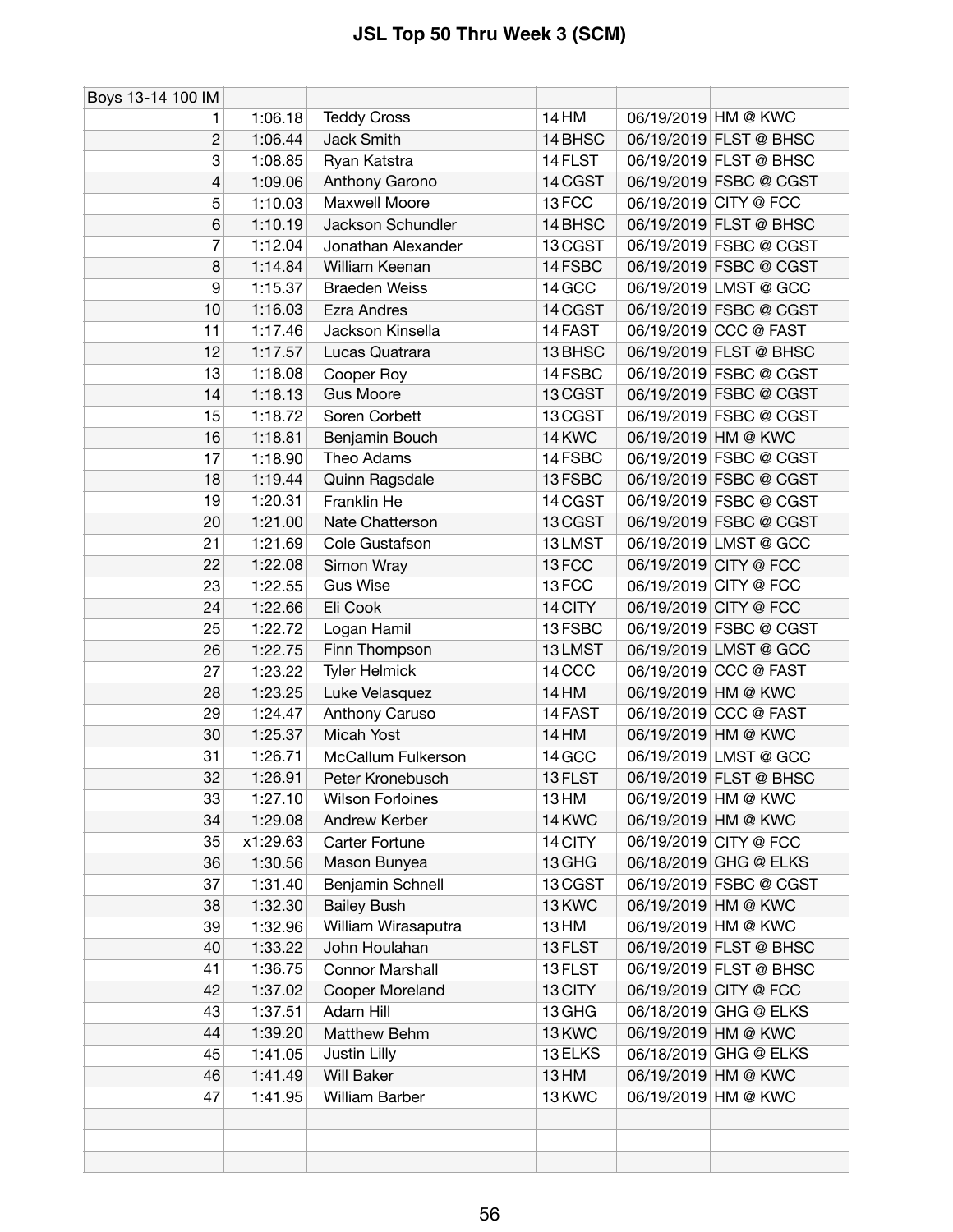| Boys 15-18 50 Free |        |                         |                  |                      |                        |
|--------------------|--------|-------------------------|------------------|----------------------|------------------------|
| 1                  | 24.53  | August Lamb             | 18 BHSC          |                      | 06/12/2019 FCC @ BHSC  |
| $\overline{c}$     | x24.66 | Noah Hargrove           | 17 BHSC          |                      | 06/12/2019 FCC @ BHSC  |
| 3                  | x24.75 | <b>Tyce Winter</b>      | 17 BHSC          |                      | 06/12/2019 FCC @ BHSC  |
| 4                  | 24.94  | <b>Walker Davis</b>     | 16FCC            |                      | 06/19/2019 CITY @ FCC  |
| 5                  | 25.36  | Sammy Johnson           | 15 CGST          |                      | 06/26/2019 CGST @ ACAC |
| 6                  | x25.53 | Vijay Chhabra           | 17 BHSC          |                      | 06/12/2019 FCC @ BHSC  |
| 7                  | 25.64  | Luke Gustafson          | 17LMST           |                      | 06/12/2019 LMST @ ACAC |
| 8                  | 25.65  | Stephane Karp           | 17 CGST          |                      | 06/26/2019 CGST @ ACAC |
| 9                  | 25.69  | Victor Valovalo         | <b>15 FV</b>     | 06/12/2019 FV @ CITY |                        |
| 10                 | 25.92  | Lamont Bullard          | 16 FSBC          |                      | 06/26/2019 BHSC @ FSBC |
| 11                 | 25.99  | Preston Hutter          | 15 BHSC          |                      | 06/26/2019 BHSC @ FSBC |
| 12                 | 26.10  | <b>Charlie Cross</b>    | 17 <sub>HM</sub> |                      | 06/26/2019 HM @ GCC    |
| 13                 | 26.20  | Aidan Shell             | 17 FSBC          |                      | 06/26/2019 BHSC @ FSBC |
| 14                 | 26.23  | Zachary Ashby           | 16 ACAC          |                      | 06/26/2019 CGST @ ACAC |
| 15                 | 26.33  | Lucas Smith             | <b>16 FV</b>     |                      | 06/19/2019 FV @ ACAC   |
| 16                 | 26.64  | Sebastian Cave          | 18 FSBC          |                      | 06/26/2019 BHSC @ FSBC |
| 17                 | 26.72  | Andrew Holzwarth        | 17 BHSC          |                      | 06/19/2019 FLST @ BHSC |
| 18                 | x26.81 | Peyton Wray             | 15FCC            |                      | 06/19/2019 CITY @ FCC  |
| 19                 | 26.82  | Jake Hartogensis        | 16 ACAC          |                      | 06/19/2019 FV @ ACAC   |
| 20                 | 26.84  | Hunter Strickland       | 16LMST           |                      | 06/19/2019 LMST @ GCC  |
| 20                 | 26.84  | <b>Connor Bridge</b>    | 16LMST           |                      | 06/26/2019 CITY @ LMST |
| 22                 | 26.85  | Matthew Heilman         | 15 CGST          |                      | 06/26/2019 CGST @ ACAC |
| 23                 | 26.86  | Ahmad Woodson           | 15 CGST          |                      | 06/26/2019 CGST @ ACAC |
| 24                 | 26.97  | John Hornsby            | 18 HM            |                      | 06/19/2019 HM @ KWC    |
| 24                 | 26.97  | Noah Hochrein           | 16 FV            | 06/26/2019 FV @ FLST |                        |
| 26                 | 26.98  | Josiah Walcott          | 18 CGST          |                      | 06/26/2019 CGST @ ACAC |
| 27                 | x27.05 | Ryan Taylor             | 16 GHG           |                      | 06/18/2019 GHG @ ELKS  |
| 28                 | 27.09  | Noah Johnson            | 15 CGST          |                      | 06/19/2019 FSBC @ CGST |
| 29                 | 27.28  | Owen Strickland         | 16LMST           |                      | 06/19/2019 LMST @ GCC  |
| 30                 | 27.29  | Gus Jones               | 15 ACAC          |                      | 06/19/2019 FV @ ACAC   |
| 31                 | 27.35  | Eric Cypser             | <b>18 HM</b>     |                      | 06/26/2019 HM @ GCC    |
| 32                 | 27.51  | Harrison Greenhoe       | 15 FSBC          |                      | 06/26/2019 BHSC @ FSBC |
| 33                 | 27.52  | Luke Strickler          | 17 FV            |                      | 06/19/2019 FV @ ACAC   |
| 34                 | 27.56  | Duncan McDonald         | 16 HM            |                      | 06/26/2019 HM @ GCC    |
| 35                 | x27.66 | <b>Charlie Butler</b>   | 17 FLST          |                      | 06/19/2019 FLST @ BHSC |
| 36                 | 27.66  | Jacob Mayo              | 15 FLST          | 06/26/2019 FV @ FLST |                        |
| 37                 | 27.69  | Quinton Laughon-Worrell | 15 CITY          |                      | 06/26/2019 CITY @ LMST |
| 38                 | 27.79  | Nate Hargrove           | 15 BHSC          |                      | 06/26/2019 BHSC @ FSBC |
| 39                 | 27.82  | Howard Zhu              | 15 ACAC          |                      | 06/26/2019 CGST @ ACAC |
| 40                 | 27.92  | David Coppi             | 18 HM            |                      | 06/19/2019 HM @ KWC    |
| 40                 | 27.92  | Kevin Cain              | 16 FV            |                      | 06/19/2019 FV @ ACAC   |
| 42                 | x27.94 | Sam Bickers             | 17 GCC           |                      | 06/12/2019 GCC @ CGST  |
| 43                 | 27.98  | Zakk Hodge              | 17 ACAC          |                      | 06/12/2019 LMST @ ACAC |
| 43                 | 27.98  | <b>Angel Pilkey</b>     | 16KWC            |                      | 06/12/2019 FSBC @ KWC  |
| 45                 | 28.06  | <b>Tyler Rodgers</b>    | $17$ HM          |                      | 06/26/2019 HM @ GCC    |
| 46                 | 28.19  | <b>Patrick Clancy</b>   | 17 GCC           |                      | 06/26/2019 HM @ GCC    |
| 47                 | x28.25 | Jett Shue               | 17 FLST          | 06/26/2019 FV @ FLST |                        |
| 48                 | 28.28  | <b>Austin Fairbanks</b> | 15LMST           |                      | 06/26/2019 CITY @ LMST |
| 49                 | 28.31  | Garrett Livermon        | 17 BHSC          |                      | 06/12/2019 FCC @ BHSC  |
| 50                 | 28.40  | Jacob Ondek             | 15LMST           |                      | 06/19/2019 LMST @ GCC  |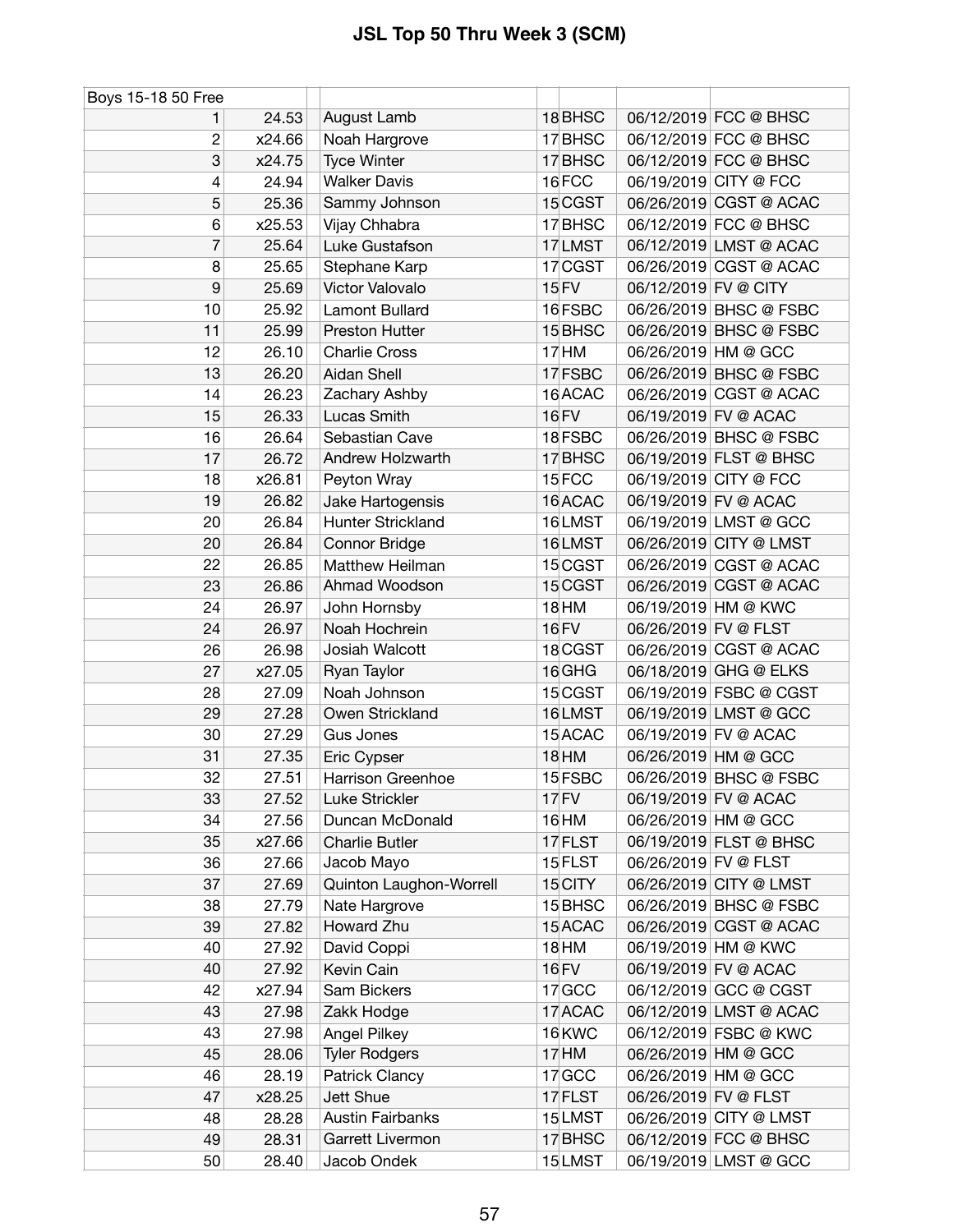| Boys 15-18 100 Free |          |                         |                  |                      |                            |
|---------------------|----------|-------------------------|------------------|----------------------|----------------------------|
| 1                   | 53.28    | Noah Hargrove           | 17 BHSC          |                      | 06/12/2019 FCC @ BHSC      |
| $\overline{c}$      | 54.34    | August Lamb             | 18 BHSC          |                      | 06/26/2019 BHSC @ FSBC     |
| 3                   | 54.43    | <b>Tyce Winter</b>      | 17 BHSC          |                      | 06/12/2019 FCC @ BHSC      |
| 4                   | 55.27    | Sammy Johnson           | 15 CGST          |                      | 06/26/2019 CGST @ ACAC     |
| 5                   | 56.03    | Vijay Chhabra           | 17 BHSC          |                      | 06/26/2019 BHSC @ FSBC     |
| 6                   | 56.70    | Zachary Ashby           | 16 ACAC          |                      | 06/26/2019 CGST @ ACAC     |
| 7                   | 58.34    | Jake Hartogensis        | 16 ACAC          |                      | 06/26/2019 CGST @ ACAC     |
| 8                   | 58.39    | Hunter Strickland       | 16LMST           |                      | 06/26/2019 CITY @ LMST     |
| 9                   | x58.50   | <b>Preston Hutter</b>   | 15 BHSC          |                      | 06/12/2019 FCC @ BHSC      |
| 10                  | 58.73    | Stephane Karp           | 17 CGST          |                      | 06/26/2019 CGST @ ACAC     |
| 11                  | 58.90    | Noah Hochrein           | <b>16 FV</b>     |                      | 06/19/2019 FV @ ACAC       |
| 12                  | 59.35    | Luke Gustafson          | 17LMST           |                      | 06/26/2019 CITY @ LMST     |
| 13                  | 59.47    | <b>Charlie Cross</b>    | $17$ HM          |                      | 06/26/2019 HM @ GCC        |
| 14                  | 59.68    | Matthew Heilman         | 15 CGST          |                      | 06/26/2019 CGST @ ACAC     |
| 15                  | 59.92    | Andrew Holzwarth        | 17 BHSC          |                      | 06/26/2019 BHSC @ FSBC     |
| 16                  | 1:00.53  | Luke Strickler          | 17 FV            |                      | 06/19/2019 FV @ ACAC       |
| 16                  | 1:00.53  | John Hornsby            | 18 HM            |                      | 06/26/2019 HM @ GCC        |
| 18                  | 1:00.71  | Nathaniel Smith         | 16LMST           |                      | 06/26/2019 CITY @ LMST     |
| 19                  | 1:00.75  | Owen Strickland         | 16LMST           |                      | 06/26/2019 CITY @ LMST     |
| 20                  | 1:00.87  | Aidan Shell             | 17 FSBC          |                      | 06/26/2019 BHSC @ FSBC     |
| 21                  | 1:01.03  | Ahmad Woodson           | 15 CGST          |                      | 06/26/2019 CGST @ ACAC     |
| 22                  | x1:01.25 | Ryan Taylor             | 16 GHG           |                      | 06/12/2019 CCC @ GHG       |
| 23                  | 1:01.28  | <b>Gus Jones</b>        | 15 ACAC          |                      | 06/12/2019 LMST @ ACAC     |
| 24                  | 1:01.49  | Sebastian Cave          | 18 FSBC          |                      | 06/26/2019 BHSC @ FSBC     |
| 25                  | 1:02.17  | Nathaniel Reiner        | 15 ACAC          |                      | 06/26/2019 CGST @ ACAC     |
| 26                  | 1:02.32  | Quinton Laughon-Worrell | 15 CITY          |                      | 06/26/2019 CITY @ LMST     |
| 27                  | 1:03.12  | Jacob Mayo              | 15 FLST          | 06/26/2019 FV @ FLST |                            |
| 28                  | 1:03.22  | <b>Lamont Bullard</b>   | 16 FSBC          |                      | 06/26/2019 BHSC @ FSBC     |
| 29                  | 1:03.33  | Kevin Cain              | 16 FV            |                      | 06/19/2019 FV @ ACAC       |
| 30                  | 1:03.40  | <b>Angel Pilkey</b>     | 16KWC            |                      | 06/12/2019 FSBC @ KWC      |
| 31                  | 1:03.50  | Jacob Ondek             | 15LMST           |                      | 06/26/2019 CITY @ LMST     |
| 32                  | 1:03.56  | Josiah Walcott          | 18 CGST          |                      | 06/26/2019 CGST @ ACAC     |
| 33                  | 1:03.64  | Andrew Lamb             | 15 KWC           |                      | 06/26/2019 KWC @ FCC       |
| 34                  | 1:03.75  | <b>Austin Fairbanks</b> | 15LMST           |                      | 06/26/2019 CITY @ LMST     |
| 35                  | 1:03.91  | Duncan McDonald         | 16 HM            |                      | 06/12/2019 FLST @ HM       |
| 36                  | 1:03.93  | Zeke Brubaker           | 15 ACAC          |                      | 06/12/2019 LMST @ ACAC     |
| 37                  | 1:04.40  | <b>Tyler Rodgers</b>    | $17$ HM          |                      | 06/26/2019 HM @ GCC        |
| 38                  | 1:04.43  | Howard Zhu              | 15 ACAC          |                      | 06/12/2019 LMST @ ACAC     |
| 39                  | x1:05.38 | Orion Kwon              | $17$ HM          |                      | 06/12/2019 FLST @ HM       |
| 40                  | 1:05.72  | Alexander He            | 16 CGST          |                      | 06/26/2019 CGST @ ACAC     |
| 41                  | 1:05.75  | Connor Bridge           | 16LMST           |                      | 06/26/2019 CITY @ LMST     |
| 42                  | 1:05.97  | Harrison Greenhoe       | 15 FSBC          |                      | 06/12/2019 FSBC @ KWC      |
| 43                  | 1:06.03  | Dyllan Hartman          | 15 <sub>LG</sub> |                      | 06/12/2019 FAST, ELKS @ LG |
| 44                  | 1:06.25  | Joshua Yoder            | 15 CITY          |                      | 06/26/2019 CITY @ LMST     |
| 45                  | x1:06.47 | Chris Kelly             | 16 CITY          |                      | 06/26/2019 CITY @ LMST     |
| 46                  | x1:06.53 | Sam Bickers             | 17 GCC           |                      | 06/12/2019 GCC @ CGST      |
| 47                  | x1:06.69 | Duncan Coppi            | 16 HM            |                      | 06/12/2019 FLST @ HM       |
| 48                  | 1:07.13  | <b>Patrick Clancy</b>   | 17 GCC           |                      | 06/26/2019 HM @ GCC        |
| 49                  | 1:07.16  | Liam Giuliano-Dunn      | 17 BHSC          |                      | 06/26/2019 BHSC @ FSBC     |
| 50                  | 1:08.14  | <b>Teddy Oakey</b>      | 15FCC            |                      | 06/26/2019 KWC @ FCC       |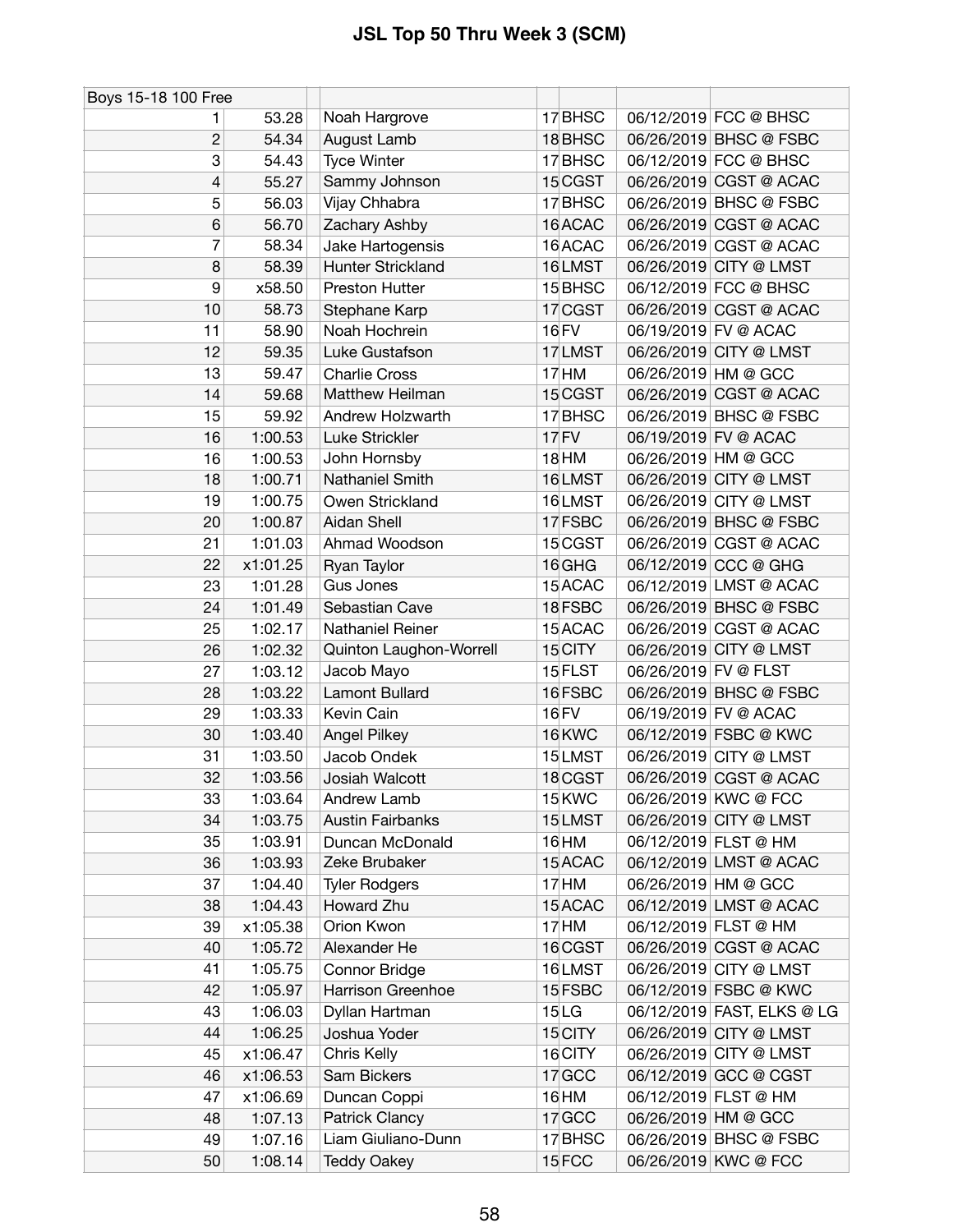| Boys 15-18 50 Back |        |                          |                   |                      |                            |
|--------------------|--------|--------------------------|-------------------|----------------------|----------------------------|
|                    | 28.63  | <b>Walker Davis</b>      | 16FCC             |                      | 06/19/2019 CITY @ FCC      |
| 2                  | 28.92  | Noah Hargrove            | 17 BHSC           |                      | 06/26/2019 BHSC @ FSBC     |
| 3                  | 29.39  | Zachary Ashby            | 16 ACAC           |                      | 06/26/2019 CGST @ ACAC     |
| 4                  | 29.75  | Hunter Strickland        | 16LMST            |                      | 06/19/2019 LMST @ GCC      |
| 5                  | x30.31 | Noah Hochrein            | 16 FV             | 06/26/2019 FV @ FLST |                            |
| 6                  | 30.54  | <b>Bracken Eddy</b>      | <b>18 FV</b>      | 06/26/2019 FV @ FLST |                            |
| 7                  | 30.56  | Peyton Wray              | 15 <sub>FCC</sub> |                      | 06/19/2019 CITY @ FCC      |
| 8                  | 30.62  | Nathaniel Smith          | 16LMST            |                      | 06/19/2019 LMST @ GCC      |
| 9                  | 30.75  | Andrew Holzwarth         | 17 BHSC           |                      | 06/12/2019 FCC @ BHSC      |
| 10                 | 31.19  | John Hornsby             | <b>18 HM</b>      |                      | 06/26/2019 HM @ GCC        |
| 11                 | x31.22 | Lucas Smith              | 16 FV             | 06/26/2019 FV @ FLST |                            |
| 12                 | x31.28 | <b>Charlie Cross</b>     | 17 <sub>HM</sub>  |                      | 06/12/2019 FLST @ HM       |
| 13                 | 31.53  | Ahmad Woodson            | 15 CGST           |                      | 06/12/2019 GCC @ CGST      |
| 14                 | 31.68  | Noah Johnson             | 15 CGST           |                      | 06/26/2019 CGST @ ACAC     |
| 15                 | 31.90  | Matthew Heilman          | 15 CGST           |                      | 06/12/2019 GCC @ CGST      |
| 16                 | 32.00  | <b>Charlie Butler</b>    | 17 FLST           | 06/26/2019 FV @ FLST |                            |
| 16                 | 32.00  | Luke Strickler           | 17 FV             | 06/26/2019 FV @ FLST |                            |
| 18                 | 32.18  | Stephane Karp            | 17 CGST           |                      | 06/26/2019 CGST @ ACAC     |
| 19                 | 32.22  | Ryan Taylor              | 16 GHG            | 06/26/2019 LG @ GHG  |                            |
| 20                 | 32.65  | Jake Hartogensis         | 16 ACAC           |                      | 06/26/2019 CGST @ ACAC     |
| 21                 | 32.68  | Vijay Chhabra            | 17 BHSC           |                      | 06/26/2019 BHSC @ FSBC     |
| 22                 | 32.84  | Gus Jones                | 15 ACAC           |                      | 06/12/2019 LMST @ ACAC     |
| 23                 | 32.90  | Owen Strickland          | 16LMST            |                      | 06/12/2019 LMST @ ACAC     |
| 24                 | 32.93  | Zeke Brubaker            | 15 ACAC           |                      | 06/26/2019 CGST @ ACAC     |
| 25                 | 33.00  | <b>Harrison Greenhoe</b> | 15 FSBC           |                      | 06/19/2019 FSBC @ CGST     |
| 26                 | 33.12  | Sam Bickers              | 17 GCC            |                      | 06/12/2019 GCC @ CGST      |
| 27                 | 33.37  | Nathaniel Reiner         | 15 ACAC           |                      | 06/19/2019 FV @ ACAC       |
| 28                 | 33.44  | Maxwell Kwon             | 16 HM             |                      | 06/19/2019 HM @ KWC        |
| 29                 | 33.65  | Jacob Mayo               | 15 FLST           |                      | 06/12/2019 FLST @ HM       |
| 30                 | 33.66  | Dyllan Hartman           | 15 <sub>LG</sub>  |                      | 06/12/2019 FAST, ELKS @ LG |
| 31                 | 33.84  | Kevin Cain               | <b>16 FV</b>      |                      | 06/19/2019 FV @ ACAC       |
| 32                 | x34.02 | Quinton Laughon-Worrell  | 15 CITY           |                      | 06/26/2019 CITY @ LMST     |
| 33                 | 34.22  | Gibbs Gresge             | 16 CGST           |                      | 06/12/2019 GCC @ CGST      |
| 34                 | 34.27  | Nate Hargrove            | 15 BHSC           |                      | 06/26/2019 BHSC @ FSBC     |
| 35                 | 34.28  | Jacob Ondek              | 15LMST            |                      | 06/19/2019 LMST @ GCC      |
| 36                 | 34.47  | <b>Austin Fairbanks</b>  | 15LMST            |                      | 06/19/2019 LMST @ GCC      |
| 37                 | 34.71  | Liam Giuliano-Dunn       | 17 BHSC           |                      | 06/26/2019 BHSC @ FSBC     |
| 38                 | 34.73  | Angel Pilkey             | 16 KWC            |                      | 06/12/2019 FSBC @ KWC      |
| 39                 | 34.75  | Jett Shue                | 17 FLST           |                      | 06/12/2019 FLST @ HM       |
| 40                 | x34.76 | <b>Teddy Oakey</b>       | 15FCC             |                      | 06/26/2019 KWC @ FCC       |
| 41                 | 34.77  | Howard Zhu               | 15 ACAC           |                      | 06/19/2019 FV @ ACAC       |
| 42                 | 34.83  | Aidan Meyer              | 15 ACAC           |                      | 06/12/2019 LMST @ ACAC     |
| 43                 | 34.90  | Zakk Hodge               | 17 ACAC           |                      | 06/19/2019 FV @ ACAC       |
| 44                 | 34.93  | Aidan Shell              | 17 FSBC           |                      | 06/26/2019 BHSC @ FSBC     |
| 45                 | 35.43  | Levi Bouch               | <b>16 KWC</b>     |                      | 06/12/2019 FSBC @ KWC      |
| 46                 | 36.09  | Charlie Lange            | 18 KWC            |                      | 06/26/2019 KWC @ FCC       |
| 47                 | 36.15  | David Coppi              | <b>18 HM</b>      |                      | 06/12/2019 FLST @ HM       |
| 48                 | 36.17  | Rett Delbridge           | 15 <sub>LG</sub>  |                      | 06/12/2019 FAST, ELKS @ LG |
| 49                 | 36.27  | Lucas Simpson            | 15 FSBC           |                      | 06/26/2019 BHSC @ FSBC     |
| 50                 | 36.35  | Alexander He             | 16 CGST           |                      | 06/12/2019 GCC @ CGST      |
|                    |        |                          |                   |                      |                            |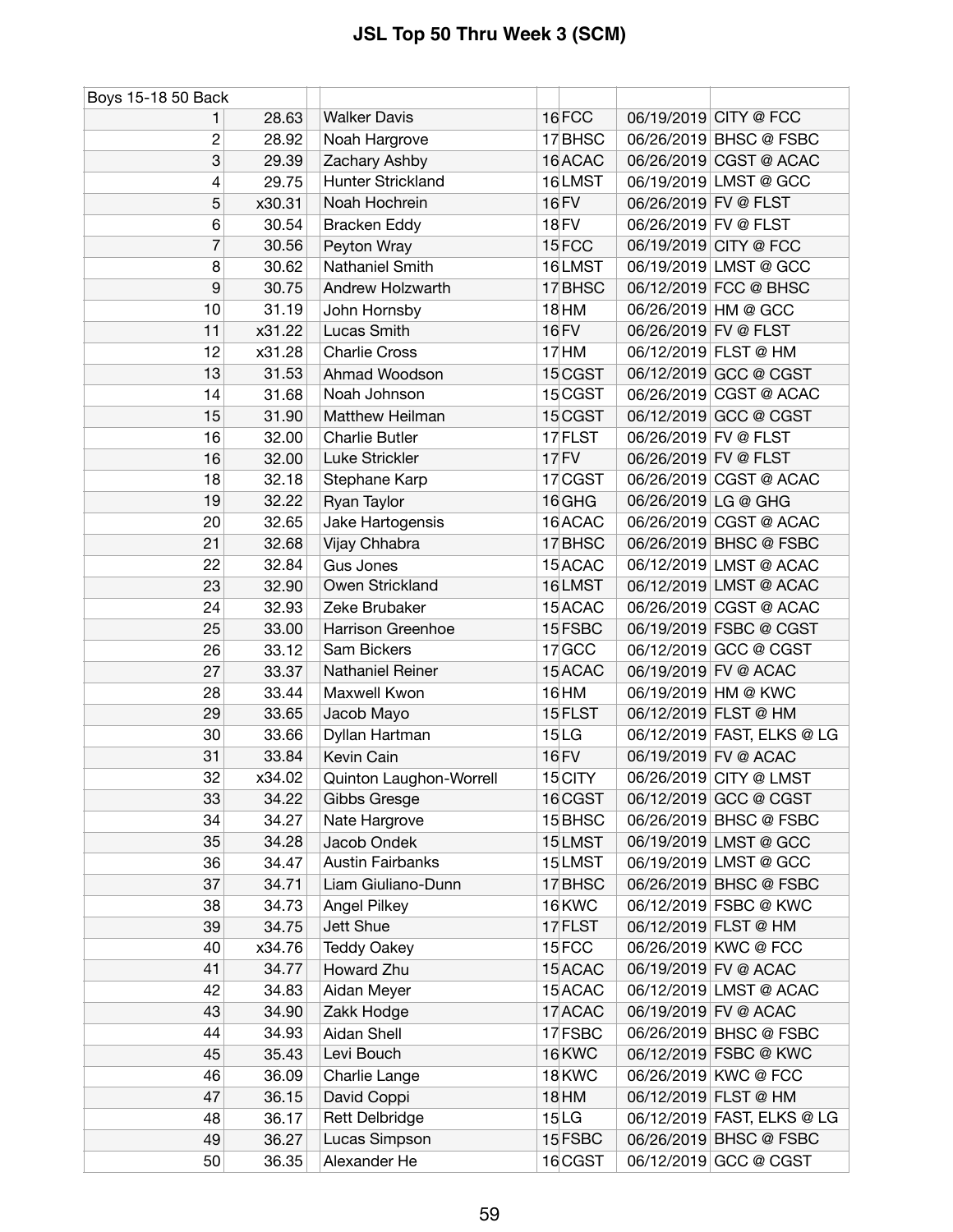| Boys 15-18 50 Breast |        |                       |                  |                        |
|----------------------|--------|-----------------------|------------------|------------------------|
|                      | 31.47  | August Lamb           | 18BHSC           | 06/12/2019 FCC @ BHSC  |
| $\overline{c}$       | 31.75  | <b>Tyce Winter</b>    | 17 BHSC          | 06/12/2019 FCC @ BHSC  |
| 3                    | 31.90  | Noah Hargrove         | 17 BHSC          | 06/19/2019 FLST @ BHSC |
| 4                    | 32.72  | Matthew Heilman       | 15 CGST          | 06/26/2019 CGST @ ACAC |
| 5                    | 32.94  | <b>Bracken Eddy</b>   | 18 FV            | 06/26/2019 FV @ FLST   |
| 6                    | 33.22  | Vijay Chhabra         | 17 BHSC          | 06/12/2019 FCC @ BHSC  |
| 7                    | 33.27  | Gus Jones             | 15 ACAC          | 06/26/2019 CGST @ ACAC |
| 8                    | 33.37  | Lucas Smith           | <b>16 FV</b>     | 06/26/2019 FV @ FLST   |
| $\boldsymbol{9}$     | 33.49  | Ryan Taylor           | 16 GHG           | 06/26/2019 LG @ GHG    |
| 10                   | 33.53  | Ahmad Woodson         | 15 CGST          | 06/26/2019 CGST @ ACAC |
| 11                   | 33.66  | Alexander He          | 16 CGST          | 06/26/2019 CGST @ ACAC |
| 12                   | 33.75  | <b>Charlie Cross</b>  | 17 <sub>HM</sub> | 06/26/2019 HM @ GCC    |
| 13                   | 33.90  | Howard Zhu            | 15 ACAC          | 06/26/2019 CGST @ ACAC |
| 14                   | 34.07  | Josiah Walcott        | 18 CGST          | 06/12/2019 GCC @ CGST  |
| 15                   | x34.18 | Victor Valovalo       | 15 FV            | 06/12/2019 FV @ CITY   |
| 16                   | 34.28  | Duncan McDonald       | 16 HM            | 06/26/2019 HM @ GCC    |
| 17                   | 34.31  | Zachary Ashby         | 16 ACAC          | 06/19/2019 FV @ ACAC   |
| 18                   | 34.60  | Noah Hochrein         | <b>16 FV</b>     | 06/26/2019 FV @ FLST   |
| 19                   | 34.93  | Jett Shue             | 17 FLST          | 06/26/2019 FV @ FLST   |
| 20                   | 35.03  | Andrew Holzwarth      | 17 BHSC          | 06/19/2019 FLST @ BHSC |
| 21                   | 35.18  | Hunter Strickland     | 16LMST           | 06/19/2019 LMST @ GCC  |
| 22                   | 35.47  | Owen Strickland       | 16LMST           | 06/26/2019 CITY @ LMST |
| 23                   | 35.97  | Sammy Johnson         | 15 CGST          | 06/12/2019 GCC @ CGST  |
| 24                   | 36.01  | Joshua Yoder          | 15 CITY          | 06/26/2019 CITY @ LMST |
| 25                   | 36.03  | Noah Johnson          | 15 CGST          | 06/12/2019 GCC @ CGST  |
| 26                   | 36.13  | Jacob Mayo            | 15 FLST          | 06/12/2019 FLST @ HM   |
| 27                   | 36.25  | Zeke Brubaker         | 15 ACAC          | 06/26/2019 CGST @ ACAC |
| 28                   | 37.25  | Sam Bickers           | $17$ GCC         | 06/19/2019 LMST @ GCC  |
| 29                   | 37.46  | Grayson Bush          | 17 KWC           | 06/26/2019 KWC @ FCC   |
| 30                   | 37.87  | Gibbs Gresge          | 16 CGST          | 06/26/2019 CGST @ ACAC |
| 31                   | 37.91  | <b>Preston Hutter</b> | 15 BHSC          | 06/19/2019 FLST @ BHSC |
| 32                   | 38.43  | Kevin Cain            | 16 FV            | 06/26/2019 FV @ FLST   |
| 33                   | 38.65  | Harrison Greenhoe     | 15 FSBC          | 06/12/2019 FSBC @ KWC  |
| 34                   | 38.66  | <b>Fields Craig</b>   | 16FCC            | 06/19/2019 CITY @ FCC  |
| 35                   | 38.77  | Stephane Karp         | 17 CGST          | 06/12/2019 GCC @ CGST  |
| 36                   | 39.25  | Xander Vaughn         | 16 BHSC          | 06/19/2019 FLST @ BHSC |
| 37                   | 39.56  | <b>Teddy Oakey</b>    | 15 FCC           | 06/26/2019 KWC @ FCC   |
| 38                   | 39.68  | Cj Morton             | 15 FV            | 06/19/2019 FV @ ACAC   |
| 39                   | 39.75  | <b>Patrick Clancy</b> | 17 GCC           | 06/26/2019 HM @ GCC    |
| 39                   | 39.75  | Garrett Livermon      | 17 BHSC          | 06/19/2019 FLST @ BHSC |
| 39                   | 39.75  | James Gunter          | 17 CITY          | 06/26/2019 CITY @ LMST |
| 42                   | 39.87  | Jake Hartogensis      | 16 ACAC          | 06/12/2019 LMST @ ACAC |
| 43                   | 39.95  | Lucas Simpson         | 15 FSBC          | 06/26/2019 BHSC @ FSBC |
| 44                   | 39.97  | Jacob Ondek           | 15LMST           | 06/19/2019 LMST @ GCC  |
| 45                   | 40.25  | Nathaniel Reiner      | 15 ACAC          | 06/12/2019 LMST @ ACAC |
| 46                   | 40.46  | Jack Murphy           | 17 BHSC          | 06/19/2019 FLST @ BHSC |
| 47                   | 40.50  | Joey Paulson          | 17 BHSC          | 06/26/2019 BHSC @ FSBC |
| 48                   | 40.72  | Zakk Hodge            | 17 ACAC          | 06/26/2019 CGST @ ACAC |
| 49                   | 40.78  | Hunter Randle         | 17 BHSC          | 06/19/2019 FLST @ BHSC |
| 50                   | 40.84  | Evan Grimes           | 16 FLST          | 06/26/2019 FV @ FLST   |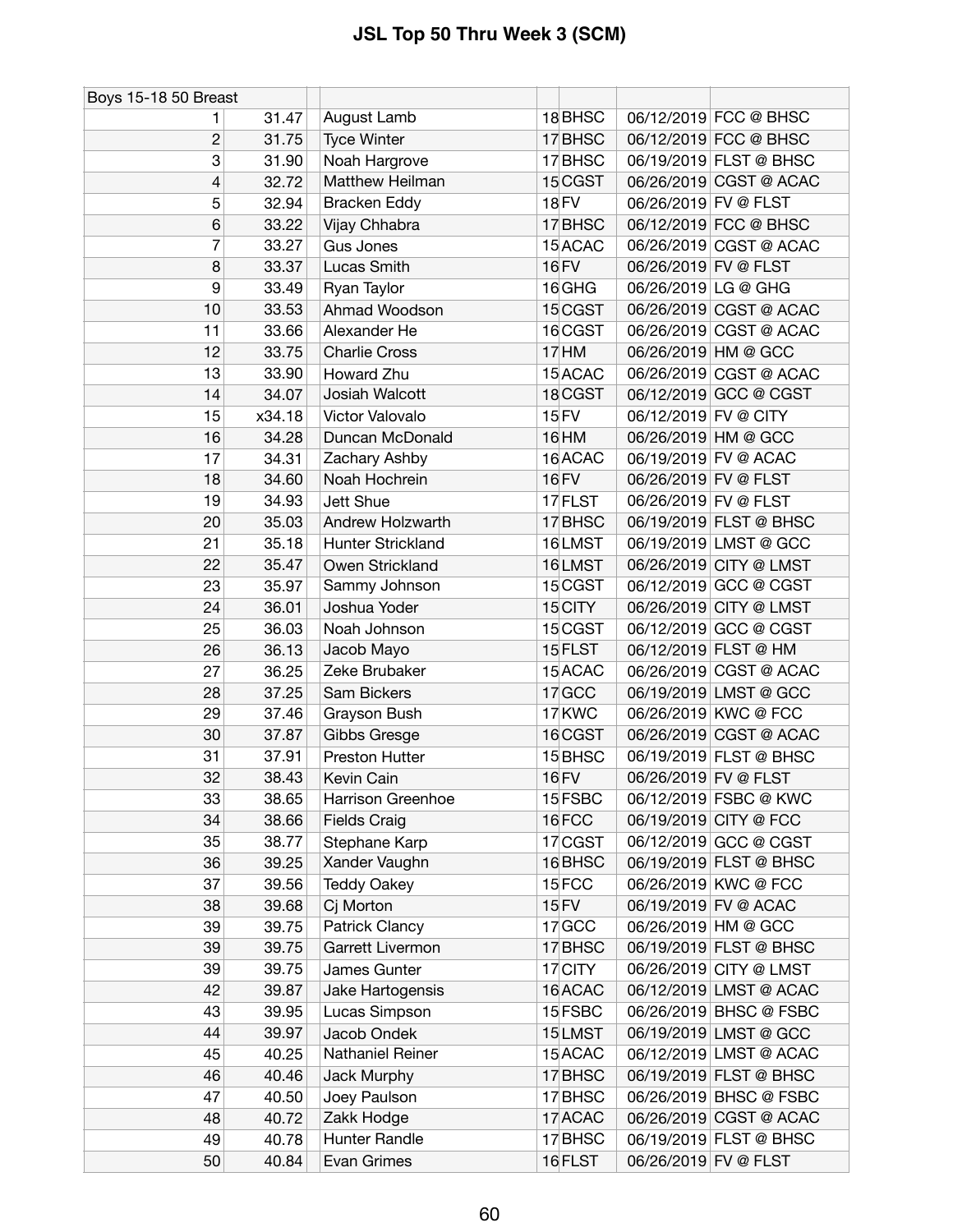| Boys 15-18 50 Fly |        |                       |                  |                      |                        |
|-------------------|--------|-----------------------|------------------|----------------------|------------------------|
| 1                 | 26.50  | Noah Hargrove         | 17 BHSC          |                      | 06/12/2019 FCC @ BHSC  |
| $\overline{c}$    | 27.08  | August Lamb           | 18 BHSC          |                      | 06/26/2019 BHSC @ FSBC |
| 3                 | 27.14  | Sammy Johnson         | 15 CGST          |                      | 06/26/2019 CGST @ ACAC |
| $\overline{4}$    | x27.41 | <b>Tyce Winter</b>    | 17 BHSC          |                      | 06/12/2019 FCC @ BHSC  |
| 5                 | 27.58  | Lucas Smith           | 16 FV            |                      | 06/19/2019 FV @ ACAC   |
| 6                 | 27.64  | Sebastian Cave        | 18 FSBC          |                      | 06/26/2019 BHSC @ FSBC |
| $\overline{7}$    | 27.93  | Josiah Walcott        | 18 CGST          |                      | 06/26/2019 CGST @ ACAC |
| 8                 | 28.39  | Lamont Bullard        | 16 FSBC          |                      | 06/26/2019 BHSC @ FSBC |
| 9                 | 28.43  | Howard Zhu            | 15 ACAC          |                      | 06/19/2019 FV @ ACAC   |
| 10                | 28.44  | <b>Preston Hutter</b> | 15 BHSC          |                      | 06/26/2019 BHSC @ FSBC |
| 11                | 28.48  | <b>Gus Jones</b>      | 15 ACAC          |                      | 06/26/2019 CGST @ ACAC |
| 12                | 28.62  | Hunter Strickland     | 16LMST           |                      | 06/12/2019 LMST @ ACAC |
| 13                | 28.65  | Nathaniel Smith       | 16LMST           |                      | 06/12/2019 LMST @ ACAC |
| 14                | 28.80  | Vijay Chhabra         | 17 BHSC          |                      | 06/26/2019 BHSC @ FSBC |
| 15                | 28.85  | Nathaniel Reiner      | 15 ACAC          |                      | 06/19/2019 FV @ ACAC   |
| 16                | 29.03  | <b>Bracken Eddy</b>   | <b>18 FV</b>     | 06/26/2019 FV @ FLST |                        |
| 17                | x29.31 | <b>Charlie Cross</b>  | 17 HM            |                      | 06/26/2019 HM @ GCC    |
| 18                | 29.38  | Luke Gustafson        | 17LMST           |                      | 06/19/2019 LMST @ GCC  |
| 19                | 29.41  | Ryan Taylor           | 16 GHG           | 06/26/2019 LG @ GHG  |                        |
| 20                | 29.53  | <b>Charlie Butler</b> | 17 FLST          | 06/26/2019 FV @ FLST |                        |
| 21                | 29.56  | John Hornsby          | 18 HM            |                      | 06/26/2019 HM @ GCC    |
| 22                | 29.59  | Peyton Wray           | 15FCC            |                      | 06/19/2019 CITY @ FCC  |
| 23                | x29.68 | Noah Hochrein         | 16 FV            | 06/26/2019 FV @ FLST |                        |
| 24                | x29.72 | Luke Strickler        | 17 FV            | 06/26/2019 FV @ FLST |                        |
| 25                | 29.77  | Jake Hartogensis      | 16 ACAC          |                      | 06/12/2019 LMST @ ACAC |
| 26                | 29.86  | Noah Johnson          | 15 CGST          |                      | 06/26/2019 CGST @ ACAC |
| 27                | 30.26  | Andrew Holzwarth      | 17 BHSC          |                      | 06/26/2019 BHSC @ FSBC |
| 28                | 30.34  | Matthew Heilman       | 15 CGST          |                      | 06/12/2019 GCC @ CGST  |
| 29                | 30.55  | Zachary Ashby         | 16 ACAC          |                      | 06/12/2019 LMST @ ACAC |
| 30                | 30.75  | Eric Cypser           | 18 HM            |                      | 06/26/2019 HM @ GCC    |
| 31                | 30.89  | Duncan Coppi          | 16 HM            |                      | 06/12/2019 FLST @ HM   |
| 32                | 30.90  | <b>Tyler Rodgers</b>  | 17 <sub>HM</sub> |                      | 06/26/2019 HM @ GCC    |
| 33                | 30.94  | Duncan McDonald       | 16 HM            |                      | 06/26/2019 HM @ GCC    |
| 34                | 30.97  | Kevin Cain            | <b>16 FV</b>     |                      | 06/19/2019 FV @ ACAC   |
| 35                | 31.05  | Aidan Meyer           | 15 ACAC          |                      | 06/12/2019 LMST @ ACAC |
| 36                | 31.08  | Jacob Mayo            | 15 FLST          | 06/26/2019 FV @ FLST |                        |
| 37                | x31.13 | Maxwell Kwon          | 16 HM            |                      | 06/12/2019 FLST @ HM   |
| 38                | 31.18  | Ahmad Woodson         | 15 CGST          |                      | 06/12/2019 GCC @ CGST  |
| 39                | 31.22  | Sam Bickers           | $17$ GCC         |                      | 06/19/2019 LMST @ GCC  |
| 40                | 31.28  | Orion Kwon            | 17 <sub>HM</sub> |                      | 06/12/2019 FLST @ HM   |
| 41                | 31.32  | Nate Hargrove         | 15 BHSC          |                      | 06/12/2019 FCC @ BHSC  |
| 42                | 31.62  | Joey Paulson          | 17 BHSC          |                      | 06/26/2019 BHSC @ FSBC |
| 43                | 31.81  | Grayson Bush          | 17 KWC           |                      | 06/26/2019 KWC @ FCC   |
| 44                | 31.84  | Dyllan Hartman        | 15 <sub>LG</sub> | 06/26/2019 LG @ GHG  |                        |
| 45                | 31.89  | Harrison Greenhoe     | 15 FSBC          |                      | 06/26/2019 BHSC @ FSBC |
| 46                | 31.90  | Charlie Vavrik        | 16BHSC           |                      | 06/12/2019 FCC @ BHSC  |
| 46                | 31.90  | Zeke Brubaker         | 15 ACAC          |                      | 06/19/2019 FV @ ACAC   |
| 48                | 32.00  | <b>Teddy Oakey</b>    | 15 FCC           |                      | 06/26/2019 KWC @ FCC   |
| 49                | 32.24  | Gibbs Gresge          | 16 CGST          |                      | 06/26/2019 CGST @ ACAC |
| 50                | 32.29  | Andrew Lamb           | 15 KWC           |                      | 06/12/2019 FSBC @ KWC  |